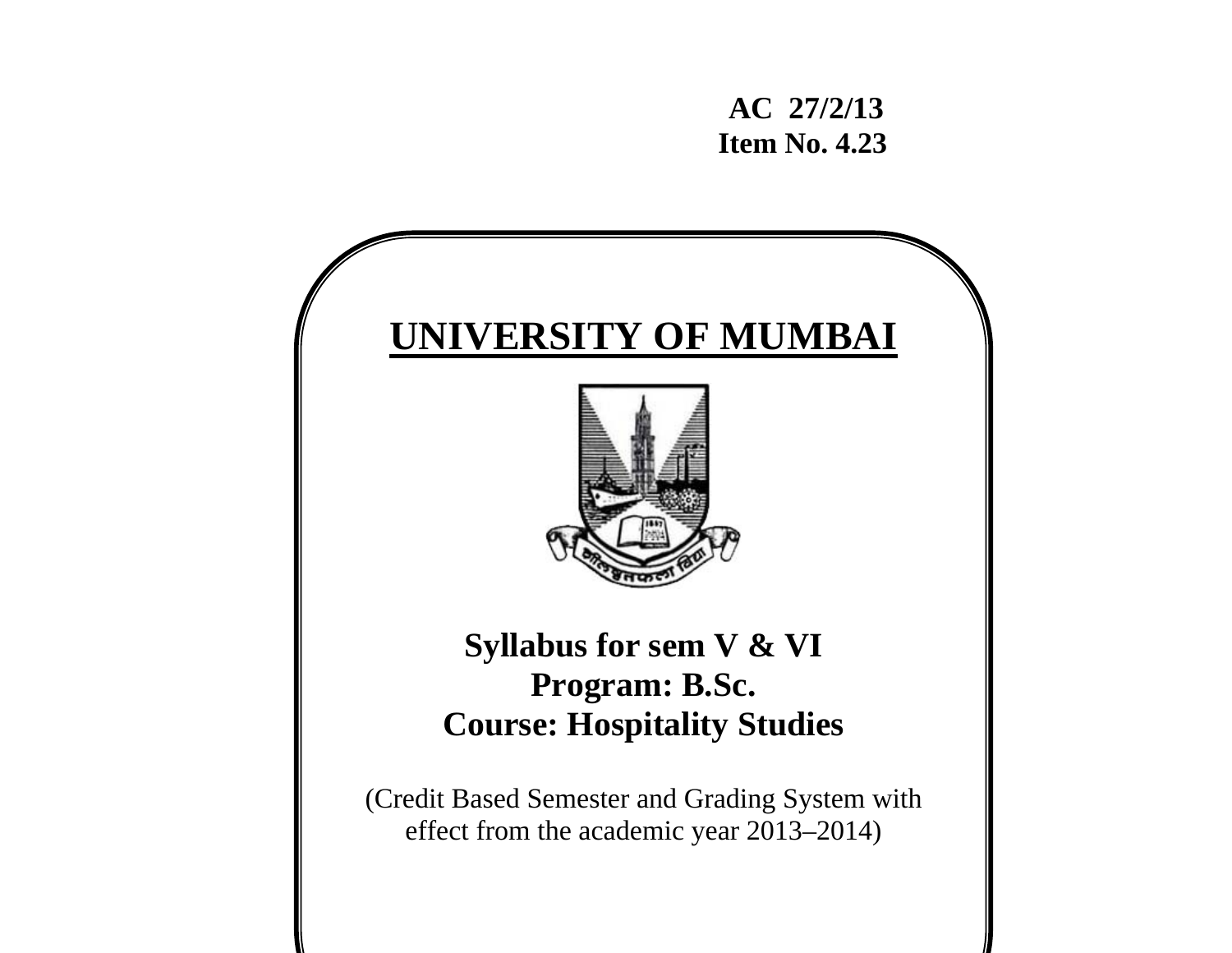|                       | <b>Course</b>                                  |                                                                                            |                          |                          |                          | <b>Class Room Instruction</b> |                          |                                      |                          |                          |       |                              |           |                          |                          |                          |                |
|-----------------------|------------------------------------------------|--------------------------------------------------------------------------------------------|--------------------------|--------------------------|--------------------------|-------------------------------|--------------------------|--------------------------------------|--------------------------|--------------------------|-------|------------------------------|-----------|--------------------------|--------------------------|--------------------------|----------------|
| <b>Course</b><br>Code |                                                | <b>Per Week</b>                                                                            |                          |                          | Per<br><b>Semester</b>   |                               |                          | Per<br><b>Semester</b><br><b>Hrs</b> |                          |                          | Total | <b>Total</b><br><b>Marks</b> |           | <b>Credits</b>           |                          | Total                    |                |
|                       |                                                | L                                                                                          | $\mathbf{P}$             | T                        | L                        | $\mathbf{P}$                  | T                        | L                                    | ${\bf P}$                | T                        |       | <b>TH</b>                    | <b>PR</b> | L                        | ${\bf P}$                | T                        |                |
| <b>USHO501</b>        | Food Production & Patisserie                   |                                                                                            | $\overline{4}$           |                          | 45                       | 60                            | $\overline{\phantom{0}}$ | 45                                   | 60                       | $\blacksquare$           | 105   | 100                          | 100       | $\overline{2}$           | $\overline{2}$           |                          | $\overline{4}$ |
| <b>USHO502</b>        | Food & Beverage Operations<br>Management       |                                                                                            | $\overline{4}$           |                          | 45                       | 60                            | $\overline{\phantom{0}}$ | 45                                   | 60                       | $\overline{\phantom{a}}$ | 105   | 100                          | 100       | $\overline{2}$           | $\overline{2}$           |                          | $\overline{4}$ |
| <b>USHO503</b>        | Front Office                                   |                                                                                            | $\overline{\phantom{a}}$ | $\overline{\phantom{a}}$ | 45                       |                               | $\overline{\phantom{0}}$ | 45                                   | $\overline{\phantom{a}}$ | $\blacksquare$           | 45    | 100                          |           | $\overline{2}$           | $\overline{\phantom{a}}$ | $\blacksquare$           | $\overline{2}$ |
| <b>USHO504</b>        | Housekeeping                                   |                                                                                            | $\blacksquare$           | $\overline{\phantom{a}}$ | 45                       |                               | $\overline{\phantom{a}}$ | 45                                   | $\overline{\phantom{a}}$ | $-$                      | 45    | 100                          |           | $\overline{2}$           | $\overline{\phantom{a}}$ | $\overline{\phantom{a}}$ | $\overline{2}$ |
| <b>USHO505</b>        | <b>Rooms Division</b><br>Management(Practical) | $\overline{a}$                                                                             | $\overline{4}$           |                          | $\overline{\phantom{a}}$ | 60                            | $\overline{\phantom{0}}$ | $\overline{\phantom{0}}$             | 60                       | $\overline{\phantom{a}}$ | 60    |                              | 100       | $\overline{\phantom{a}}$ | $\overline{2}$           |                          | $\overline{2}$ |
| <b>USHO506</b>        | Corporate English                              | 3                                                                                          | $\overline{3}$           | $\overline{\phantom{0}}$ | 45                       | 45                            | $\overline{\phantom{0}}$ | 45                                   | 45                       | $\blacksquare$           | 90    | 100                          | 100       | $\overline{2}$           | $\overline{2}$           |                          | 4              |
| <b>USHO507</b>        | Environmental & Sustainable<br>Tourism         |                                                                                            | $\overline{\phantom{a}}$ | $\overline{\phantom{a}}$ | 45                       |                               | $\overline{\phantom{a}}$ | 45                                   | $\overline{\phantom{a}}$ | $\blacksquare$           | 45    | 100                          |           | $\overline{2}$           | $\overline{\phantom{a}}$ | $\overline{\phantom{a}}$ | $\overline{2}$ |
|                       | Total                                          | 18                                                                                         | 15                       |                          | 270                      | 225                           | $\overline{\phantom{a}}$ | 270                                  | 225                      | $\overline{\phantom{a}}$ | 495   | 600                          | 400       | 12                       | 8                        |                          | 20             |
|                       |                                                | <b>L</b> one lecture / period of 60 minutes $(1 hr.)$ <b>P</b> Practical <b>T</b> Tutorial |                          |                          |                          |                               |                          |                                      |                          |                          |       |                              |           |                          |                          |                          |                |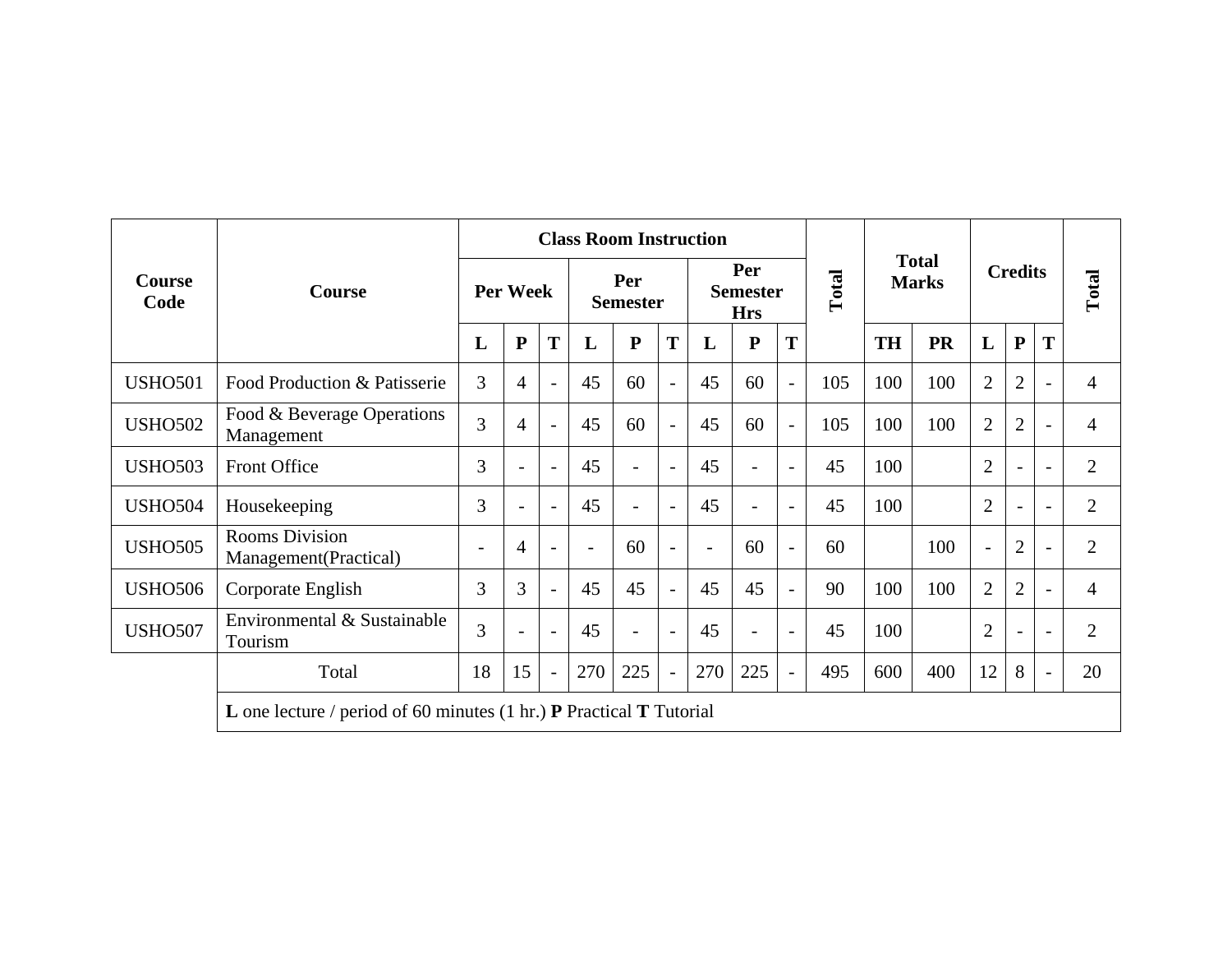SEMESTER – VI Page 3 of 96

# **FOOD PRODUCTION & PATISSERIE (Theory)**

| Name of the<br><b>Programme</b>        | <b>Duration</b>              | <b>Semester</b> | <b>Course/Course Code</b>                  |  |  |  |
|----------------------------------------|------------------------------|-----------------|--------------------------------------------|--|--|--|
| B.Sc. in Hospitality<br><b>Studies</b> | <b>Six Semesters</b>         | V               | Food Production & Patisserie-<br>(USHO501) |  |  |  |
| <b>Course Code</b>                     | <b>Title</b>                 | <b>Credits</b>  |                                            |  |  |  |
| <b>USHO501</b>                         | Food Production & Patisserie | $2 + 2$         |                                            |  |  |  |

|         | For Course Per week 1 lecture/period is 60 minutes |           |                                         | For Subject per week |  |  |  |  |  |
|---------|----------------------------------------------------|-----------|-----------------------------------------|----------------------|--|--|--|--|--|
|         | duration                                           |           | 1 lecture/period is 60 minutes duration |                      |  |  |  |  |  |
|         | Theory                                             | Practical |                                         |                      |  |  |  |  |  |
| Actual  |                                                    |           |                                         |                      |  |  |  |  |  |
| Contact |                                                    |           |                                         |                      |  |  |  |  |  |
| Credit  |                                                    |           |                                         |                      |  |  |  |  |  |

|                    | <b>Subject</b>                         |          | <b>Class Room Instruction</b> |                          |    |                        |                          |    |                                      |                          |           |              |              |    |                |       |    |  |
|--------------------|----------------------------------------|----------|-------------------------------|--------------------------|----|------------------------|--------------------------|----|--------------------------------------|--------------------------|-----------|--------------|--------------|----|----------------|-------|----|--|
| Course<br>Code     |                                        | Per Week |                               |                          |    | Per<br><b>Semester</b> |                          |    | Per<br><b>Semester</b><br><b>Hrs</b> |                          | otal<br>⊢ | <b>Total</b> | <b>Marks</b> |    | <b>Credits</b> | Total |    |  |
|                    |                                        | ⊥        | D                             |                          |    | P                      |                          |    | p                                    | T                        |           | TH           | PR           |    | P              | m     |    |  |
| <b>USHO</b><br>501 | <b>Food Production</b><br>& Patisserie | 03       | 04                            | $\overline{\phantom{0}}$ | 45 | 60                     | $\overline{\phantom{0}}$ | 45 | 60                                   | $\overline{\phantom{a}}$ | 105       | 100          | 100          | 02 | 02             |       | 04 |  |

#### **OBJECTIVES:**

- To educate students on basic to advance culinary skills.
- •To give an overview of culinary specialties across the globe.
- •To educate students on latest food trends.
- •To highlight the importance of food safety.
- To train students for better employment prospects.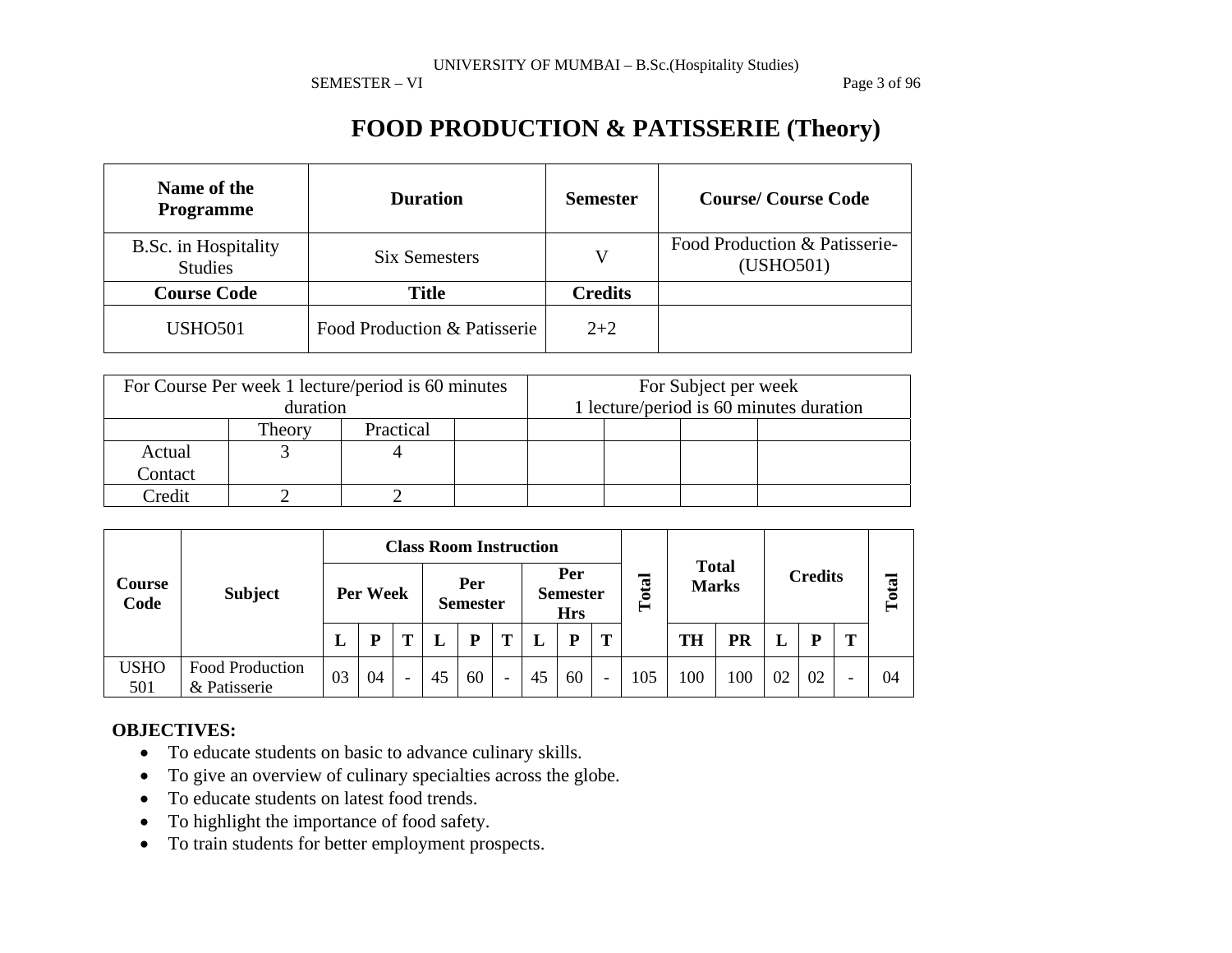SEMESTER – VI Page 4 of 96

## **Contents of syllabus for USHO501**

| Unit | <b>Chapter</b>          | <b>TOPIC</b>                                                   | <b>Hours</b> | <b>Marks</b> |
|------|-------------------------|----------------------------------------------------------------|--------------|--------------|
| No.  | No.                     |                                                                |              |              |
|      | 1                       | <b>Basic of Food Production</b>                                |              |              |
|      |                         | Classical Kitchen Brigade<br>$1.1\,$                           |              |              |
|      |                         | 1.2 Cuts of Vegetable                                          |              |              |
|      |                         | Cuts of Meat, Fish, Poultry<br>1.3                             |              |              |
|      |                         | <b>Basic Methods of Cooking</b><br>1.4                         |              |              |
|      |                         | 1.5<br><b>Stocks</b>                                           |              |              |
|      |                         | 1.6<br>Sauces                                                  |              |              |
|      |                         | 1.7<br>Soups                                                   |              |              |
|      |                         | Salads<br>1.8                                                  |              |              |
|      | $\overline{2}$          | Basics of Bakery & Confectionery                               |              |              |
|      |                         | <b>Breads</b><br>2.1                                           |              |              |
|      |                         | Cakes<br>2.2                                                   |              |              |
| 01   |                         | Cookies<br>2.3                                                 | 15           | 15           |
|      |                         | Pastries<br>2.4                                                |              |              |
|      | $\overline{\mathbf{3}}$ | Modern Cooking Techniques & Processes                          |              |              |
|      |                         | Sous Vide Cooking, Cook Chill & Cook Freeze<br>3.1             |              |              |
|      |                         | HACCP (Definition, Process in brief, Application in the<br>3.2 |              |              |
|      |                         | Kitchen)                                                       |              |              |
|      |                         | <b>FSSAI Law</b><br>3.3                                        |              |              |
|      | $\overline{\mathbf{4}}$ | Larder                                                         |              |              |
|      |                         | Definition; layout of the department<br>4.1                    |              |              |
|      |                         | Hierarchy, Duties & responsibilities of larder chef<br>4.2     |              |              |
|      |                         | Tools & Equipment of larder department<br>4.3                  |              |              |
|      |                         | Importance of larder control<br>4.4                            |              |              |
|      |                         | Yield testing<br>4.5                                           |              |              |

| Unit<br>No. | <b>Chapter</b><br>No. | <b>TOPIC</b>                                                                                                                    |    | Hours   Marks |
|-------------|-----------------------|---------------------------------------------------------------------------------------------------------------------------------|----|---------------|
| 02          |                       | Charcuterie<br>5.1 Introduction to Charcuterie<br>5.2 Brines – Cures – Marinades - Smoking<br>Types, uses, differences<br>5.2.1 | 15 |               |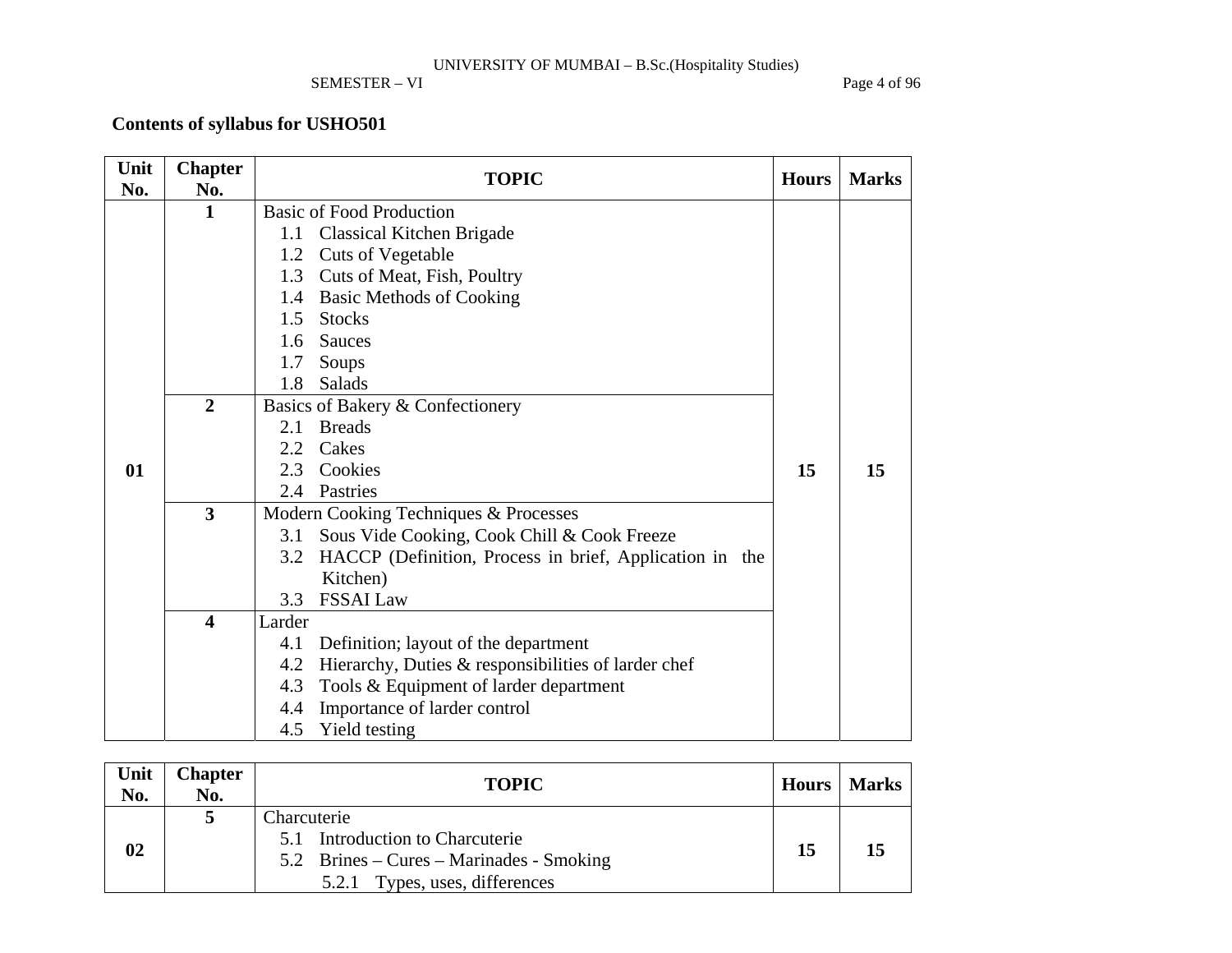SEMESTER – VI Page 5 of 96

|   | 5.3<br>Forcemeats                                    |
|---|------------------------------------------------------|
|   | 5.3.1 Components of forcemeat                        |
|   | 5.3.2 Methods of making forcemeat                    |
|   | Sausages<br>5.4                                      |
|   | 5.4.1 Components of sausage                          |
|   | 5.4.2 Types of sausages                              |
|   | 5.4.3 International sausages with country of origin  |
|   | 5.5 Charcuterie Products                             |
|   | 5.5.1 Galantine, Ballotine, Pates, Terrines          |
|   | 5.5.2 Mousse & Mousseline                            |
|   | 5.5.3 Gelée, Aspic Jelly & Chaud Froid               |
|   | 5.6 Ham - Bacon - Gammon                             |
|   | 5.6.1 Definitions                                    |
|   | 5.6.2 Types of Bacon                                 |
|   | 5.6.3 International Ham/Bacon with country of origin |
|   | 5.6.4 Difference between Ham/Bacon/Gammon            |
| 6 | Cheese                                               |
|   | Definition & History<br>6.1                          |
|   | 6.2 Manufacturing Process                            |
|   | 6.3 Types & Uses                                     |
|   | 6.4 International Cheese with Country of origin      |
|   | 6.5 Cheese Board (Layout & Presentation)             |

| Unit<br>No.    | <b>Chapter</b><br>No. | <b>TOPIC</b>                               | <b>Hours</b> | <b>Marks</b> |
|----------------|-----------------------|--------------------------------------------|--------------|--------------|
|                | 7                     |                                            |              |              |
|                |                       | 7.1 Geographic Location                    |              |              |
|                |                       | 7.2 Historical Background                  |              |              |
|                |                       | 7.3 Staple Food & Specialties With Recipes |              |              |
|                |                       | 7.4 Tourist Destination                    |              |              |
| 0 <sub>3</sub> |                       | 7.5 Sports                                 | 15           | 15           |
|                |                       | 7.6 Festivals                              |              |              |
|                |                       | 7.7 Regional Attire                        |              |              |
|                |                       | 7.8 Currency                               |              |              |
|                |                       | 7.9 Equipments & Raw Ingredients           |              |              |
|                |                       | 7.10 Glossary Terms                        |              |              |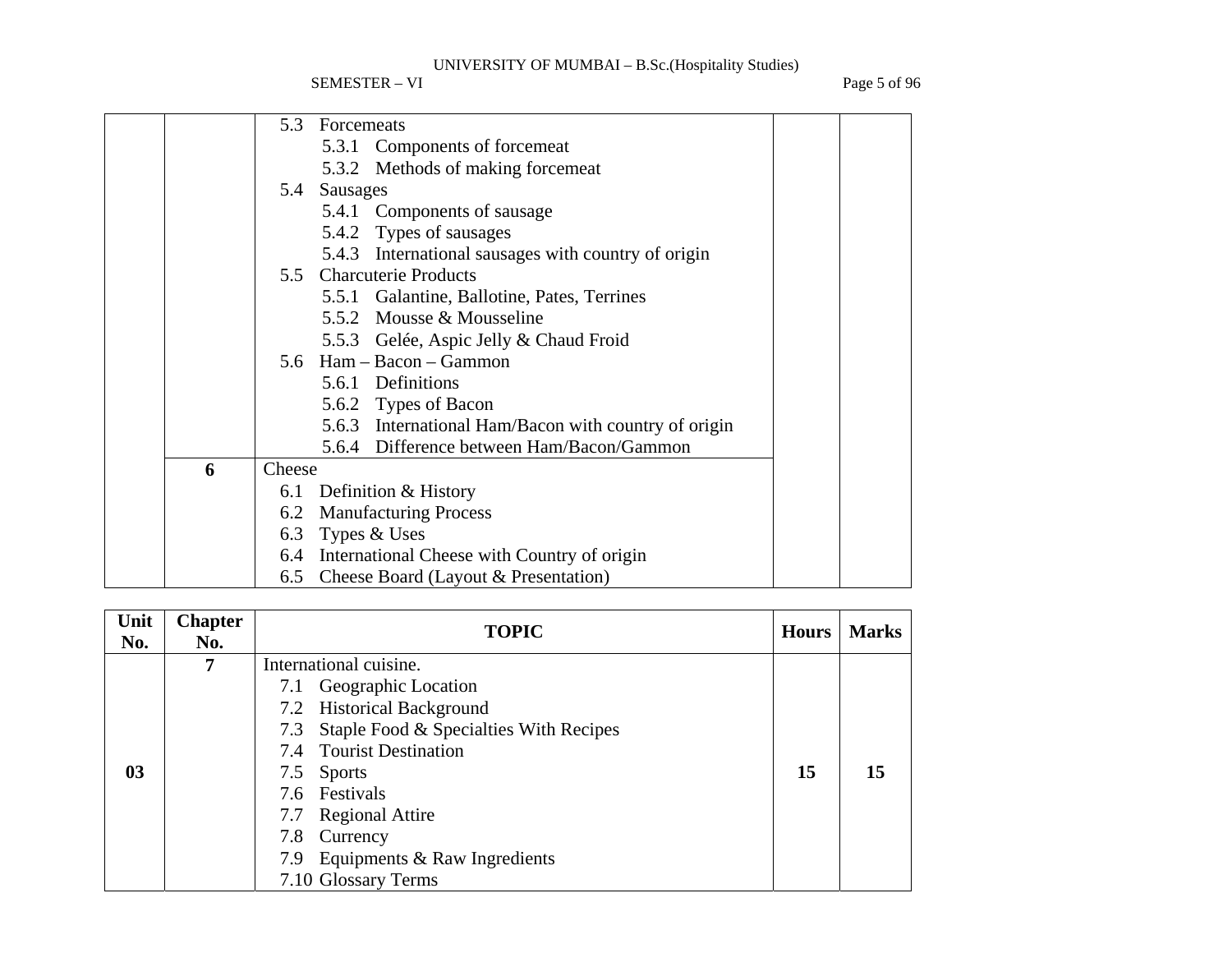SEMESTER – VI Page 6 of 96

|   | 7.11 Audio Visual Clips                                         |  |  |
|---|-----------------------------------------------------------------|--|--|
|   | Assignment to be prepared any one from the following countries: |  |  |
|   | <b>Europe Continent</b><br>$\bullet$                            |  |  |
|   | France<br>$\Omega$                                              |  |  |
|   | Italy<br>O                                                      |  |  |
|   | Spain & Portugal<br>O                                           |  |  |
|   | Germany<br>O                                                    |  |  |
|   | <b>Great Britain</b><br>O                                       |  |  |
|   | Scandinavian countries<br>$\Omega$                              |  |  |
|   | Greece<br>$\Omega$                                              |  |  |
|   | Middle East                                                     |  |  |
|   | Morocco<br>$\circ$                                              |  |  |
|   | Lebanon<br>$\circ$                                              |  |  |
|   | Turkey<br>$\circ$                                               |  |  |
|   | Far East                                                        |  |  |
|   | China<br>$\circ$                                                |  |  |
|   | Japan<br>O                                                      |  |  |
|   | Thailand<br>$\Omega$                                            |  |  |
|   | North Central America                                           |  |  |
|   | <b>USA</b><br>$\circ$                                           |  |  |
|   | Mexico<br>$\circ$                                               |  |  |
| 8 | Chocolate                                                       |  |  |
|   | 8.1 History and sources                                         |  |  |
|   | 8.2 Manufacturing and processing of chocolate                   |  |  |
|   | 8.3 Types of chocolates                                         |  |  |
|   | 8.4 Tempering of chocolate                                      |  |  |
|   | Application of cocoa, butter and white chocolate<br>8.5         |  |  |
| 9 | Icings                                                          |  |  |
|   | 9.1 Definition & Introduction                                   |  |  |
|   | 9.2 Varieties of Icing                                          |  |  |
|   | 9.3 Uses of Icing                                               |  |  |

• **List of Culinary Terms –** 

| $\pm 1$ .        | Aloyou | 18. Eeste     | 35. Noisette |
|------------------|--------|---------------|--------------|
| $\overline{2}$ . | Arêtes | 19. En croute | 36. Noix     |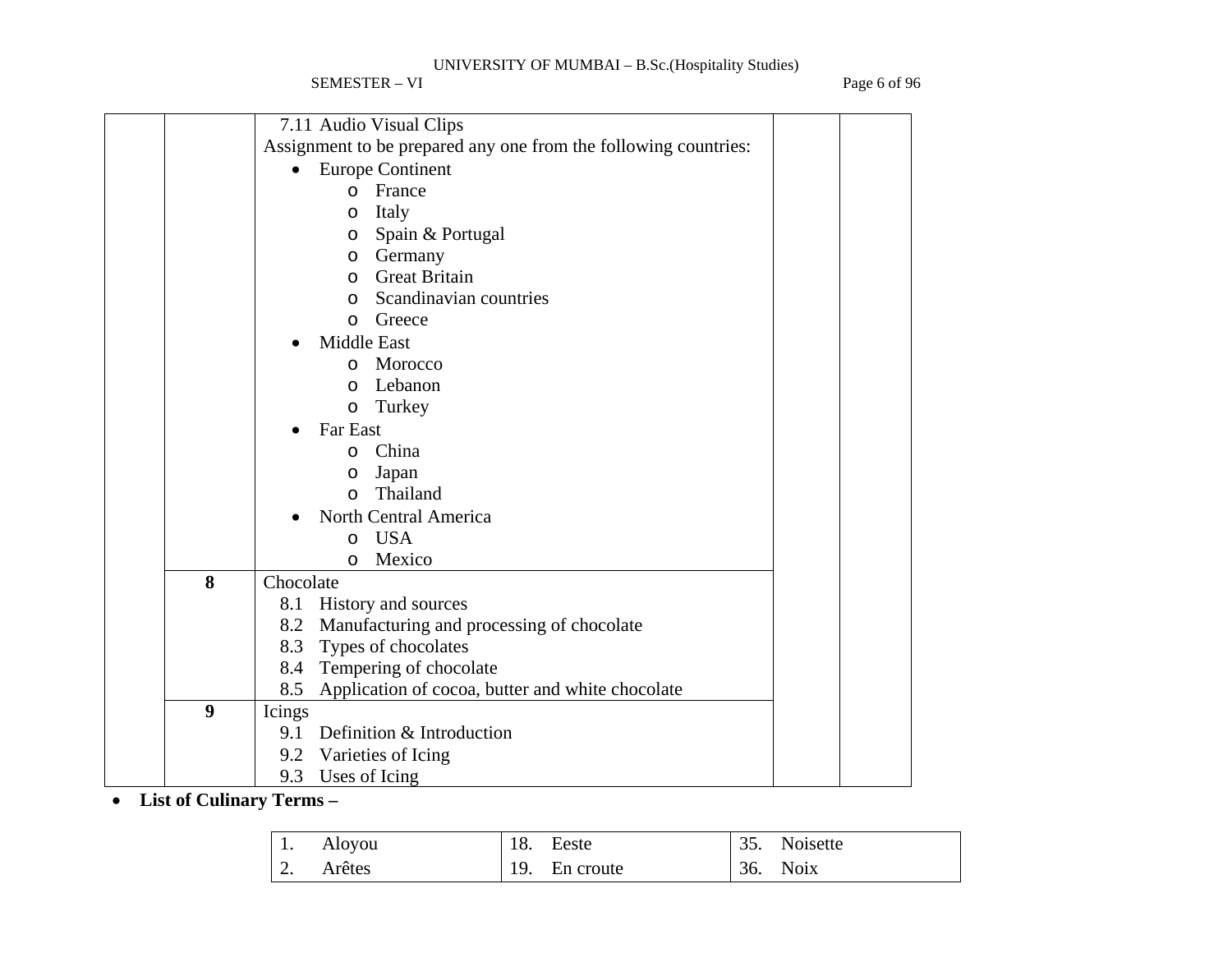SEMESTER – VI Page 7 of 96

| 3.  | <b>Ballotine</b> | 20. | Escargot  | 37. | Rauget       |
|-----|------------------|-----|-----------|-----|--------------|
| 4.  | Borde de lard    | 21. | Esccrote  | 38. | Rifroidir    |
| 5.  | Clou de girofle  | 22. | Farine    | 39. | Rognons      |
| 6.  | Cochon de loit   | 23. | Fouetter  | 40. | Roulade      |
| 7.  | Cornichon        | 24. | Frappe    | 41. | Rouler       |
| 8.  | Cotelette        | 25. | Gelinette | 42. | Salpicon     |
| 9.  | Couronne         | 26. | Gingembre | 43. | Saumure      |
| 10. | Creamux          | 27. | Godiveau  | 44. | Suif         |
| 11. | Crepine          | 28. | Jombon    | 45. | <b>Tasse</b> |
| 12. | Croquant         | 29. | Laitance  | 46. | Thon         |
| 13. | Demi – devil     | 30. | Medallion | 47. | Timbale      |
| 14. | Denerver         | 31. | Melange   | 48. | Trencher     |
| 15. | Depouiller       | 32. | Merine    | 49. | Viande       |
| 16. | $Eaut - gout$    | 33. | Navarin   | 50. | Vide         |
| 17. | Eberber          | 34. | Nettoyer  |     |              |

# **FOOD PRODUCTION & PATISSERIE (Practical)**

| Unit                        | <b>Practical</b>                                    | <b>Hours</b> |
|-----------------------------|-----------------------------------------------------|--------------|
|                             | 1. France                                           |              |
|                             | 2. Italy                                            |              |
|                             | 3. Middle east                                      | 20           |
|                             | 4. China                                            |              |
|                             | <b>5.</b> Breads (soft rolls/hard rolls/bread loaf) |              |
| $\mathcal{D}_{\mathcal{A}}$ | <b>6.</b> USA                                       |              |
|                             | 7. Great Britain                                    |              |
|                             | 8. Spain / Portugal                                 | 20           |
|                             | 9. Mexico                                           |              |
|                             | 10. Pastries (Short Crust/Laminated/Choux)          |              |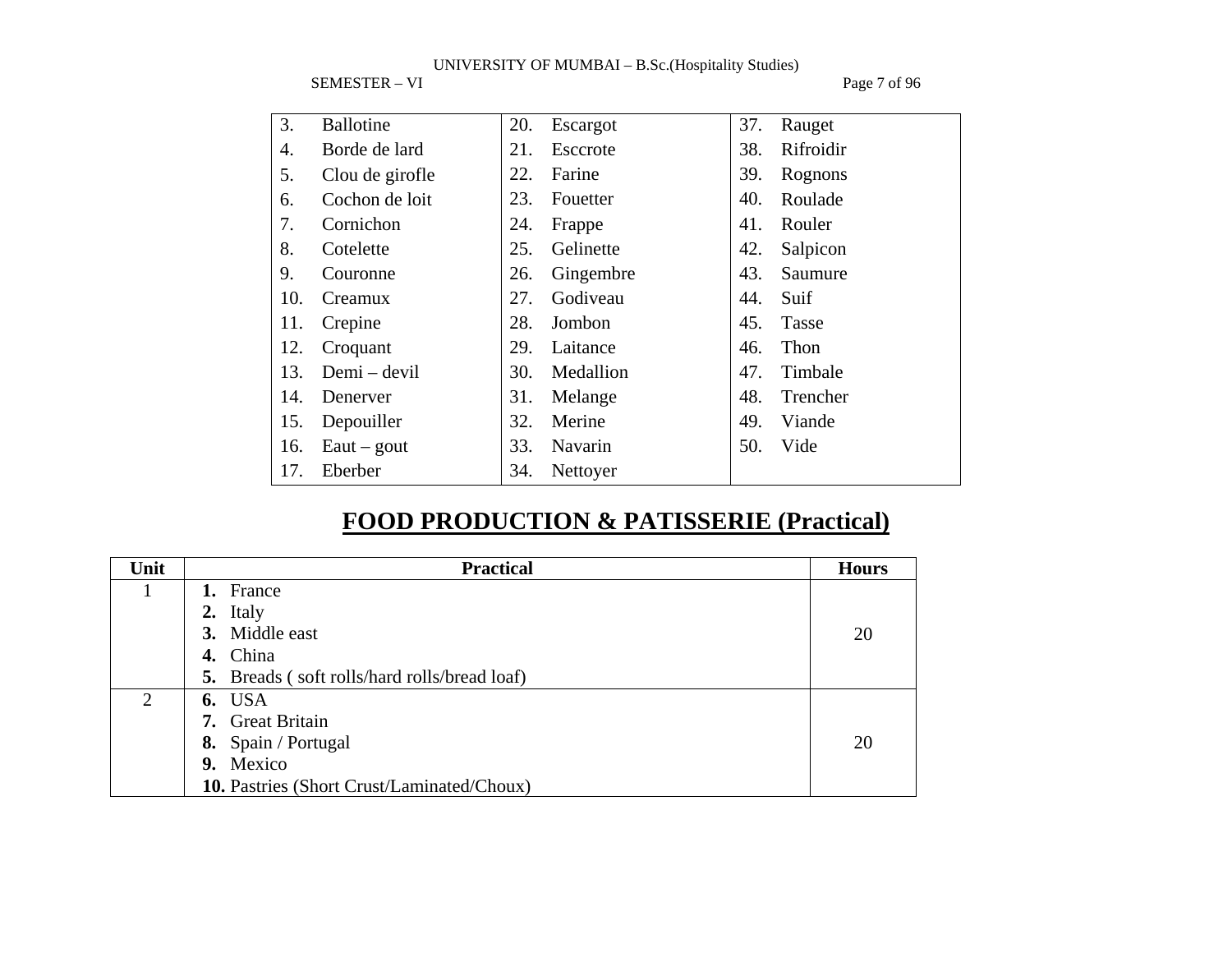SEMESTER – VI Page 8 of 96

| 11. Germany                                                                        |    |
|------------------------------------------------------------------------------------|----|
| 12. Thailand (South East)                                                          |    |
| 13. Greece                                                                         | 20 |
| <b>14.</b> International Classical Cakes (Black Forest/Sacher Torte/Dobos/Pavlova) |    |
| 15. Mystery Basket                                                                 |    |

- $\bullet$ Each Menu will consist of dishes which comprises starter/soup/salad, main course with two accompaniments and a dessert.
- $\bullet$  Examination Menu [Choice of 5 Menus – 5 Dishes which comprises of starter/soup/salad, main course with two accompaniments and a dessert. (1 Bakery Product compulsory)]

## **Scheme of Examination (Theory)**

## **(a) Internal assessment- 40 marks**

| Sr.            | <b>Evaluation type</b>                                                                                                     | <b>Marks</b>   |
|----------------|----------------------------------------------------------------------------------------------------------------------------|----------------|
|                | <b>ONE</b> class test/ case study / online examination to be conducted in the given<br>semester                            | 20             |
| $\overline{2}$ | <b>ONE</b> assignment based on curriculum to be assessed by the teacher concerned                                          | 10             |
| 3              | Active participation in routine class instructional deliveries                                                             | 05             |
| $\overline{4}$ | Overall conduct as a responsible learner, communication and Leadership qualities<br>in organizing related academic actives | 0 <sub>5</sub> |
|                | <b>Total</b>                                                                                                               |                |

## **(b) Semester end examination (Pattern of Question Paper):- 60 Marks**

## **Theory**

| First Semester (Duration 2 hrs.)      |       |                      |  |  |  |  |  |  |  |
|---------------------------------------|-------|----------------------|--|--|--|--|--|--|--|
| <b>Questions in Examination Paper</b> | Units | <b>Maximum Marks</b> |  |  |  |  |  |  |  |
|                                       |       |                      |  |  |  |  |  |  |  |
|                                       |       |                      |  |  |  |  |  |  |  |
|                                       |       |                      |  |  |  |  |  |  |  |
|                                       |       |                      |  |  |  |  |  |  |  |
| <b>Total</b>                          |       | 60                   |  |  |  |  |  |  |  |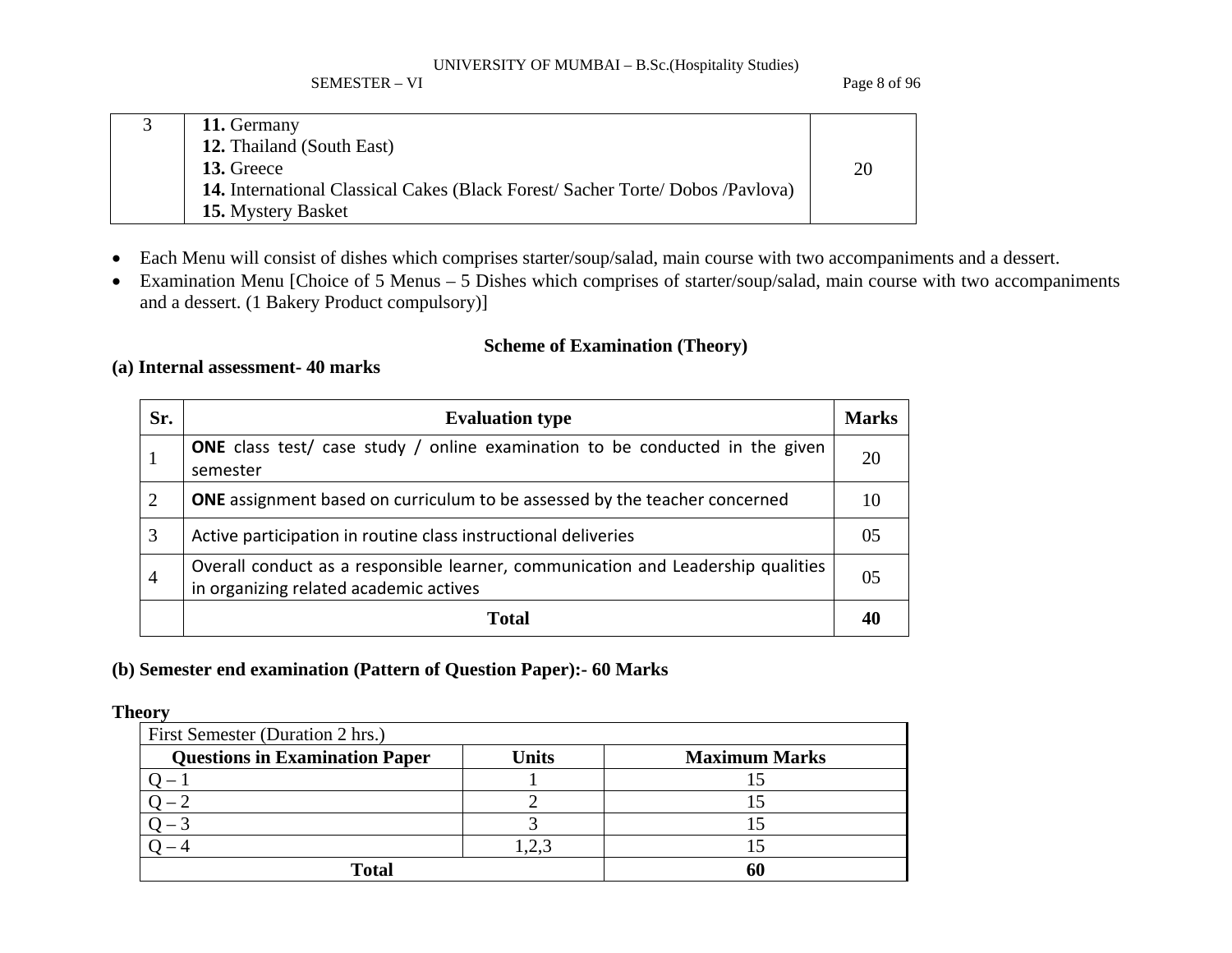#### SEMESTER – VI Page 9 of 96

- $\bullet$  Question 1, 2 & 3 should be from topics mentioned in the table total 3 sub questions to be attempted of 5 marks each out of the choice of 4 sub questions.
- • Question no. 4 should be of short answer type questions having six sub questions (2 from each unit) of 3 marks each. Total 5 questions are to be attempted.

## **Conduct of Practical Examination**

| Sr. | <b>Particulars for External Practical Examination</b><br><b>Marks</b> |     |  |  |  |  |  |  |  |
|-----|-----------------------------------------------------------------------|-----|--|--|--|--|--|--|--|
|     | Semester End Practical Examination                                    | 50  |  |  |  |  |  |  |  |
| 2   | Laboratory Work (Continuous Assessment)                               |     |  |  |  |  |  |  |  |
| 3   | Journal                                                               | 05  |  |  |  |  |  |  |  |
| 4   | Viva                                                                  | 05  |  |  |  |  |  |  |  |
|     | <b>Total</b>                                                          | 100 |  |  |  |  |  |  |  |

## **REFERENCE BOOKS**

- 1.Hamlyn, Paul, (1984), *Larousse Gastronomique*, Hamlyn, London
- 2.Stevenson, Daniel, (1991), *Basic Cookery The Process Approach*, Stanley Thornes (Publishers Ltd., England
- 3.Kinsella John, & Harvey David, (1996), *Professional Charcuterie*, John Wiley & sons, Canada
- 4.Leto M.J.& Bode W.K.H., (2007), *The Larder Chef Food Preparation & Presentation*, Butterworth - Hinemann, UK
- 5.Campbell John , Foskett David, (2012), *Practical Cookery for level 2 NVQ & Apprenticeships*, Hodder Education, UK
- 6.Bali Parvinder S., (2012), *International Cuisine & Food Production Management*, Oxford University, New Delhi
- 7.Bali Parvinder S., (2011), *Quantity Food Production Operation*, Oxford University Press, New Delhi
- 8.Harbutt Juliet, (2009), *The World Encyclopedia of Cheese*, Hermes House , London
- 9. Ramesh P & Jos Wellman, (2009), *Professional Cookery -Theory & Practice*, Better Yourself Book, Mumbai
- 10.Basan Ghillie & Jan Terry, (2008), *A Practical Cook's Encyclopedia of Malaysia & Singapore*, Hermes House , London
- 11. Sheasby Anne, (2008), *New Soup Bible*, Hermes House , London
- 12. Chan Wynnie, (2004), *Fresh Chinese*, Hamlyn, Great Britain
- 13. Amiard Herve & Mouton Laurence, (2004), *A Taste of Morocco, Hachette, France*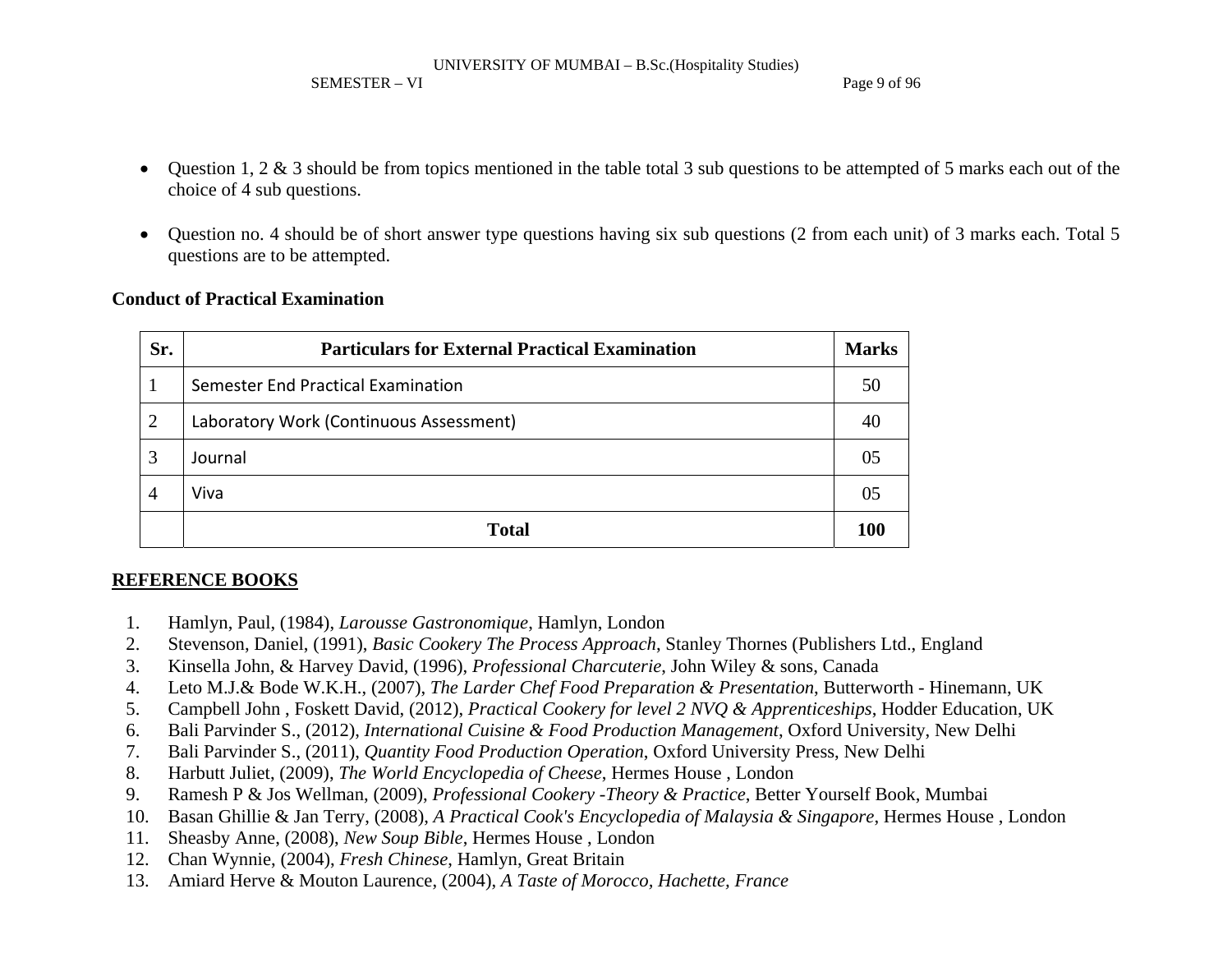SEMESTER – VI Page 10 of 96

- 14. Trutter Marion, (2009), *Culinaria Spain*, Konemann Publisher, Spain
- 15.Schlotter Katrin & Schmid Gregor, (2010), *Culinaria China; Cuisine, Country, Culture*, Hfullmann, China
- 16. Beazley Mitchell , (2007), *Cook Espana, Drink Espana A Culinary Journey Around the food & Drink of Spain*, Mitchell Beazley, Great Britain
- 17. Foskett David & Cesrani Victor, (2007), *The Theory of Catering (with DVD)*, Book Power with Hodder, UK
- 18.Garlough robert & Campbell Angus, (2008), *Modern Garde Manger*, Thomson Delmer, Australia
- 19. France Christine, (2008), *Sauces*, Hermes House , London
- 20.Tubby Linda, (2008), *The Barbecue Bible*, Hermes House , London
- 21.Ingram Christine, (2008), *Appetizer, Starter Horsdoeures*, Hermes House , London
- 22.Ramesh P & Jos Wellman, 2009, *Professional Cookery -Theory & Practice*, Better Yourself Book, Mumbai
- 23. Gisslen Wayne, (2001), *Professional Cooking*, John Wiley & sons, New York
- 24. Larousssem, David, (1996), *Professional Garde Manger*, John wiley & sons, New Delhi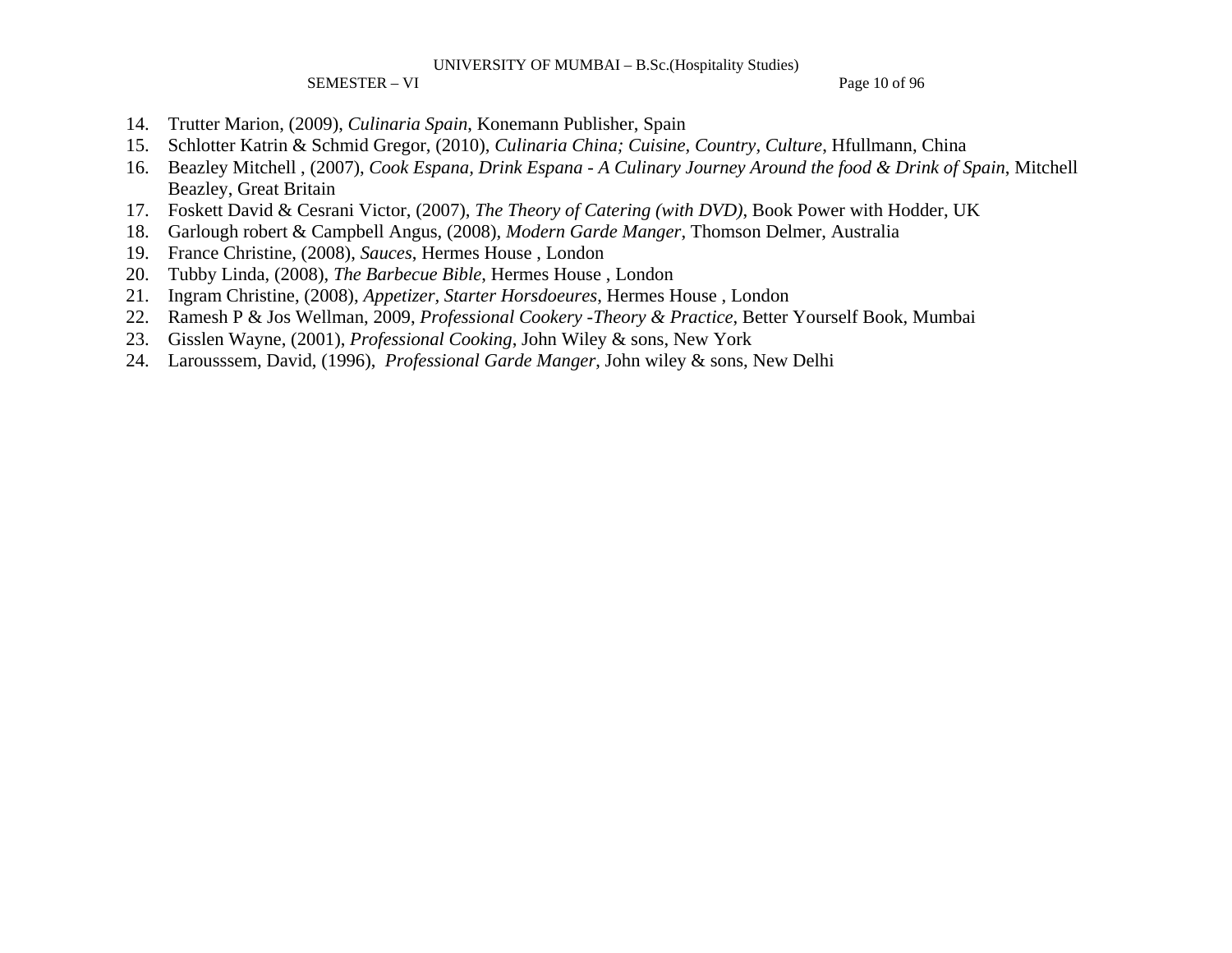SEMESTER – VI Page 11 of 96

# **FOOD & BEVERAGE OPERATIONS MANAGEMENT (Theory)**

| Name of the<br><b>Programme</b>        | <b>Duration</b>                          | <b>Semester</b> | <b>Course/Course Code</b>                         |
|----------------------------------------|------------------------------------------|-----------------|---------------------------------------------------|
| B.Sc. in Hospitality<br><b>Studies</b> | Six Semester                             | V               | Food & Beverage Operations<br>Management(USHO502) |
| <b>Course Code</b>                     | <b>Title</b>                             | <b>Credits</b>  |                                                   |
| <b>USHO502</b>                         | Food & Beverage Operations<br>Management | $2 + 2$         |                                                   |

|         | For Course Per week 1 lecture/period is 60 minutes |           | For Subject per week                    |  |  |  |  |
|---------|----------------------------------------------------|-----------|-----------------------------------------|--|--|--|--|
|         | duration                                           |           | 1 lecture/period is 60 minutes duration |  |  |  |  |
|         | Theory                                             | Practical |                                         |  |  |  |  |
| Actual  |                                                    |           |                                         |  |  |  |  |
| Contact |                                                    |           |                                         |  |  |  |  |
| Credit  |                                                    |           |                                         |  |  |  |  |

|                    | <b>Subject</b>                              | <b>Class Room Instruction</b> |    |                          |    |                                      |   |       |                              |                          |                |           |       |    |    |   |    |
|--------------------|---------------------------------------------|-------------------------------|----|--------------------------|----|--------------------------------------|---|-------|------------------------------|--------------------------|----------------|-----------|-------|----|----|---|----|
| Course<br>Code     |                                             | Per Week                      |    | Per<br><b>Semester</b>   |    | Per<br><b>Semester</b><br><b>Hrs</b> |   | Total | <b>Total</b><br><b>Marks</b> |                          | <b>Credits</b> |           | Total |    |    |   |    |
|                    |                                             | ⊥                             | D  | m                        |    | P                                    | Т |       | P                            | T                        |                | <b>TH</b> | PR    |    | P  | m |    |
| <b>USHO</b><br>502 | Food & Beverage<br>Operations<br>Management | 03                            | 04 | $\overline{\phantom{0}}$ | 45 | 60                                   | - | 45    | 60                           | $\overline{\phantom{0}}$ | .05            | 100       | 100   | 02 | 02 |   | 04 |

## **OBJECTIVES:**

At the end of semester V the student will be able to:-

- Identify Food & Beverage setup and planning of various outlets in the department.
- $\bullet$ Describe casual, theme restaurants etc. and how they are operated.
- $\bullet$ How food service managers develop and manage labour & revenue control system.
- $\bullet$  Explain how banquets and catering events are booked and planned, and describe how managers and staff members provide service for these events.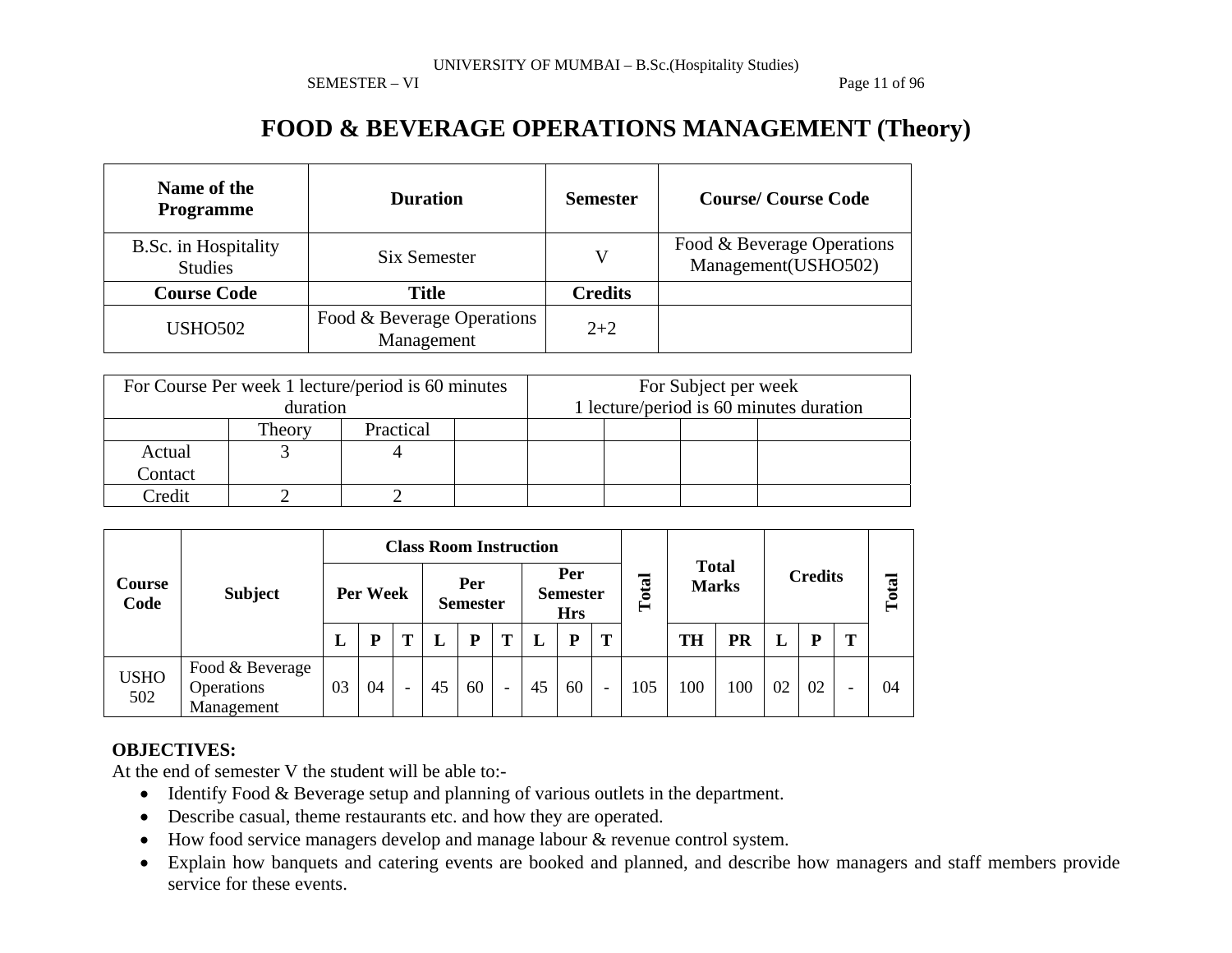## SEMESTER – VI Page 12 of 96

• Explain the operations of various catering establishments such as Railway, Airline & Marine caterings.

## **Contents of syllabus for USHO502**

| Unit      | <b>Chapter</b> | <b>TOPIC</b>                                                                                                                                                                                                                                                                                                                                                                                                                                                                                                                                                                                                                                                                                                                                                                                                                                         | <b>Hours</b> | <b>Marks</b> |
|-----------|----------------|------------------------------------------------------------------------------------------------------------------------------------------------------------------------------------------------------------------------------------------------------------------------------------------------------------------------------------------------------------------------------------------------------------------------------------------------------------------------------------------------------------------------------------------------------------------------------------------------------------------------------------------------------------------------------------------------------------------------------------------------------------------------------------------------------------------------------------------------------|--------------|--------------|
|           |                |                                                                                                                                                                                                                                                                                                                                                                                                                                                                                                                                                                                                                                                                                                                                                                                                                                                      |              |              |
| No.<br>01 | No.<br>1       | 1.1 F & B Outlet Planning<br>1.1.1 Objective of a good layout<br>Steps in planning of layout. (Specialty Restaurants,<br>1.1.2<br>Coffee Shop, Room Service)<br>1.1.3<br>Factors to be considered while planning the actual<br>ambience (Colour, light, décor, furniture & uniform)<br>1.2 Operational aspects of various F & B Outlets (Specialty<br>Restaurants, Coffee Shop, Room Service)<br>Menu planning<br>1.2.1<br>1.2.2 Constraints of Menu planning<br>1.2.3 Planning of staff requirement<br>1.2.4 Shifts (Panzer, Straight, Split & Reliever)<br>1.2.5 Factors to be considered for selecting appropriate<br>Crockery, Cutlery, Glassware, and Linen.<br>1.3 Elements of cost<br>Types of cost (Material, Labour & Overhead)<br>1.3.1<br>Cost Groups (Fixed, semi-fixed $\&$ variable) $\&$ types of<br>1.3.2<br>profit (gross $\&$ net) | 15           | 15           |
|           |                | Breakeven / Cost volume profit analysis<br>1.3.3                                                                                                                                                                                                                                                                                                                                                                                                                                                                                                                                                                                                                                                                                                                                                                                                     |              |              |

| Unit<br>No. | <b>Chapter</b><br>No. | <b>TOPIC</b>                                                                                                                                                                                                                                                                                                                                         | <b>Hours</b> | <b>Marks</b> |
|-------------|-----------------------|------------------------------------------------------------------------------------------------------------------------------------------------------------------------------------------------------------------------------------------------------------------------------------------------------------------------------------------------------|--------------|--------------|
| 02          | $2^{\circ}$           | Function Catering / Banquets<br>Definition, History & Importance<br>2.1<br>Organization of Banquet dept., duties and responsibilities.<br>2.2<br>Types of Banquets: Formal, Semiformal & Informal<br>2.3<br><b>Banquet Sales</b><br>2.4<br>Banquet reservation diary and booking procedure.<br>2.5<br>Function contract & Function prospectus<br>2.6 | 15           |              |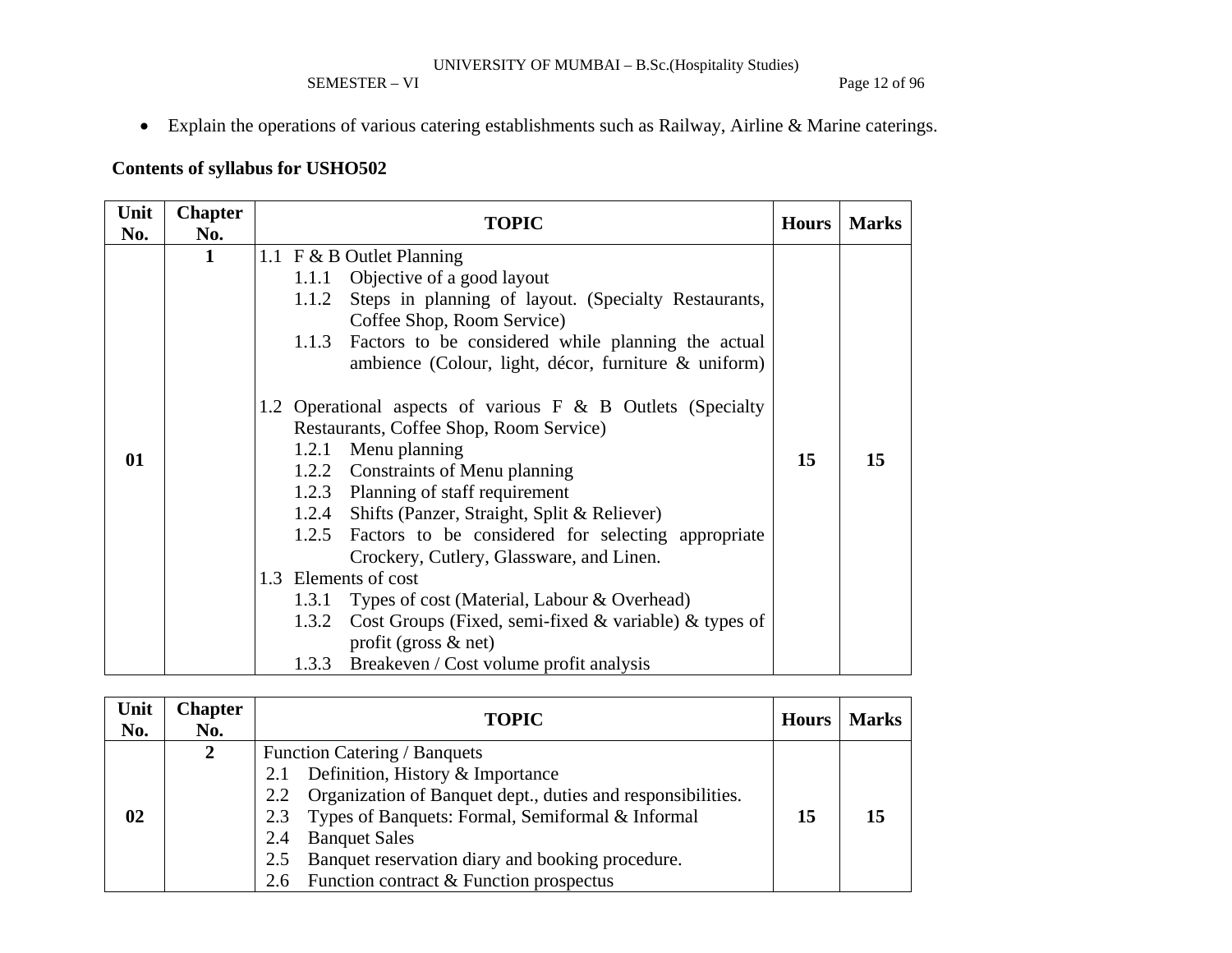SEMESTER – VI Page 13 of 96

| <b>Banquet Menus</b><br>2.7                          |          |                        |                      |  |  |  |  |  |
|------------------------------------------------------|----------|------------------------|----------------------|--|--|--|--|--|
| 2.8 Types of service in the banquets.                |          |                        |                      |  |  |  |  |  |
| Staffing & Duty allocation<br>2.9                    |          |                        |                      |  |  |  |  |  |
| 2.10 Toast procedure at wedding reception & Protocol |          |                        |                      |  |  |  |  |  |
| 2.11 Outdoor catering.                               |          |                        |                      |  |  |  |  |  |
| 2.12 Glossary                                        |          |                        |                      |  |  |  |  |  |
|                                                      |          | <b>Glossary</b>        |                      |  |  |  |  |  |
| <b>Audiovisual Equipment</b>                         |          |                        |                      |  |  |  |  |  |
| Dais                                                 | Easel    |                        | Flip charts          |  |  |  |  |  |
| Keystoning                                           |          | Lavaliere microphone   | Lectern              |  |  |  |  |  |
| Monitor                                              |          | Opaque projector       | Overhead projector   |  |  |  |  |  |
| Podium (rostrum)                                     |          | Roving microphone      | Table microphone     |  |  |  |  |  |
| Teleconferencing                                     |          |                        |                      |  |  |  |  |  |
| <b>Exhibitions</b>                                   |          |                        |                      |  |  |  |  |  |
| Area exhibit                                         |          | Booth exhibit          | Consumer show        |  |  |  |  |  |
| <b>Exhibition</b> (Exposition)                       |          | Floor load             | Floor plan           |  |  |  |  |  |
| Gross square feet                                    |          | Hospitality suite      | Island booth         |  |  |  |  |  |
| Move-In/Move-Out Dates                               |          | Peninsula booth        | Perimeter booth      |  |  |  |  |  |
| Pipe and drape                                       |          | Tabletop exhibit       | Trade show/fair      |  |  |  |  |  |
|                                                      |          |                        |                      |  |  |  |  |  |
| <b>Meeting And Convention Marketing</b>              |          |                        |                      |  |  |  |  |  |
| <b>Breakout room</b>                                 |          | Citywide convention    | <b>CMP</b> (Complete |  |  |  |  |  |
|                                                      |          |                        | Meeting              |  |  |  |  |  |
|                                                      |          |                        | Package)             |  |  |  |  |  |
| Cut-off date                                         |          | Destination            | DMP (Day             |  |  |  |  |  |
|                                                      |          | management             | Meeting              |  |  |  |  |  |
|                                                      |          | companies              | Package)             |  |  |  |  |  |
| Duo serve                                            |          | Function rooms         | Home run             |  |  |  |  |  |
|                                                      |          |                        | accounts             |  |  |  |  |  |
| $ICW - In$                                           |          | Incentive travel house | Lead time            |  |  |  |  |  |
| Conjunction With                                     |          |                        |                      |  |  |  |  |  |
| Letter of agreement                                  |          | Major close            | <b>MICE</b>          |  |  |  |  |  |
| MMP (Modified                                        | Proposal |                        | Sales blitz          |  |  |  |  |  |
| Meeting Package)                                     |          |                        |                      |  |  |  |  |  |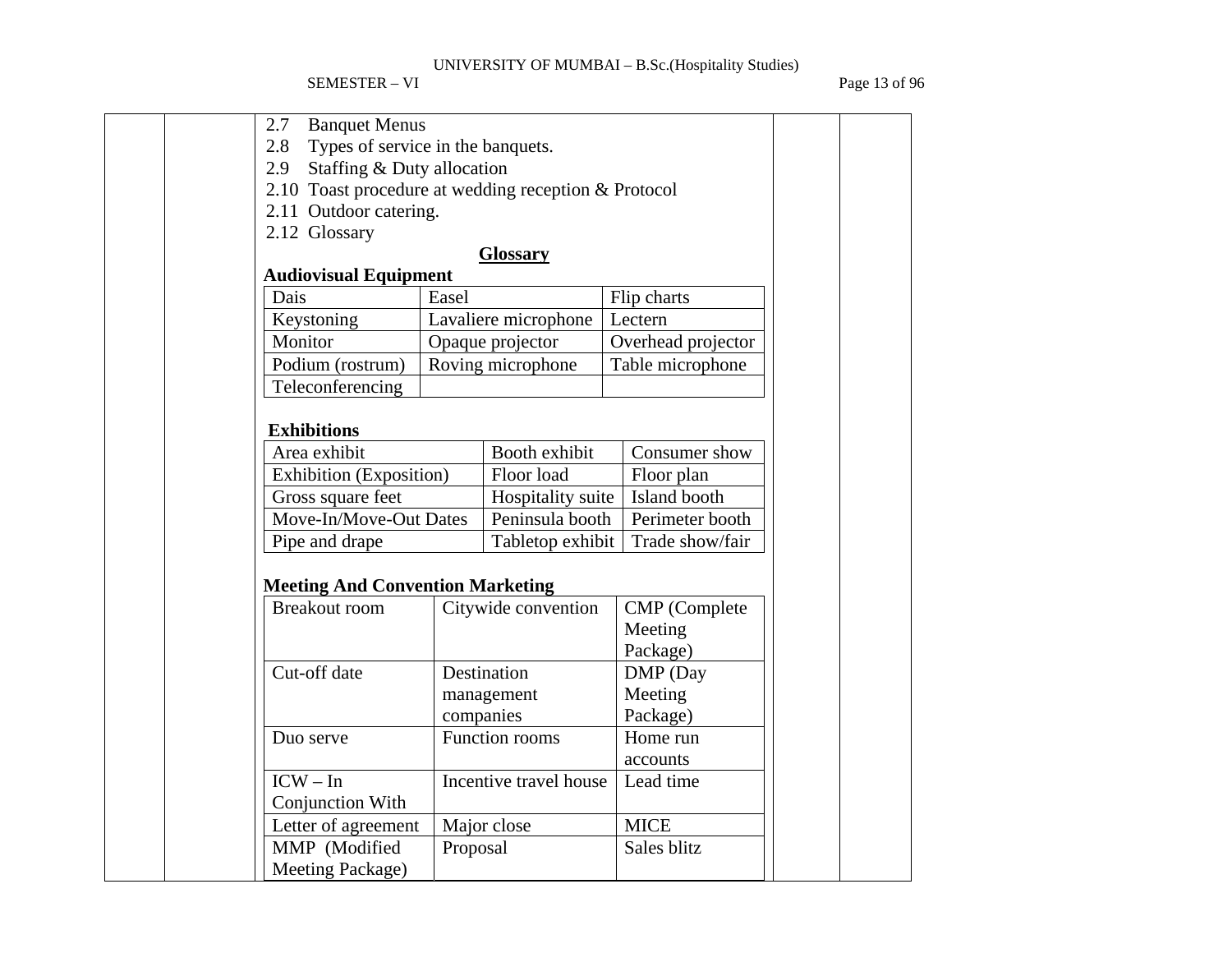SEMESTER – VI Page 14 of 96

| Set-up time              | Slippage                                              | Spouse program     |
|--------------------------|-------------------------------------------------------|--------------------|
| Tentative booking        | Second-tier cities                                    | Shoulder period    |
| <b>SMERF</b> groups      | Tickler file                                          | <b>Trial Close</b> |
| Uni serve                | Yield management                                      |                    |
| <b>Types of Meetings</b> |                                                       |                    |
| Assembly                 | <b>Breakout sessions</b>                              | Clinic             |
| Colloquium               | Concurrent sessions                                   | Conference         |
| Congress                 | Convention                                            | Dealer meetings    |
| Forum                    | Incentive meetings                                    | Plenary session    |
| Retreat                  | Sales meeting                                         | Seminar            |
| Summit                   | Symposium                                             | Workshop           |
| Air walls                | <b>Misc Function Catering Terminology</b><br>Cash bar | Corkage            |
| Crash bar                | Guaranteed and<br>Expected number                     | Head count         |
| Host bar                 | <b>PDR</b>                                            | Pre-function area  |
|                          |                                                       |                    |
| Reader Board             | Reception                                             | <b>Skirting</b>    |

| Unit<br>No.    | <b>Chapter</b><br>No. |     |         | <b>TOPIC</b>                                              | <b>Hours</b> | <b>Marks</b> |
|----------------|-----------------------|-----|---------|-----------------------------------------------------------|--------------|--------------|
|                | 3                     | 3.1 | Buffet. |                                                           |              |              |
|                |                       |     | 3.1.1   | Definition & Types of buffets. (Meal period, manner       |              |              |
|                |                       |     |         | of consumption, food served $\&$ other types –            |              |              |
|                |                       |     |         | Display, Gourmet & Running)                               |              |              |
|                |                       |     |         | 3.1.2 Points to be considered while planning a buffet.    |              |              |
| 0 <sub>3</sub> |                       |     |         |                                                           | 15           |              |
|                |                       |     | 3.1.3   | Buffet equipment                                          |              |              |
|                |                       |     | 3.1.4   | Banquet layout (formal, informal $\&$ cabaret) $\&$ Space |              |              |
|                |                       |     |         | area calculation                                          |              |              |
|                |                       |     | 3.1.5   | Meeting room setups: (U Shape, Hollow Square,             |              |              |
|                |                       |     |         | Classroom Theatre, Board of Directors, 'T' Shape)         |              |              |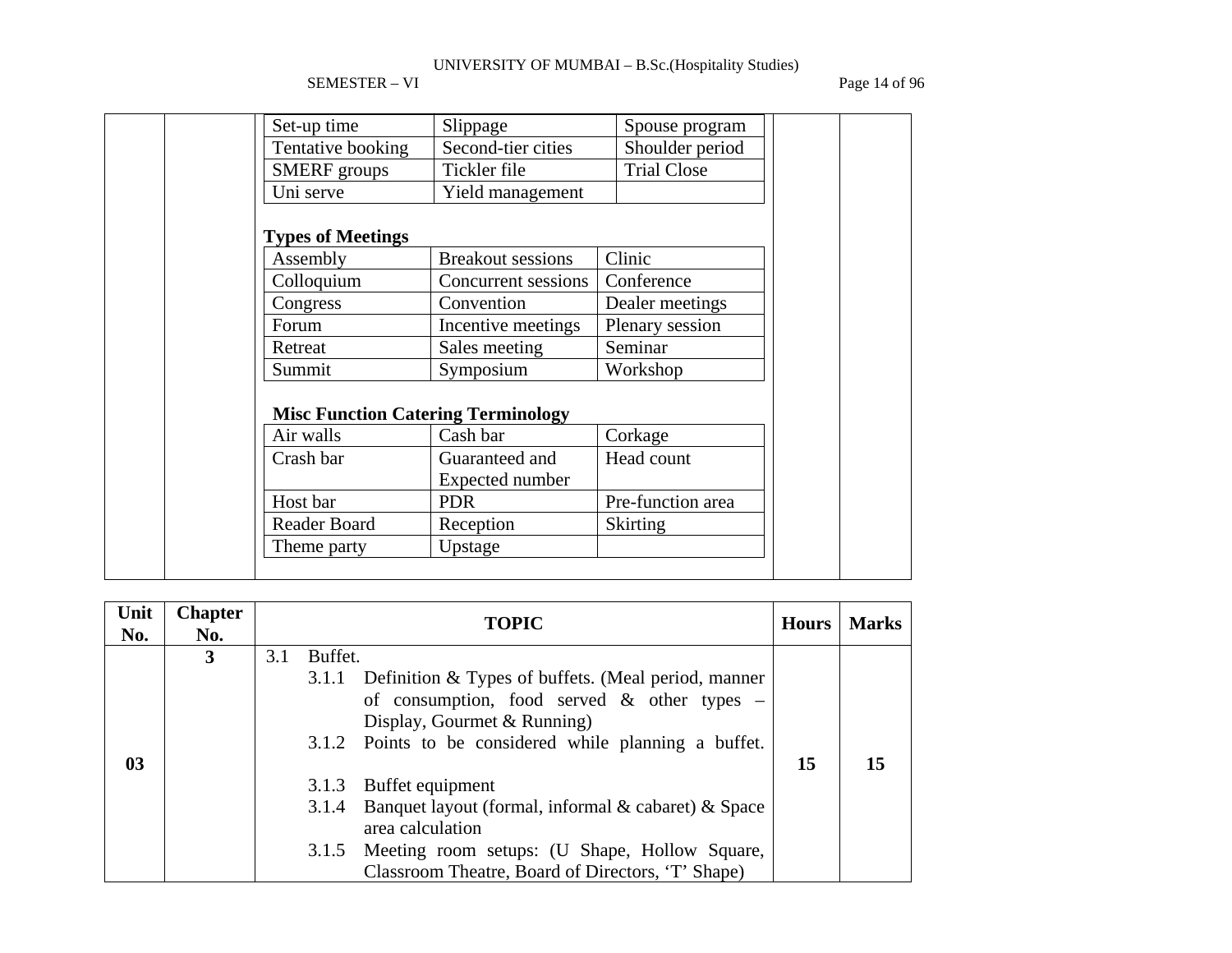SEMESTER – VI Page 15 of 96

|  | 3.2 |                |                           | Food and Beverage Management in various catering |  |  |  |
|--|-----|----------------|---------------------------|--------------------------------------------------|--|--|--|
|  |     | establishments |                           |                                                  |  |  |  |
|  |     |                |                           | 3.2.1 Railway Catering & Airline catering        |  |  |  |
|  |     |                |                           | 3.2.2 Marine Catering (offshore & cruise liners) |  |  |  |
|  |     |                | 3.2.3 Industrial catering |                                                  |  |  |  |

## **ASSIGNMENTS**

| Sr. No. | <b>Topic for Assignments</b>                                            | <b>Marks</b>      |
|---------|-------------------------------------------------------------------------|-------------------|
|         | Design & Layout of a Specialty Restaurant, Coffee Shop or Room Service  | (10)              |
|         | Designing Function Prospectus                                           | $\left(10\right)$ |
|         | Layout of the various seating plans associated with banquets            | $\left(10\right)$ |
| 4       | Layouts of various buffet setup as per function $\&$ space requirement. | $\left(10\right)$ |

# **FOOD & BEVERAGE OPERATIONS MANAGEMENT (Practical)**

| Unit                        | <b>Practical</b>                                                            | <b>Hours</b> |
|-----------------------------|-----------------------------------------------------------------------------|--------------|
| 1                           | Practice: Sample layout plans<br>$\mathbf{1}$                               |              |
|                             | 1.1 Specialty Restaurants                                                   |              |
|                             | 1.2 Coffee Shop                                                             |              |
|                             | 1.3 Room Service                                                            |              |
|                             | Compiling menus a la Carte (Specialty Restaurants, Coffee Shop, and<br>2    | 20           |
|                             | Room Service).                                                              |              |
|                             | 3<br>Order-taking (Room Service).                                           |              |
|                             | 4<br>Planning Duty Rota for, Specialty Restaurants, Coffee Shop, and Room   |              |
|                             | Service                                                                     |              |
| $\mathcal{D}_{\mathcal{L}}$ | 5<br><b>Drafting Function Prospectus</b>                                    |              |
|                             | Table setups and arrangements for banqueting and buffet including menu<br>6 |              |
|                             | designing with styles of service $\&$ Calculation of space requirement      | 20           |
|                             | (Formal banquet, Cocktail parties, conventions, exhibition, fashion show,   |              |
|                             | wedding reception).                                                         |              |
| 3                           | 7<br>Frilling (Box, Diamond & Accordion Pleated)                            |              |
|                             | 8<br>Screening of educational videos related to Railway, Airline, Marine &  | 20           |
|                             | Industrial catering                                                         |              |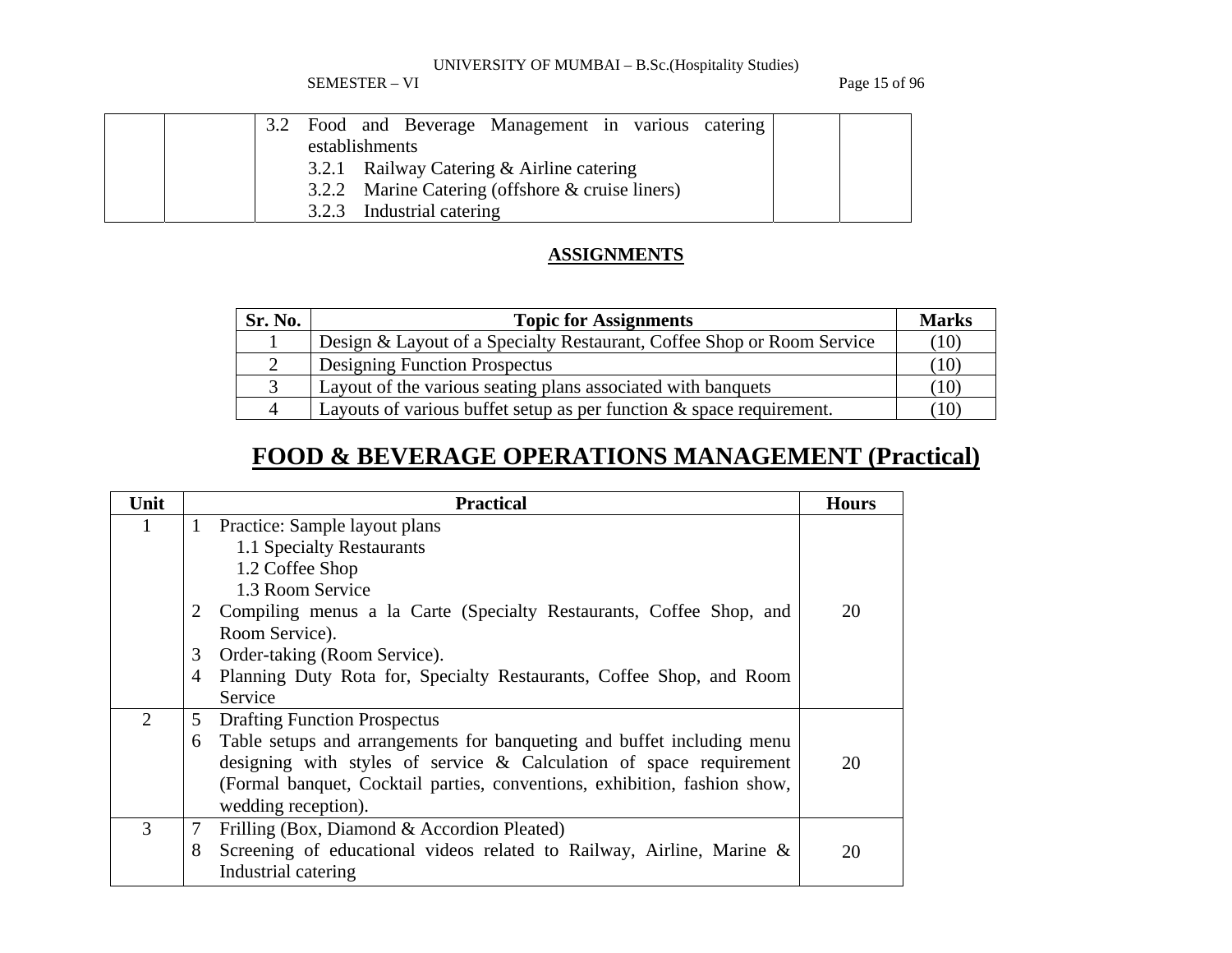SEMESTER – VI Page 16 of 96

## **Scheme of Examination (Theory)**

## **(a) Internal assessment- 40 marks**

| Sr.            | <b>Evaluation type</b>                                                                                                     | <b>Marks</b> |
|----------------|----------------------------------------------------------------------------------------------------------------------------|--------------|
|                | <b>ONE</b> class test/ case study / online examination to be conducted in the given<br>semester                            | 20           |
| 2              | <b>ONE</b> assignment based on curriculum to be assessed by the teacher concerned                                          | 10           |
| 3              | Active participation in routine class instructional deliveries                                                             | 05           |
| $\overline{4}$ | Overall conduct as a responsible learner, communication and Leadership qualities<br>in organizing related academic actives | 05           |
|                | <b>Total</b>                                                                                                               |              |

## **(b) Semester end examination (Pattern of Question Paper):- 60 Marks**

## **Theory**

| First Semester (Duration 2 hrs.)      |       |                      |  |  |  |  |  |  |  |
|---------------------------------------|-------|----------------------|--|--|--|--|--|--|--|
| <b>Questions in Examination Paper</b> | Units | <b>Maximum Marks</b> |  |  |  |  |  |  |  |
|                                       |       |                      |  |  |  |  |  |  |  |
|                                       |       |                      |  |  |  |  |  |  |  |
|                                       |       |                      |  |  |  |  |  |  |  |
|                                       | 2.3   |                      |  |  |  |  |  |  |  |
| <b>Total</b>                          | 61    |                      |  |  |  |  |  |  |  |

• Question 1, 2 & 3 should be from topics mentioned in the table total 3 sub questions to be attempted of 5 marks each out of the choice of 4 sub questions.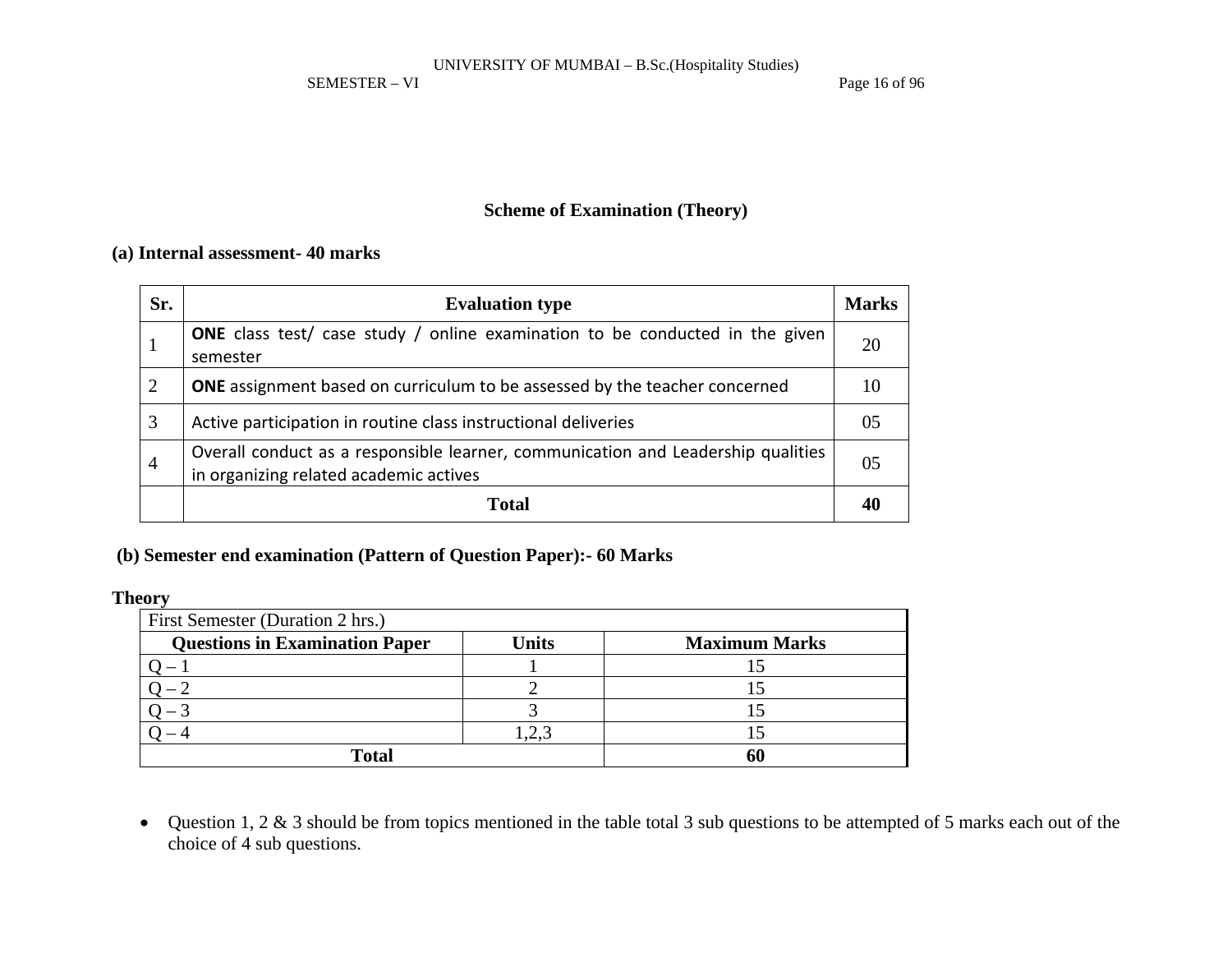SEMESTER – VI Page 17 of 96

• Question no. 4 should be of short answer type questions having six sub questions (2 from each unit) of 3 marks each. Total 5 questions are to be attempted.

### **Conduct of Practical Examination**

| Sr.            | <b>Particulars for External Practical Examination</b> |    |  |  |  |  |  |
|----------------|-------------------------------------------------------|----|--|--|--|--|--|
|                | Semester End Practical Examination                    | 50 |  |  |  |  |  |
| $\overline{2}$ | Laboratory Work (Continuous Assessment)               |    |  |  |  |  |  |
| 3              | Journal                                               |    |  |  |  |  |  |
| 4              | Viva                                                  |    |  |  |  |  |  |
|                | <b>Total</b>                                          |    |  |  |  |  |  |

## **REFERENCE BOOKS**

- 1. Andrews S, (2009)*, Food & Beverage Service A Training Manual,(Second Edition)*, Tata McGraw-Hill Publishing Company Limited, New Delhi
- 2.Fuller, John, (1992), *Advanced Food Service*, Stanley Thornes Publishers Ltd., England
- 3.Kivela, Jaksa, (1994), *Menu Planning for the Hospitality Industry*, Hospitality Press P Ltd., Melbourne
- 4.Lilicrap, Dennis & Cousins, John, (1994), *Food and Beverage Service,* Common Wealth Publication, New Delhi
- 5.Magris, Marzia, (1995), *An Introduction to Food & Beverage Studies*, Hospitality Press P Ltd, Melbourne
- 6.Singaravelavan .R, (2011), *Food and Beverage Service*, Oxford University Press, Delhi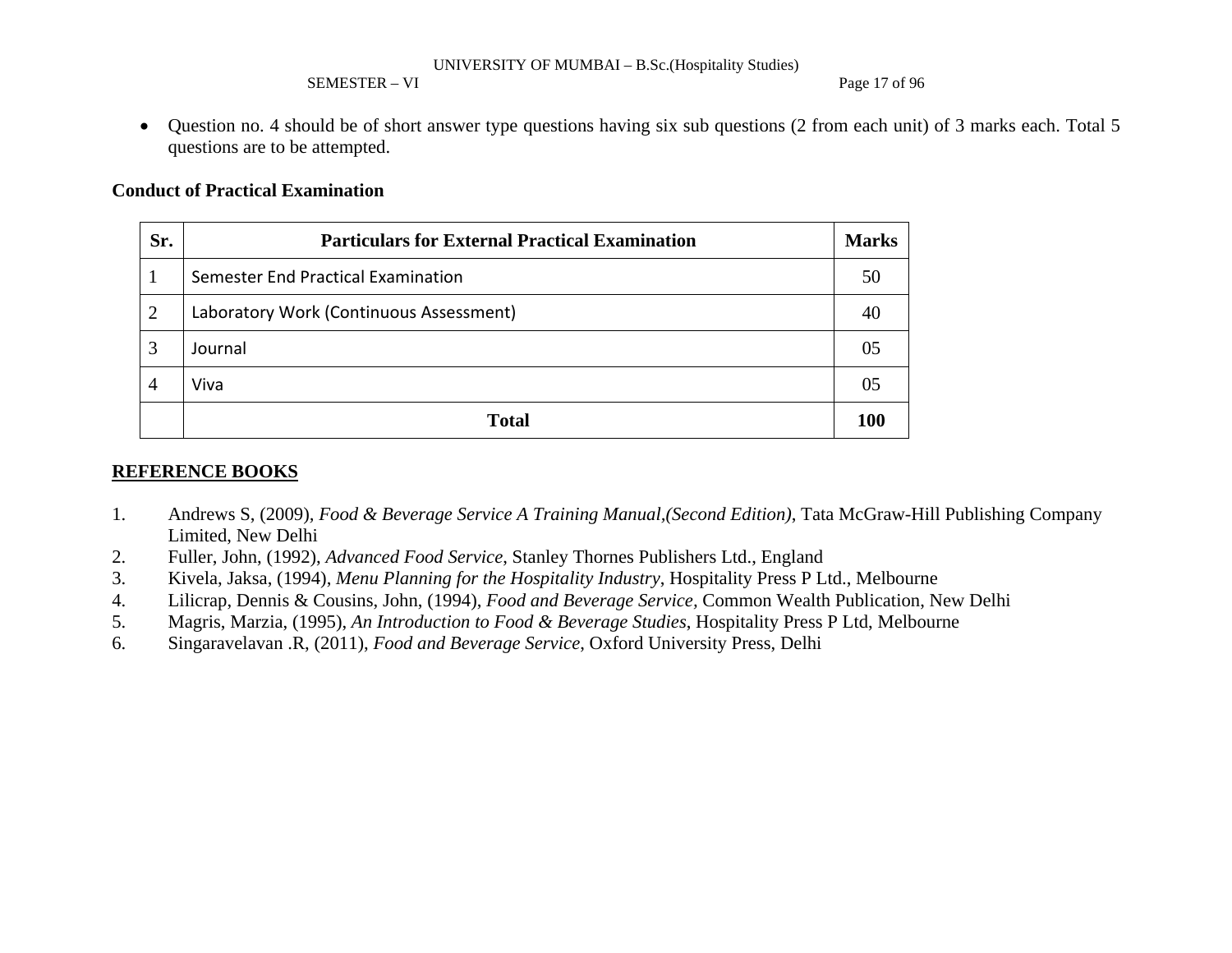SEMESTER – VI Page 18 of 96

# **FRONT OFFICE (Theory)**

| Name of the<br>Programme               | <b>Duration</b>     | <b>Semester</b> | <b>Course/Course Code</b> |
|----------------------------------------|---------------------|-----------------|---------------------------|
| B.Sc. in Hospitality<br><b>Studies</b> | Six Semester        | V               | Front Office (USHO503)    |
| <b>Course Code</b>                     | <b>Title</b>        | <b>Credits</b>  |                           |
| <b>USHO503</b>                         | <b>Front Office</b> | 2               |                           |

|                   | For Course Per week 1 lecture/period is 60 minutes<br>duration |  | For Subject per week<br>1 lecture/period is 60 minutes duration |  |  |  |  |
|-------------------|----------------------------------------------------------------|--|-----------------------------------------------------------------|--|--|--|--|
|                   | Practical<br>Theory                                            |  |                                                                 |  |  |  |  |
| Actual<br>Contact |                                                                |  |                                                                 |  |  |  |  |
| Credit            |                                                                |  |                                                                 |  |  |  |  |

| Course<br>Code     |                | <b>Class Room Instruction</b> |   |   |                        |                          |                                      |    |                          |                              |    |                |                          |       |                          |   |    |
|--------------------|----------------|-------------------------------|---|---|------------------------|--------------------------|--------------------------------------|----|--------------------------|------------------------------|----|----------------|--------------------------|-------|--------------------------|---|----|
|                    | <b>Subject</b> | Per Week                      |   |   | Per<br><b>Semester</b> |                          | Per<br><b>Semester</b><br><b>Hrs</b> |    | otal<br>⊨                | <b>Total</b><br><b>Marks</b> |    | <b>Credits</b> |                          | Total |                          |   |    |
|                    |                | L                             | D | m |                        | Þ                        | Т                                    |    | P                        | T                            |    | <b>TH</b>      | PR                       |       | P                        | m |    |
| <b>USHO</b><br>503 | Front Office   | 03                            | - |   | 45                     | $\overline{\phantom{0}}$ | -                                    | 45 | $\overline{\phantom{a}}$ | $\overline{\phantom{0}}$     | 45 | 100            | $\overline{\phantom{0}}$ | 02    | $\overline{\phantom{0}}$ |   | 02 |

## **OBJECTIVES:**

Students will be able to:

- To understand the formulas that are applied in the front office for forecasting and evaluating
- Decision making through statistical data in Front office operations
- Understand the rules  $\&$  acceptance of foreign exchange.

## **Contents of syllabus for USHO503**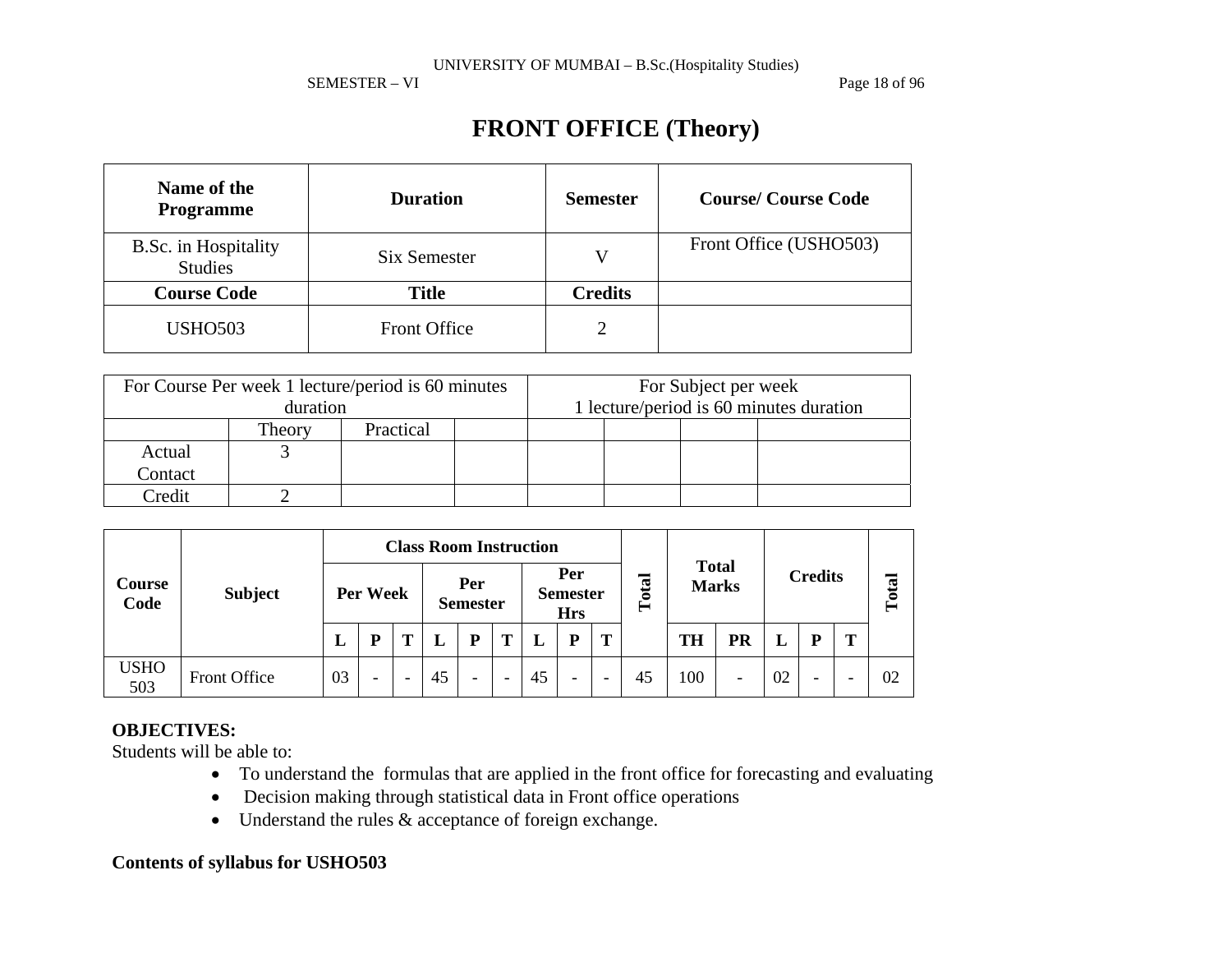SEMESTER – VI Page 19 of 96

| Unit | <b>Chapter</b> | <b>TOPIC</b>                                          | <b>Hours</b> | <b>Marks</b> |
|------|----------------|-------------------------------------------------------|--------------|--------------|
| No.  | No.            |                                                       |              |              |
|      | $\mathbf{1}$   | Planning Operations                                   |              |              |
|      |                | 1.1 Management Function                               |              |              |
|      |                | 1.1.1 Planning, Organising,                           |              |              |
|      |                | 1.1.2 Co-ordinating,                                  |              |              |
|      |                | Staffing, Leading,<br>1.1.3                           |              |              |
|      |                | Controlling, Evaluating<br>1.1.4                      |              |              |
|      |                | 1.2 Establishing Room Rate                            |              |              |
|      |                | Different Approaches for pricing rooms<br>1.2.1       |              |              |
|      |                | 1.2.2 Market Condition Approach,                      |              |              |
|      |                | 1.2.3 Rule of Thumb,                                  |              |              |
|      |                | 1.2.4 Hubbart's Formula-Determining single and double |              |              |
|      |                | rate                                                  |              |              |
|      |                | 1.3 Special Room Rates Offered                        |              |              |
|      |                | 1.3.1 Corporate / Commercial Rate,                    |              |              |
|      |                | 1.3.2<br>Group Rate,                                  |              |              |
|      |                | 1.3.3 Promotional Rate,                               |              |              |
| 01   |                | 1.3.4 Incentive Rate,                                 | 15           | 15           |
|      |                | 1.3.5 Family Rate,                                    |              |              |
|      |                | 1.3.6 Package,                                        |              |              |
|      |                | 1.3.7 Complimentary Rate                              |              |              |
|      |                | 1.4 Forecasting Room Availability                     |              |              |
|      |                | 1.4.1 Forecasting Data                                |              |              |
|      |                | 1.4.1.1 Percentage of No-show,                        |              |              |
|      |                | 1.4.1.2 Percentage of Cancellations,                  |              |              |
|      |                | 1.4.1.3 Percentage of walk-ins,                       |              |              |
|      |                | 1.4.1.4 Percentage of overstay,                       |              |              |
|      |                | 1.4.1.5 Percentage of under stay,                     |              |              |
|      |                | Forecast formula;<br>1.4.2                            |              |              |
|      |                | 1.4.3<br>Sample 3 and 10 days forecast;               |              |              |
|      |                | <b>Refining Forecast</b><br>1.4.4                     |              |              |
|      |                | 1.5 Budgeting for Operations                          |              |              |
|      |                | 1.5.1 Three Day Forecast;                             |              |              |
|      |                | 1.5.2 Forecasting room revenue,                       |              |              |
|      |                | 1.5.3<br>Estimating expenses,                         |              |              |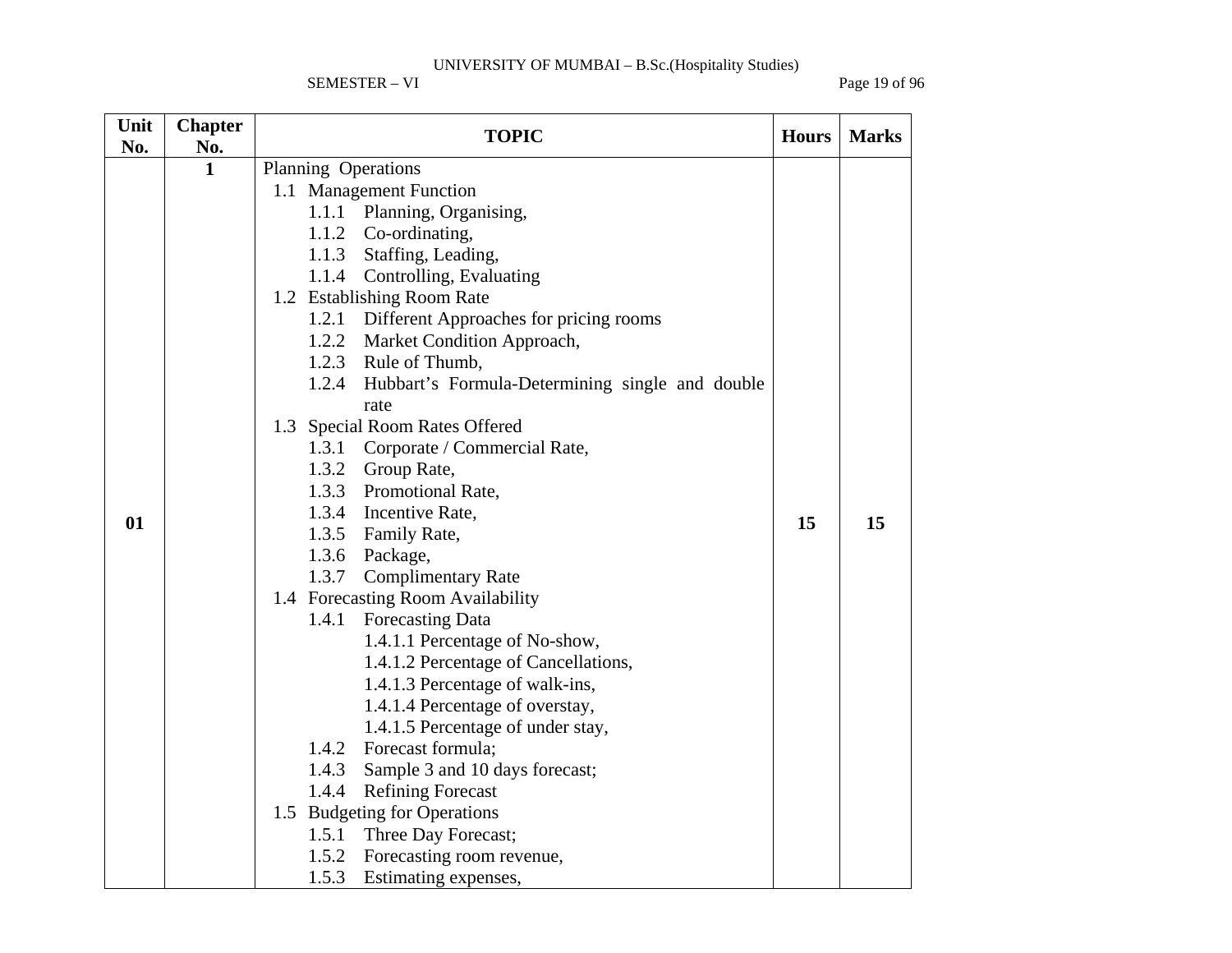SEMESTER – VI Page 20 of 96

| $\sim$<br>Refining budget plans<br>1.5.4 |  |
|------------------------------------------|--|
| erms<br>l.b                              |  |

| Unit<br>No. | <b>Chapter</b><br>No. | <b>TOPIC</b>                                  | <b>Hours</b> | <b>Marks</b> |  |  |  |
|-------------|-----------------------|-----------------------------------------------|--------------|--------------|--|--|--|
|             | $\overline{2}$        | <b>Evaluating Operations</b>                  |              |              |  |  |  |
|             |                       | 2.1 Evaluating front office operations        |              |              |  |  |  |
|             |                       | Daily Operations Report,<br>2.1.1             |              |              |  |  |  |
|             |                       | 2.1.2 Monthly Income Statement                |              |              |  |  |  |
|             |                       | <b>Occupancy Ratios;</b><br>2.1.3             |              |              |  |  |  |
|             |                       | 2.1.3.1 Occupancy Percentage                  |              |              |  |  |  |
|             |                       | 2.1.3.2 Room Count                            |              |              |  |  |  |
|             |                       | 2.1.3.3 House Count                           |              |              |  |  |  |
| 02          |                       | 2.1.3.4 Double Occupancy percentage           | 15           | 15           |  |  |  |
|             |                       | 2.1.3.5 Bed Occupancy Percentage              |              |              |  |  |  |
|             |                       | 2.1.3.6 Foreign Guest Percentage              |              |              |  |  |  |
|             |                       | 2.1.3.7 Average Daily Rate                    |              |              |  |  |  |
|             |                       | 2.1.3.8 Revenue Per Available Room (RevPAR)   |              |              |  |  |  |
|             |                       | 2.1.3.9 Average Rate Per Guest (ARG)          |              |              |  |  |  |
|             |                       | 2.1.4 Yield Statistic.                        |              |              |  |  |  |
|             |                       | Market Share Index/Fare Market Share<br>2.1.5 |              |              |  |  |  |
|             |                       | 2.1.6 Evaluation of Hotels By Guests          |              |              |  |  |  |
|             |                       | 2.2 Key Terms                                 |              |              |  |  |  |

| Unit<br>No. | <b>Chapter</b><br>No. | <b>TOPIC</b>                                                                                                                                                                                                      | <b>Hours</b> | <b>Marks</b> |
|-------------|-----------------------|-------------------------------------------------------------------------------------------------------------------------------------------------------------------------------------------------------------------|--------------|--------------|
| 03          | 3                     | 3.1 Handling Foreign Currency<br>3.2 Foreign Currency Exchange<br>3.3 Procedures to be followed while exchanging Foreign<br>Currency<br>3.4 Currencies accepted by RBI<br>3.5 Foreign Exchange Certificate-Format | 15           |              |
|             |                       | 3.6 Foreign Exchange Settlements using Credit Cards.<br>3.7 Export Promotion Capital Goods Scheme (EPCG)                                                                                                          |              |              |

## **FRONT OFFICE (ASSIGNMENTS)**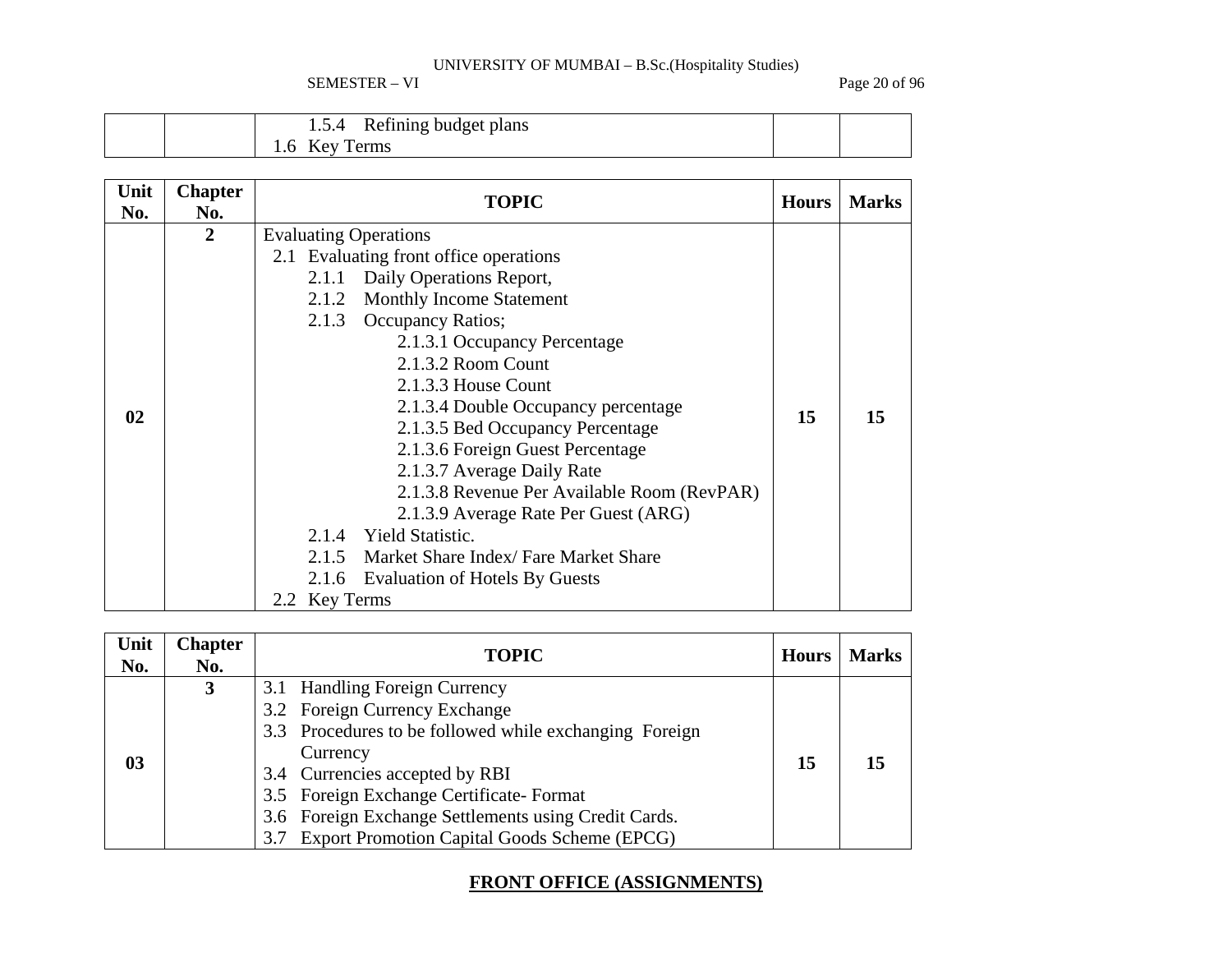SEMESTER – VI Page 21 of 96

| - | <b>Topic for Assignments</b>                     |  |  |  |  |  |
|---|--------------------------------------------------|--|--|--|--|--|
|   | Designing of Tariff card & Designing of Brochure |  |  |  |  |  |

## **Scheme of Examination (Theory)**

## **(a) Internal assessment- 40 marks**

| Sr.            | <b>Evaluation type</b>                                                                                                     | <b>Marks</b>   |
|----------------|----------------------------------------------------------------------------------------------------------------------------|----------------|
| -1             | <b>ONE</b> class test/ case study / online examination to be conducted in the given<br>semester                            | 20             |
| $\overline{2}$ | <b>ONE</b> assignment based on curriculum to be assessed by the teacher concerned                                          | 10             |
| 3              | Active participation in routine class instructional deliveries                                                             | 05             |
| $\overline{4}$ | Overall conduct as a responsible learner, communication and Leadership qualities<br>in organizing related academic actives | 0 <sub>5</sub> |
|                | <b>Total</b>                                                                                                               |                |

## **(b) Semester end examination (Pattern of Question Paper):- 60 Marks**

**Theory** 

| First Semester (Duration 2 hrs.)      |              |                      |  |  |  |  |  |  |
|---------------------------------------|--------------|----------------------|--|--|--|--|--|--|
| <b>Questions in Examination Paper</b> | <b>Units</b> | <b>Maximum Marks</b> |  |  |  |  |  |  |
|                                       |              |                      |  |  |  |  |  |  |
|                                       |              |                      |  |  |  |  |  |  |
|                                       |              |                      |  |  |  |  |  |  |
|                                       |              |                      |  |  |  |  |  |  |
| <b>Total</b>                          |              |                      |  |  |  |  |  |  |

- Question 1, 2 & 3 should be from topics mentioned in the table total 3 sub questions to be attempted of 5 marks each out of the choice of 4 sub questions.
- Question no. 4 should be of short answer type questions having six sub questions (2 from each unit) of 3 marks each. Total 5 questions are to be attempted.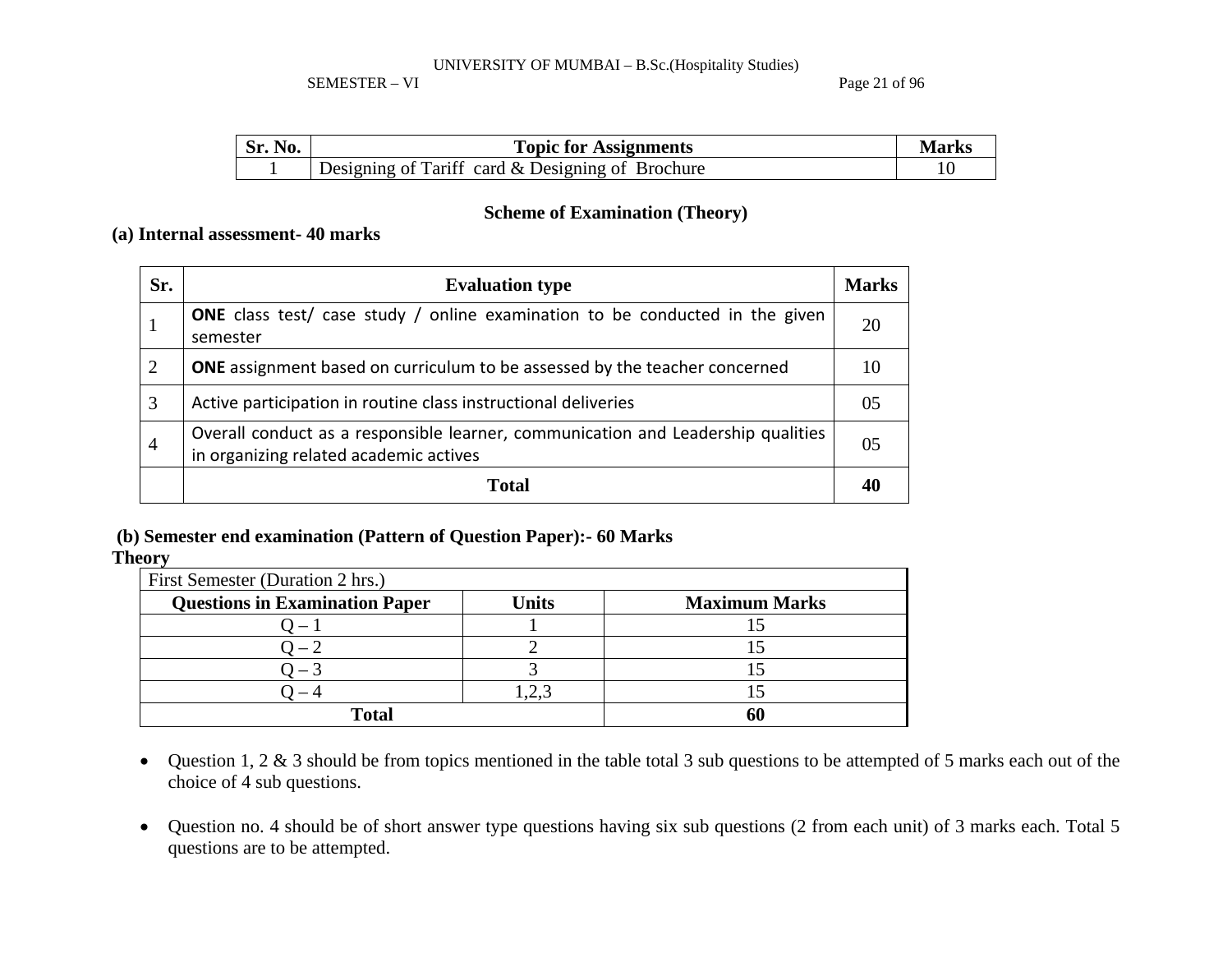SEMESTER – VI Page 22 of 96

#### **REFERENCE BOOKS**

- 1. Andrews, Sudhir, (1995), *Hotel Front Office Training Manual*, The Tata M'cGraw Hill, New Delhi.
- 2. Andrews, Sudhir, (2007), *Front Office Management & Operations*, The Tata M'cGraw Hill, New Delhi.
- 3. Aggarwal Ravi, (2002), *Hotel front Office*, sublime Publications, Jaipur.
- 4. Bhatnagar S.K, (2002), *Front office Management*, Frank Bros & Co., New Delhi.
- 5. Chakravarti B.K., (1999), *Front Office Management in Hotel*, CBS Publisher, New Delhi.
- 6. Chakrawarti B.K., (2006), *Concept of Front Office Management*, APH Publishing, New Delhi.
- 7. Singh R.K., (2006), *Front Office Management*, Aman Publication New Delhi.
- 8. Tewari Jatashankar R., (2009), *Hotel Front Office Operations & Management*, Oxford University Press, New Delhi.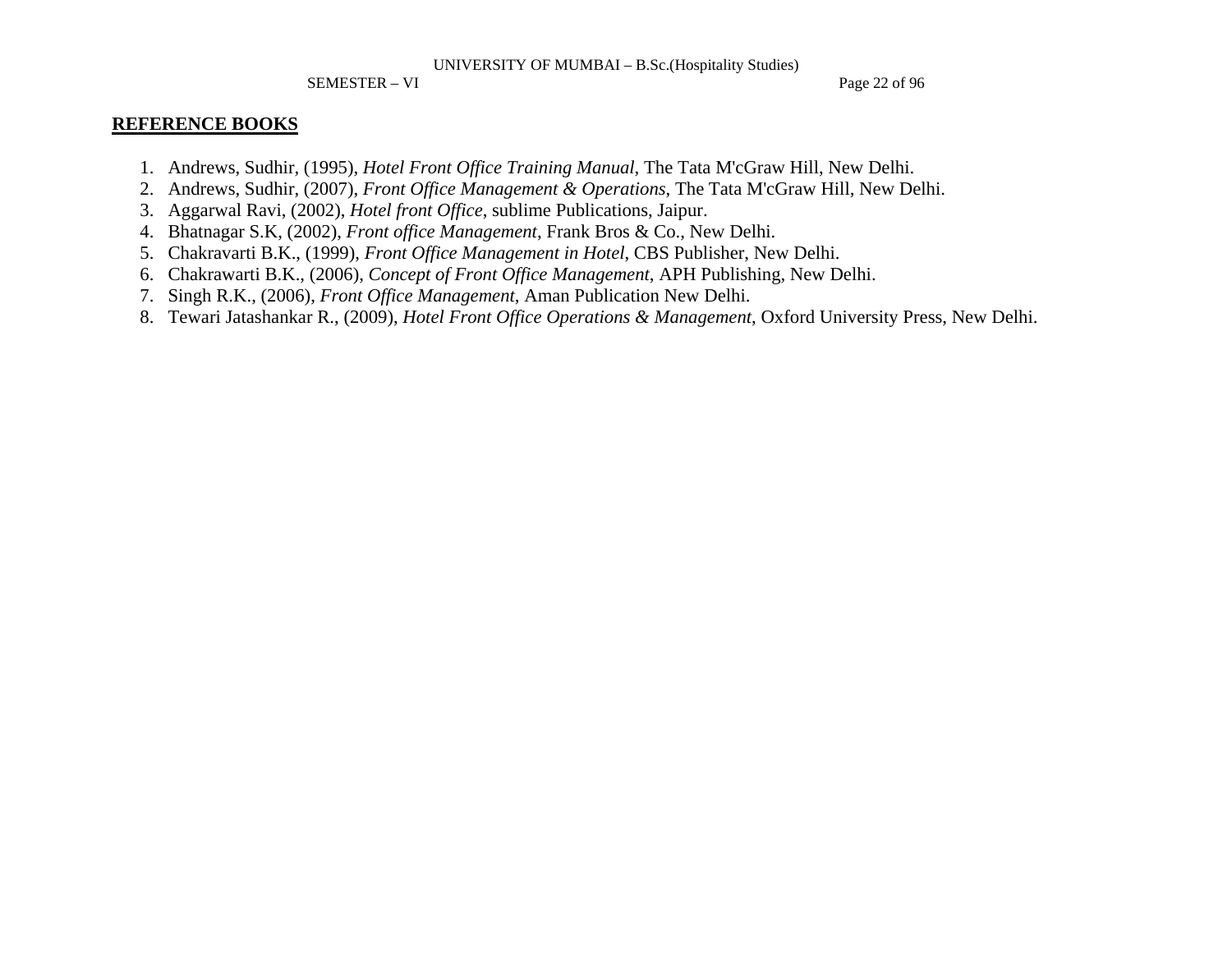SEMESTER – VI Page 23 of 96

# **HOUSEKEEPING (Theory)**

| Name of the<br><b>Programme</b>        | <b>Duration</b> | <b>Semester</b> | <b>Course/Course Code</b> |
|----------------------------------------|-----------------|-----------------|---------------------------|
| B.Sc. in Hospitality<br><b>Studies</b> | Six Semester    | V               | Housekeeping (USHO504)    |
| <b>Course Code</b>                     | Title           | <b>Credits</b>  |                           |
| <b>USHO504</b>                         | Housekeeping    | 2               |                           |

|         | For Course Per week 1 lecture/period is 60 minutes |           | For Subject per week                    |  |  |  |  |
|---------|----------------------------------------------------|-----------|-----------------------------------------|--|--|--|--|
|         | duration                                           |           | 1 lecture/period is 60 minutes duration |  |  |  |  |
|         | Theory                                             | Practical |                                         |  |  |  |  |
| Actual  |                                                    |           |                                         |  |  |  |  |
| Contact |                                                    |           |                                         |  |  |  |  |
| Credit  |                                                    |           |                                         |  |  |  |  |

|                    |                | <b>Class Room Instruction</b> |                          |  |                        |                          |                                      |    |                          |                              |    |                |                          |       |                          |   |    |
|--------------------|----------------|-------------------------------|--------------------------|--|------------------------|--------------------------|--------------------------------------|----|--------------------------|------------------------------|----|----------------|--------------------------|-------|--------------------------|---|----|
| Course<br>Code     | <b>Subject</b> | Per Week                      |                          |  | Per<br><b>Semester</b> |                          | Per<br><b>Semester</b><br><b>Hrs</b> |    | otal<br>⊢                | <b>Total</b><br><b>Marks</b> |    | <b>Credits</b> |                          | Total |                          |   |    |
|                    |                | ப                             | D                        |  |                        | D                        | т                                    |    | P                        | T                            |    | <b>TH</b>      | PR                       | L     | P                        | m |    |
| <b>USHO</b><br>504 | Housekeeping   | 03                            | $\overline{\phantom{0}}$ |  | 45                     | $\overline{\phantom{0}}$ | -                                    | 45 | $\overline{\phantom{0}}$ | $\overline{\phantom{0}}$     | 45 | 100            | $\overline{\phantom{0}}$ | 02    | $\overline{\phantom{0}}$ |   | 02 |

## **OBJECTIVES:**

At the end of semester V:

- Explain and apply the guidelines for hiring various housekeeping contract services.
- Manage the man power planning in the housekeeping department in different category of hotels.
- Apply the elements and concept of interior decorations & elevations.

## **Contents of syllabus for USHO504**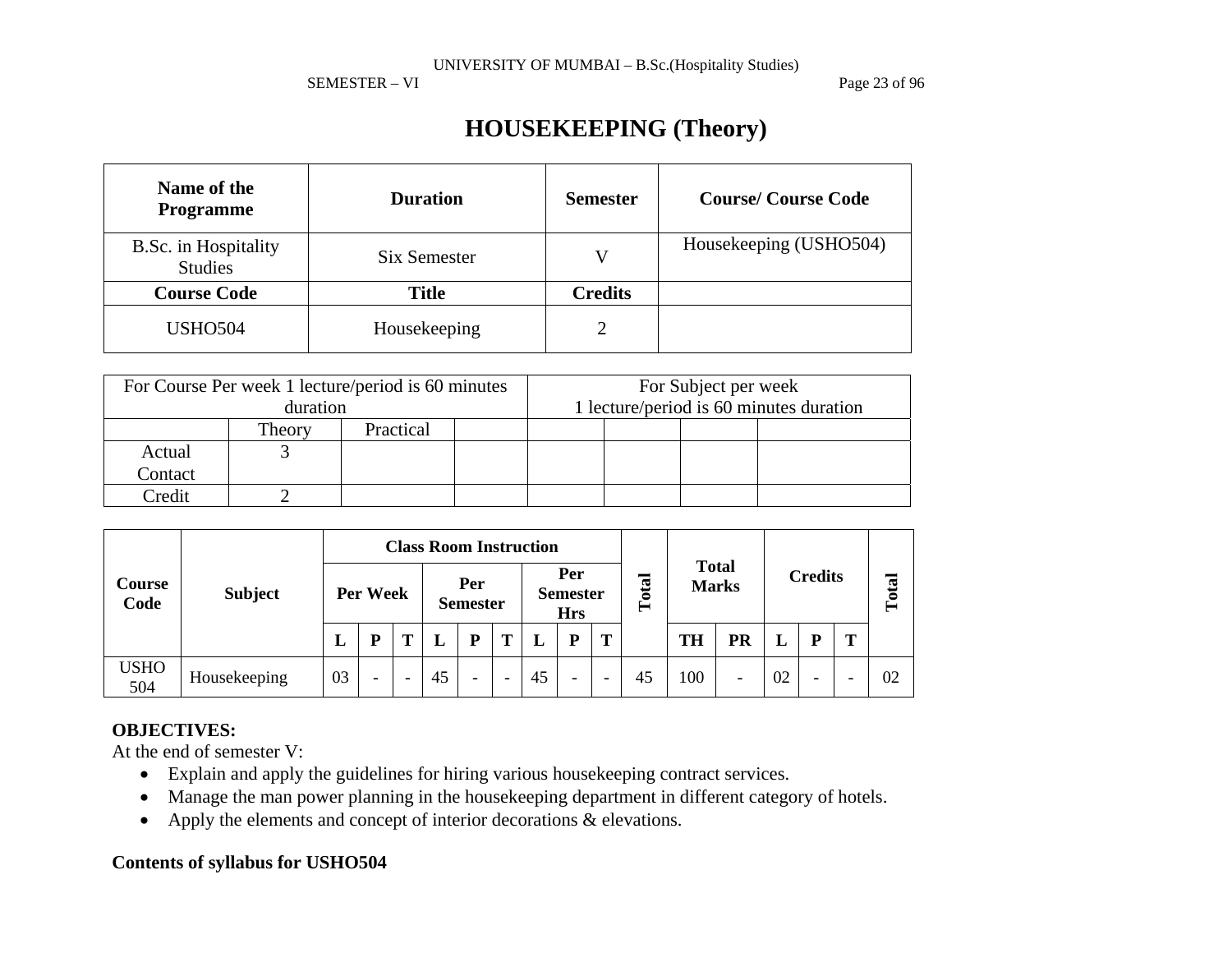SEMESTER – VI Page 24 of 96

| Unit<br>No. | <b>Chapter</b><br>No. | <b>TOPIC</b>                                              | <b>Hours</b> | <b>Marks</b> |
|-------------|-----------------------|-----------------------------------------------------------|--------------|--------------|
|             |                       | <b>Current Trends In Housekeeping</b>                     |              |              |
|             |                       | 1.1 Green housekeeping practices                          |              |              |
|             |                       | 1.2 Cleaning equipment and agents                         |              |              |
|             |                       | 1.3 Guest supplies and amenities                          |              |              |
|             |                       | 1.4 Level of service (Limited Service, Mid-Range and Full |              |              |
|             |                       | Service)                                                  |              |              |
| 01          | 2                     | <b>Contract Services / Outsourcing</b>                    | 15           | 15           |
|             |                       | 2.1 Types of contract                                     |              |              |
|             |                       | 2.2 Guidelines for hiring contract services               |              |              |
|             |                       | 2.3 Advantages and disadvantages of contract service      |              |              |
|             | 3                     | <b>Manpower Planning</b>                                  |              |              |
|             |                       | 3.1 Determining staff strength (fixed staff)              |              |              |
|             |                       | 3.2 Scheduling staff (Duty Rosters)                       |              |              |

| Unit<br>No. | <b>Chapter</b><br>No. | <b>TOPIC</b>                                                                                                                            | <b>Hours</b> | <b>Marks</b> |
|-------------|-----------------------|-----------------------------------------------------------------------------------------------------------------------------------------|--------------|--------------|
|             | $\boldsymbol{4}$      | <b>Lighting And Lighting Fixtures</b><br>4.1 Lighting for different areas of the hotel<br>4.2 Functional and aesthetic aspects of light | 15           | 15           |
| 02          | 5                     | <b>Windows and Window Treatment</b><br>5.1 Types of windows and window treatment<br>5.2 Selection and care                              |              |              |
|             | 6                     | Wall and Ceiling Finishes<br>6.1 Types<br>6.2 Selection<br>6.3 Care                                                                     |              |              |

| Unit<br>No. | <b>Chapter</b><br>No. | <b>TOPIC</b>                                                          | Hours | <b>Marks</b> |
|-------------|-----------------------|-----------------------------------------------------------------------|-------|--------------|
| 03          | -                     | Carpets and Floor Coverings<br>7.1 Types<br>7.2 Selection<br>7.3 Care | 15    | 15           |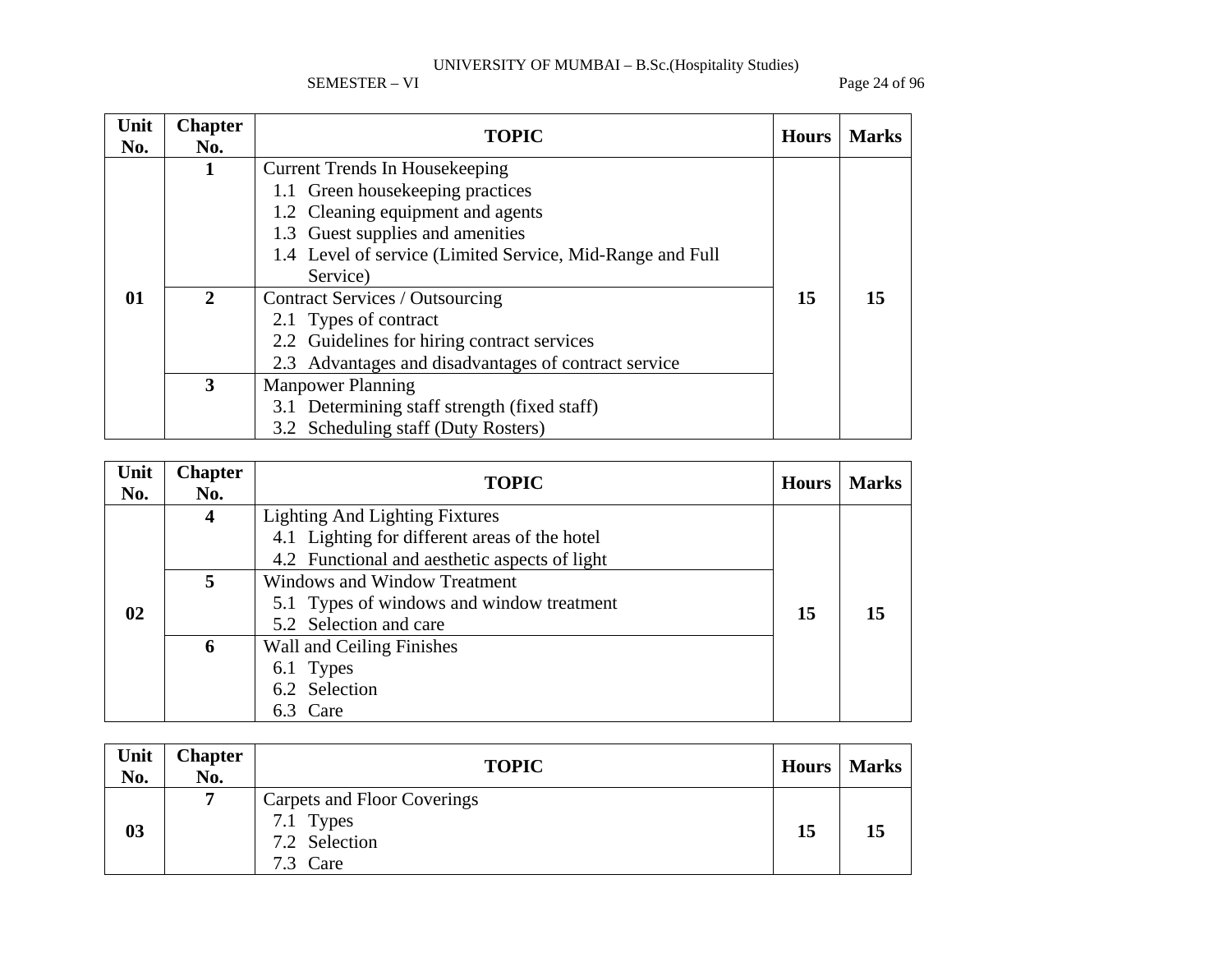SEMESTER – VI Page 25 of 96

|  | Interior Designing       |  |
|--|--------------------------|--|
|  | 8.1 Elements of design   |  |
|  | 8.2 Principles of design |  |
|  | 8.3 Colour schemes       |  |

## **HOUSEKEEPING (ASSIGNMENTS)**

| Sr. No. | <b>Topic for Assignments</b>                                                                                                                                 | <b>Marks</b> |
|---------|--------------------------------------------------------------------------------------------------------------------------------------------------------------|--------------|
|         | Calculating Staffing levels / Manpower Planning (Small to medium hotel)                                                                                      | (10)         |
| 2       | Calculating curtain material requirements and costing for different Window<br>Treatments                                                                     | (10)         |
|         | Samples / brochures / pictures and information for Floor Coverings                                                                                           | (10)         |
| 4       | Samples / brochures / pictures and information for Wall Finishes.                                                                                            | (10)         |
| 5       | Sourcing of various housekeeping contract service providers in Mumbai –<br>High rise cleaning/ Façade Cleaning/ Carpet Shampooing, Washroom<br>Services etc. | (10)         |

## **Scheme of Examination (Theory)**

## **(a) Internal assessment- 40 marks**

| Sr.            | <b>Evaluation type</b>                                                                                                     | <b>Marks</b> |
|----------------|----------------------------------------------------------------------------------------------------------------------------|--------------|
|                | <b>ONE</b> class test/ case study / online examination to be conducted in the given<br>semester                            | 20           |
| 2              | <b>ONE</b> assignment based on curriculum to be assessed by the teacher concerned                                          | 10           |
| 3              | Active participation in routine class instructional deliveries                                                             | 05           |
| $\overline{4}$ | Overall conduct as a responsible learner, communication and Leadership qualities<br>in organizing related academic actives | 05           |
|                | <b>Total</b>                                                                                                               | 40           |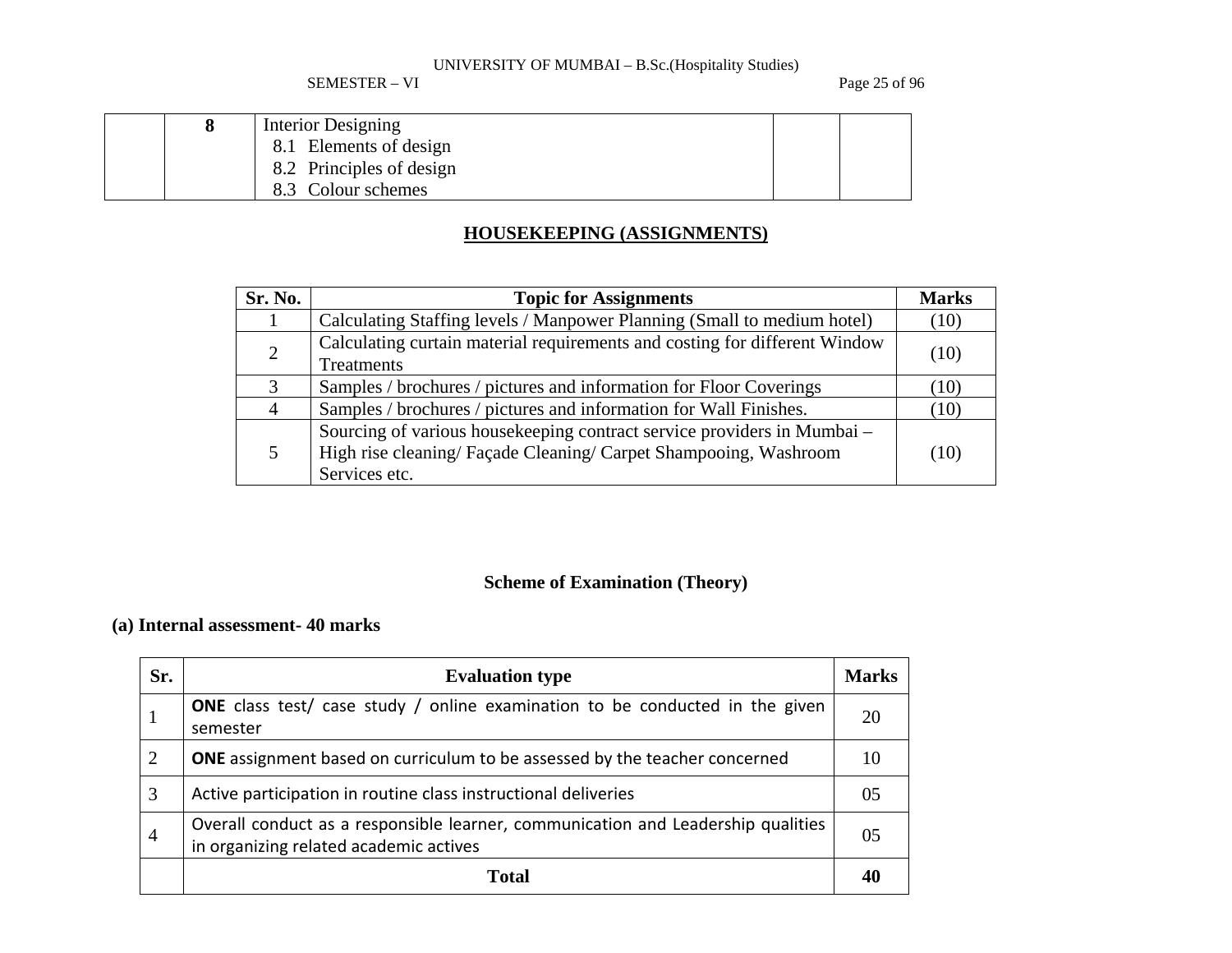SEMESTER – VI Page 26 of 96

## **(b) Semester end examination (Pattern of Question Paper):- 60 Marks**

### **Theory**

| First Semester (Duration 2 hrs.)      |       |                      |
|---------------------------------------|-------|----------------------|
| <b>Questions in Examination Paper</b> | Units | <b>Maximum Marks</b> |
|                                       |       |                      |
|                                       |       |                      |
|                                       |       |                      |
|                                       | ⊸• ک∙ |                      |
| <b>Total</b>                          |       | 60                   |

- $\bullet$  Question 1, 2 & 3 should be from topics mentioned in the table total 3 sub questions to be attempted of 5 marks each out of the choice of 4 sub questions.
- $\bullet$  Question no. 4 should be of short answer type questions having six sub questions (2 from each unit) of 3 marks each. Total 5 questions are to be attempted.

## **REFERENCE BOOKS**

- 1 Raghubalan G., Raghubalan Smritee, (2007 2009), *Hotel Housekeeping Operations and Management,* 2nd Edition, Oxford University Press.
- 2 Singh Malini & George Jaya B., (2008), *Housekeeping Operations, Design and Management*, 1<sup>st</sup> Edition, Jaico Publications.
- 3 Jones Thomas J.A., (2005), *Professional Management of Housekeeping Operations*, 4<sup>th</sup> Edition, John Wiley & Sons.
- 4 Andrews Sudhir, (2007), *Text Book of Hotel Housekeeping Management & Operations*, 1<sup>st</sup> Edition, Tata McGraw Hill.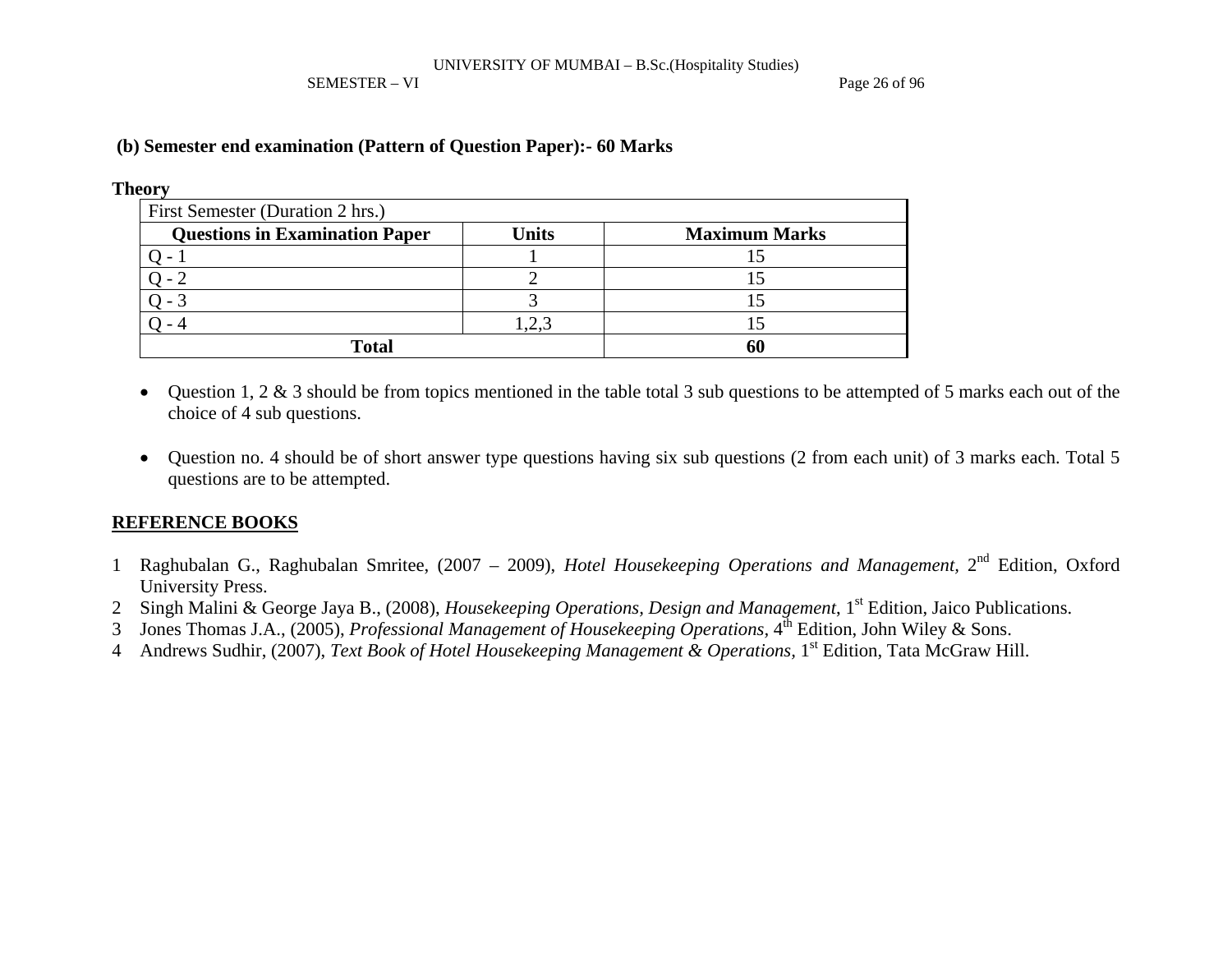SEMESTER – VI Page 27 of 96

# **ROOMS DIVISION MANAGEMENT (Practical)**

| Name of the<br><b>Programme</b>        | <b>Duration</b>                     | <b>Semester</b> | <b>Course/Course Code</b>                     |
|----------------------------------------|-------------------------------------|-----------------|-----------------------------------------------|
| B.Sc. in Hospitality<br><b>Studies</b> | Six Semester                        | V               | <b>Rooms Division Management</b><br>(USHO505) |
| <b>Course Code</b>                     | <b>Title</b>                        | <b>Credits</b>  |                                               |
| <b>USHO505</b>                         | <b>Rooms Division</b><br>Management | 2               |                                               |

|         |          | For Course Per week 1 lecture/period is 60 minutes | For Subject per week                    |  |  |  |  |  |  |
|---------|----------|----------------------------------------------------|-----------------------------------------|--|--|--|--|--|--|
|         | duration |                                                    | 1 lecture/period is 60 minutes duration |  |  |  |  |  |  |
|         | Theory   | Practical                                          |                                         |  |  |  |  |  |  |
| Actual  |          |                                                    |                                         |  |  |  |  |  |  |
| Contact |          |                                                    |                                         |  |  |  |  |  |  |
| Credit  |          |                                                    |                                         |  |  |  |  |  |  |

| Course<br>Code     |                              |    |          |   | <b>Class Room Instruction</b> |                        |                          |    |                                      |                          |       |              |              |    |                |   |       |
|--------------------|------------------------------|----|----------|---|-------------------------------|------------------------|--------------------------|----|--------------------------------------|--------------------------|-------|--------------|--------------|----|----------------|---|-------|
|                    | <b>Subject</b>               |    | Per Week |   |                               | Per<br><b>Semester</b> |                          |    | Per<br><b>Semester</b><br><b>Hrs</b> |                          | Total | <b>Total</b> | <b>Marks</b> |    | <b>Credits</b> |   | Total |
|                    |                              | L  | D        | m |                               | Þ                      | т                        |    | P                                    | T                        |       | <b>TH</b>    | PR           | L  | P              | т |       |
| <b>USHO</b><br>505 | Rooms Division<br>Management | 03 | 04       | - | 45                            | 60                     | $\overline{\phantom{0}}$ | 45 | 60                                   | $\overline{\phantom{a}}$ | 105   | 100          | 100          | 02 | 02             |   | 04    |

## **OBJECTIVES:**

- To enhance the capabilities of student in understanding the contemporary hospitality and general issues through discussion and managing situations.
- To understand the importance of manpower planning in accommodation operation.
- $\bullet$  To practically learn and demonstrate housekeeping operation and get an insight into the concept of colour wheel and elements & principles of design.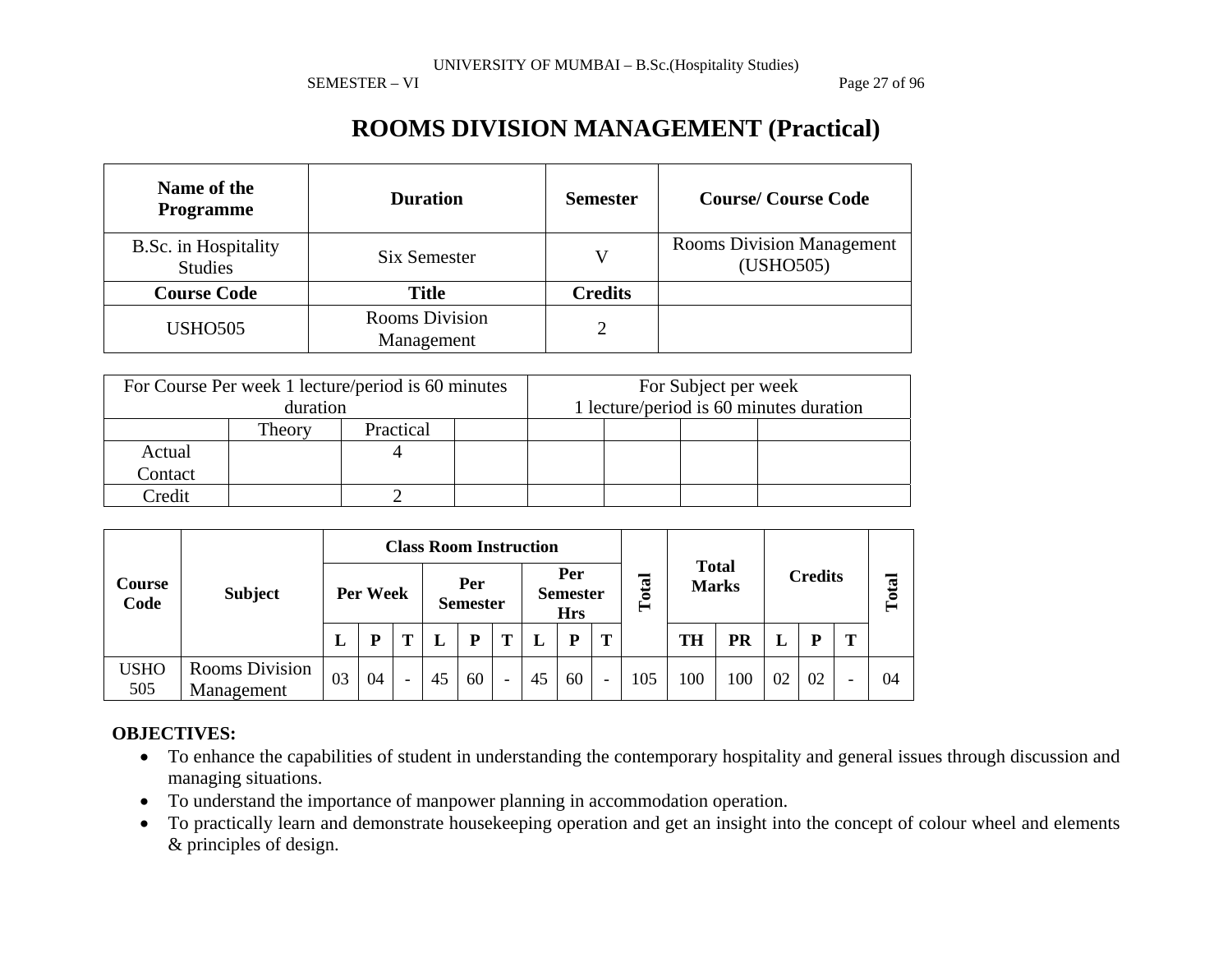### SEMESTER – VI Page 28 of 96

## **Contents of syllabus for USHO505**

# **FRONT OFFICE (Practical)**

| Unit | <b>Practical</b>          | <b>Hours</b> |
|------|---------------------------|--------------|
|      | <b>Group Discussion</b>   |              |
|      | <b>Situation Handling</b> | 10           |
|      | <b>Manpower Planning</b>  |              |

## **HOUSEKEEPING (Practical)**

| Unit | <b>Practical</b>                                  | <b>Hours</b> |  |  |  |  |  |  |  |
|------|---------------------------------------------------|--------------|--|--|--|--|--|--|--|
| 1    | Creating SOPs (Standard Operating Procedure) for: |              |  |  |  |  |  |  |  |
|      | Turn-down service                                 |              |  |  |  |  |  |  |  |
|      | Entering a guest room                             |              |  |  |  |  |  |  |  |
|      | Cleaning WC (Water Closet)                        |              |  |  |  |  |  |  |  |
|      | Cleaning and setting Vanity counter               |              |  |  |  |  |  |  |  |
|      | Cleaning shower cubicle / bathtub                 |              |  |  |  |  |  |  |  |
|      | Vacuum Cleaning                                   |              |  |  |  |  |  |  |  |
|      | Dusting guest room                                |              |  |  |  |  |  |  |  |
|      | Laundry collection                                |              |  |  |  |  |  |  |  |
|      | <b>Stacking Maid's Trolley</b>                    |              |  |  |  |  |  |  |  |
|      | Elevator cleaning                                 |              |  |  |  |  |  |  |  |
| 2    | Creating Area Checklist (Rooms and Public Area)   | 05           |  |  |  |  |  |  |  |
| 3    | Illustration of a colour wheel                    |              |  |  |  |  |  |  |  |
| 4    | Identifying & Creating colour schemes             | 10           |  |  |  |  |  |  |  |

## **Scheme of Examination (Practical)**

## **Conduct of Practical Examination**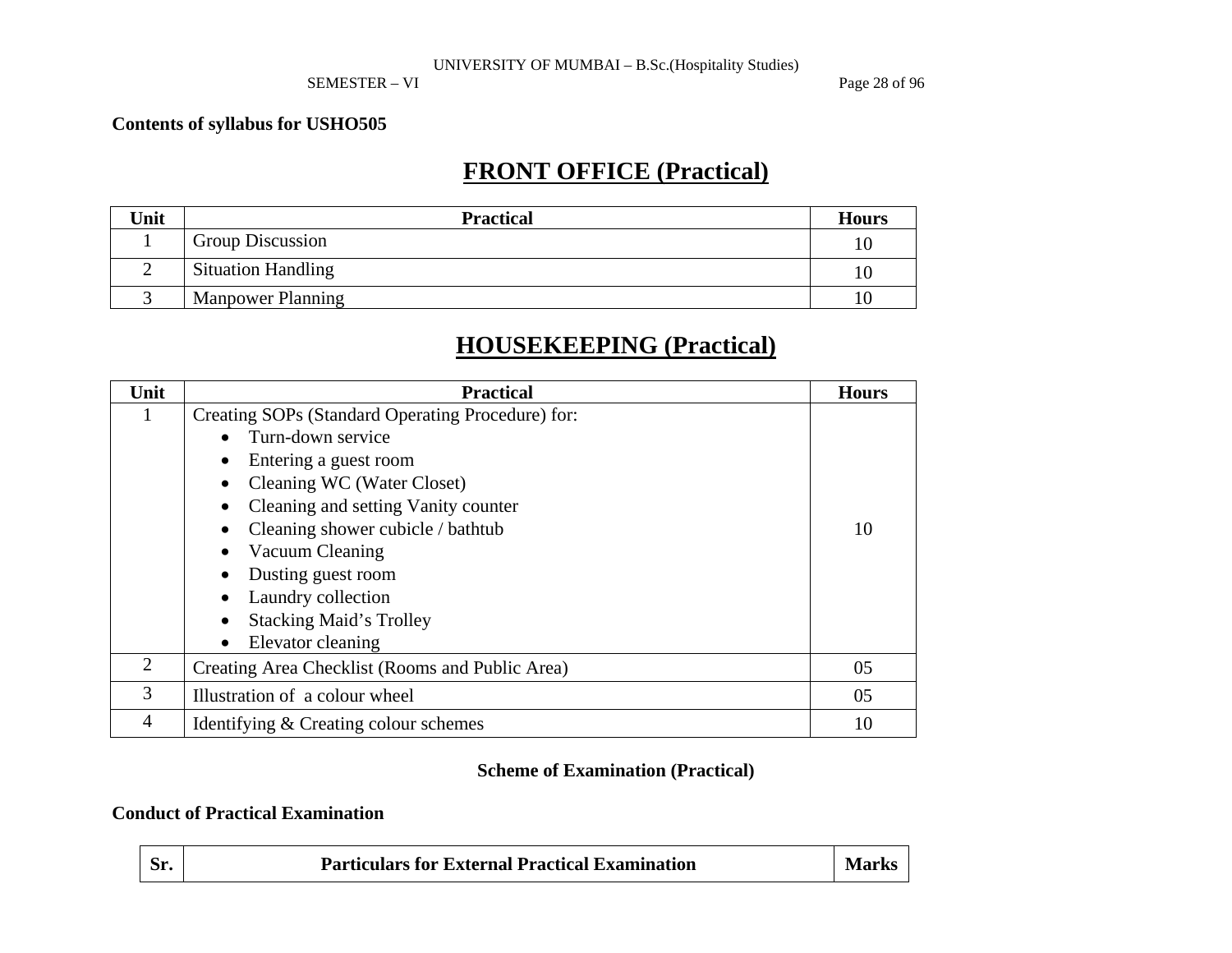SEMESTER – VI Page 29 of 96

|                | <b>Total</b>                            | 100 |
|----------------|-----------------------------------------|-----|
| 4              | Viva                                    |     |
| 3              | Journal                                 |     |
| $\overline{2}$ | Laboratory Work (Continuous Assessment) |     |
|                | Semester End Practical Examination      | 50  |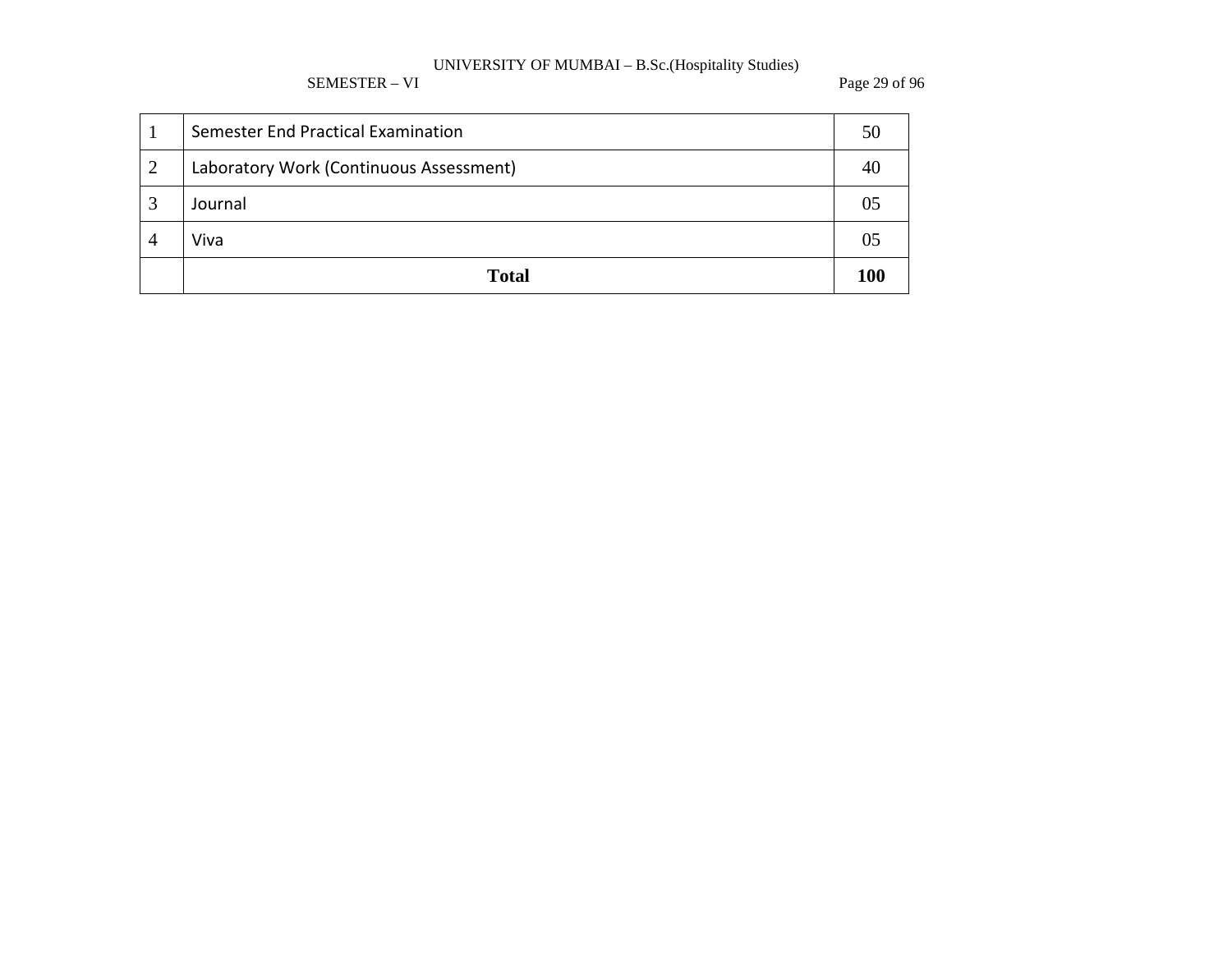SEMESTER – VI Page 30 of 96

# **CORPORATE ENGLISH (Theory)**

| Name of the<br><b>Programme</b>        | <b>Duration</b>   | <b>Semester</b> | <b>Course/Course Code</b>   |
|----------------------------------------|-------------------|-----------------|-----------------------------|
| B.Sc. in Hospitality<br><b>Studies</b> | Six Semester      | V               | Corporate English (USHO506) |
| <b>Course Code</b>                     | <b>Title</b>      | <b>Credits</b>  |                             |
| USHO <sub>506</sub>                    | Corporate English | $2 + 2$         |                             |

|         | For Course Per week 1 lecture/period is 60 minutes |           | For Subject per week                    |  |  |  |  |  |  |
|---------|----------------------------------------------------|-----------|-----------------------------------------|--|--|--|--|--|--|
|         | duration                                           |           | 1 lecture/period is 60 minutes duration |  |  |  |  |  |  |
|         | Theory                                             | Practical |                                         |  |  |  |  |  |  |
| Actual  |                                                    |           |                                         |  |  |  |  |  |  |
| Contact |                                                    |           |                                         |  |  |  |  |  |  |
| Credit  |                                                    |           |                                         |  |  |  |  |  |  |

| Course<br>Code     | <b>Subject</b>       |    |          |                          |    | <b>Class Room Instruction</b> |                          |    |                                      | m                        |                  |              |              |    |                | Т |          |
|--------------------|----------------------|----|----------|--------------------------|----|-------------------------------|--------------------------|----|--------------------------------------|--------------------------|------------------|--------------|--------------|----|----------------|---|----------|
|                    |                      |    | Per Week |                          |    | Per<br><b>Semester</b>        |                          |    | Per<br><b>Semester</b><br><b>Hrs</b> |                          | $\mathbf 0$<br>a | <b>Total</b> | <b>Marks</b> |    | <b>Credits</b> |   | $\bf{0}$ |
|                    |                      | L  |          |                          | L  | P                             | Т                        |    | P                                    | T                        |                  | <b>TH</b>    | PR           |    | P              | m | al       |
| <b>USHO</b><br>506 | Corporate<br>English | 03 | 04       | $\overline{\phantom{0}}$ | 45 | 60                            | $\overline{\phantom{0}}$ | 45 | 60                                   | $\overline{\phantom{a}}$ | 105              | 100          | 100          | 02 | 02             |   | 04       |

## **OBJECTIVES:**

- To enable the student to enhance their communication skills (verbal  $\&$  written)
- •To adapt to the challenges in the global scenario.
- To practice the dynamics of business etiquettes.

## **Contents of syllabus for USHO506**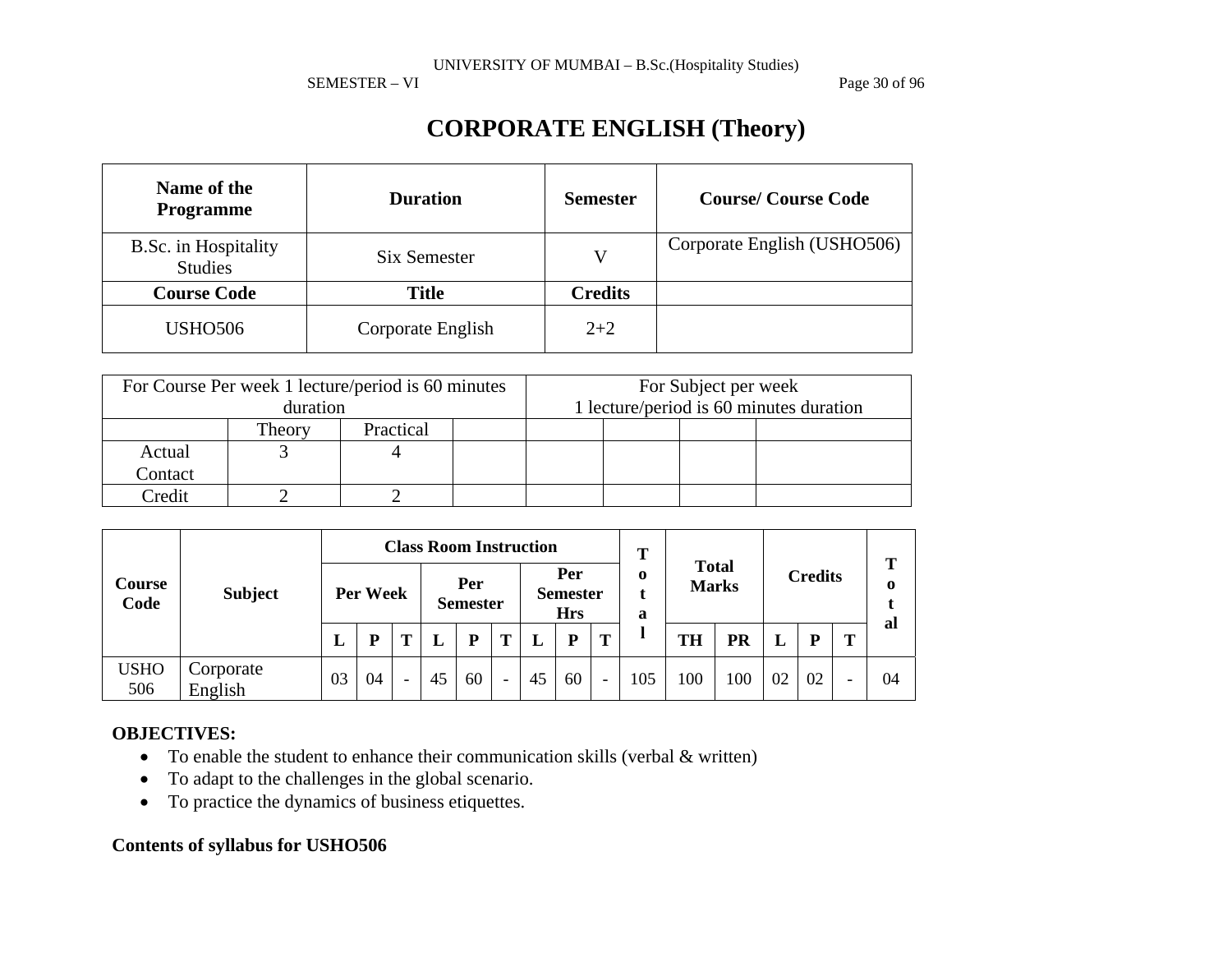SEMESTER – VI Page 31 of 96

| Unit<br>No. | <b>Chapter</b><br>No.   | <b>TOPIC</b>                                             | <b>Hours</b> | <b>Marks</b> |
|-------------|-------------------------|----------------------------------------------------------|--------------|--------------|
|             | $\mathbf{1}$            | <b>General Business English</b>                          |              |              |
|             |                         | 1.1 Business English basics                              |              |              |
|             |                         | 1.2 General vocabulary                                   |              |              |
|             |                         | 1.3 Introduction to International English                |              |              |
|             | $\overline{2}$          | Grammar                                                  |              |              |
|             |                         | 2.1 Words and Phrases                                    |              |              |
|             |                         | 2.2 Overview of tenses                                   |              |              |
|             |                         | 2.3 Other common areas of difficulty for Indian speakers |              |              |
|             |                         | 2.4 Prepositions, time expressions & pronouns            |              |              |
|             |                         | 2.5 Articles and nouns                                   |              |              |
|             |                         | 2.6 Sentence Construction                                |              |              |
|             | 3                       | <b>Group Discussions</b>                                 |              |              |
|             |                         | 3.1 Group discussion competencies                        |              |              |
|             |                         | 3.2 Active listening                                     |              |              |
| 01          |                         | 3.3 Expanding Arguments                                  | 15           | 15           |
|             |                         | 3.4 Functional language                                  |              |              |
|             |                         | 3.5 Paragraph development                                |              |              |
|             | $\overline{\mathbf{4}}$ | Public speaking & Presentation skills                    |              |              |
|             |                         | 4.1 Structuring your presentation                        |              |              |
|             |                         | 4.2 Linguistic techniques                                |              |              |
|             |                         | 4.3 Introduction to effective openings - task            |              |              |
|             |                         | 4.4 Hooks: seeking the audience attention                |              |              |
|             |                         | 4.5 Sign posting language                                |              |              |
|             |                         | 4.6 The visual and vocal components                      |              |              |
|             |                         | 4.7 Visual aids                                          |              |              |
|             |                         | 4.8 Other essential Sub Skills                           |              |              |
|             |                         | 4.9 Body language                                        |              |              |
|             |                         | 4.10 Dealing with questions                              |              |              |
|             |                         | 4.11 Effective Presentation Strategies                   |              |              |
|             |                         | 4.12 Interviews / Group Discussion                       |              |              |

| Unit<br>No. | <b>Chapter</b><br>No. | <b>TOPIC</b> | <b>Hours</b> | <b>Marks</b> |
|-------------|-----------------------|--------------|--------------|--------------|
| 02          | ັ                     | √ocabularv   | ∸            | ∸            |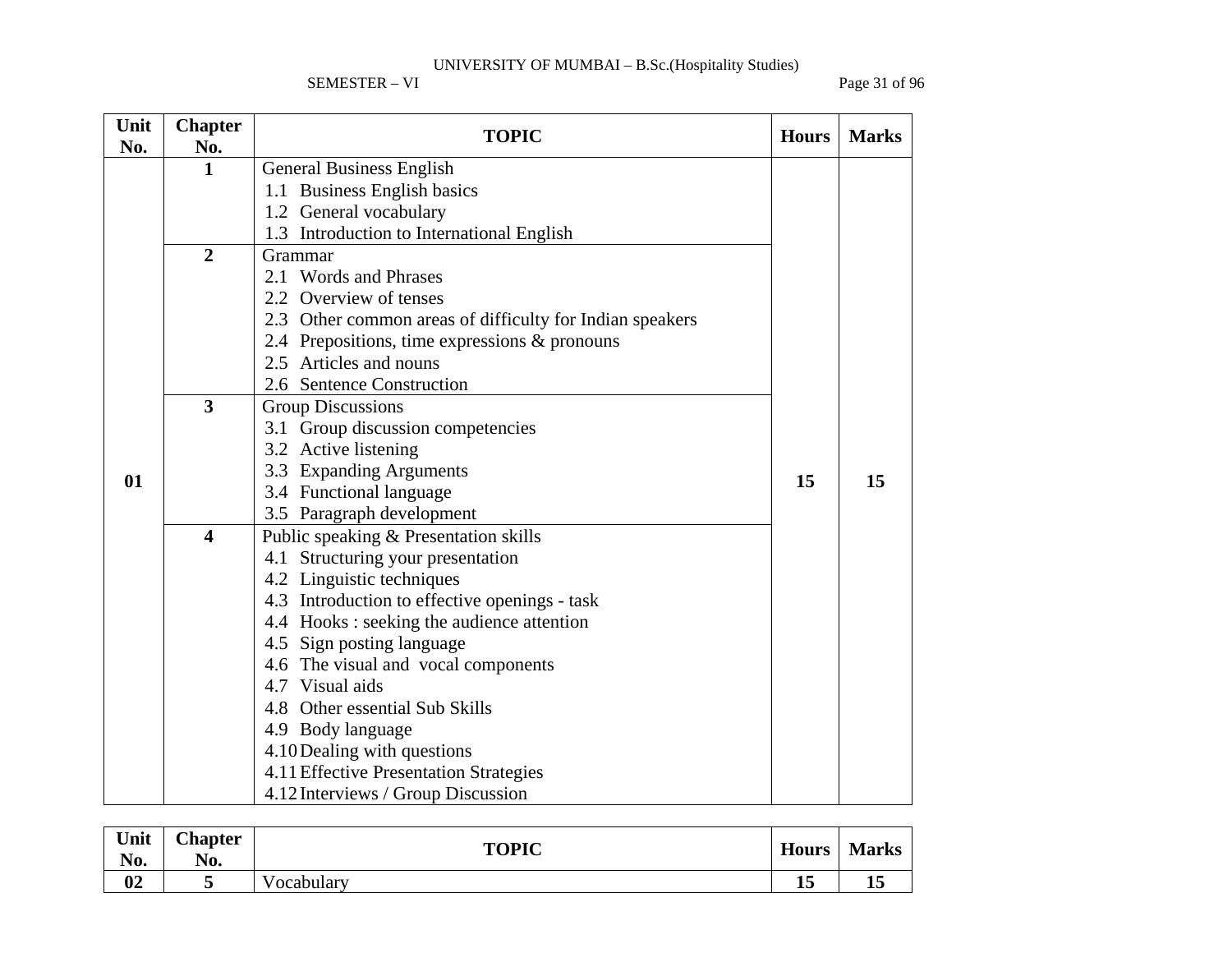SEMESTER – VI Page 32 of 96

|   | 5.1 Word building                     |  |
|---|---------------------------------------|--|
|   | 5.2 Dictionary skills                 |  |
| 6 | Power writing                         |  |
|   | 6.1 The writing process               |  |
|   | 6.2 The Power writing process         |  |
|   | 6.3 Focus on content                  |  |
|   | 6.4 Make your purpose clear           |  |
|   | 6.5 Make the intended action explicit |  |
|   | 6.6 Focus on structure                |  |
|   | 6.7 Focus on language                 |  |
|   | 6.8 Complete and concise messages     |  |
|   | <b>Interpersonal Skills</b>           |  |

| Unit<br>No.    | <b>Chapter</b><br>No.         | <b>TOPIC</b>                                            | <b>Hours</b> | <b>Marks</b> |
|----------------|-------------------------------|---------------------------------------------------------|--------------|--------------|
|                | 8                             | <b>Academic Writing</b>                                 |              |              |
|                |                               | 8.1 The writing process                                 |              |              |
|                |                               | 8.2 Structuring an essay                                |              |              |
|                |                               | 8.3 Writing ideal introductions                         |              |              |
|                |                               | 8.4 General statements                                  |              |              |
|                |                               | 8.5 Paragraph construction                              |              |              |
|                |                               | 8.6 Organising main ideas & controlling ideas           |              |              |
|                | 9                             | Topic sentences                                         |              |              |
| 0 <sub>3</sub> |                               | 9.1 Supporting sentences                                | 15           | 15           |
|                |                               | 9.2 Transition words & phrases                          |              |              |
|                |                               | 9.3 Plagiarism / Referencing                            |              |              |
|                |                               | 9.4 Critical thinking skills                            |              |              |
|                |                               | 9.5 Paraphrasing $&$ writing effective conclusion       |              |              |
|                | Corporate Communication<br>10 |                                                         |              |              |
|                |                               | 10.1 Business letters, Emails, Memo, Report             |              |              |
|                |                               | 10.2 Meetings, Team work, MICCEE (Meetings, Incentives, |              |              |
|                |                               | Conventions, Conference, Events & Exhibition)           |              |              |
|                |                               | 10.3 Cross cultural communication                       |              |              |

# **CORPORATE ENGLISH (Practical)**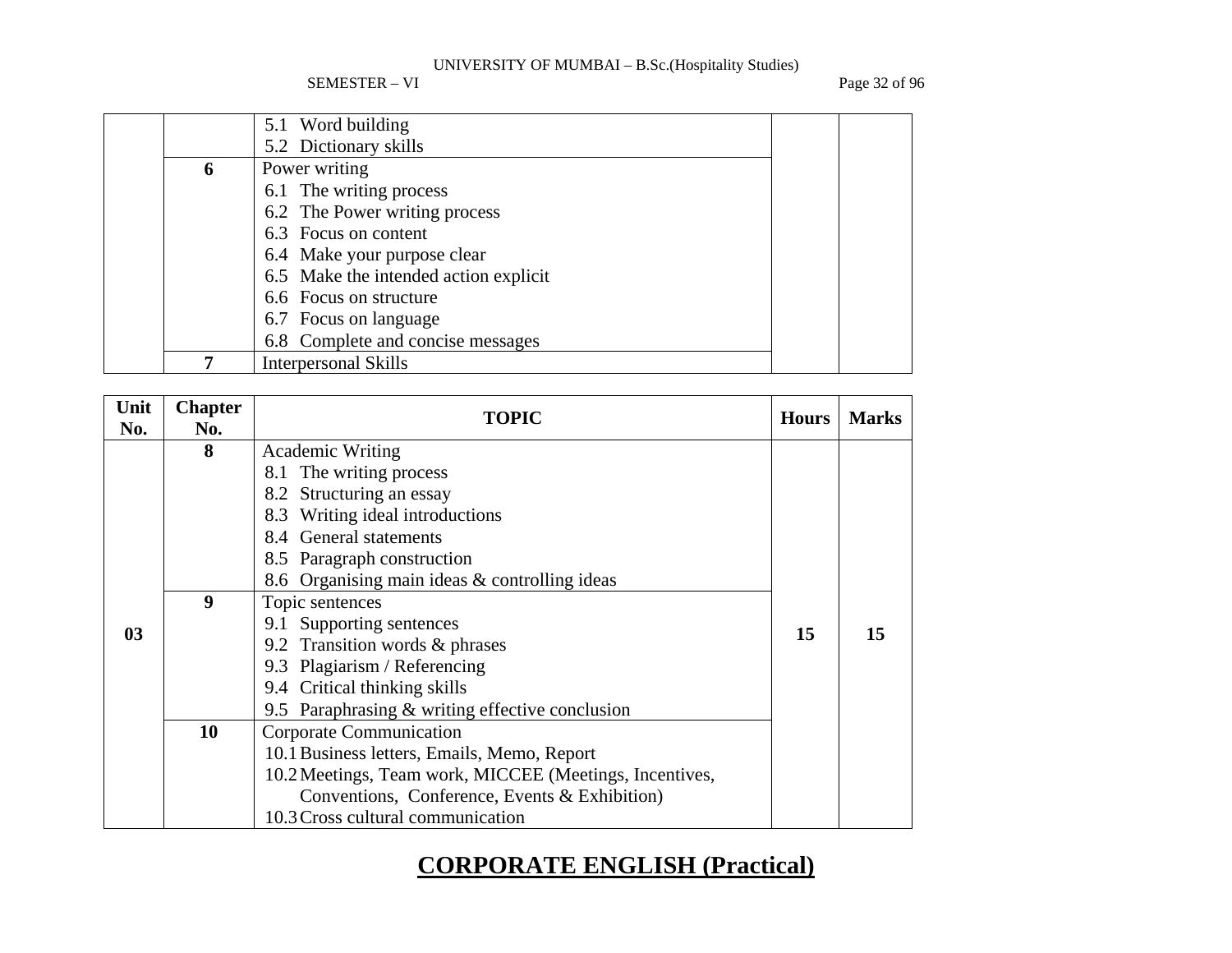SEMESTER – VI Page 33 of 96

| Unit | <b>Practical</b>                                                 | <b>Hours</b> |
|------|------------------------------------------------------------------|--------------|
|      | 1. Revision of Grammar                                           |              |
|      | 2. Presentation $I$ – Current Issues                             | 20           |
|      | 3. Group Discussion                                              |              |
|      | 4. Personal Interviews                                           |              |
|      | 5. Presentation II (Groups & Individual)                         | 20           |
|      | 6. Structuring the presentation                                  |              |
|      | 7. Visual Aids to enhance effective presentation                 |              |
| 3    | 8. Formal E-mail & Telephonic etiquettes,                        |              |
|      | 9. Active listening, body language, posture, eye contact         | 20           |
|      | 10. Academic writing (Report writing, essay writing, assignment) |              |
|      | 11. Role play, conducting, meeting / conference                  |              |

## **Scheme of Examination (Theory)**

## **(a) Internal assessment- 40 marks**

| Sr.            | <b>Evaluation type</b>                                                                                                     | <b>Marks</b>   |
|----------------|----------------------------------------------------------------------------------------------------------------------------|----------------|
|                | <b>ONE</b> class test/ case study / online examination to be conducted in the given<br>semester                            | 20             |
| 2              | <b>ONE</b> assignment based on curriculum to be assessed by the teacher concerned                                          | 10             |
| 3              | Active participation in routine class instructional deliveries                                                             | 0 <sub>5</sub> |
| $\overline{4}$ | Overall conduct as a responsible learner, communication and Leadership qualities<br>in organizing related academic actives | 05             |
|                | <b>Total</b>                                                                                                               |                |

## **(b) Semester end examination (Pattern of Question Paper):- 60 Marks**

## **Theory**

First Semester (Duration 2 hrs.)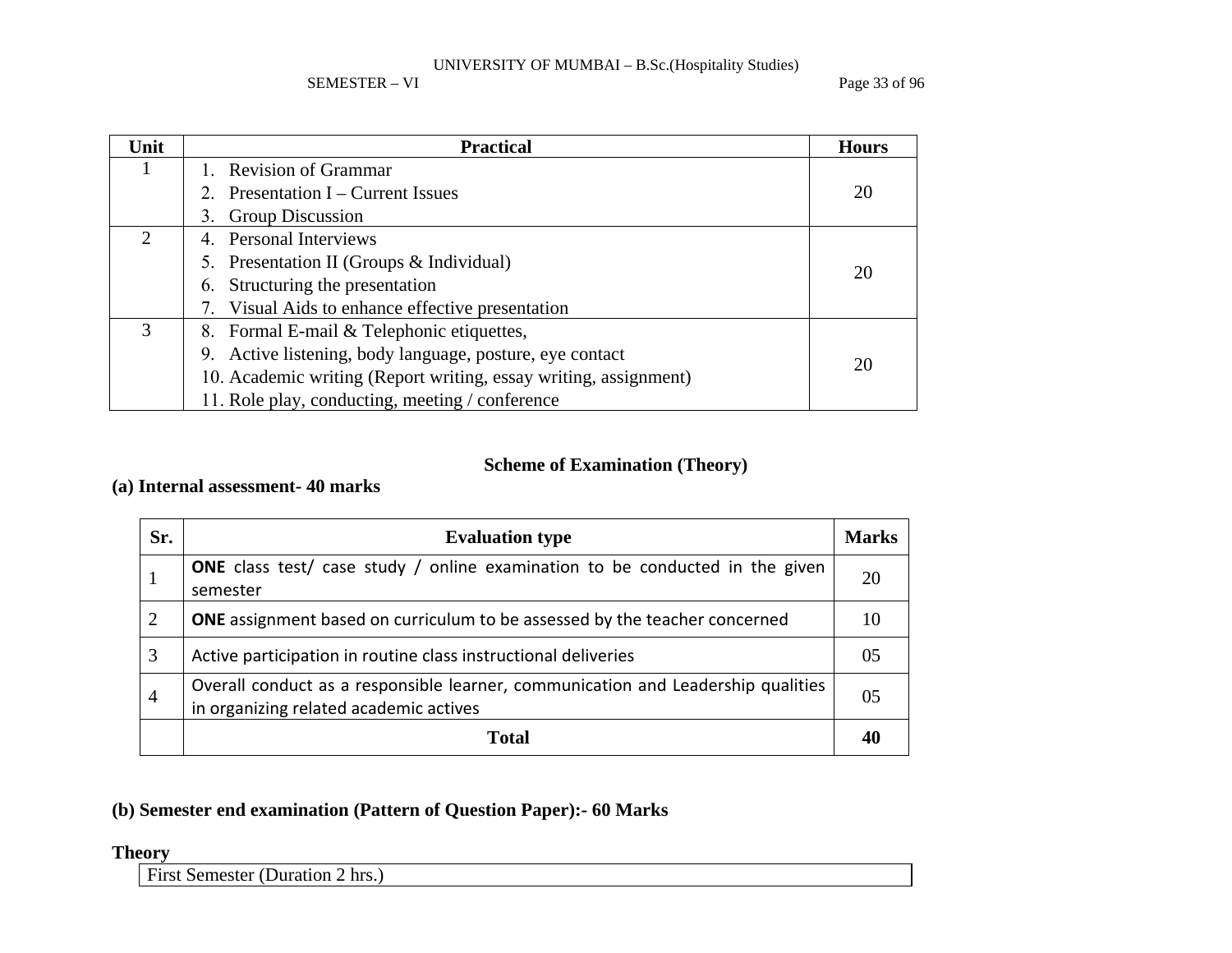#### SEMESTER – VI Page 34 of 96

| <b>Questions in Examination Paper</b> | Units | <b>Maximum Marks</b> |
|---------------------------------------|-------|----------------------|
|                                       |       |                      |
|                                       |       |                      |
|                                       |       |                      |
|                                       | ے وگ  |                      |
| <b>Total</b>                          |       |                      |

- • Question 1, 2 & 3 should be from topics mentioned in the table total 3 sub questions to be attempted of 5 marks each out of the choice of 4 sub questions.
- Question no. 4 should be of short answer type questions having six sub questions (2 from each unit) of 3 marks each. Total 5 questions are to be attempted.

## **Conduct of Practical Examination**

| Sr.            | <b>Particulars for External Practical Examination</b> | <b>Marks</b> |
|----------------|-------------------------------------------------------|--------------|
|                | Semester End Practical Examination                    | 50           |
| $\overline{2}$ | Laboratory Work (Continuous Assessment)               | 40           |
| 3              | Journal                                               | 05           |
| $\overline{4}$ | Viva                                                  | 05           |
|                | <b>Total</b>                                          | 100          |

## **REFERENCE BOOKS**

- 1.Thill, J.V. and Bovee C.L. (2005). *Excellence in Business Communication,* 6th ed. USA: Pearson Prentice-Hall
- 2.Kumar, S. and Lata, P. - (2012). *Communication Skills*, 1<sup>st</sup> ed. Oxford University press
- 3.Sen, L. (2008). *Communication Skills*, 2<sup>nd</sup> ed Prentice Hall of India Private Ltd.
- 4.Raman, M and Sharma, S. (2004) *Technical Communication,* Oxford University Press,
- 5.Francis, S. (2009) *Effective Business Communication*, 1<sup>st</sup> ed. Macmillan Publishers Pvt. Ltd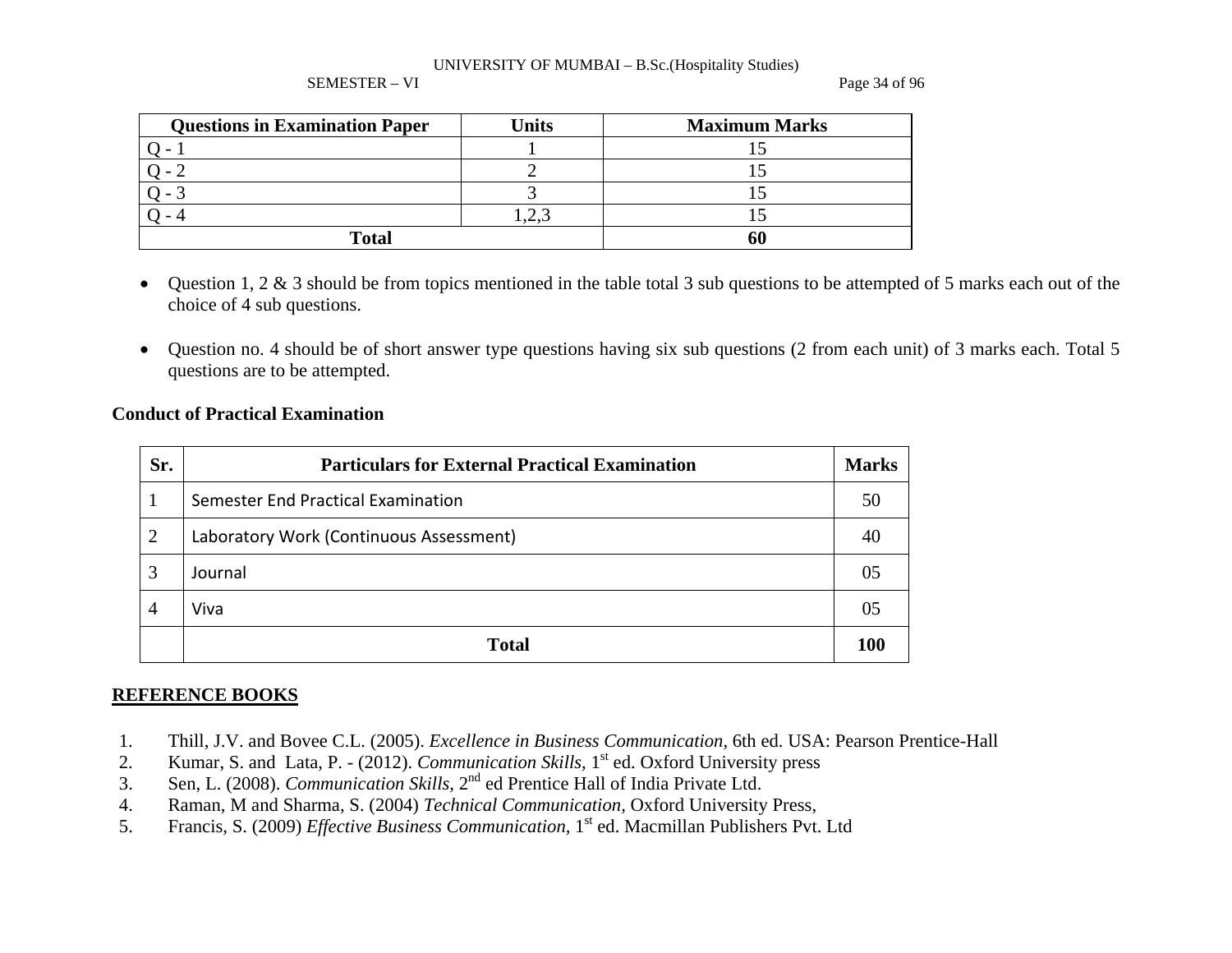SEMESTER – VI Page 35 of 96

## **ENVIRONMENTAL & SUSTAINABLE TOURISM (Theory)**

| Name of the<br><b>Programme</b>        | <b>Duration</b>                        | <b>Semester</b> | <b>Course/Course Code</b>                         |  |  |  |
|----------------------------------------|----------------------------------------|-----------------|---------------------------------------------------|--|--|--|
| B.Sc. in Hospitality<br><b>Studies</b> | Six Semester                           | V               | Environmental & Sustainable<br>Tourism (USHO 507) |  |  |  |
| <b>Course Code</b>                     | <b>Title</b>                           | <b>Credits</b>  |                                                   |  |  |  |
| <b>USHO507</b>                         | Environmental & Sustainable<br>Tourism | າ               |                                                   |  |  |  |

|          | For Course Per week 1 lecture/period is 60 minutes |  | For Subject per week |  |                                         |  |  |  |
|----------|----------------------------------------------------|--|----------------------|--|-----------------------------------------|--|--|--|
| duration |                                                    |  |                      |  | 1 lecture/period is 60 minutes duration |  |  |  |
|          | Practical<br>Theory                                |  |                      |  |                                         |  |  |  |
| Actual   |                                                    |  |                      |  |                                         |  |  |  |
| Contact  |                                                    |  |                      |  |                                         |  |  |  |
| Credit   |                                                    |  |                      |  |                                         |  |  |  |

|                       |                                           | <b>Class Room Instruction</b> |   |  |                        |   |                                      |    |                          |                              |    |                |                          |       |                          |   |    |
|-----------------------|-------------------------------------------|-------------------------------|---|--|------------------------|---|--------------------------------------|----|--------------------------|------------------------------|----|----------------|--------------------------|-------|--------------------------|---|----|
| <b>Course</b><br>Code | <b>Subject</b>                            | Per Week                      |   |  | Per<br><b>Semester</b> |   | Per<br><b>Semester</b><br><b>Hrs</b> |    | Total                    | <b>Total</b><br><b>Marks</b> |    | <b>Credits</b> |                          | Total |                          |   |    |
|                       |                                           | ப                             | D |  |                        | Þ | т                                    |    | P                        | Т                            |    | <b>TH</b>      | PR                       | L     | P                        | T |    |
| <b>USHO</b><br>507    | Environmental<br>& Sustainable<br>Tourism | 03                            | - |  | 45                     | - | -                                    | 45 | $\overline{\phantom{0}}$ | $\overline{\phantom{0}}$     | 45 | 100            | $\overline{\phantom{0}}$ | 02    | $\overline{\phantom{0}}$ |   | 02 |

## **OBJECTIVES:**

At the end of semester V:

- The student will be able to understand and explain the importance of Environmental and Sustainable Tourism.
- $\bullet$ The student will be able to identify and explain Environmental changes due to Tourism.
- •The student will comprehend Sustainability of Tourism for future generations.
- $\bullet$ The student will be able to understand about the World's fastest growing Travel & Tourism industry.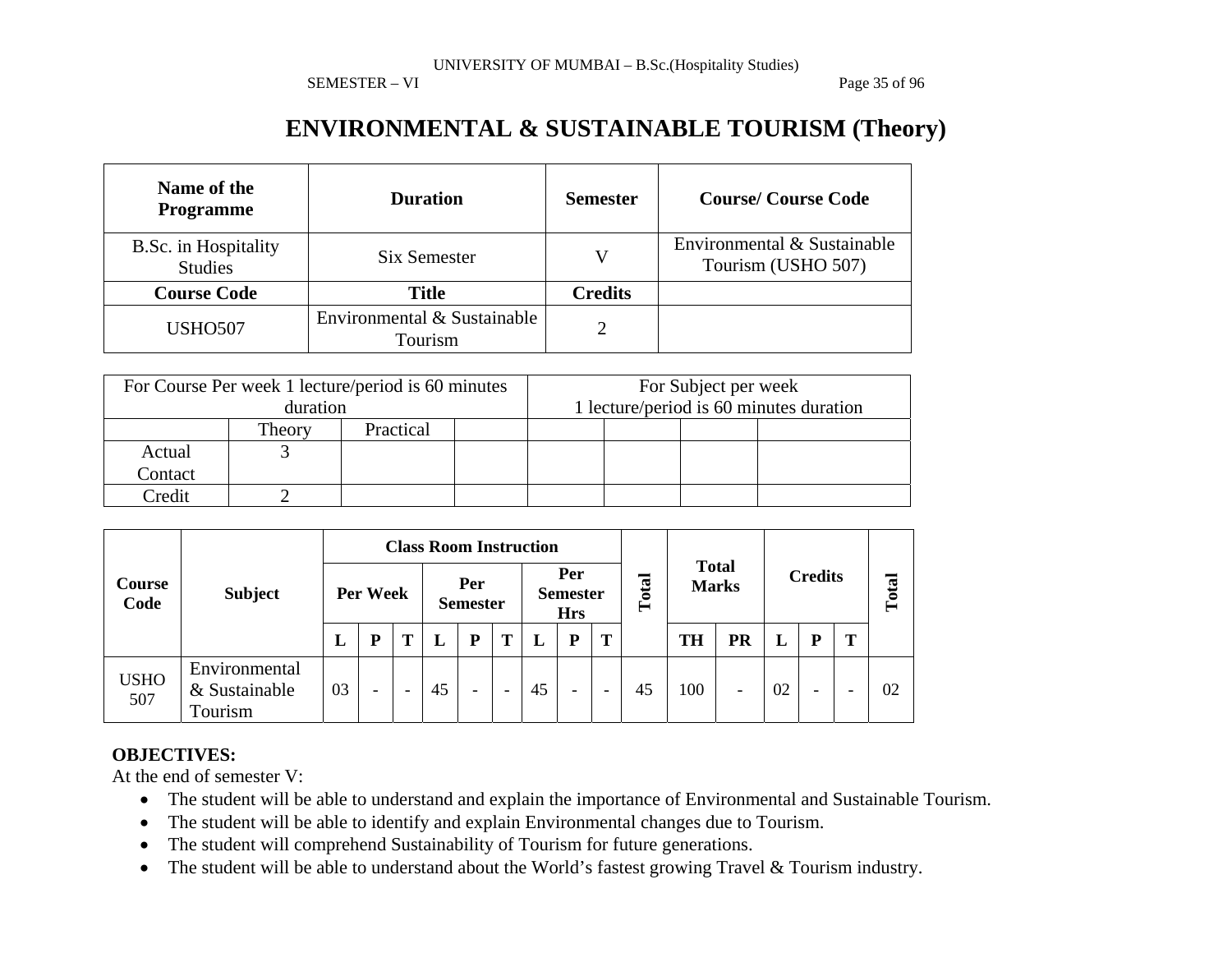SEMESTER – VI Page 36 of 96

#### • **Contents of syllabus for USHO504**

| Unit<br>No. | <b>Chapter</b><br>No.    | <b>TOPIC</b>                                                                  | <b>Hours</b> | <b>Marks</b> |  |  |  |  |  |  |
|-------------|--------------------------|-------------------------------------------------------------------------------|--------------|--------------|--|--|--|--|--|--|
|             | 1                        | <b>Environmental Studies</b>                                                  |              |              |  |  |  |  |  |  |
|             |                          | 1.1 Definition, Scope and Importance                                          |              |              |  |  |  |  |  |  |
|             |                          | 1.2 Need for public awareness                                                 |              |              |  |  |  |  |  |  |
|             |                          | 1.3 Renewable & Non-renewable Resources (Definition &                         |              |              |  |  |  |  |  |  |
|             |                          | Importance)                                                                   |              |              |  |  |  |  |  |  |
|             |                          | 1.4 Consumerism & Waste Products                                              |              |              |  |  |  |  |  |  |
|             | 2                        | Introduction to Tourism & Travel                                              |              |              |  |  |  |  |  |  |
|             |                          | 2.1 Flashback – From early times till today (Purpose of travel in             |              |              |  |  |  |  |  |  |
| 01          |                          | ancient times, invention of wheel, contribution of Thomas                     |              |              |  |  |  |  |  |  |
|             |                          | Cook, today's scenario).<br>2.2 Definition of Tourism as stated by U.N.W.T.O. |              |              |  |  |  |  |  |  |
|             |                          |                                                                               |              |              |  |  |  |  |  |  |
|             |                          | 2.3 Types of Tourism-Pilgrimage, Business Tourism, Health                     |              |              |  |  |  |  |  |  |
|             |                          | Tourism, Adventure Tourism, Sports Tourism, Culinary &                        |              |              |  |  |  |  |  |  |
|             |                          |                                                                               |              |              |  |  |  |  |  |  |
|             | 2.4 Definition of Travel |                                                                               |              |              |  |  |  |  |  |  |
|             |                          | 2.5 Various modes of Transport – Land (Rail and Road), Water                  |              |              |  |  |  |  |  |  |
|             |                          | (Ferries and Cruises), Air.                                                   |              |              |  |  |  |  |  |  |

| Unit<br>No. | <b>Chapter</b><br>No. | <b>TOPIC</b>                                                                                                                                             | Hours | <b>Marks</b> |
|-------------|-----------------------|----------------------------------------------------------------------------------------------------------------------------------------------------------|-------|--------------|
| 02          | $\mathbf{3}$          | Tourism Organisations<br>3.1 National/Domestic Organisations (M.T.D.C., I.T.D.C.)<br>3.2 International Organisations (U.N.W.T.O., W.T.T.C.,              | 15    |              |
|             |                       | U.F.T.A.A., U.N.E.S.C.O., S.T.I.)<br>Sustainable Development<br>4.1 Why Sustainable Development?<br>4.2 Rio Summit<br>4.3 Impact of Tourism on the World |       |              |

| $\mathbf{r}$<br>$\bullet$<br>Unit | ~1<br><b>Chapter</b> | <b>TOPIC</b> | $\mathbf{v}$<br><b>Hours</b> | <b>Marks</b> |
|-----------------------------------|----------------------|--------------|------------------------------|--------------|
| - -<br>No.                        | No.                  |              |                              |              |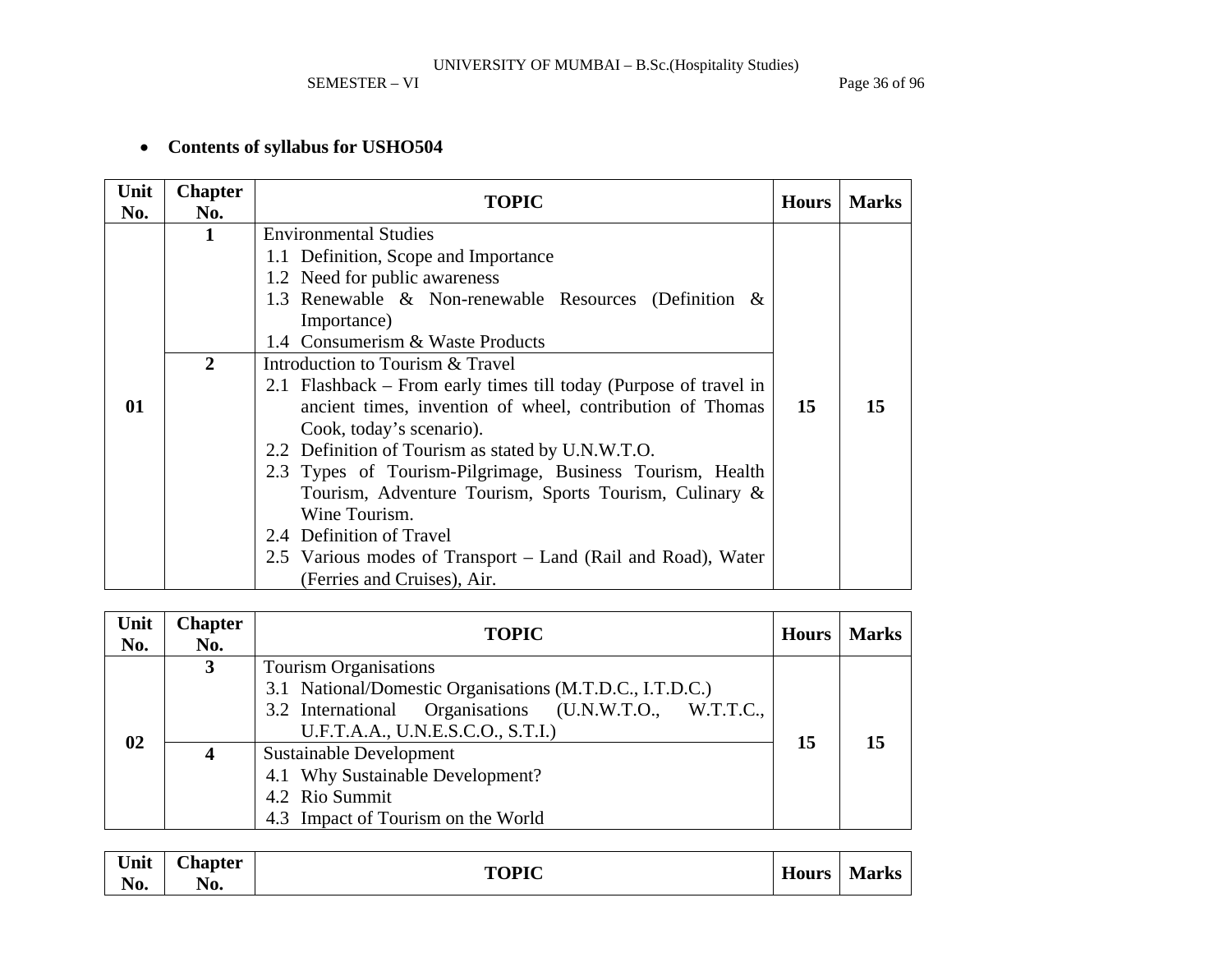SEMESTER – VI Page 37 of 96

|                | 5 | <b>Sustainable Tourism</b>                                     |    |    |
|----------------|---|----------------------------------------------------------------|----|----|
|                |   | 5.1 Introduction to Sustainable Tourism                        |    |    |
|                |   | 5.2 Sustainable Tourism with respect to Developed Countries    |    |    |
|                |   | (List of these countries, one major destination from each      |    |    |
|                |   | country that requires Sustainable development)                 |    |    |
|                |   | 5.3 Sustainable Tourism with respect to Developing Countries   |    |    |
|                |   | (List of these countries, one major destination from each      |    |    |
|                |   | country that requires Sustainable development)                 |    |    |
| 0 <sub>3</sub> |   | 5.4 Sustainable Tourism in India                               | 15 | 15 |
|                |   | 5.5 Sustainable Tourism in Mumbai                              |    |    |
|                |   | 5.6 Sustainable Tourism as an Umbrella – Ecotourism, UNESCO    |    |    |
|                |   | Sites.                                                         |    |    |
|                |   | 5.7 Impact of Travel on Sustainable Tourism                    |    |    |
|                |   | 5.8 Impact of Accommodation on Sustainable Tourism             |    |    |
|                |   | 5.9 Responsible Tourism – Guidelines, "Making Tourism More     |    |    |
|                |   | Sustainable $- A$ Guide for Policy Makers" $- R$ ole of United |    |    |
|                |   | Nations Environment Programme (UNEP).                          |    |    |

### **ASSIGNMENTS**

| Sr. No. | <b>Topic for Assignments</b>                                 | <b>Marks</b> |
|---------|--------------------------------------------------------------|--------------|
|         | Sustainable Tourism advice for any location / place in India |              |
|         | Environmental effects of Tourism                             |              |

### **Scheme of Examination (Theory)**

### **(a) Internal assessment- 40 marks**

| Sr. | <b>Evaluation type</b>                                                                          | <b>Marks</b> |
|-----|-------------------------------------------------------------------------------------------------|--------------|
|     | <b>ONE</b> class test/ case study / online examination to be conducted in the given<br>semester | 20           |
|     | <b>ONE</b> assignment based on curriculum to be assessed by the teacher concerned               | 10           |
|     | Active participation in routine class instructional deliveries                                  |              |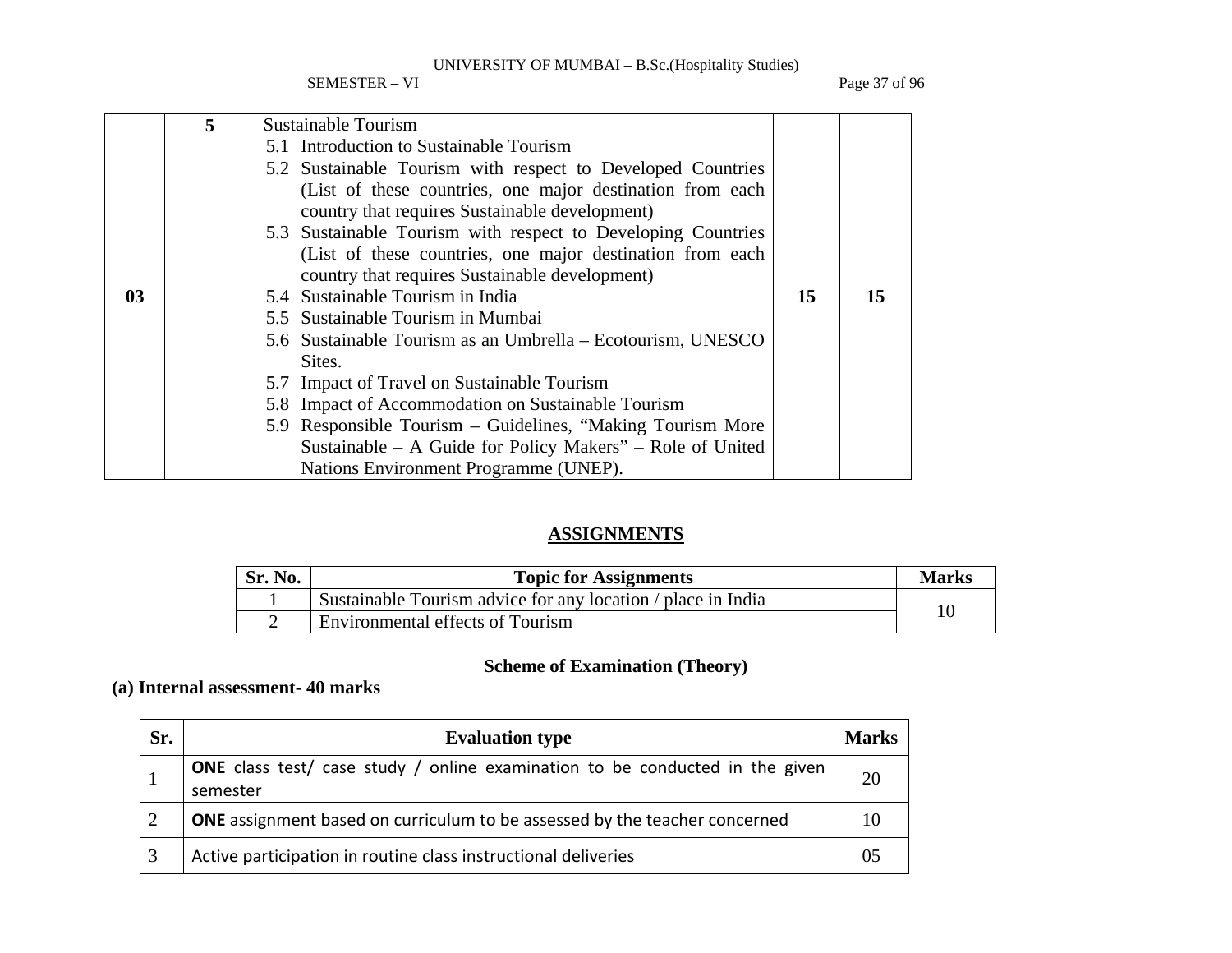#### SEMESTER – VI Page 38 of 96

| Overall conduct as a responsible learner, communication and Leadership qualities<br>in organizing related academic actives |     |
|----------------------------------------------------------------------------------------------------------------------------|-----|
| Total                                                                                                                      | -46 |

### **(b) Semester end examination (Pattern of Question Paper):- 60 Marks**

**Theory** 

| First Semester (Duration 2 hrs.)      |       |                      |  |  |  |  |  |  |  |
|---------------------------------------|-------|----------------------|--|--|--|--|--|--|--|
| <b>Questions in Examination Paper</b> | Units | <b>Maximum Marks</b> |  |  |  |  |  |  |  |
|                                       |       |                      |  |  |  |  |  |  |  |
|                                       |       |                      |  |  |  |  |  |  |  |
|                                       |       |                      |  |  |  |  |  |  |  |
|                                       |       |                      |  |  |  |  |  |  |  |
| <b>Total</b>                          |       | 60                   |  |  |  |  |  |  |  |

- $\bullet$  Question 1, 2 & 3 should be from topics mentioned in the table total 3 sub questions to be attempted of 5 marks each out of the choice of 4 sub questions.
- $\bullet$  Question no. 4 should be of short answer type questions having six sub questions (2 from each unit) of 3 marks each. Total 5 questions are to be attempted.

- 1.Roday, S., (2012), *Tourism Operation and Management*, 1<sup>st</sup> Edition, Oxford University Press.
- 2.Narasaiah, M., (2003), *Tourism and the Environment*, <sup>1</sup>st Edition, Discovery Publishing House.
- 3.Holden, A., (2008), *Environment & Tourism*, 2<sup>nd</sup> Edition, Routledge.
- 4.Sharpley, R., (2009), *Tourism Development & the Environment: Beyond the Sustainability*, 1<sup>st</sup> Edition, Earthscan.
- 5.Zeppel, H., (2006), *Indigenous Ecotourism*, <sup>3</sup>rd Edition, Cabi publications.
- 6.Raj, A., (2007), *Sustainability Profitability & Successful Tourism*, <sup>1</sup>st Edition, Kanishka Publishers.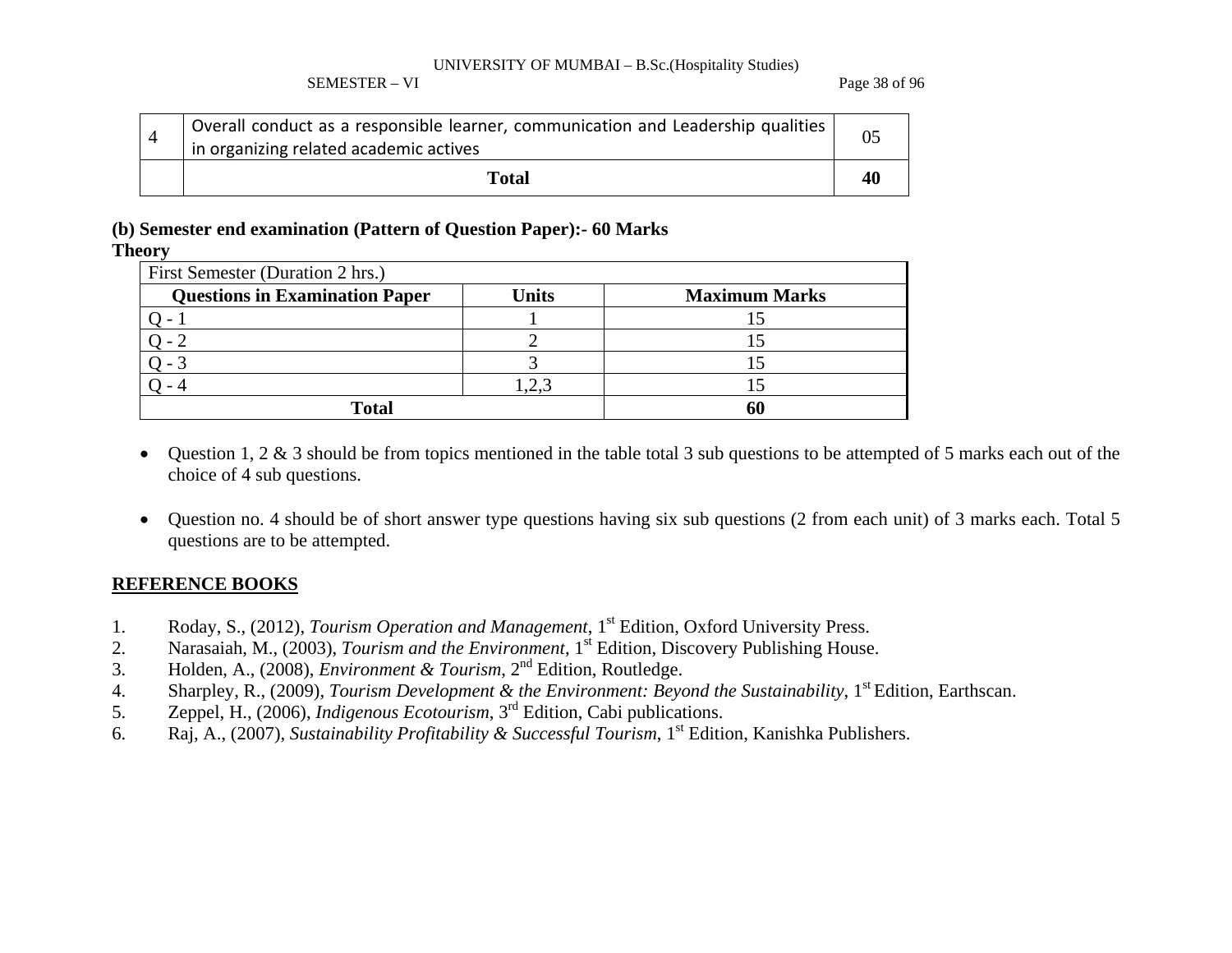SEMESTER – VI Page 39 of 96

# **Semester VI - B. Sc. (Hospitality Studies)**

|                       |                                                                                                    |                         |                |                        |                 | <b>Class Room Instruction</b> |                                      |                 |            |                          |                              |            |                |                |                         |              |                |  |
|-----------------------|----------------------------------------------------------------------------------------------------|-------------------------|----------------|------------------------|-----------------|-------------------------------|--------------------------------------|-----------------|------------|--------------------------|------------------------------|------------|----------------|----------------|-------------------------|--------------|----------------|--|
| <b>Course</b><br>Code | <b>Subject</b>                                                                                     | Per Week                |                | Per<br><b>Semester</b> |                 |                               | Per<br><b>Semester</b><br><b>Hrs</b> |                 |            | <b>Total</b>             | <b>Total</b><br><b>Marks</b> |            | <b>Credits</b> |                |                         | <b>Total</b> |                |  |
|                       |                                                                                                    | L                       | $\mathbf{P}$   | T                      | L               | ${\bf P}$                     | T                                    | L               | ${\bf P}$  | T                        |                              | <b>TH</b>  | <b>PR</b>      | L              | ${\bf P}$               | T            |                |  |
| <b>USHO601</b>        | <b>Organizational Behaviour</b>                                                                    | 3                       |                |                        | 45              | $\blacksquare$                | $\overline{a}$                       | 45              |            | $\overline{a}$           | 45                           | 100        |                | $\overline{2}$ |                         |              | $\overline{2}$ |  |
| <b>USHO602</b>        | <b>Strategic Management</b>                                                                        | 3                       |                |                        | 45              | $\overline{a}$                |                                      | 45              |            |                          | 45                           | 100        |                | $\overline{2}$ |                         |              | $\overline{2}$ |  |
| <b>USHO603</b>        | <b>Event Planning, Marketing</b><br>& Management                                                   |                         | 4              |                        |                 | 60                            |                                      | $\overline{a}$  | 60         | $\overline{\phantom{a}}$ | 60                           |            | 100            | $\overline{a}$ | $\overline{2}$          |              | $\overline{2}$ |  |
| <b>USHO604</b>        | <b>Core Elective (Any TWO)</b>                                                                     | 6                       | 16             | $\overline{a}$         | 90              | 240                           | $\overline{a}$                       | 90              | 240        |                          | 330                          | 200        | 400            | $\overline{4}$ | 8                       |              | 12             |  |
| <b>USHO614</b>        | <b>Advanced Food Production</b>                                                                    | $\overline{3}$          | $\overline{8}$ |                        | 45              | <b>120</b>                    |                                      | $\overline{45}$ | <b>120</b> |                          | 165                          | <b>100</b> | 200            | $\overline{2}$ | $\overline{\mathbf{4}}$ |              | $\overline{6}$ |  |
| <b>USHO624</b>        | <b>Advanced Food &amp; Beverage</b><br><b>Operations Management</b>                                | $\overline{3}$          | $\overline{8}$ |                        | 45              | 120                           |                                      | $\overline{45}$ | <b>120</b> | F                        | 165                          | <b>100</b> | 200            | $\overline{2}$ | $\overline{\mathbf{4}}$ |              | $\overline{6}$ |  |
| <b>USHO634</b>        | <b>Advanced Housekeeping</b>                                                                       | $\overline{3}$          | $\overline{8}$ |                        | 45              | 120                           |                                      | $\overline{45}$ | 120        | F                        | 165                          | <b>100</b> | 200            | $\overline{2}$ | $\overline{\mathbf{4}}$ |              | $\overline{6}$ |  |
| <b>USHO644</b>        | <b>Advanced Front Office</b>                                                                       | $\overline{3}$          | 8              |                        | 45              | 120                           |                                      | 45              | 120        |                          | 165                          | 100        | 200            | $\overline{2}$ | $\overline{\mathbf{4}}$ |              | $\overline{6}$ |  |
| <b>USHO654</b>        | <b>Advanced Bakery &amp;</b><br>Confectionery                                                      | $\overline{3}$          | $\overline{8}$ |                        | $\overline{45}$ | 120                           |                                      | $\overline{45}$ | <b>120</b> | F                        | 165                          | 100        | 200            | $\overline{2}$ | $\overline{\mathbf{4}}$ |              | $\overline{6}$ |  |
| <b>USHO605</b>        | <b>Allied Elective (Any ONE)</b>                                                                   | $\overline{\mathbf{3}}$ |                |                        | 45              |                               |                                      | $\overline{45}$ |            |                          | $\overline{45}$              | 100        |                | $\overline{2}$ |                         |              | $\overline{2}$ |  |
| <b>USHO615</b>        | <b>Revenue Management</b>                                                                          | $\overline{3}$          |                |                        | 45              |                               |                                      | $\overline{45}$ |            |                          | 45                           | 100        |                | $\overline{2}$ |                         |              | $\overline{2}$ |  |
| <b>USHO625</b>        | <b>Foreign Language (French)</b>                                                                   | $\overline{3}$          |                |                        | 45              |                               |                                      | $\overline{45}$ |            | F                        | $\overline{45}$              | 100        |                | $\overline{2}$ |                         |              | $\overline{2}$ |  |
| <b>USHO635</b>        | <b>Services Marketing</b>                                                                          | $\overline{3}$          |                |                        | 45              |                               |                                      | $\overline{45}$ |            |                          | $\overline{45}$              | 100        |                | $\overline{2}$ |                         |              | $\overline{2}$ |  |
| <b>USHO645</b>        | <b>Financial Management</b>                                                                        | $\overline{3}$          |                |                        | 45              |                               |                                      | 45              |            |                          | $\overline{45}$              | 100        |                | $\overline{2}$ |                         |              | $\overline{2}$ |  |
| <b>USHO655</b>        | <b>Strategic Human Resource</b><br><b>Management</b>                                               | $\overline{3}$          |                |                        | 45              |                               |                                      | $\overline{45}$ |            | F                        | $\overline{45}$              | <b>100</b> |                | $\overline{2}$ |                         |              | $\overline{2}$ |  |
|                       | Total                                                                                              | 15                      | 16             |                        | 225             | 240                           |                                      | 225             | 240        | $\overline{a}$           | 525                          | 500        | 500            | 10             | 10                      |              | 20             |  |
|                       | <b>L</b> one lecture / period of 60 minutes $(1 \text{ hr.})$ <b>P</b> Practical <b>T</b> Tutorial |                         |                |                        |                 |                               |                                      |                 |            |                          |                              |            |                |                |                         |              |                |  |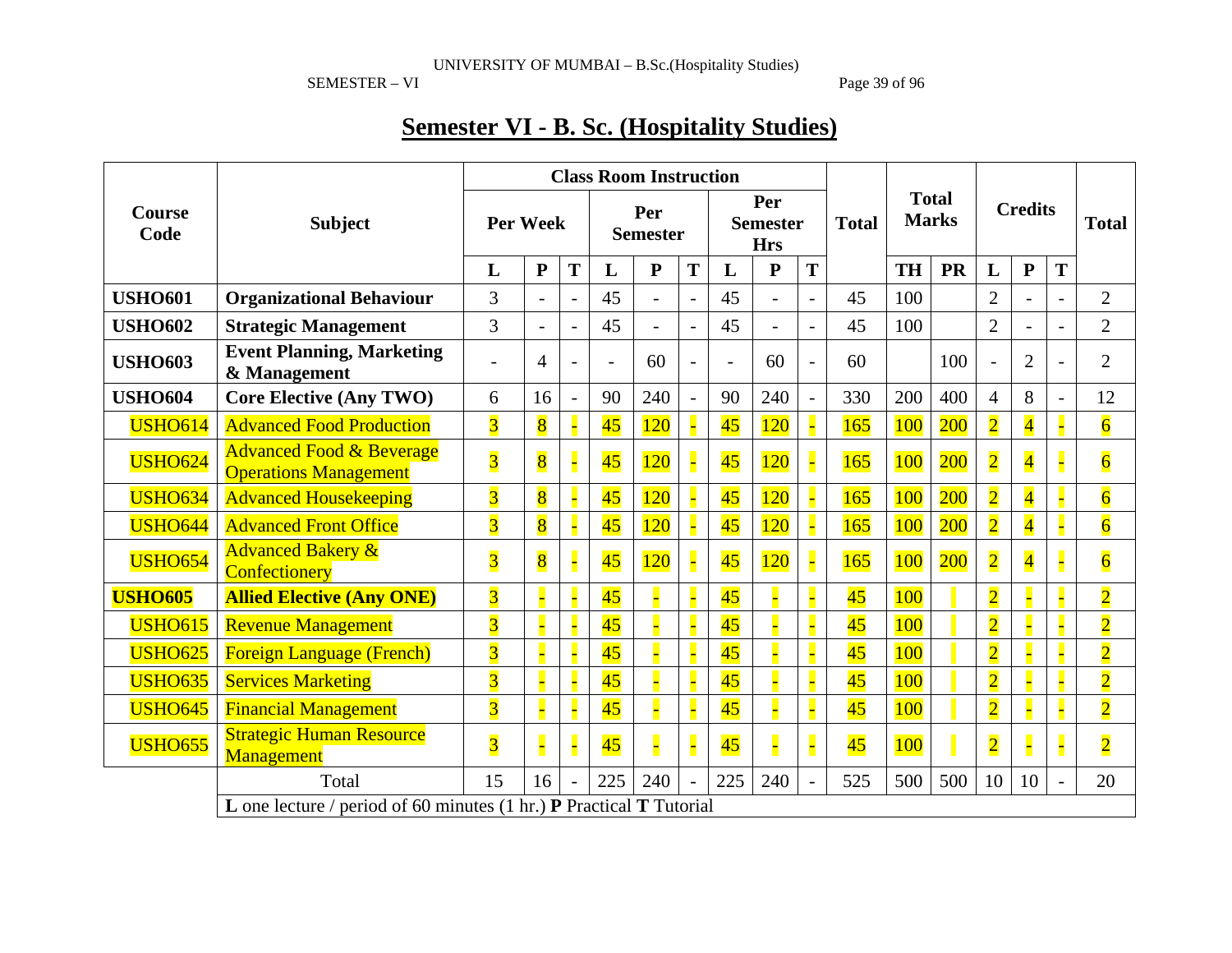SEMESTER – VI Page 40 of 96

### **ORGANIZATIONAL BEHAVIOUR (Theory)**

| Name of the<br><b>Programme</b>        | <b>Duration</b>                 | <b>Semester</b> | <b>Course/Course Code</b>             |
|----------------------------------------|---------------------------------|-----------------|---------------------------------------|
| B.Sc. in Hospitality<br><b>Studies</b> | Six Semester                    | VI              | Organizational Behaviour<br>(USHO601) |
| <b>Course Code</b>                     | <b>Title</b>                    | <b>Credits</b>  |                                       |
| <b>USHO601</b>                         | <b>Organizational Behaviour</b> |                 |                                       |

|         | For Course Per week 1 lecture/period is 60 minutes<br>duration |           |  | For Subject per week | 1 lecture/period is 60 minutes duration |  |
|---------|----------------------------------------------------------------|-----------|--|----------------------|-----------------------------------------|--|
|         | Theory                                                         | Practical |  |                      |                                         |  |
| Actual  |                                                                |           |  |                      |                                         |  |
| Contact |                                                                |           |  |                      |                                         |  |
| Credit  |                                                                |           |  |                      |                                         |  |

| Course<br>Code     |                             |    |                          | <b>Class Room Instruction</b> |                          |   |    |                                      |                          |       | <b>Total</b><br><b>Marks</b> |                          |    |                     |  |    |
|--------------------|-----------------------------|----|--------------------------|-------------------------------|--------------------------|---|----|--------------------------------------|--------------------------|-------|------------------------------|--------------------------|----|---------------------|--|----|
|                    | <b>Subject</b>              |    | Per Week                 |                               | Per<br><b>Semester</b>   |   |    | Per<br><b>Semester</b><br><b>Hrs</b> |                          | Total |                              |                          |    | <b>Credits</b><br>m |  |    |
|                    |                             |    |                          |                               | P                        | т |    | P                                    | Т                        |       | <b>TH</b>                    | PR                       | L  |                     |  |    |
| <b>USHO</b><br>601 | Organizational<br>Behaviour | 03 | $\overline{\phantom{a}}$ | 45                            | $\overline{\phantom{0}}$ | - | 45 | $\qquad \qquad -$                    | $\overline{\phantom{0}}$ | 45    | 100                          | $\overline{\phantom{0}}$ | 02 |                     |  | 02 |

### **OBJECTIVES:**

- The objective of Organizational Behaviour is to provide students with the opportunity to diagnose Individual and Group Behaviour.
- The study of Structure, Motivation & Change helps to develop skills in improving individual and group performance in entrepreneurial and established ventures.
- To develop the overall personality and sustain in the dynamic environment.

| Unit<br>No. | <b>Chapter</b><br>No. | <b>TOPIC</b>                                         | <b>Hours</b> | <b>Marks</b> |
|-------------|-----------------------|------------------------------------------------------|--------------|--------------|
|             |                       | <b>Introduction to Organizational Behaviour</b>      |              |              |
|             |                       | 1.1 Definition of Organizational Behaviour           |              |              |
|             |                       | 1.2 What Managers Do                                 |              |              |
| 01          |                       | 1.2.1 Management Functions                           | 15           | 15           |
|             |                       | 1.2.2 Management Roles                               |              |              |
|             |                       | 1.2.3 Management Skills                              |              |              |
|             |                       | 1.2.4 Effective v/s Successful Managerial activities |              |              |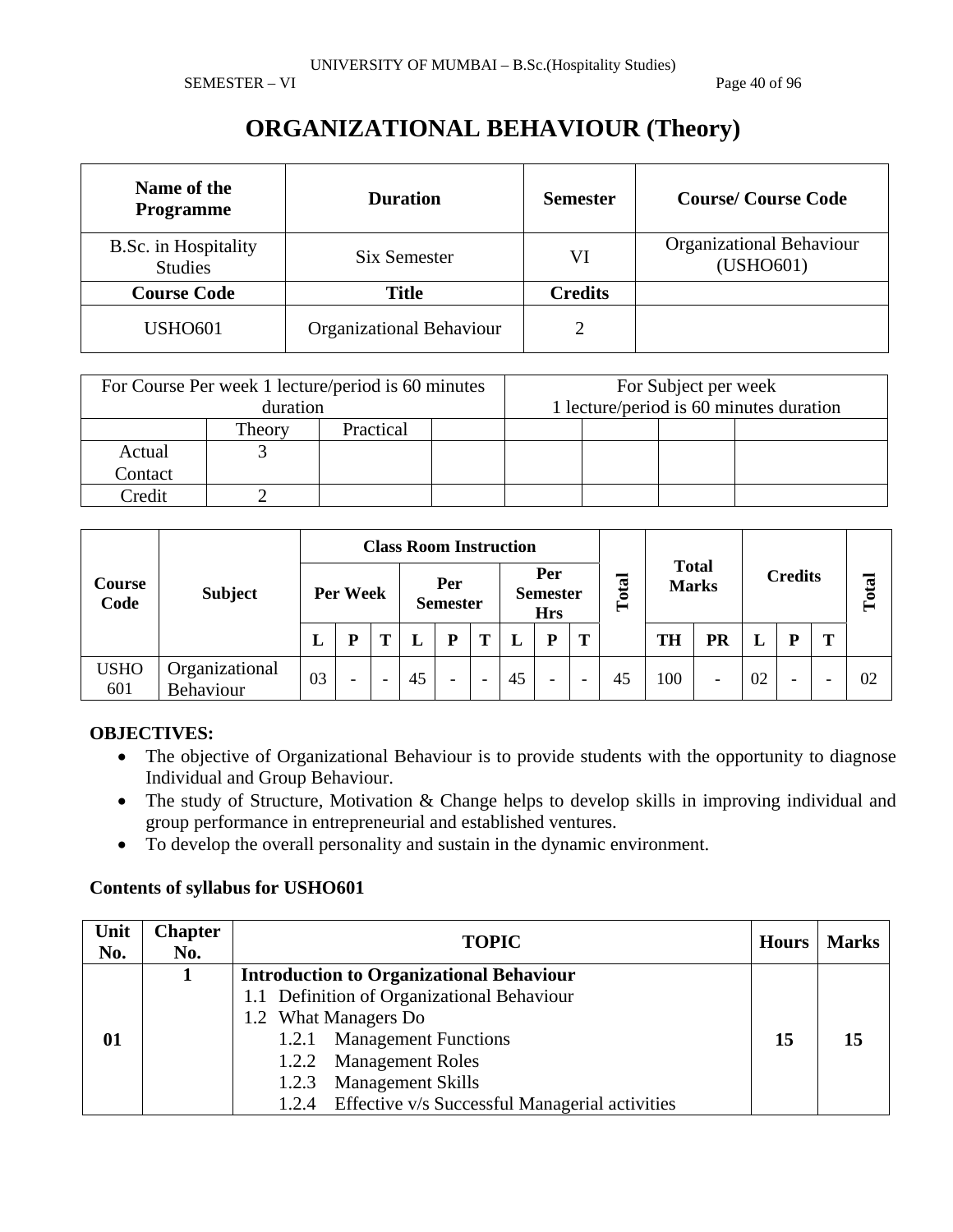SEMESTER – VI Page 41 of 96

|                | 1.3 Disciplines that contribute to the Organizational Behaviour |  |
|----------------|-----------------------------------------------------------------|--|
|                | field                                                           |  |
|                | 1.4 Individual Behaviour                                        |  |
|                | 1.4.1<br>Ability                                                |  |
|                | 1.4.2 Biographical characteristics                              |  |
|                | 1.4.3 Learning & Process of Learning                            |  |
|                | 1.4.4 Introduction & Importance to Perception, Values $\&$      |  |
|                | Attitude                                                        |  |
|                | 1.4.5 Personality & Its Determinants                            |  |
|                | 1.5 Group Behaviour                                             |  |
|                | 1.5.1 Types of Groups                                           |  |
|                | 1.5.2 The Five stage model (Group Dynamics /                    |  |
|                | Development)                                                    |  |
| $\overline{2}$ | <b>Organizational Structure</b>                                 |  |
|                | 2.1 What is Organizational Structure                            |  |
|                | Six Elements of organizational structure<br>2.1.1               |  |
|                | 2.2 Organizational Designs                                      |  |
|                | Common Organizational Designs (Simple,<br>2.2.1                 |  |
|                | Bureaucratic, Matrix)                                           |  |
|                | New Design options (Virtual, Team, Boundaryless)<br>2.2.2       |  |

| Unit | <b>Chapter</b>   | <b>TOPIC</b>                                      | <b>Hours</b> | <b>Marks</b> |
|------|------------------|---------------------------------------------------|--------------|--------------|
| No.  | No.              |                                                   |              |              |
|      | 3                | <b>Motivational Concepts</b>                      |              |              |
|      |                  | 3.1 Define Motivation                             |              |              |
|      |                  | 3.2 Early Theories of Motivation                  |              |              |
|      |                  | 3.2.1 Maslow Abraham's Hierarchy of Needs theory  |              |              |
|      |                  | Douglas McGregor's Theory $X &$ Theory Y<br>3.2.2 |              |              |
|      |                  | 3.2.3 Fredrick Herzberg's Two Factor Theory       |              |              |
|      |                  | 3.2.4 Mc Cleland's Theory of Needs                |              |              |
|      |                  | 3.3 Contemporary Theories of Motivation           |              |              |
|      |                  | Cognitive Evaluation Theory (Definition)<br>3.3.1 |              |              |
|      |                  | 3.3.2 Goal setting Theory (Definition)            |              |              |
| 02   |                  | 3.3.3 Self Efficacy Theory (Definition)           | 15           | 15           |
|      |                  | 3.3.4 Reinforcement Theory (Definition)           |              |              |
|      |                  | 3.3.5 Equity Theory (Definition)                  |              |              |
|      |                  | 3.3.6 Expectancy Theory (Definition)              |              |              |
|      |                  | 3.4 Leadership & Types of Leadership              |              |              |
|      | $\boldsymbol{4}$ | <b>Stress Management</b>                          |              |              |
|      |                  | 4.1 What is Stress?                               |              |              |
|      |                  | 4.2 Potential Sources of stress                   |              |              |
|      |                  | 4.3 Consequences of Stress                        |              |              |
|      |                  | 4.4 Managing stress                               |              |              |
|      |                  | 4.5 Introduction to Quality of Work Life          |              |              |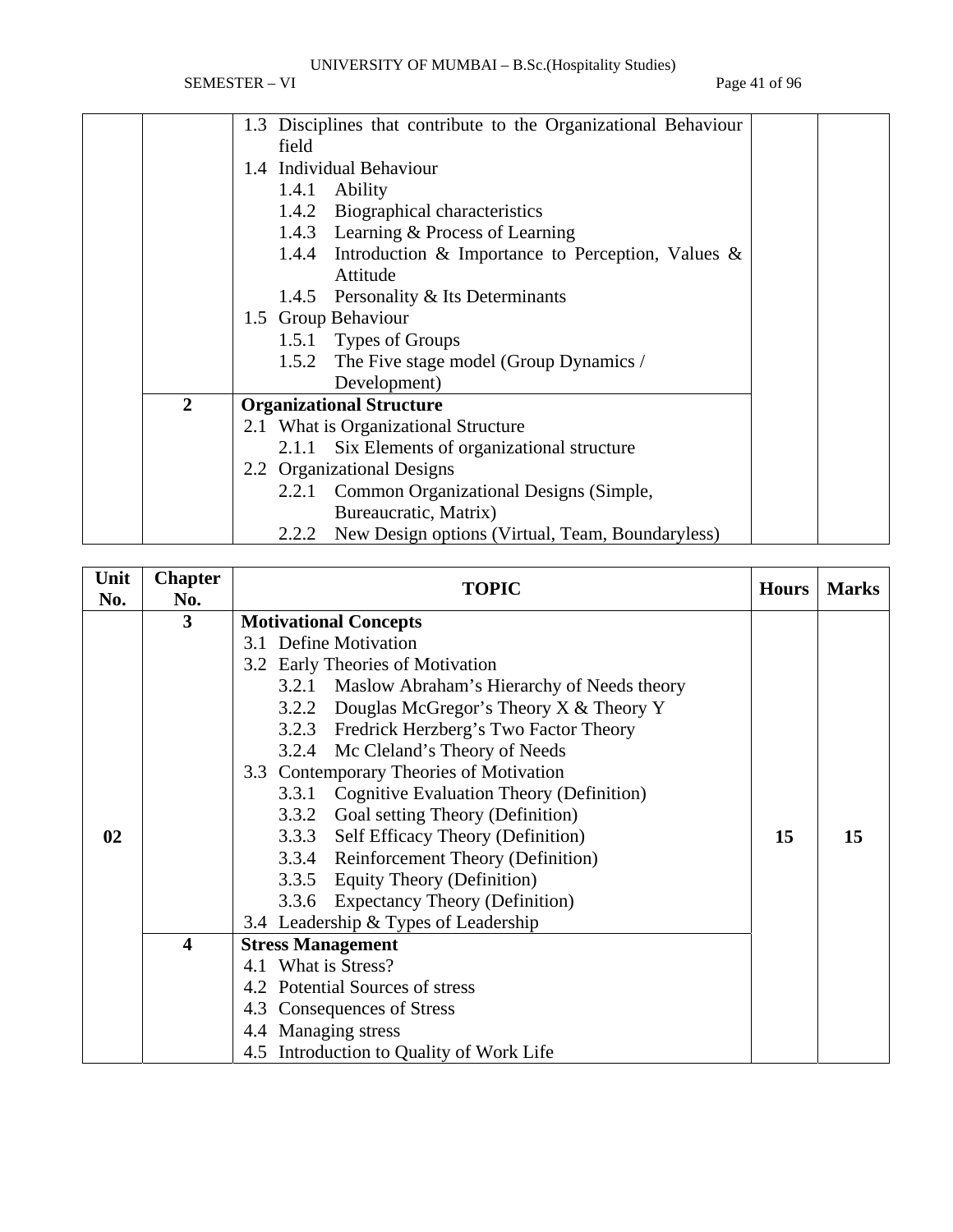SEMESTER – VI Page 42 of 96

| Unit<br>No.    | <b>Chapter</b><br>No. | <b>TOPIC</b>                                           | <b>Hours</b> | <b>Marks</b> |
|----------------|-----------------------|--------------------------------------------------------|--------------|--------------|
|                | 5                     | <b>Organizational Change</b>                           |              |              |
|                |                       | 5.1 What is change?                                    |              |              |
|                |                       | 5.2 Elements / Factors of Change (External & Internal) |              |              |
|                |                       | 5.3 Planned Change                                     |              |              |
|                |                       | 5.4 Resistance to change                               |              |              |
|                |                       | 5.5 Overcoming Resistance to Change                    |              |              |
|                |                       | 5.6 Approaches to Managing Organizational change       |              |              |
|                |                       | 5.6.1 Lewin's 3 step model                             |              |              |
|                |                       | 5.6.2 Action Research                                  |              |              |
| 0 <sub>3</sub> |                       | 5.6.3 Meaning of Organizational Development &          | 15           | 15           |
|                |                       | Techniques / Intervention                              |              |              |
|                |                       | 5.7 Introduction to Diversity & Managing Diversity     |              |              |
|                | 6                     | <b>Conflict Management</b>                             |              |              |
|                |                       | 6.1 Definition of Conflict                             |              |              |
|                |                       |                                                        |              |              |
|                |                       | 6.3 Conflict Management Styles                         |              |              |
|                |                       | 6.4 Power and Politics                                 |              |              |
|                |                       | 6.4.1 Concept & Basis of Power                         |              |              |
|                |                       | <b>Organization Politics</b><br>6.4.2                  |              |              |

### **Scheme of Examination (Theory)**

### **(a) Internal assessment- 40 marks**

| Sr.            | <b>Evaluation type</b>                                                                                                     | <b>Marks</b>   |
|----------------|----------------------------------------------------------------------------------------------------------------------------|----------------|
|                | <b>ONE</b> class test/ case study / online examination to be conducted in the given<br>semester                            | 20             |
| 2              | <b>ONE</b> assignment based on curriculum to be assessed by the teacher concerned                                          | 10             |
| 3              | Active participation in routine class instructional deliveries                                                             | 0 <sub>5</sub> |
| $\overline{4}$ | Overall conduct as a responsible learner, communication and Leadership qualities<br>in organizing related academic actives | 0 <sub>5</sub> |
|                | Total                                                                                                                      |                |

### **(b) Semester end examination (Pattern of Question Paper):- 60 Marks**

### **Theory**

| Sixth Semester (Duration 2 hrs.)      |       |                      |  |  |  |  |  |
|---------------------------------------|-------|----------------------|--|--|--|--|--|
| <b>Questions in Examination Paper</b> | Units | <b>Maximum Marks</b> |  |  |  |  |  |
|                                       |       |                      |  |  |  |  |  |
|                                       |       |                      |  |  |  |  |  |
|                                       |       |                      |  |  |  |  |  |
|                                       |       |                      |  |  |  |  |  |
| Total                                 |       |                      |  |  |  |  |  |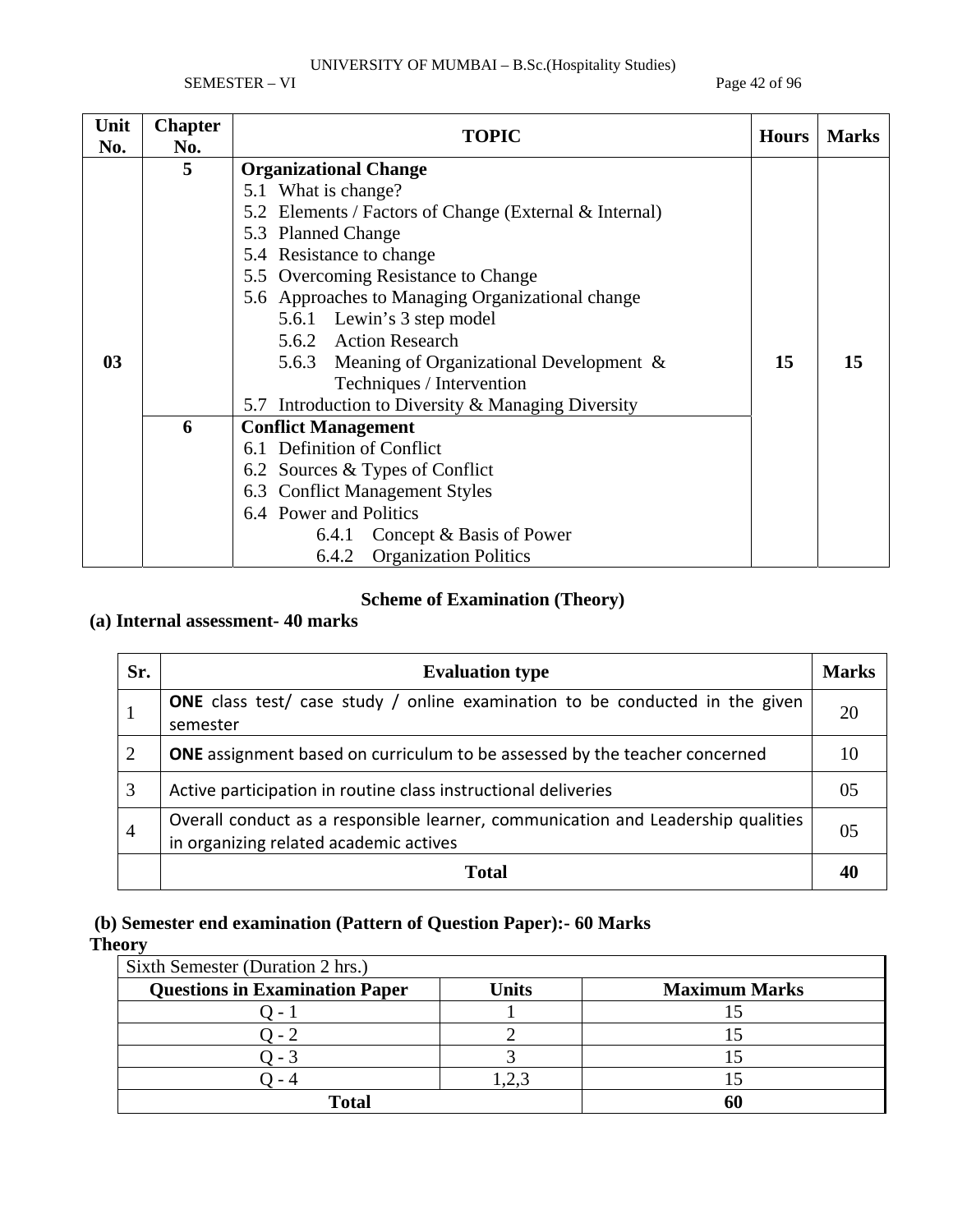SEMESTER – VI Page 43 of 96

- Question 1, 2  $\&$  3 should be from topics mentioned in the table total 3 sub questions to be attempted of 5 marks each out of the choice of 4 sub questions.
- Question no. 4 should be of short answer type questions having six sub questions (2 from each unit) of 3 marks each. Total 5 questions are to be attempted.

- 7 Stephen P. Robbins, Timothy A. Judge, Seema Sanghi; (2010); *Organizational Behavior*; Tenth Edition; Pearson Education Publication
- 8 Fred Luthans; (2007); *Organizational Behavior*; Eleventh Edition; McGraw Hill Publication
- 9 Udai Pareek; (2011); *Understanding Organizational Behaviour*; Third Edition ; Oxford Publication
- 10 S S Khanka; (2012); *Organizational Behaviour Text & Cases*; Fourth Edition ; S Chand & Co. Limited
- 11 Uma Sekaran; (2004); *Organizational Behaviour Text & Cases*; Second Edition ; McGraw Hill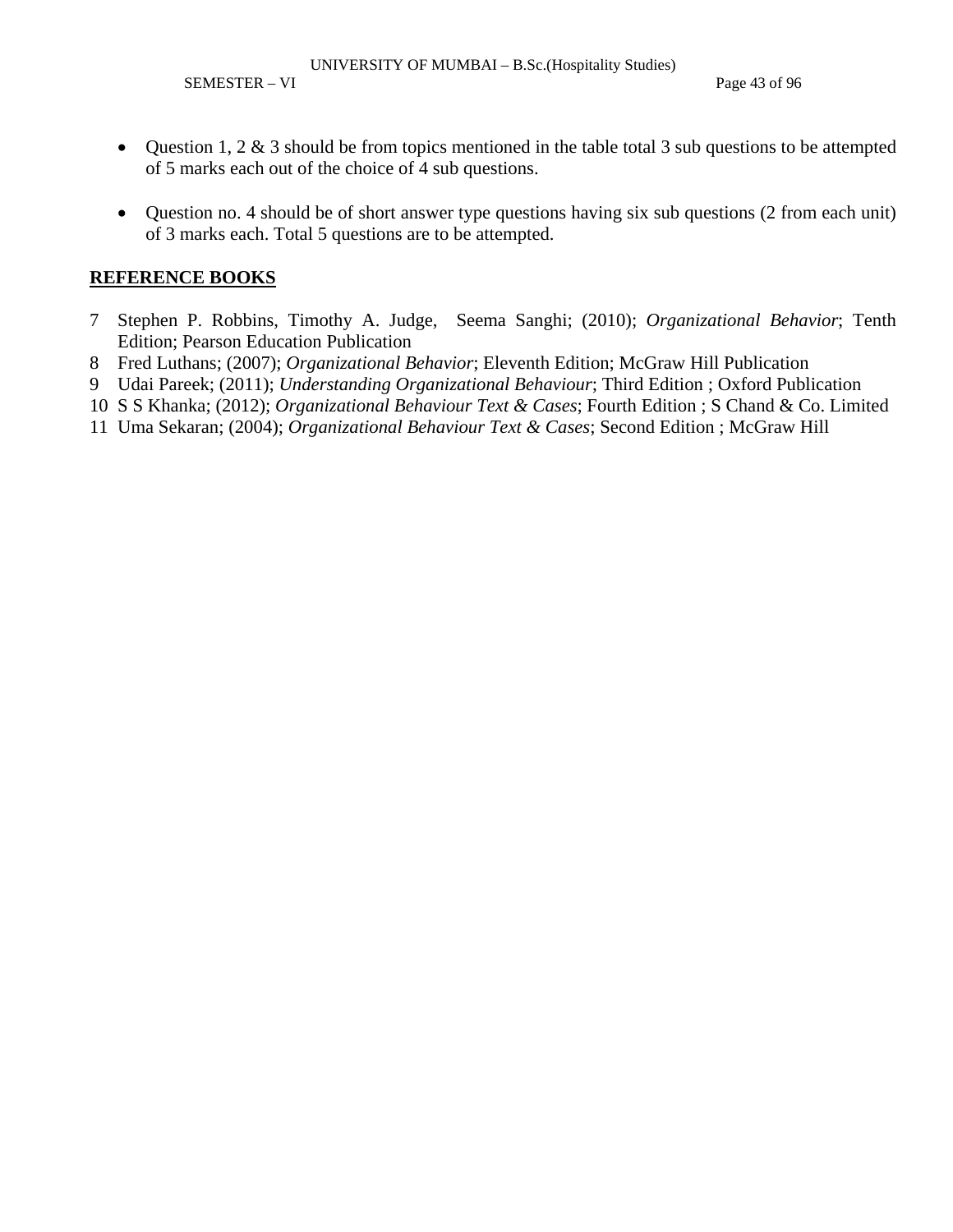SEMESTER – VI Page 44 of 96

# **STRATEGIC MANAGEMENT (Theory)**

| Name of the<br><b>Programme</b>        | <b>Duration</b>             | <b>Semester</b> | <b>Course/Course Code</b>                |
|----------------------------------------|-----------------------------|-----------------|------------------------------------------|
| B.Sc. in Hospitality<br><b>Studies</b> | Six Semester                | VI              | <b>Strategic Management</b><br>(USHO602) |
| <b>Course Code</b>                     | <b>Title</b>                | <b>Credits</b>  |                                          |
| <b>USHO602</b>                         | <b>Strategic Management</b> |                 |                                          |

| For Course Per week 1 lecture/period is 60 minutes<br>duration |        |           |  |  | For Subject per week<br>1 lecture/period is 60 minutes duration |  |  |
|----------------------------------------------------------------|--------|-----------|--|--|-----------------------------------------------------------------|--|--|
|                                                                | Theory | Practical |  |  |                                                                 |  |  |
| Actual                                                         |        |           |  |  |                                                                 |  |  |
| Contact                                                        |        |           |  |  |                                                                 |  |  |
| Credit                                                         |        |           |  |  |                                                                 |  |  |

|                       |                         | <b>Class Room Instruction</b> |                          |                        |    |                                      |                          |           |                              |                          |                |           |           |    |   |   |    |
|-----------------------|-------------------------|-------------------------------|--------------------------|------------------------|----|--------------------------------------|--------------------------|-----------|------------------------------|--------------------------|----------------|-----------|-----------|----|---|---|----|
| <b>Course</b><br>Code | <b>Subject</b>          | Per Week                      |                          | Per<br><b>Semester</b> |    | Per<br><b>Semester</b><br><b>Hrs</b> |                          | otal<br>⊨ | <b>Total</b><br><b>Marks</b> |                          | <b>Credits</b> |           | otal      |    |   |   |    |
|                       |                         | L                             | D                        |                        |    | P                                    | Т                        |           | P                            | Т                        |                | <b>TH</b> | <b>PR</b> |    | P | m |    |
| <b>USHO</b><br>602    | Strategic<br>Management | 03                            | $\overline{\phantom{a}}$ |                        | 45 | $\overline{\phantom{0}}$             | $\overline{\phantom{0}}$ | 45        | $\overline{\phantom{0}}$     | $\overline{\phantom{a}}$ | 45             | 100       | ۰         | 02 | - |   | 02 |

### **OBJECTIVES:**

At the end of semester VI:

- The students will identify the operating strategy of the organization.
- Develop skills in decision making
- Students will be able to strategize and participate in policy making.

| Unit<br>No. | <b>Chapter</b><br>No. | <b>TOPIC</b>                                            | <b>Hours</b> | <b>Marks</b> |
|-------------|-----------------------|---------------------------------------------------------|--------------|--------------|
|             |                       | <b>Introduction to Strategic management</b>             |              |              |
|             |                       | 1.1 Definition – Strategy, Strategic Management and its |              |              |
|             |                       | relevance                                               |              |              |
| 01          |                       | 1.2 Process of Strategic Management                     | 15           | 15           |
|             |                       | 1.3 Levels of Strategy: Corporate, Divisional Business, |              |              |
|             |                       | <b>Operational or Functional</b>                        |              |              |
|             |                       | 1.4 7 'S' Frame Work                                    |              |              |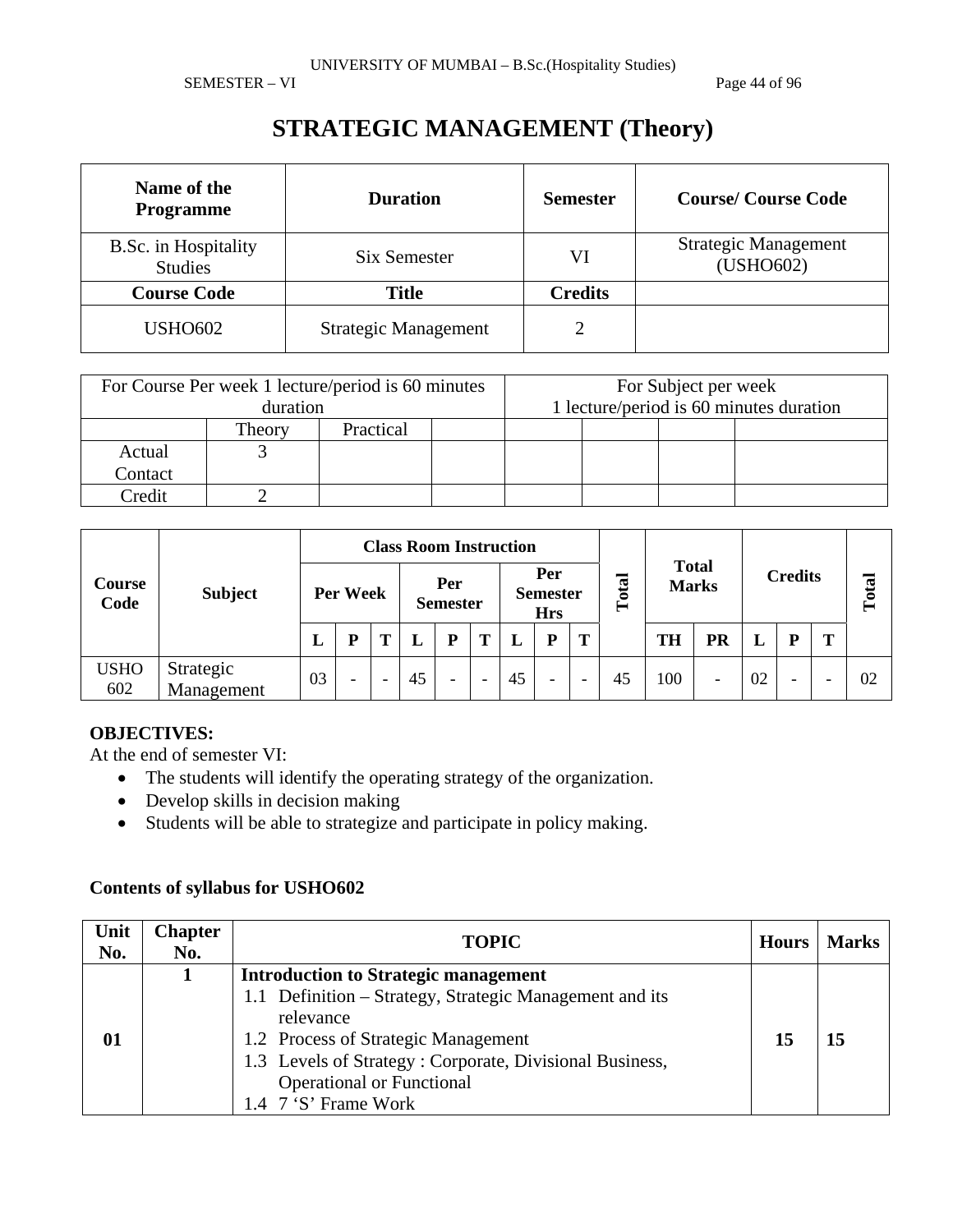SEMESTER – VI Page 45 of 96

|  | <b>Strategic Intent</b>                                        |  |
|--|----------------------------------------------------------------|--|
|  | 2.1 Vision, Mission, Business definition, Goals and Objectives |  |
|  | 2.2 Mission Statement and its Characteristics                  |  |
|  | 2.3 Corporate Social Responsibility                            |  |

| Unit<br>No. | <b>Chapter</b><br>No. | <b>TOPIC</b>                                               | <b>Hours</b> | <b>Marks</b> |  |  |  |  |
|-------------|-----------------------|------------------------------------------------------------|--------------|--------------|--|--|--|--|
|             | 3                     | <b>Environmental Analysis</b>                              |              |              |  |  |  |  |
|             |                       | 3.1 Concept of Organizational Environment : Internal and   |              |              |  |  |  |  |
|             |                       | <b>External Environment</b>                                |              |              |  |  |  |  |
|             |                       | 3.2 Process of SWOT analysis                               |              |              |  |  |  |  |
|             |                       | 3.3 Need for Environmental analysis (External Environment) |              |              |  |  |  |  |
| 02          |                       |                                                            | 15           |              |  |  |  |  |
|             | 4                     | <b>Organizational Appraisal</b>                            | 15           |              |  |  |  |  |
|             |                       | 4.1 Dynamics of Internal Environment                       |              |              |  |  |  |  |
|             |                       | 4.2 Six Organizational Capability factors                  |              |              |  |  |  |  |
|             |                       | 4.3 Internal Factor Evaluation Matrix (IFE)                |              |              |  |  |  |  |
|             |                       | 4.4 Competitive Profile Matrix (CPM)                       |              |              |  |  |  |  |
|             |                       | 4.5 Industry Analysis (Porter's Five Force Analysis)       |              |              |  |  |  |  |

| Unit<br>No. | <b>Chapter</b> | <b>TOPIC</b>                                   | <b>Hours</b> | <b>Marks</b> |
|-------------|----------------|------------------------------------------------|--------------|--------------|
|             | No.            |                                                |              |              |
|             | 5              | <b>Strategy Formulation</b>                    |              |              |
|             |                | 5.1 Types of Strategy                          |              |              |
|             |                | 5.1.1 Intensification Strategies :             |              |              |
|             |                | 5.1.1.1 Market penetration                     |              |              |
|             |                | 5.1.1.2 Market Development                     |              |              |
|             |                | 5.1.1.3 New Product Development                |              |              |
|             |                | 5.1.1.4 Innovation                             |              |              |
|             |                | 5.1.2 Integrative Strategies:                  |              |              |
|             |                | 5.1.2.1 Horizontal                             |              |              |
|             |                | 5.1.2.2 Vertical                               |              |              |
|             |                | 5.1.3 Diversification Strategies               |              |              |
| 03          |                | 5.1.3.1 Concentric (Related)                   | 15           | 15           |
|             |                | 5.1.3.2 Conglomeratic (Unrelated)              |              |              |
|             |                | 5.1.4 Restructuring / Retrenchment Strategies: |              |              |
|             |                | 5.1.4.1 Turnaround                             |              |              |
|             |                | 5.1.4.2 Divestment                             |              |              |
|             |                | 5.1.4.3 Liquidation                            |              |              |
|             |                | 5.1.4.4 Merger                                 |              |              |
|             |                | 5.1.4.5 Acquisition (Take Over)                |              |              |
|             |                | 5.1.4.6 Joint Venture                          |              |              |
|             | 6              | <b>Strategic Evaluation</b>                    |              |              |
|             |                | 6.1 Nature and its importance                  |              |              |
|             |                | 6.2 Process of Strategic Evaluation            |              |              |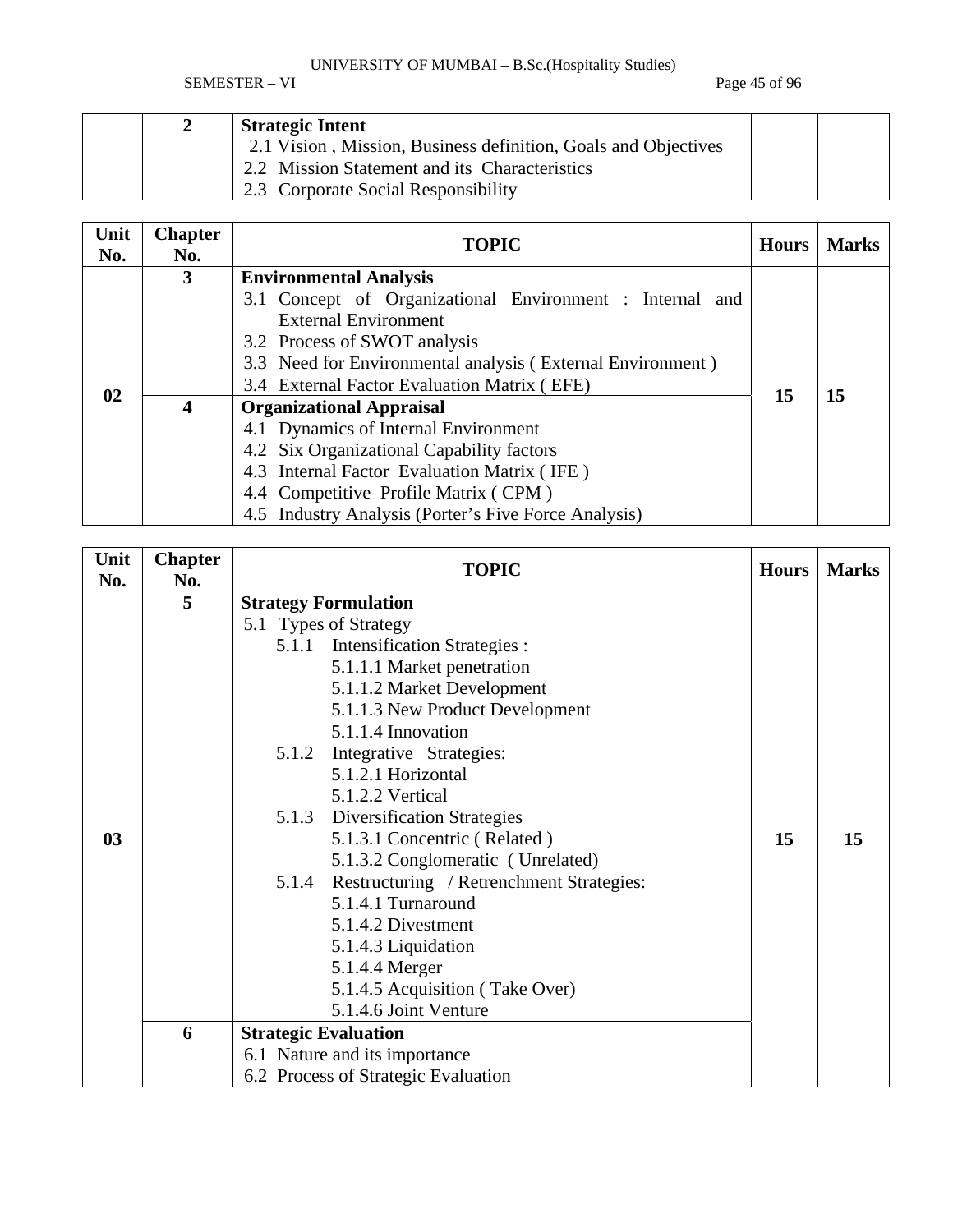SEMESTER – VI Page 46 of 96

### **Scheme of Examination (Theory)**

### **(a) Internal assessment- 40 marks**

| Sr.            | <b>Evaluation type</b>                                                                                                     | <b>Marks</b> |
|----------------|----------------------------------------------------------------------------------------------------------------------------|--------------|
| 1              | <b>ONE</b> class test/ case study / online examination to be conducted in the given<br>semester                            | 20           |
| 2              | <b>ONE</b> assignment based on curriculum to be assessed by the teacher concerned                                          | 10           |
| 3              | Active participation in routine class instructional deliveries                                                             | 05           |
| $\overline{4}$ | Overall conduct as a responsible learner, communication and Leadership qualities<br>in organizing related academic actives | 05           |
|                | Total                                                                                                                      |              |

### **(b) Semester end examination (Pattern of Question Paper):- 60 Marks**

**Theory** 

| First Semester (Duration 2 hrs.)      |       |                      |  |  |  |  |
|---------------------------------------|-------|----------------------|--|--|--|--|
| <b>Questions in Examination Paper</b> | Units | <b>Maximum Marks</b> |  |  |  |  |
|                                       |       |                      |  |  |  |  |
|                                       |       |                      |  |  |  |  |
|                                       |       |                      |  |  |  |  |
|                                       |       |                      |  |  |  |  |
| <b>Total</b>                          |       |                      |  |  |  |  |

- Question 1, 2 & 3 should be from topics mentioned in the table total 3 sub questions to be attempted of 5 marks each out of the choice of 4 sub questions.
- Question no. 4 should be of short answer type questions having six sub questions (2 from each unit) of 3 marks each. Total 5 questions are to be attempted.

| Sr. No. | <b>Topic for Assignments</b>          | <b>Marks</b> |
|---------|---------------------------------------|--------------|
| ı.      | <b>SWOT Analysis</b>                  |              |
| ۷.      | CSR (Case Study)                      |              |
|         | <b>Strategy Formulation (Any ONE)</b> |              |
| 4.      | <b>Industry Analysis</b>              |              |

### **ASSIGNMENTS**

- 1. Kazmi, A.(2011) *Strategic Management and Business Policy 3rd ed.,* The McGraw Hill Companies.
- 2. David, F.(2011) *Strategic Management Concept and Cases* 13<sup>th</sup> ed., Pearson Education
- 3. Ramswamy ,V.S., Namakumari, S.(2007) *Strategic Planning Formulation of Corporate Strategy,*  Macmillen
- 4. Srinivasan, R., (2006), Strategic Management *The Indian Context* , 2nd Prentice Hall of India
- 5. Enz,C., (2010), *Hospitality Strategic Management* 2nd ed. John Wiley and Sons, Inc.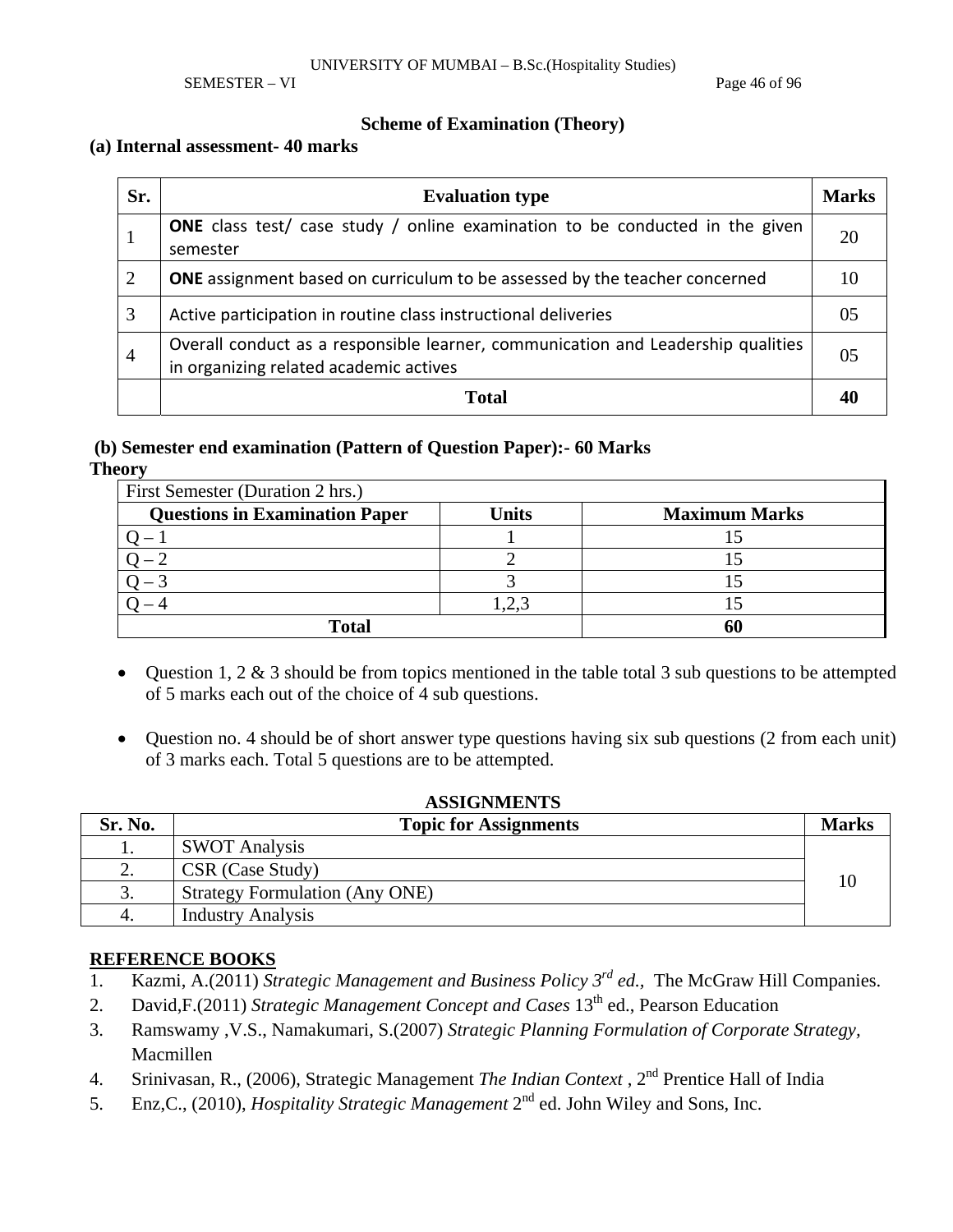SEMESTER – VI Page 47 of 96

### **EVENT PLANNING, MARKETING & MANAGEMENT (Practical)**

| Name of the<br><b>Programme</b>        | <b>Duration</b>                           | <b>Semester</b> | <b>Course/Course Code</b>                              |
|----------------------------------------|-------------------------------------------|-----------------|--------------------------------------------------------|
| B.Sc. in Hospitality<br><b>Studies</b> | Six Semester                              | VI              | Event Planning, Marketing &<br>Management<br>(USHO603) |
| <b>Course Code</b>                     | <b>Title</b>                              | <b>Credits</b>  |                                                        |
| <b>USHO603</b>                         | Event Planning, Marketing &<br>Management | $\overline{2}$  |                                                        |

|         |          | For Course Per week 1 lecture/period is 60 minutes | For Subject per week                    |  |  |  |  |  |
|---------|----------|----------------------------------------------------|-----------------------------------------|--|--|--|--|--|
|         | duration |                                                    | 1 lecture/period is 60 minutes duration |  |  |  |  |  |
|         | Theory   | Practical                                          |                                         |  |  |  |  |  |
| Actual  |          |                                                    |                                         |  |  |  |  |  |
| Contact |          |                                                    |                                         |  |  |  |  |  |
| Credit  |          |                                                    |                                         |  |  |  |  |  |

| <b>Course</b><br>Code |                                              |          | <b>Class Room Instruction</b> |                          |                          |    |                          |                                      |    |                          |                              |                          |                |   |        |   |    |
|-----------------------|----------------------------------------------|----------|-------------------------------|--------------------------|--------------------------|----|--------------------------|--------------------------------------|----|--------------------------|------------------------------|--------------------------|----------------|---|--------|---|----|
|                       | <b>Subject</b>                               | Per Week |                               |                          | Per<br><b>Semester</b>   |    |                          | Per<br><b>Semester</b><br><b>Hrs</b> |    | Total                    | <b>Total</b><br><b>Marks</b> |                          | <b>Credits</b> |   | ನ<br>ë |   |    |
|                       |                                              | L        | D                             |                          |                          | P  | Т                        |                                      | P  | T                        |                              | <b>TH</b>                | <b>PR</b>      | L | D      | T |    |
| <b>USHO</b><br>603    | Event Planning,<br>Marketing &<br>Management | -        | 04                            | $\overline{\phantom{0}}$ | $\overline{\phantom{a}}$ | 60 | $\overline{\phantom{0}}$ | $\overline{\phantom{0}}$             | 60 | $\overline{\phantom{a}}$ | 60                           | $\overline{\phantom{0}}$ | 100            | ۰ | 02     |   | 02 |

### **OBJECTIVES:**

On successful completion of this course students will be able to:

- Apply Management Theories & Principles for Event management.
- Develop an ability to plan for conventions, seminars & events.
- Prepare financial reports and establish source of funding for a new operation.
- Plan events creatively and think strategically.
- Understand the financial, marketing, operational and strategic issues in setting up an event.
- Integrate approaches of time, money (capital), people and other resources.
- Understand the concept of Event Management.

| Unit | <b>Practical</b>                                         | <b>Hours</b> |
|------|----------------------------------------------------------|--------------|
|      | <b>Importance of Event Management</b>                    |              |
|      | Financial Management (Projected, Estimated, Formats etc) | 20           |
|      | Concept, Theme, Design & Interiors (Housekeeping)        |              |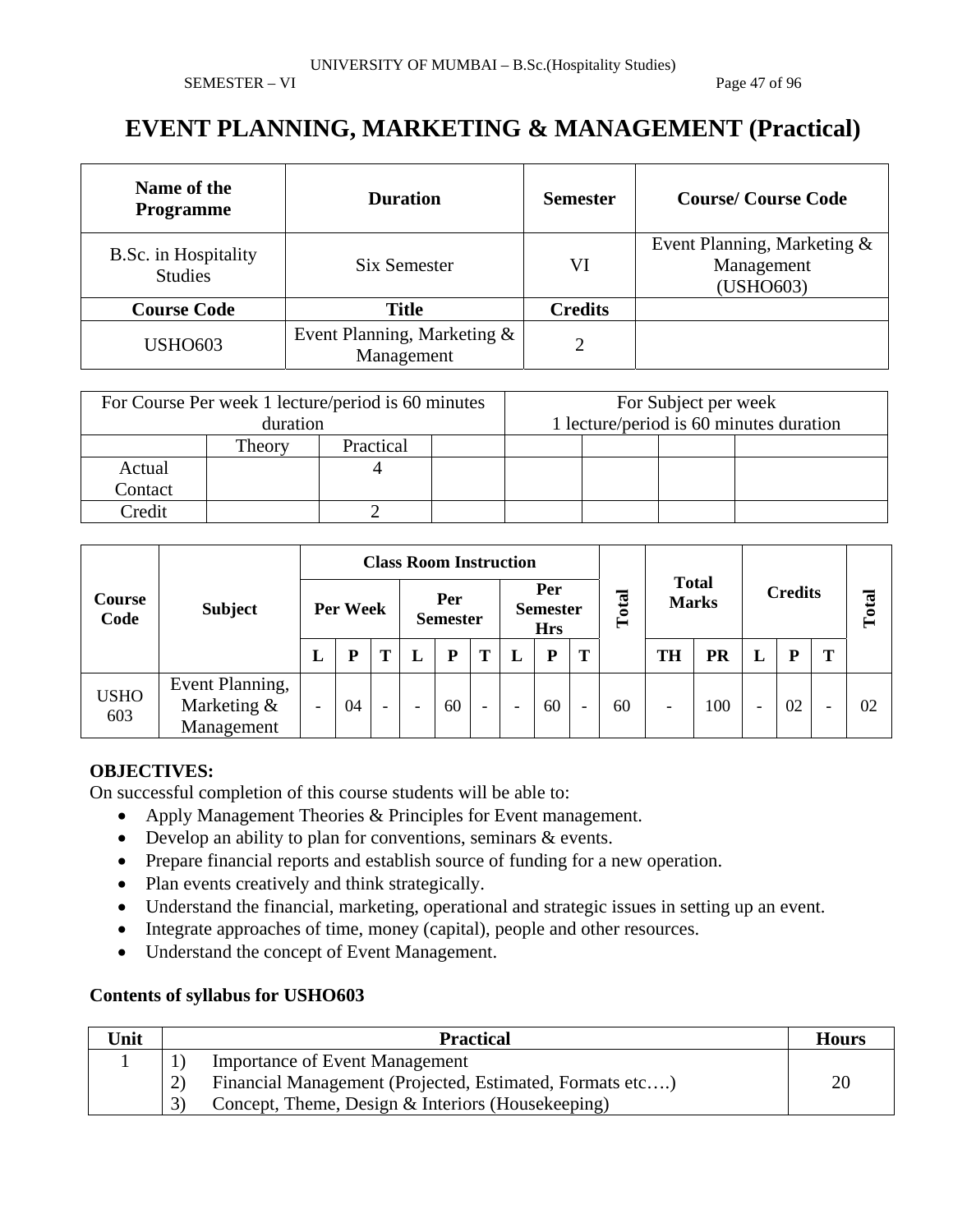SEMESTER – VI Page 48 of 96

| 4)  | Publicity, Promotion and Guest Relation (Front Office) |    |
|-----|--------------------------------------------------------|----|
| 5)  | Revenue Generation (Sales & Marketing)                 |    |
| 6)  | Production Planning & Menu Designing (Food Production) | 20 |
| 7)  | Service, Planning & Delivery (Food & Beverage)         |    |
| 8)  | Entertainment, Licenses, Security etc (Management)     |    |
| 9   | <b>Industry Guest Speakers</b>                         |    |
| 10) | Drafting of Reports                                    | 20 |
|     | Final Report Presentation & Viva                       |    |

### **Students need to prepare a Report of the Event, guidelines for the report is given below:**

| No.            | <b>Particular</b>                                                                            |
|----------------|----------------------------------------------------------------------------------------------|
| $\mathbf{1}$   | Title of the Event                                                                           |
| $\overline{2}$ | Name of the Student                                                                          |
| 3              | Designation of the Student for the Event                                                     |
| $\overline{4}$ | Department of Operation                                                                      |
| 5              | Event Objectives / Purpose / Theme                                                           |
| 6              | Introduction to the Event (Reason for the Theme)                                             |
| 7              | Estimated Budget / Projection (Should include all departments for Final Estimated Cost)      |
| 8              | <b>Estimated Departmental Budget Breakup</b>                                                 |
| 9              | Target Audience / Market / Foot falls / Projected                                            |
| 10             | <b>Competitive Marketing Analysis</b>                                                        |
| 11             | Sales & Marketing Activity                                                                   |
|                | Generation of Funds for the Event                                                            |
|                | Projected Sponsors                                                                           |
| 12             | Publicity & promotion Activity (e.g. Advertisement, Collateral, Newspaper, Hoarding's Radio, |
|                | TV etc.                                                                                      |
| 13             | <b>Student Organizational Chart</b>                                                          |
| 14             | <b>Student Departmental Chart</b>                                                            |
| 15             | Role / Contribution of the Individual Student in the Respective Department                   |
| 16             | Challenges faced by the Individual student and overall team                                  |
| 17             | Troubleshooting of challenges and problems.                                                  |
| 18             | <b>Learning Outcome</b>                                                                      |
| 19             | Annexure (e.g. Pre or Post event Photographs, Charts, Diagrams, Invites, Formats, Interviews |
|                | $etc.$ )                                                                                     |

### **Scheme of Examination**

### **Conduct of Practical Examination**

| Sr. | <b>Particulars for External Practical Examination</b> | <b>Marks</b> |
|-----|-------------------------------------------------------|--------------|
|     | Semester End Practical Examination                    |              |
|     | Laboratory Work (Continuous Assessment)               | 40           |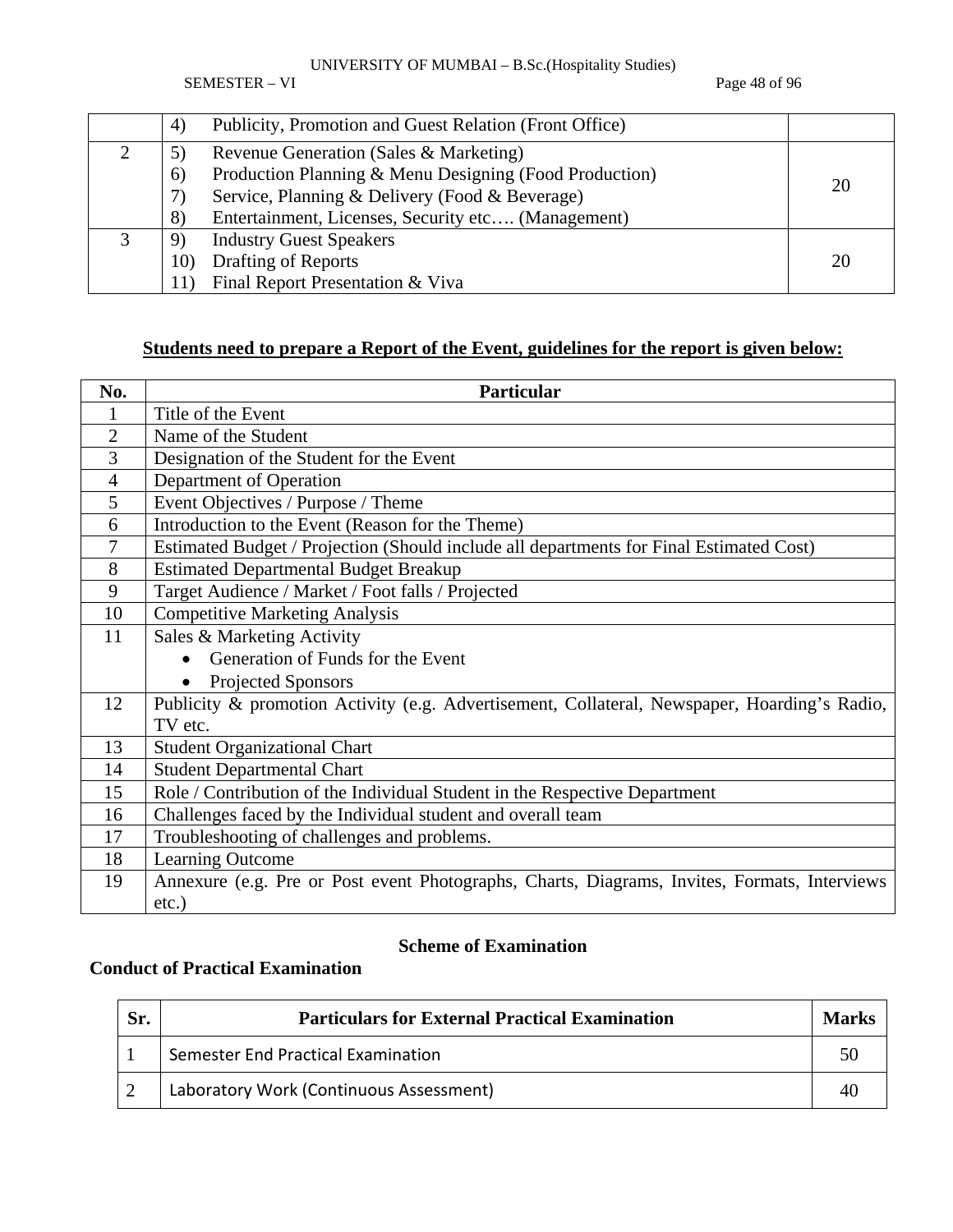SEMESTER – VI Page 49 of 96

| $\mathbf{c}$<br>◡ | Journal      | 0 <sup>5</sup> |
|-------------------|--------------|----------------|
| $\Delta$<br>┱     | Viva         | 05             |
|                   | <b>Total</b> | <b>100</b>     |

**NOTE:** University External Examiner will be from the pool of Examiners approved by the University of Mumbai.

- 1. Bowdin,Glenn & Mcdonnell, (1999), *Events Management*, Ian Elserier, Amsterdam
- 2. Mcdonnell Ian & Allan Johnny, (1999), *Festival and Special Event Management*, John Wiley & sons, New York
- 3. Tarlow Peter, (2002), *Event Risk Management and Safety*, John Wiley & Sons,New York
- 4. Otoole,William & Mikolaitis,Phyllis, (2002), *Corporate Event Project Management*, John Wiley & Sons, New York.
- 5. Lemaire Clndy & Walkar Mardi, (2006), *Start & Run an Event Planning Business*, Jaico Publishing House, Mumbai
- 6. Conway Des, (2004), *The Event Manager's Bible*, How to Books, UK.
- 7. Goldblatt Joe, (1997), *Special Events*, John Wiley & Sons, New York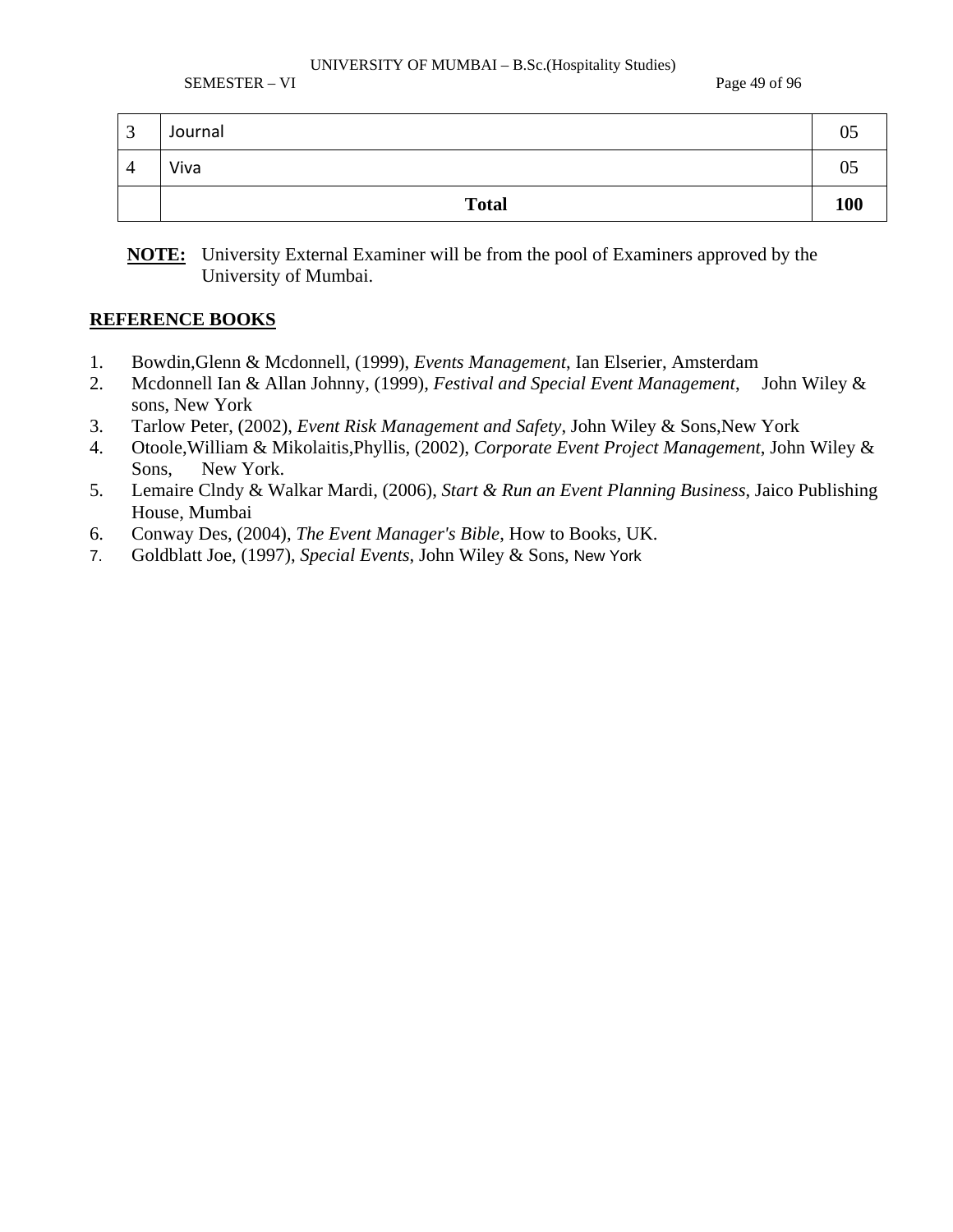SEMESTER – VI Page 50 of 96

# **ADVANCED FOOD PRODUCTION (Theory)**

| Name of the<br><b>Programme</b>        | <b>Duration</b>                 | <b>Semester</b> | <b>Course/Course Code</b>                      |
|----------------------------------------|---------------------------------|-----------------|------------------------------------------------|
| B.Sc. in Hospitality<br><b>Studies</b> | Six Semester                    | VI              | <b>Advanced Food Production -</b><br>(USHO614) |
| <b>Course Code</b>                     | <b>Title</b>                    | <b>Credits</b>  |                                                |
| <b>USHO614</b>                         | <b>Advanced Food Production</b> | $2 + 4$         |                                                |

|         | duration | For Course Per week 1 lecture/period is 60 minutes |  | For Subject per week | 1 lecture/period is 60 minutes duration |  |
|---------|----------|----------------------------------------------------|--|----------------------|-----------------------------------------|--|
|         | Theory   | Practical                                          |  |                      |                                         |  |
| Actual  |          |                                                    |  |                      |                                         |  |
| Contact |          |                                                    |  |                      |                                         |  |
| Credit  |          |                                                    |  |                      |                                         |  |

| Course<br>Code     | <b>Subject</b>                     |          | <b>Class Room Instruction</b> |                          |                        |     |                          |                                      |     |                          |           |                              |     |                |    |       |    |
|--------------------|------------------------------------|----------|-------------------------------|--------------------------|------------------------|-----|--------------------------|--------------------------------------|-----|--------------------------|-----------|------------------------------|-----|----------------|----|-------|----|
|                    |                                    | Per Week |                               |                          | Per<br><b>Semester</b> |     |                          | Per<br><b>Semester</b><br><b>Hrs</b> |     |                          | otal<br>Ĥ | <b>Total</b><br><b>Marks</b> |     | <b>Credits</b> |    | Total |    |
|                    |                                    | L        |                               |                          |                        | P   | m                        |                                      | P   | T                        |           | <b>TH</b>                    | PR  |                | D  | т     |    |
| <b>USHO</b><br>614 | <b>Advanced Food</b><br>Production | 03       | 08                            | $\overline{\phantom{0}}$ | 45                     | 120 | $\overline{\phantom{a}}$ | 45                                   | 120 | $\overline{\phantom{0}}$ | 165       | 100                          | 200 | 02             | 04 |       | 06 |

### **OBJECTIVES:**

- The objective is to get students to attain expertise in their culinary skills.
- To familiarize students on various aspects of kitchen management.
- To encourage and develop students to become independent entrepreneurs.

| Unit<br>No. | <b>Chapter</b><br>No. | <b>TOPIC</b>                                   | <b>Hours</b> | <b>Marks</b> |
|-------------|-----------------------|------------------------------------------------|--------------|--------------|
|             |                       | Kitchen Management                             |              |              |
|             |                       | 1.1 Flow of work                               |              |              |
|             |                       | 1.2 Layout and design                          |              |              |
|             |                       | 1.3 Food Cost Control                          |              | 15           |
| 01          | $\mathbf{2}$          | Kitchen Stewarding                             | 15           |              |
|             |                       | 2.1 Importance of kitchen stewarding.          |              |              |
|             |                       | 2.2 Hierarchy of kitchen stewarding.           |              |              |
|             |                       | 2.3 Functions of stewarding Manager.           |              |              |
|             |                       | 2.4 Equipments found in stewarding department. |              |              |
|             |                       | 2.5 Garbage Disposal                           |              |              |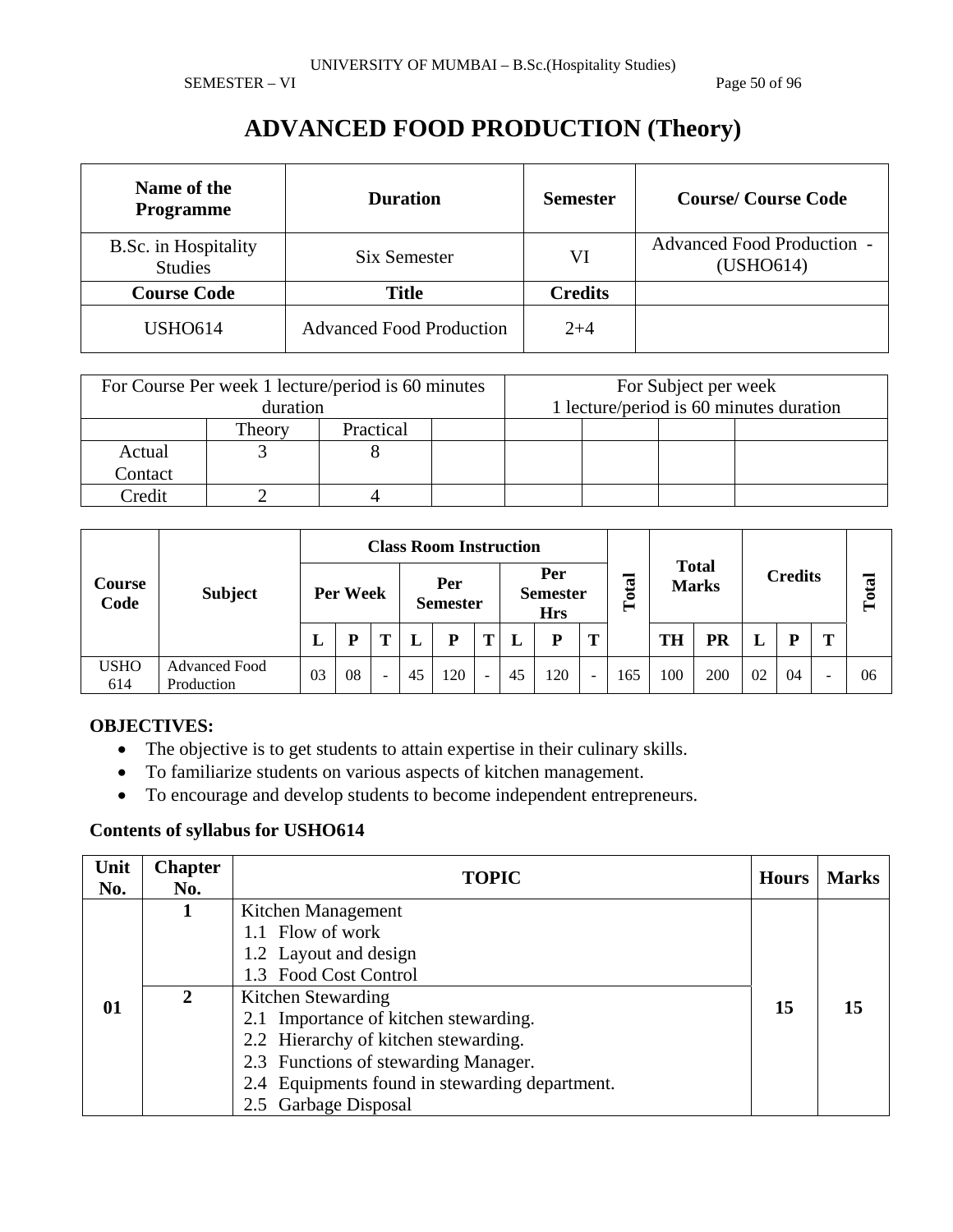SEMESTER – VI Page 51 of 96

| Unit | <b>Chapter</b>          |                              | <b>Hours</b>                                                 | <b>Marks</b>                                                   |    |    |
|------|-------------------------|------------------------------|--------------------------------------------------------------|----------------------------------------------------------------|----|----|
| No.  | No.                     |                              |                                                              |                                                                |    |    |
|      | 3                       | Sandwich                     |                                                              |                                                                |    |    |
|      |                         | 3.1 History of Sandwich      |                                                              |                                                                |    |    |
|      |                         | 3.2 Components of a sandwich |                                                              |                                                                |    |    |
|      |                         | 3.3 Types of sandwich        |                                                              |                                                                |    |    |
|      |                         |                              | 3.4 Guidelines for preparation and storage of sandwich       |                                                                |    |    |
|      |                         | 3.5 Accompaniments and Dips  |                                                              |                                                                |    |    |
|      | $\overline{\mathbf{4}}$ | Classical garnishes (25)     |                                                              |                                                                |    |    |
|      |                         | A La Francaise               | Alaska                                                       | Allemande                                                      |    |    |
|      |                         | Bercy                        | <b>Bonne Femme</b>                                           | Bouquetiere (A la)                                             |    |    |
|      |                         | Bourguignonne                | Cardinal                                                     | Chasseur                                                       |    |    |
|      |                         | Colbert                      | Diable, Ala                                                  | Dieppoise                                                      |    |    |
| 02   |                         | Maltaise                     | Milanaise                                                    | Nantua                                                         | 15 | 15 |
|      |                         | Neapolitaine                 | Nicoise                                                      | Noisette                                                       |    |    |
|      |                         | Parisienne                   | Portugaise                                                   | Thermidor                                                      |    |    |
|      |                         | Veronique                    | Waldorf                                                      | Wellington                                                     |    |    |
|      |                         |                              |                                                              |                                                                |    |    |
|      |                         |                              |                                                              |                                                                |    |    |
|      | 5 <sup>5</sup>          | Horsd'oeuvres                |                                                              |                                                                |    |    |
|      |                         | 5.1 Definition and history   |                                                              |                                                                |    |    |
|      |                         |                              |                                                              | 5.2 Guidelines for the preparation of Hors d'oeuvres and Amuse |    |    |
|      |                         | Bouche.                      |                                                              |                                                                |    |    |
|      |                         |                              | 5.3 International Hors d'oeuvres (Hot & Cold)                |                                                                |    |    |
|      |                         |                              | 5.4 Russian, Italian, Spanish, English, Swedish, Indonesian, |                                                                |    |    |
|      |                         | 5.5 Japanese, Greek          |                                                              |                                                                |    |    |

| Unit<br>No.    | <b>Chapter</b><br>No. | <b>TOPIC</b>                               | <b>Hours</b> | <b>Marks</b> |
|----------------|-----------------------|--------------------------------------------|--------------|--------------|
|                | 6                     | Non Edible Displays                        |              |              |
|                |                       | 6.1 Ice-carving                            |              |              |
|                |                       | 6.2 Tallow sculpture                       |              |              |
|                |                       | 6.3 Fruit and vegetable displays           |              |              |
|                |                       | 6.4 Salt dough                             |              |              |
| 0 <sub>3</sub> |                       | 6.5 Thermocol work                         | 15           | 15           |
|                |                       | 6.6 Sugar & Chocolate Display              |              |              |
|                |                       | Uses of wines, herbs and spices in cooking |              |              |
|                | 8                     | Organoleptic & sensory evaluation of food  |              |              |
|                | 9                     | Contemporary cooking trends                |              |              |
|                | 10                    | Culinary terms (100)                       |              |              |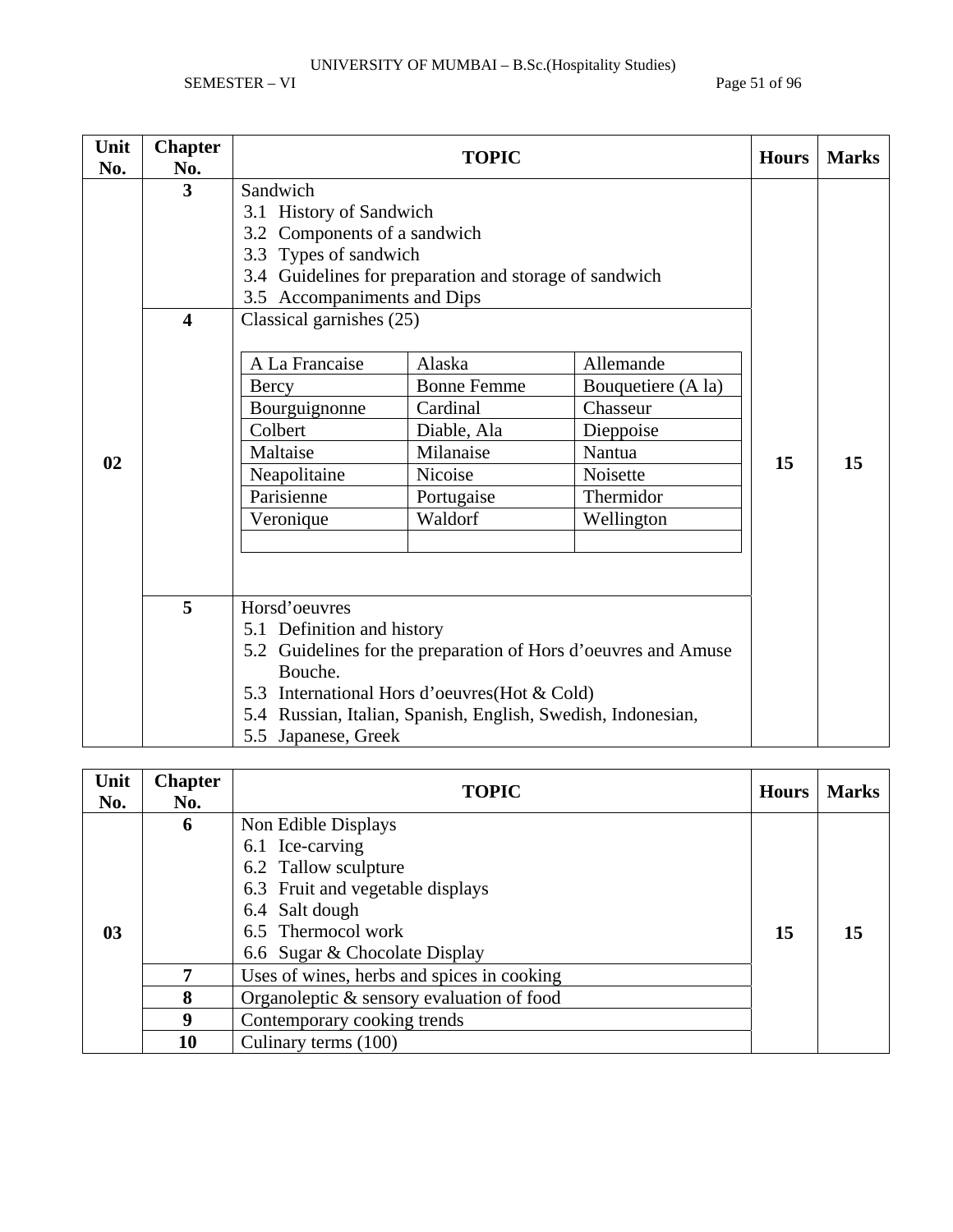SEMESTER – VI Page 52 of 96

### • **List of Culinary Terms –**

| 1.               | Abetis                  | 35. | Cru          | 69. | Gras double      |
|------------------|-------------------------|-----|--------------|-----|------------------|
| 2.               | Agneau                  | 36. | Cuillere     | 70. | Grenodin         |
| 3.               | Aiguille $- a -$ Piquer | 37. | Decouper     | 71. | Gretter          |
| $\overline{4}$ . | Aiguille $-e$ – Brider  | 38. | Degorger     | 72. | Grillede         |
| 5.               | Airallas                | 39. | Demi - devil | 73. | Grosso piece     |
| 6.               | Aloyou                  | 40. | Denerver     | 74. | Jombon           |
| 7.               | Arêtes                  | 41. | Denoyauter   | 75. | Laitance         |
| 8.               | <b>Ballotine</b>        | 42. | Doree        | 76. | Lattue           |
| 9.               | <b>Bavette</b>          | 43. | Douilles     | 77. | Medallion        |
| 10.              | Bonne bouche            | 44. | Eberber      | 78. | Melange          |
| 11.              | Borde de lard           | 45. | Ecaillage    | 79. | Mignon           |
| 12.              | Bouchee or              | 46. | Ecailler     | 80. | Monter au beurre |
|                  | volauvents              | 47. | Eeste        | 81. | Moutarde         |
| 13.              | <b>Brider</b>           | 48. | En croute    | 82. | Navarin          |
| 14.              | <b>Broye</b>            | 49. | En papillote | 83. | Noisette         |
| 15.              | Carapace                | 50. | Epaule       | 84. | <b>Noix</b>      |
| 16.              | Cereasse                | 51. | Epices       | 85. | Os a Moelle      |
| 17.              | Cerre                   | 52. | Eplucher     | 86. | Rauget           |
| 18.              | Cervelle                | 53. | Escargot     | 87. | Rifroidir        |
| 19.              | Chapalure               | 54. | Esccrote     | 88. | Roghon           |
| 20.              | Chaufroiter             | 55. | Estomac      | 89. | Rognon           |
| 21.              | Chipolata               | 56. | Farcir       | 90. | Roulade          |
| 22.              | Clou de girofle         | 57. | Farine       | 91. | Rouler           |
| 23.              | Cochon de loit          | 58. | Fender       | 92. | Salpicon         |
| 24.              | Contrefilet             | 59. | Foncer       | 93. | Saumure          |
| 25.              | Corbeille               | 60. | Fouetter     | 94. | Tasse            |
| 26.              | Corjevil                | 61. | Frappe       | 95. | Thon             |
| 27.              | Cornichon               | 62. | Fricandelle  | 96. | Timbale          |
| 28.              | Cotelette               | 63. | Gingmbre     | 97. | Trenche          |
| 29.              | Couronne                | 64. | Glacicre     | 98. | Trencher         |
| 30.              | Crapaudine              | 65. | Godiveau     | 99. | Viande           |
| 31.              | Creamux                 | 66. | Gout         |     | 100. Vide        |
| 32.              | Crepine                 | 67. | Graisse      |     |                  |
| 33.              | Crepinette              | 68. | Gras         |     |                  |
| 34.              | Croquant                |     |              |     |                  |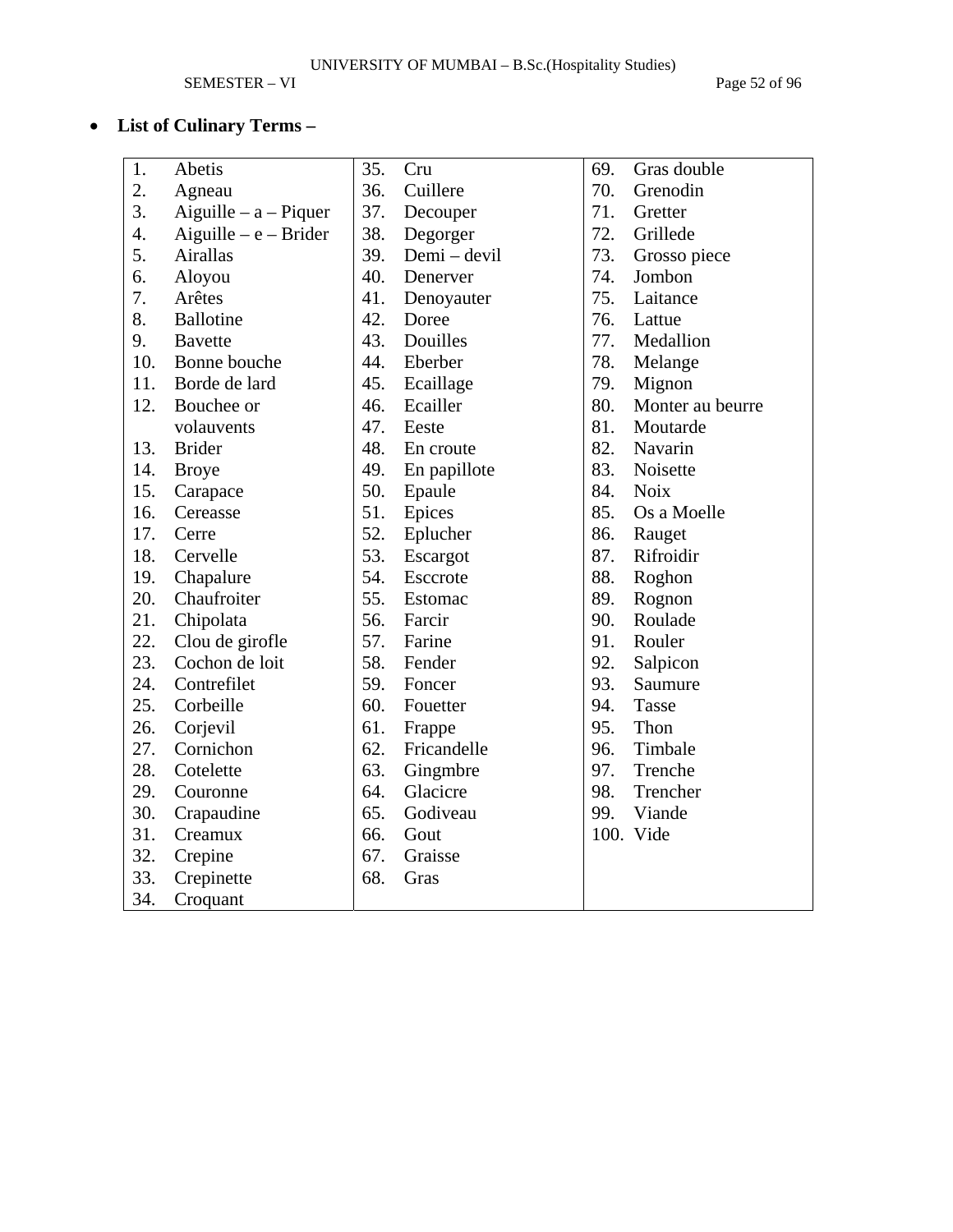SEMESTER – VI Page 53 of 96

# **ADVANCED FOOD PRODUCTION (Practical)**

| Unit           | <b>Practical</b>                                                           | <b>Hours</b> |
|----------------|----------------------------------------------------------------------------|--------------|
| $\mathbf{1}$   | High tea menu<br>$\mathbf{1}$                                              |              |
|                | <b>Brunch</b><br>$\overline{2}$                                            |              |
|                | 3<br><b>Breakfast</b>                                                      |              |
|                | $\overline{4}$<br>Festive 1 (Indian / International)                       |              |
|                | 5<br>Festive 2 (Indian / International)                                    | 40           |
|                | Festive 3 (Indian / International)<br>6                                    |              |
|                | Mystery Basket for a cocktail menu with 3 starters (veg)<br>$\tau$         |              |
|                | 8<br>Mystery Basket for a cocktail menu with 3 starters (Non-veg)          |              |
|                | Sushi<br>9                                                                 |              |
|                | 10 Dimsum                                                                  |              |
| $\overline{2}$ | 11 Demo by Guest Chef                                                      |              |
|                | 12 Demo by Guest Chef                                                      |              |
|                | 13 Larder 1                                                                |              |
|                | 14 Larder 2                                                                |              |
|                | 15 Mystery Basket (Vegetable)                                              |              |
|                | 16 Five course menu (soup/salad/starter; Main course with 2 accompaniments |              |
|                | and dessert                                                                | 40           |
|                | 17 Mystery Basket (Non-Vegetable                                           |              |
|                | 18 course menu (soup/salad/starter; Main course with 2 accompaniments and  |              |
|                | dessert                                                                    |              |
|                | 19 Mystery Basket (Non - Vegetable)                                        |              |
|                | 20 Five course menu (soup/salad/starter; Main course with 2 accompaniments |              |
|                | and dessert                                                                |              |
| 3              | 21 Scandinavia                                                             |              |
|                | 22 Malaysian                                                               |              |
|                | 23 Indonesian<br>24 Fusion menu 1                                          |              |
|                |                                                                            |              |
|                | 25 Fusion menu 2<br>26 Indian street food                                  | 40           |
|                | 27 international street food                                               |              |
|                |                                                                            |              |
|                | 28 finger food<br>29 practice menu                                         |              |
|                |                                                                            |              |
|                | 30 mystery basket                                                          |              |

### **Scheme of Examination (Theory)**

### **(a) Internal assessment- 40 marks**

| Sr. | <b>Evaluation type</b>                                                                   | <b>Marks</b> |
|-----|------------------------------------------------------------------------------------------|--------------|
|     | ONE class test/ case study / online examination to be conducted in the given<br>semester | 20           |
|     | <b>ONE</b> assignment based on curriculum to be assessed by the teacher concerned        | 10           |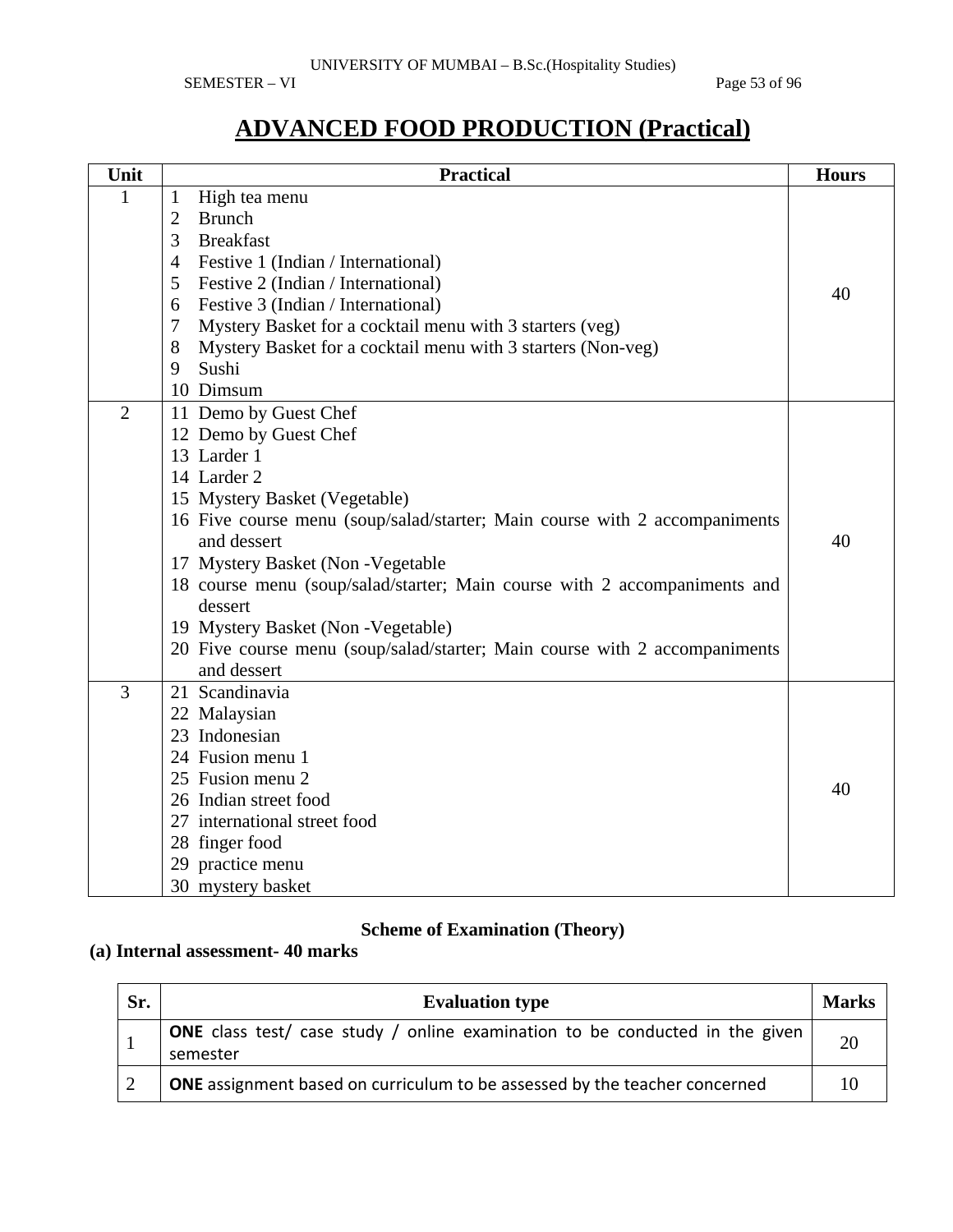SEMESTER – VI Page 54 of 96

| Active participation in routine class instructional deliveries                                                             |  |
|----------------------------------------------------------------------------------------------------------------------------|--|
| Overall conduct as a responsible learner, communication and Leadership qualities<br>in organizing related academic actives |  |
| Total                                                                                                                      |  |

### **(b) Semester end examination (Pattern of Question Paper):- 60 Marks**

#### **Theory**

| First Semester (Duration 2 hrs.)      |              |                      |  |  |  |  |  |  |
|---------------------------------------|--------------|----------------------|--|--|--|--|--|--|
| <b>Questions in Examination Paper</b> | <b>Units</b> | <b>Maximum Marks</b> |  |  |  |  |  |  |
|                                       |              |                      |  |  |  |  |  |  |
|                                       |              |                      |  |  |  |  |  |  |
|                                       |              |                      |  |  |  |  |  |  |
|                                       |              |                      |  |  |  |  |  |  |
| <b>Total</b>                          |              |                      |  |  |  |  |  |  |

- Question 1, 2 & 3 should be from topics mentioned in the table total 3 sub questions to be attempted of 5 marks each out of the choice of 4 sub questions.
- Question no. 4 should be of short answer type questions having six sub questions (2 from each unit) of 3 marks each. Total 5 questions are to be attempted.

### **Conduct of Practical Examination**

| Sr.            | <b>Particulars for External Practical Examination</b> | <b>Marks</b> |
|----------------|-------------------------------------------------------|--------------|
|                | Semester End Practical Examination                    | 100          |
| $\overline{2}$ | Laboratory Work (Continuous Assessment)               | 80           |
| 3              | Journal                                               |              |
| 4              | Viva                                                  |              |
|                | <b>Total</b>                                          | 20           |

- 25. Hamlyn, Paul, (1984), *Larousse Gastronomique*, Hamlyn, London
- 26. Stevenson, Daniel, (1991), *Basic Cookery The Process Approach*, Stanley Thornes (Publishers Ltd., England
- 27. Kinsella John, & Harvey David, (1996), *Professional Charcuterie*, John Wiley & sons, Canada
- 28. Leto M.J.& Bode W.K.H., (2007), *The Larder Chef Food Preparation & Presentation*, Butterworth - Hinemann, UK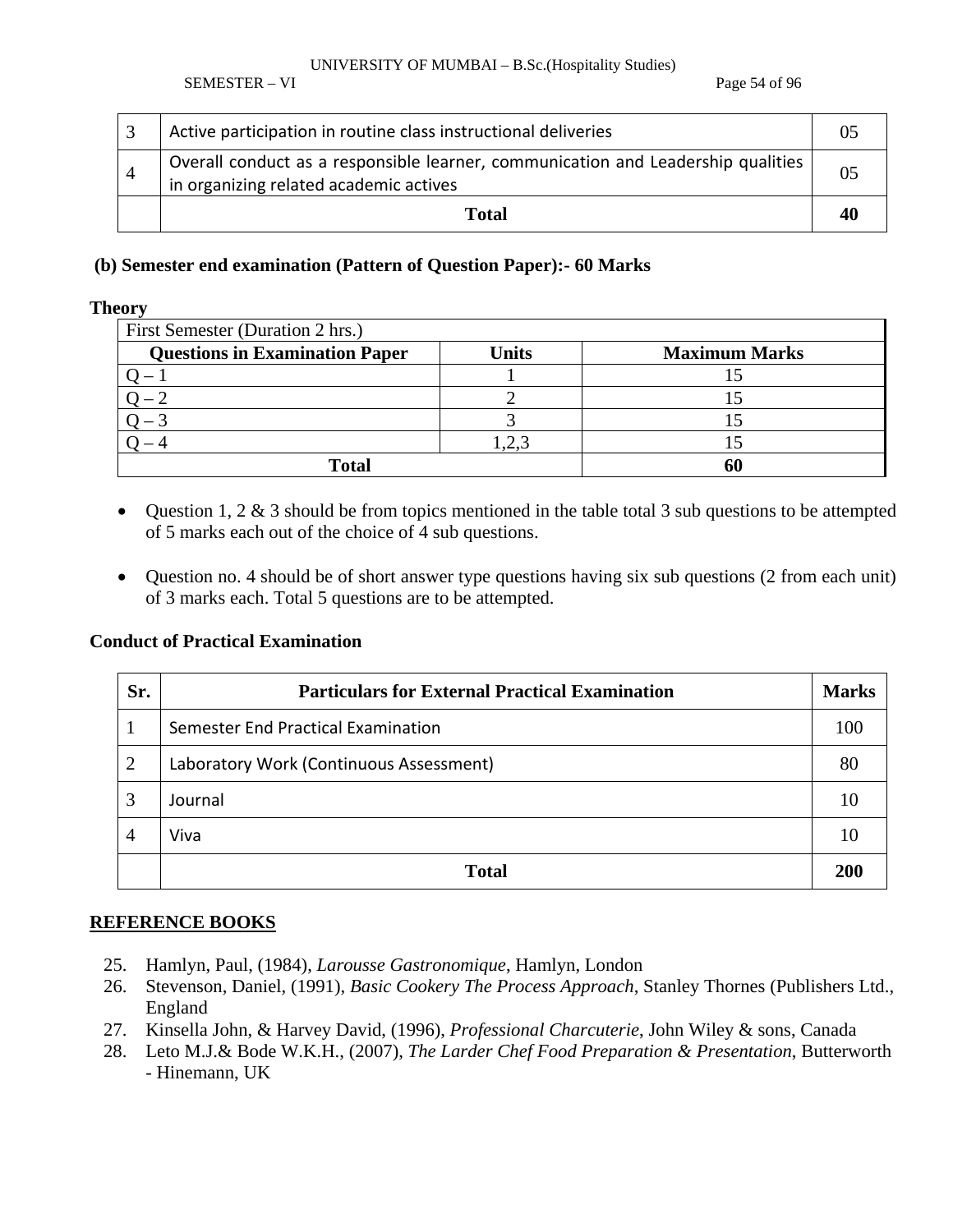SEMESTER – VI Page 55 of 96

- 29. Campbell John , Foskett David, (2012), *Practical Cookery for level 2 NVQ & Apprenticeships*, Hodder Education, UK
- 30. Bali Parvinder S., (2012), *International Cuisine & Food Production Management*, Oxford University, New Delhi
- 31. Bali Parvinder S., (2011), *Quantity Food Production Operation*, Oxford University Press, New Delhi
- 32. Harbutt Juliet, (2009), *The World Encyclopedia of Cheese*, Hermes House , London
- 33. Ramesh P & Jos Wellman, (2009), *Professional Cookery -Theory & Practice*, Better Yourself Book, Mumbai
- 34. Basan Ghillie & Jan Terry, (2008), *A Practical Cook's Encyclopedia of Malaysia & Singapore*, Hermes House , London
- 35. Sheasby Anne, (2008), *New Soup Bible*, Hermes House , London
- 36. Chan Wynnie, (2004), *Fresh Chinese*, Hamlyn, Great Britain
- 37. Amiard Herve & Mouton Laurence, (2004), *A Taste of Morocco, Hachette, France*
- 38. Trutter Marion, (2009), *Culinaria Spain*, Konemann Publisher, Spain
- 39. Schlotter Katrin & Schmid Gregor, (2010), *Culinaria China; Cuisine, Country, Culture*, Hfullmann, China
- 40. Beazley Mitchell , (2007), *Cook Espana, Drink Espana A Culinary Journey Around the food & Drink of Spain*, Mitchell Beazley, Great Britain
- 41. Foskett David & Cesrani Victor, (2007), *The Theory of Catering (with DVD)*, Book Power with Hodder, UK
- 42. Garlough robert & Campbell Angus, (2008), *Modern Garde Manger*, Thomson Delmer, Australia
- 43. France Christine, (2008), *Sauces*, Hermes House , London
- 44. Tubby Linda, (2008), *The Barbecue Bible*, Hermes House , London
- 45. Ingram Christine, (2008), *Appetizer, Starter Horsdoeures*, Hermes House , London
- 46. Ramesh P & Jos Wellman, 2009, *Professional Cookery -Theory & Practice*, Better Yourself Book, Mumbai
- 47. Gisslen Wayne, (2001), *Professional Cooking*, John Wiley & sons, New York
- 48. Larousssem, David, (1996), *Professional Garde Manger*, John wiley & sons, New Delhi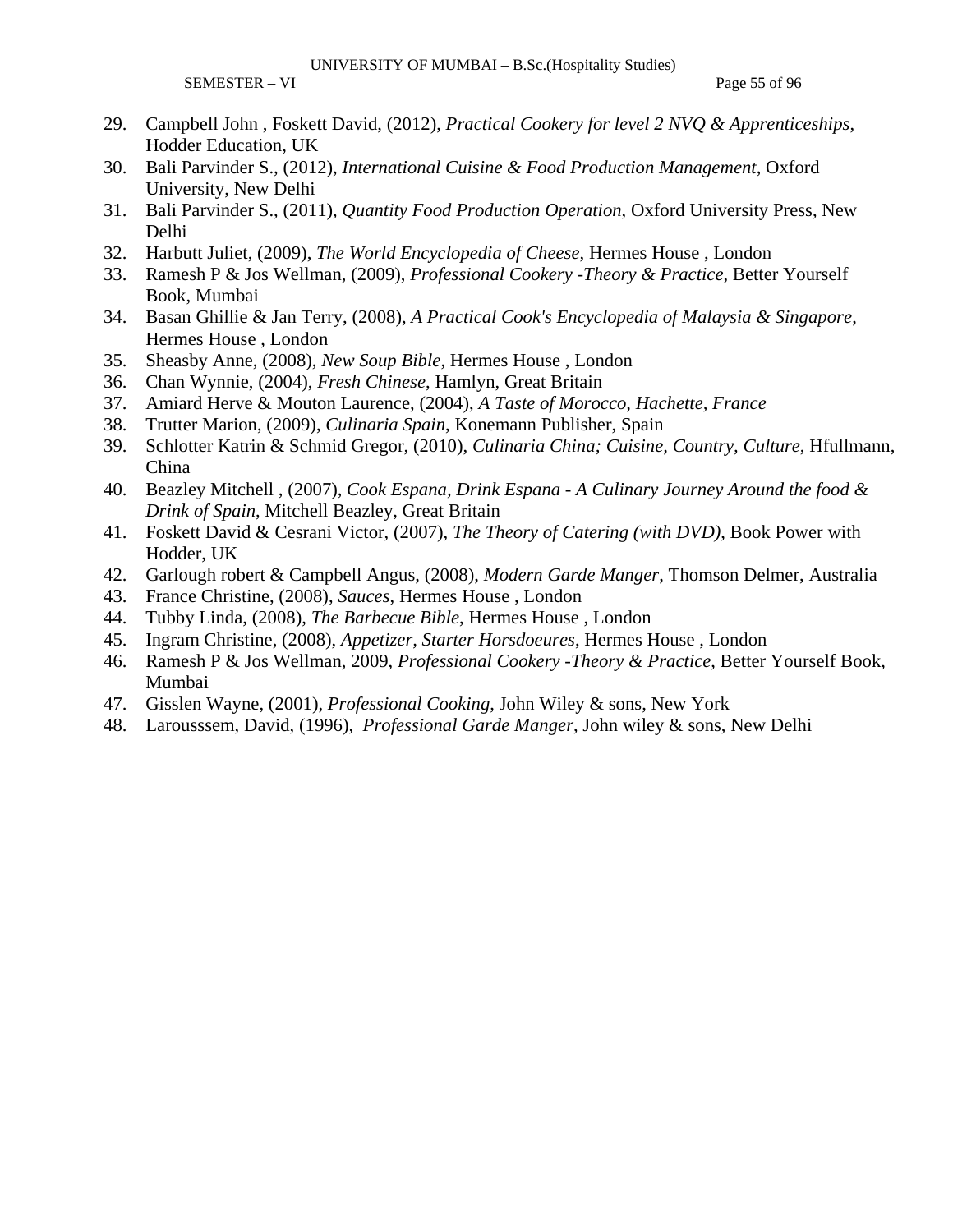### **ADVANCED FOOD & BEVERAGE OPERATIONS MANAGEMENT (Theory)**

| Name of the<br><b>Programme</b>        | <b>Duration</b>                                          | <b>Semester</b> | <b>Course/Course Code</b>                                               |  |  |  |
|----------------------------------------|----------------------------------------------------------|-----------------|-------------------------------------------------------------------------|--|--|--|
| B.Sc. in Hospitality<br><b>Studies</b> | Six Semester                                             | VI              | Advanced Food & Beverage<br><b>Operations Management -</b><br>(USHO624) |  |  |  |
| <b>Course Code</b>                     | <b>Title</b>                                             | <b>Credits</b>  |                                                                         |  |  |  |
| <b>USHO624</b>                         | Advanced Food & Beverage<br><b>Operations Management</b> | $2 + 4$         |                                                                         |  |  |  |

|         | For Course Per week 1 lecture/period is 60 minutes |           | For Subject per week                    |  |  |  |  |
|---------|----------------------------------------------------|-----------|-----------------------------------------|--|--|--|--|
|         | duration                                           |           | 1 lecture/period is 60 minutes duration |  |  |  |  |
|         | Theory                                             | Practical |                                         |  |  |  |  |
| Actual  |                                                    |           |                                         |  |  |  |  |
| Contact |                                                    |           |                                         |  |  |  |  |
| Credit  |                                                    |           |                                         |  |  |  |  |

|                    |                                                         |          | <b>Class Room Instruction</b> |                          |                        |     |                                      |    |       |                              |     |                |     |       |    |   |    |
|--------------------|---------------------------------------------------------|----------|-------------------------------|--------------------------|------------------------|-----|--------------------------------------|----|-------|------------------------------|-----|----------------|-----|-------|----|---|----|
| Course<br>Code     | <b>Subject</b>                                          | Per Week |                               |                          | Per<br><b>Semester</b> |     | Per<br><b>Semester</b><br><b>Hrs</b> |    | Total | <b>Total</b><br><b>Marks</b> |     | <b>Credits</b> |     | Total |    |   |    |
|                    |                                                         | ┺        | D                             | т                        |                        | P   | т                                    |    | P     | T                            |     | <b>TH</b>      | PR  | L     | D  | Т |    |
| <b>USHO</b><br>624 | Advanced Food &<br>Beverage<br>Operations<br>Management | 03       | 08                            | $\overline{\phantom{a}}$ | 45                     | 120 | $\overline{\phantom{a}}$             | 45 | 120   | $\overline{\phantom{a}}$     | 165 | 100            | 200 | 02    | 04 | - | 06 |

### **OBJECTIVES:**

At the end of semester VI the student will specialize & be able to:-

- Identify factors to create impulse buying; prepare, fillet, carve, flambé & finish food items from a Gueridon trolley.
- Plan & operate a Bar operation, Manage inventory and maintain records pertaining to beverage control.
- Understand and apply cost dynamics as related to the Food & Beverage industry.
- Demonstrate a detailed understanding of the various facets of the Food & Beverage cycle of control in the operational & post operational phase.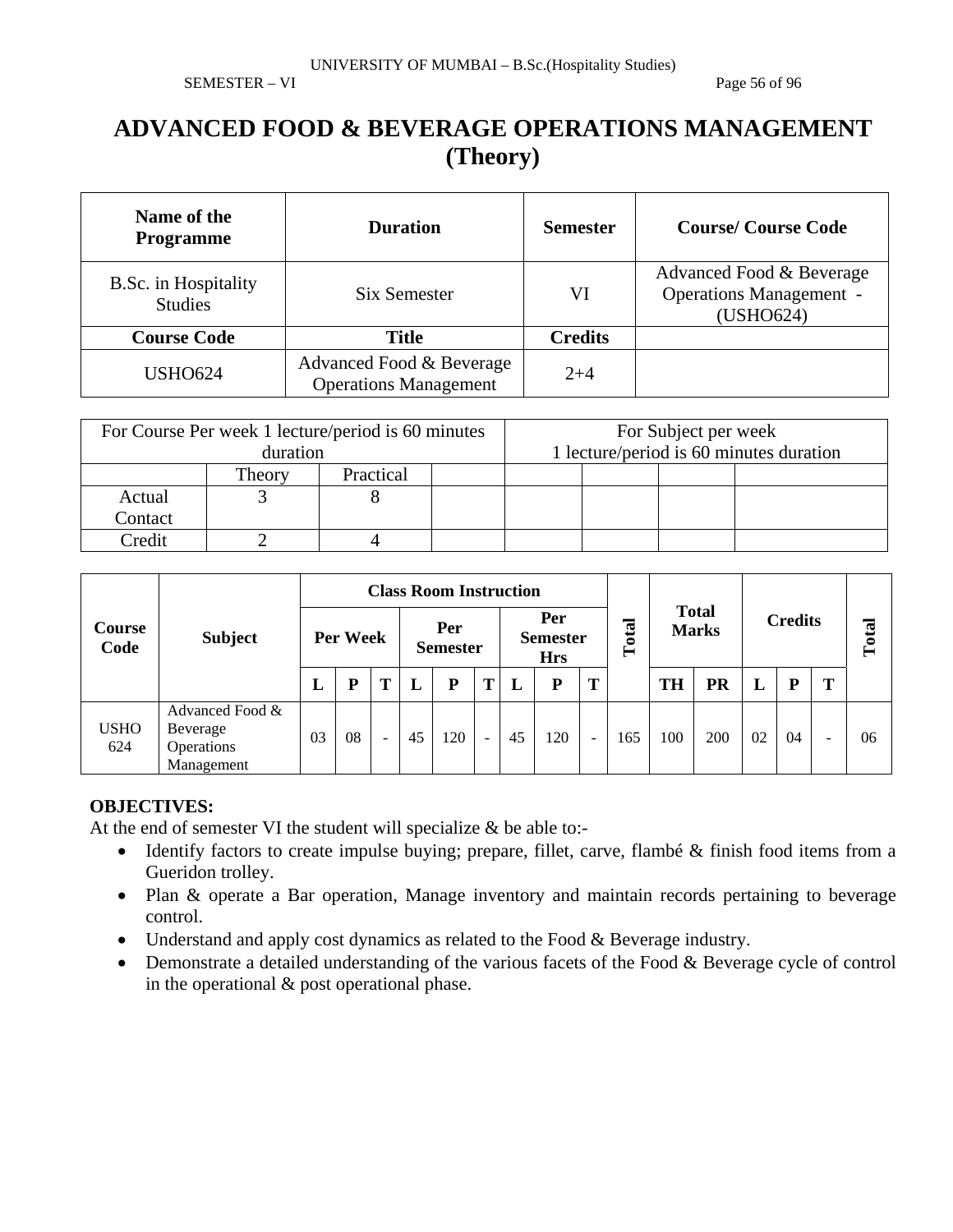SEMESTER – VI Page 57 of 96

| Unit<br>No. | <b>Chapter</b><br>No. | <b>TOPIC</b>                                                   | <b>Hours</b> | <b>Marks</b> |
|-------------|-----------------------|----------------------------------------------------------------|--------------|--------------|
|             |                       | <b>Gueridon Service</b>                                        |              |              |
|             |                       | 1.1 Origin, history and definition                             |              |              |
|             |                       | 1.2 Factors to create impulse buying.                          |              |              |
|             |                       | 1.3 Advantages and disadvantages of Gueridon service           |              |              |
|             |                       | 1.4 Principles of Gueridon service.                            |              |              |
|             |                       | 1.5 Flambé trolley & other trolleys (Carving, Cheese, Liqueur, |              |              |
|             |                       | Salad & Dessert).                                              |              |              |
|             |                       | 1.6 Gueridon equipment $\&$ ingredients, Mise en place $\&$    |              |              |
| 01          |                       | Presentation.                                                  | 15           | 15           |
|             | $\overline{2}$        | Food and Beverage Management.                                  |              |              |
|             |                       | 2.1 Objectives of Food & Beverage Management.                  |              |              |
|             |                       | 2.2 Food and Beverage Management/ Function                     |              |              |
|             |                       | 2.3 Cost and Market orientation                                |              |              |
|             | $\mathbf{3}$          | Food and Beverage Control                                      |              |              |
|             |                       | 3.1 Objective of F& B Control.                                 |              |              |
|             |                       | 3.2 Obstacles of F& B Control.                                 |              |              |
|             |                       | 3.3 Food Control checklists.                                   |              |              |
|             |                       | 3.4 Beverage Control checklist                                 |              |              |

| Unit<br>No. | <b>Chapter</b><br>No. | <b>TOPIC</b>                                                                                                                                                                                                                                                                                                                                                                       | <b>Hours</b> | <b>Marks</b> |
|-------------|-----------------------|------------------------------------------------------------------------------------------------------------------------------------------------------------------------------------------------------------------------------------------------------------------------------------------------------------------------------------------------------------------------------------|--------------|--------------|
| 02          | 4                     | <b>Bar Operations</b><br>4.1 Definition & classification.<br>4.2 Layout & parts for Front of the house dispense bar.<br>4.3 Bar Thefts and frauds. (Nature and prevention.)<br>4.4 Records & Licenses maintained in a Bar (Naukarnama,<br>Permit, TPIN, Bill book, & B.O.T.).<br>4.5 Basic policy decision<br>4.6 Financial policy<br>4.7 Marketing policy.<br>4.8 Catering policy | 15           | 15           |

| Unit<br>No. | <b>Chapter</b><br>No. | <b>TOPIC</b>                                                                                                                                                                                                                                          | <b>Hours</b> | <b>Marks</b> |
|-------------|-----------------------|-------------------------------------------------------------------------------------------------------------------------------------------------------------------------------------------------------------------------------------------------------|--------------|--------------|
| 03          | 5                     | Cycle of control.<br>5.1 Operational phase<br>Purchasing<br>5.1.1<br>5.1.1.1 Methods of purchasing Food / Beverage.<br>(Contract / Daily / Weekly/Fortnight / Cash<br>and Carry)<br>5.1.1.2 Selection of a supplier<br>5.1.1.3 Purchase specification | 15           | 15           |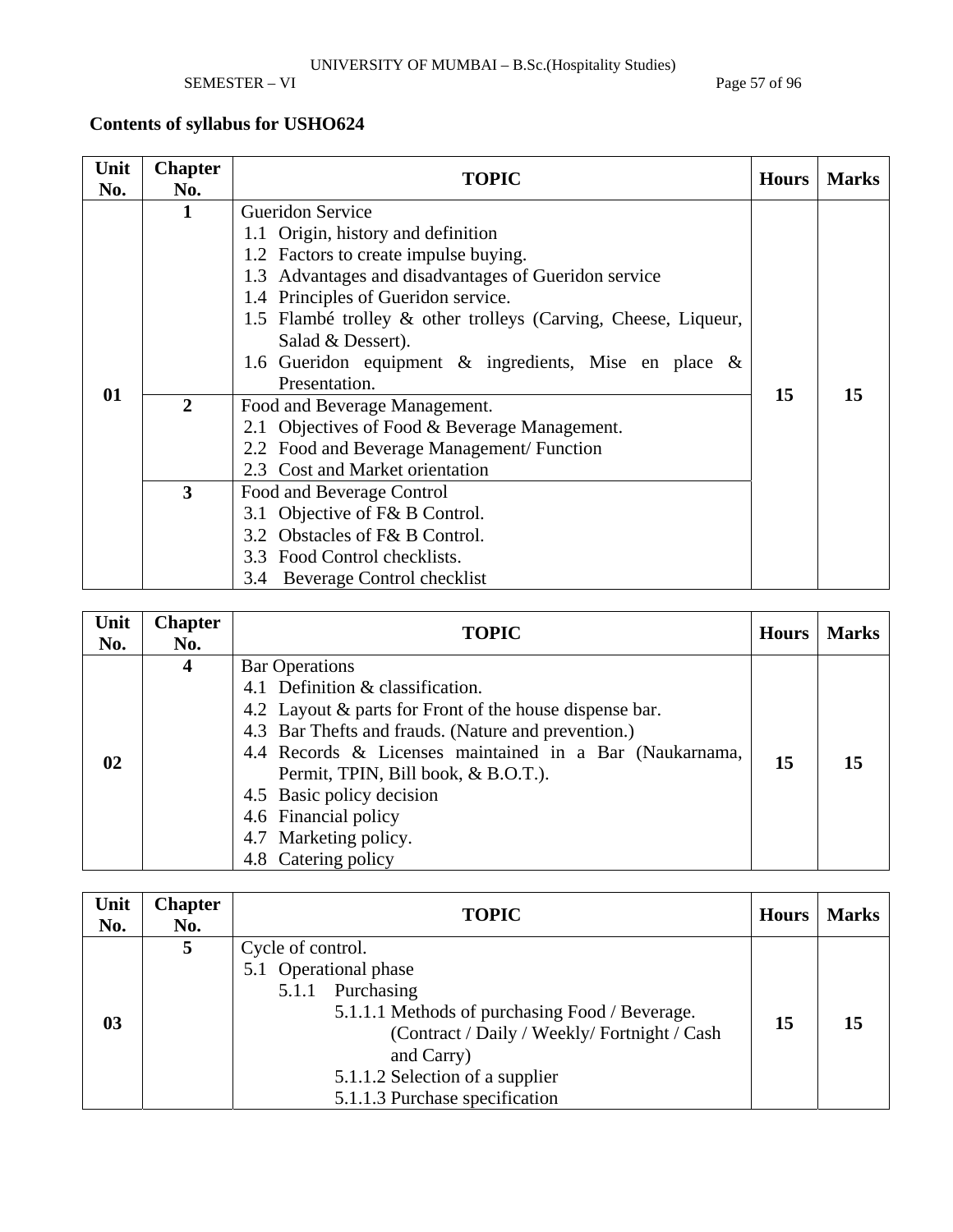SEMESTER – VI Page 58 of 96

|  |       | 5.1.1.4 Purchase order.                                         |  |
|--|-------|-----------------------------------------------------------------|--|
|  |       | 5.1.2 Receiving                                                 |  |
|  |       | 5.1.2.1 Quality inspection                                      |  |
|  |       | 5.1.2.2 Quantity inspection                                     |  |
|  |       | 5.1.2.3 Receiving records Maintained                            |  |
|  |       | 5.1.3 Storing & Issuing                                         |  |
|  |       | 5.1.3.1 Bin card                                                |  |
|  |       | 5.1.3.2 Store ledger                                            |  |
|  |       | 5.1.3.3 Indent/ requisition                                     |  |
|  |       | 5.2 Post Operational Control: Management after the event phase. |  |
|  | 5.2.1 | Methods of Food control.                                        |  |
|  |       | 5.2.2 Methods of Beverage control                               |  |
|  | 5.2.3 | Detailed Daily Food cost report                                 |  |

# **ADVANCED FOOD & BEVERAGE OPERATIONS MANAGEMENT (Practical)**

| Unit           | <b>Practical</b>                                                                                                                                                                                                                                                        | <b>Hours</b> | <b>Marks</b> |
|----------------|-------------------------------------------------------------------------------------------------------------------------------------------------------------------------------------------------------------------------------------------------------------------------|--------------|--------------|
| $\mathbf{1}$   | <b>Practice:</b> Demonstration & Preparation of any five (Gueridon or<br>flambé) & tray set up for below listed Recipes.                                                                                                                                                |              |              |
|                | Recipes for 10 dishes.<br>Caesar salad.<br>Flambéed Consommé.<br>Scampi a la crème flambé<br>Steak Diane*<br>$\bullet$<br>Steak* (with choice of sauces – pepper, red wine, mushroom)                                                                                   | 40           | 40           |
|                | Crepes suzette<br>Pineapple Flambé / Banana Flambé<br>٠<br>Irish Coffee / Cafe Serpentine<br>٠<br>Omelette au rhum.<br>$\bullet$<br>Roast Chicken/Turkey/Duck/Lamb (Carving only)<br>* BEEF may be substituted                                                          |              |              |
| $\overline{2}$ | Order taking Procedure and service in the Bar<br>Drawing the layout of Dispense Bar (Front of the house & back of<br>$\bullet$<br>house)<br>Compiling of Bar Menu & Wine List.<br>Flair bartending & Mixology (screening of videos & practice)                          | 40           | 40           |
| $\overline{3}$ | <b>Sommeliership:</b> Advanced techniques and skills<br>The Modern Bartender - (Art of Sommeliership and advanced<br>1<br>bartending)<br>1.1 Alcoholic Beverages – An overview. (Wines, Beer, Spirits,<br>Liqueurs, Cocktails) – (Classification, Definition, Types and | 40           | 40           |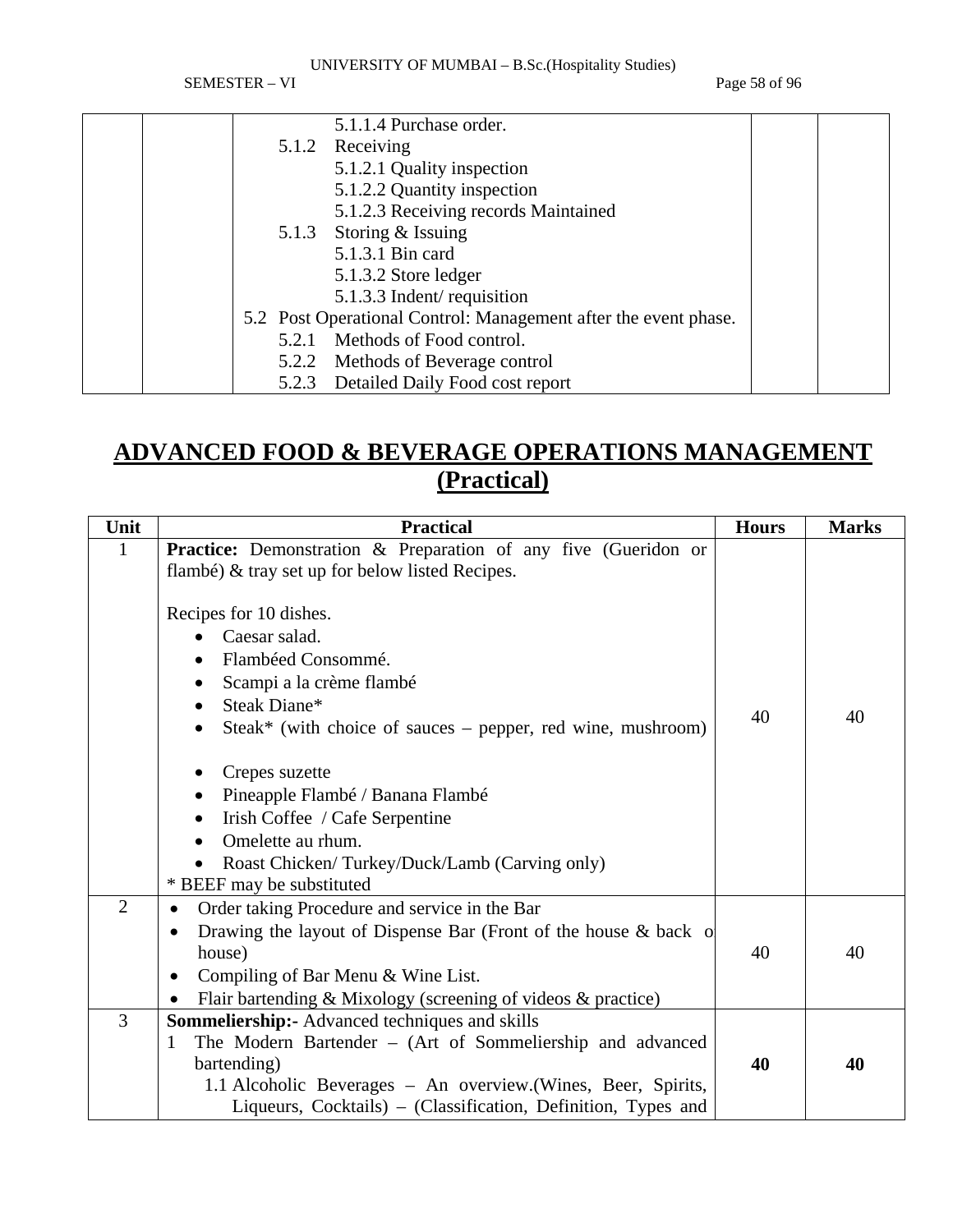| styles, Service procedure)                                              |  |
|-------------------------------------------------------------------------|--|
| 1.2 Introduction to Sommelier (Definition, Attributes of a              |  |
| sommelier, Job responsibilities, Scope and careers of a                 |  |
| sommelier)                                                              |  |
| 1.3 Systematic Approach to Tasting (Tasting wheel). Storage and         |  |
| service of different styles of wines. (Red, White, Rose,                |  |
| Sparkling, Fortified) Old world and new world.                          |  |
| 1.4 Wine Menu Planning for Restaurants, Bar and Pub. (Food and          |  |
| wine pairing $-$ Basic considerations, Flavour intensity of food        |  |
| and the Wine, Sweetness, acidity and savoury flavors in food            |  |
| and key flavours in food and wine). Balancing wines -                   |  |
| countries/price/varieties on the menu card. Talk lines and              |  |
| selling techniques of wines. The wine Label: Reading,                   |  |
| understanding, explaining, selling.                                     |  |
| 1.5 Sommeliership                                                       |  |
|                                                                         |  |
| (Guidelines for a sommelier, Sommelier as a sales person, Product       |  |
| knowledge – strength of drink, Storage temperature, pouring of wine,    |  |
| safe opening of champagne, script for describing, access the character  |  |
| and quality of wine in relation to food pairing, Identify the origins,  |  |
| distribution, growing patterns, winemaking treatments and taste profile |  |
| of the world's most noble and popular grape varieties and their wines,  |  |
| Analyze the customer/client's requirements and recommend food and       |  |
| wine pairings consistent with the requirements)                         |  |

### **ASSIGNMENTS**

| Sr. No. | <b>Topic for Assignments</b>                                       |    |  |  |
|---------|--------------------------------------------------------------------|----|--|--|
| 1.      | Restaurant Managerial skills (Managing Lunch service, Tea Service) | 20 |  |  |
|         | <b>Collection of Bar Records</b>                                   | 2( |  |  |
|         | Menu Planning for a Gueridon Service restaurant.                   |    |  |  |
| 4.      | Setting up of Bar (Pub/Nightclub/Discotheque)                      |    |  |  |

### **Scheme of Examination (Theory)**

### **(a) Internal assessment- 40 marks**

| Sr.            | <b>Evaluation type</b>                                                                                                     | <b>Marks</b>   |
|----------------|----------------------------------------------------------------------------------------------------------------------------|----------------|
|                | <b>ONE</b> class test/ case study / online examination to be conducted in the given<br>semester                            | 20             |
| 2              | <b>ONE</b> assignment based on curriculum to be assessed by the teacher concerned                                          | 10             |
| 3              | Active participation in routine class instructional deliveries                                                             | 0 <sub>5</sub> |
| $\overline{4}$ | Overall conduct as a responsible learner, communication and Leadership qualities<br>in organizing related academic actives | 0.5            |
|                | Total                                                                                                                      |                |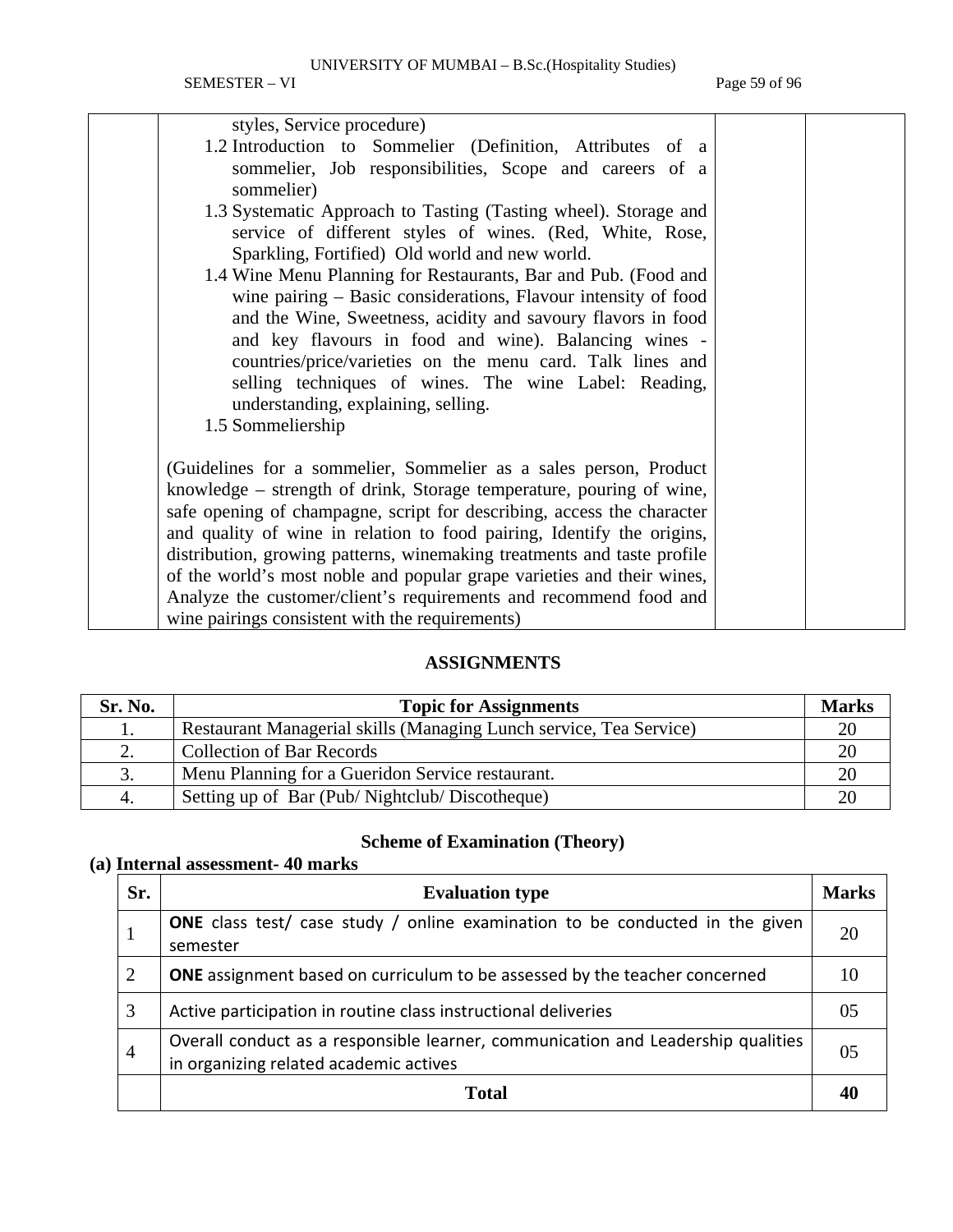SEMESTER – VI Page 60 of 96

### **(b) Semester end examination (Pattern of Question Paper):- 60 Marks**

**Theory** 

| First Semester (Duration 2 hrs.)                                              |       |  |  |  |  |  |  |
|-------------------------------------------------------------------------------|-------|--|--|--|--|--|--|
| <b>Questions in Examination Paper</b><br><b>Units</b><br><b>Maximum Marks</b> |       |  |  |  |  |  |  |
|                                                                               |       |  |  |  |  |  |  |
|                                                                               |       |  |  |  |  |  |  |
|                                                                               |       |  |  |  |  |  |  |
|                                                                               | 1,2,3 |  |  |  |  |  |  |
| <b>Total</b>                                                                  | 60    |  |  |  |  |  |  |

- Question 1, 2  $\&$  3 should be from topics mentioned in the table total 3 sub questions to be attempted of 5 marks each out of the choice of 4 sub questions.
- Question no. 4 should be of short answer type questions having six sub questions (2 from each unit) of 3 marks each. Total 5 questions are to be attempted.

### **Conduct of Practical Examination**

| Sr.            | <b>Particulars for External Practical Examination</b> |     |  |
|----------------|-------------------------------------------------------|-----|--|
|                | Semester End Practical Examination                    | 100 |  |
| 2              | Laboratory Work (Continuous Assessment)               | 80  |  |
| 3              | Journal                                               | 10  |  |
| $\overline{4}$ | Viva                                                  |     |  |
|                | <b>Total</b>                                          | 20  |  |

- 7. Andrews S, (2009)*, Food & Beverage Service A Training Manual,(Second Edition)*, Tata McGraw-Hill Publishing Company Limited, New Delhi
- 8. Fuller, John, (1992), *Advanced Food Service*, Stanley Thornes Publishers Ltd., England
- 9. Kivela, Jaksa, (1994), *Menu Planning for the Hospitality Industry*, Hospitality Press P Ltd., Melbourne
- 10. Lilicrap, Dennis & Cousins, John, (1994), *Food and Beverage Service,* Common Wealth Publication, New Delhi
- 11. Magris, Marzia, (1995), *An Introduction to Food & Beverage Studies*, Hospitality Press P Ltd, Melbourne
- 12. Singaravelavan .R, (2011), *Food and Beverage Service*, Oxford University Press, Delhi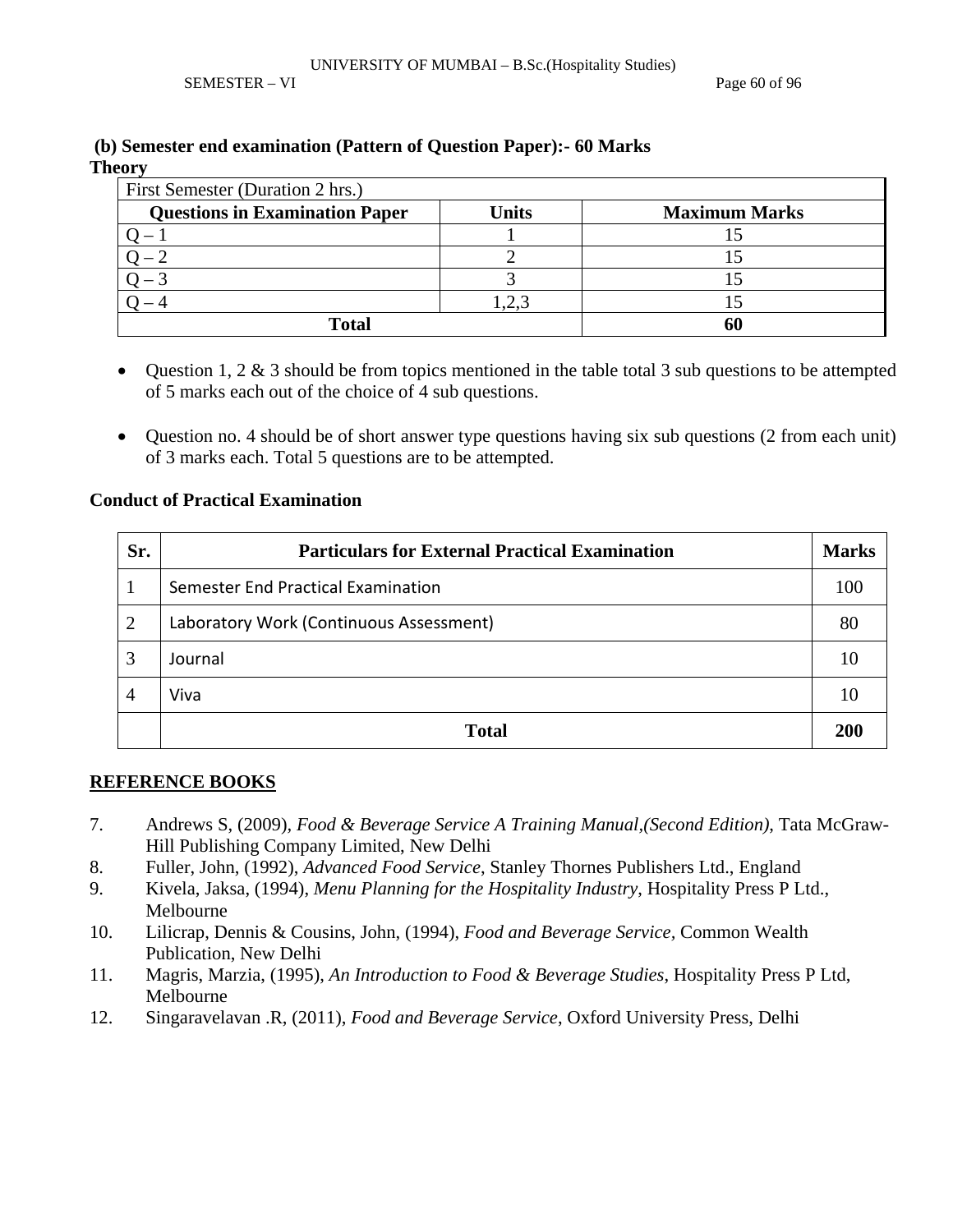SEMESTER – VI Page 61 of 96

# **ADVANCED HOUSEKEEPING (Theory)**

| Name of the<br><b>Programme</b>        | <b>Duration</b>              | <b>Semester</b> | <b>Course/Course Code</b>            |
|----------------------------------------|------------------------------|-----------------|--------------------------------------|
| B.Sc. in Hospitality<br><b>Studies</b> | Six Semester                 | VI              | Advanced Housekeeping -<br>(USHO634) |
| <b>Course Code</b>                     | <b>Title</b>                 | <b>Credits</b>  |                                      |
| <b>USHO634</b>                         | <b>Advanced Housekeeping</b> | $2 + 4$         |                                      |

| For Course Per week 1 lecture/period is 60 minutes<br>duration |        |           |  |  | For Subject per week | 1 lecture/period is 60 minutes duration |
|----------------------------------------------------------------|--------|-----------|--|--|----------------------|-----------------------------------------|
|                                                                | Theory | Practical |  |  |                      |                                         |
| Actual                                                         |        |           |  |  |                      |                                         |
| Contact                                                        |        |           |  |  |                      |                                         |
| Credit                                                         |        |           |  |  |                      |                                         |

| Course<br>Code     |                          |          | <b>Class Room Instruction</b> |                          |    |                                      |                          |           |                              |   |                |           |     |       |    |   |    |
|--------------------|--------------------------|----------|-------------------------------|--------------------------|----|--------------------------------------|--------------------------|-----------|------------------------------|---|----------------|-----------|-----|-------|----|---|----|
|                    | <b>Subject</b>           | Per Week |                               | Per<br><b>Semester</b>   |    | Per<br><b>Semester</b><br><b>Hrs</b> |                          | otal<br>Ĥ | <b>Total</b><br><b>Marks</b> |   | <b>Credits</b> |           |     | Total |    |   |    |
|                    |                          | L        | D                             |                          |    | P                                    | m                        |           | P                            | Т |                | <b>TH</b> | PR  |       | D  | m |    |
| <b>USHO</b><br>634 | Advanced<br>Housekeeping | 03       | 08                            | $\overline{\phantom{a}}$ | 45 | 120                                  | $\overline{\phantom{a}}$ | 45        | 120                          | ٠ | 165            | 100       | 200 | 02    | 04 |   | 06 |

### **OBJECTIVES:**

At the end of semester VI:

- To plan and evaluate budgets.
- Create and evaluate the aspects of Interior Design in a Guest Room Layout.
- Plan and draw the layout of Guest Rooms to scale.
- Set up the housekeeping department of a new property and create a timeline for the countdown to the opening.
- Identify safety hazards and implement preventive and remedial measures.

| Unit<br>No. | <b>Chapter</b><br>No. | <b>TOPIC</b>                        | <b>Hours</b> | <b>Marks</b> |
|-------------|-----------------------|-------------------------------------|--------------|--------------|
|             |                       | <b>Budget and Budgetary Control</b> |              |              |
|             |                       | 1.1 Introduction                    |              |              |
| 01          |                       | 1.2 Types of budgets                | 15           | 15           |
|             |                       | 1.3 Budget planning process         |              |              |
|             |                       | Preparing the budget<br>1.3.1       |              |              |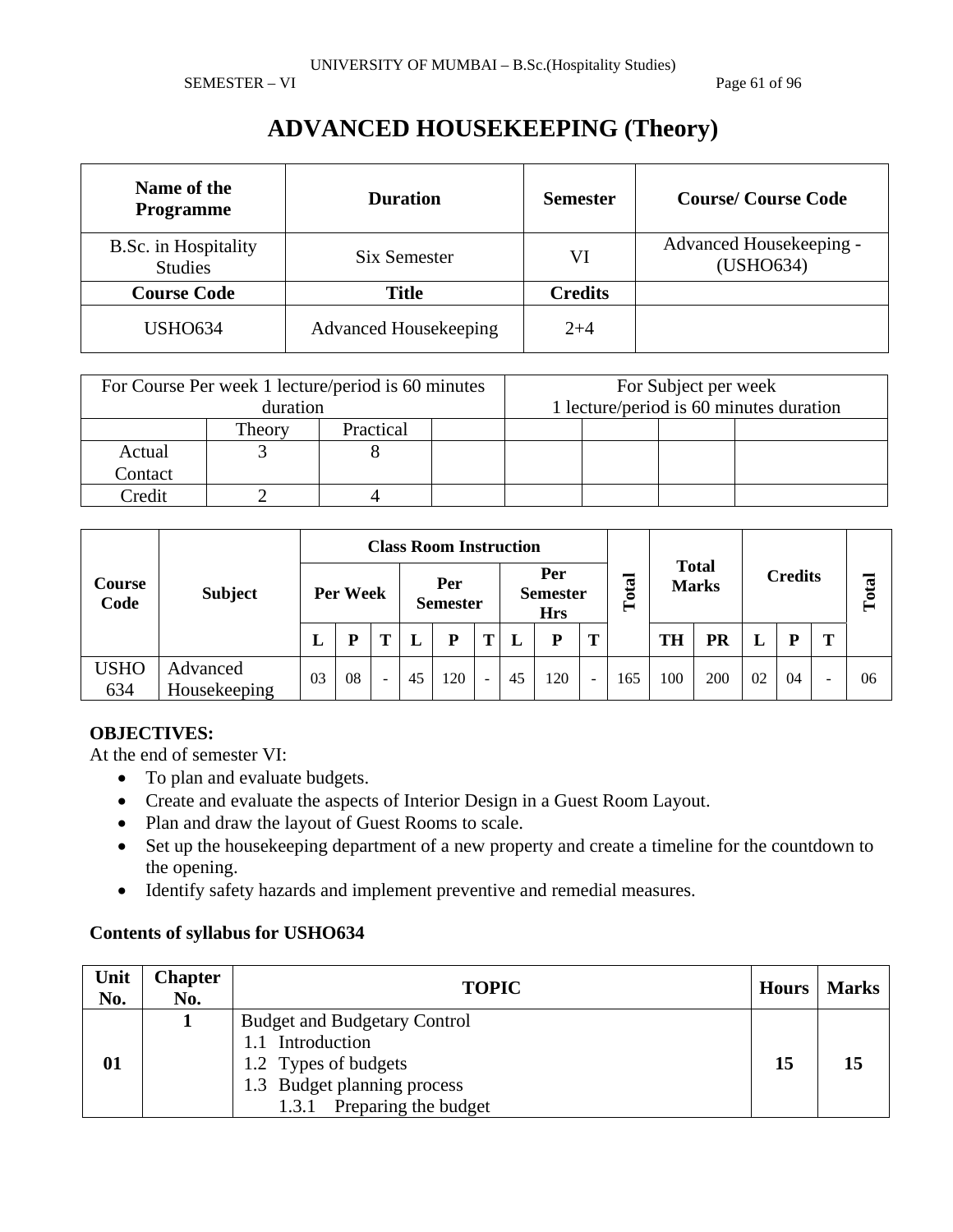SEMESTER – VI Page 62 of 96

|                          | 1.3.2 Formats                            |  |  |
|--------------------------|------------------------------------------|--|--|
| 1.4 Controlling expenses |                                          |  |  |
|                          | 1.5 Inventory control                    |  |  |
| Supervisory Skills       |                                          |  |  |
|                          | 2.1 Job Description and daily Routine of |  |  |
|                          | 2.1.1 Guest room Supervisor              |  |  |
|                          | 2.1.2 Public Area Supervisor             |  |  |
|                          | 2.1.3 Linen and Uniform Room Supervisor  |  |  |

| Unit<br>No. | <b>Chapter</b><br>No. | <b>TOPIC</b>                                                                                                                                                 | <b>Hours</b> | <b>Marks</b> |
|-------------|-----------------------|--------------------------------------------------------------------------------------------------------------------------------------------------------------|--------------|--------------|
|             | $\mathbf{3}$<br>4     | Preopening Property Operations<br>3.1 Setting up housekeeping<br>3.2 Countdown to opening<br>3.3 Preparing snagging list<br><b>Furniture and Accessories</b> |              |              |
| 02          |                       | 4.1 Types<br>4.2 Selection<br>4.3 Care                                                                                                                       | 15           | 15           |
|             | 5                     | Guestroom Layout<br>5.1 Planning room layouts (Twin / Double / Suite / Handicapped<br>/ Service Apartment)<br>5.2 Sizes of rooms                             |              |              |

| Unit<br>No.    | <b>Chapter</b><br>No. | <b>TOPIC</b>                                                                                                                                                                                                                                                                                                                          | <b>Hours</b> | <b>Marks</b> |
|----------------|-----------------------|---------------------------------------------------------------------------------------------------------------------------------------------------------------------------------------------------------------------------------------------------------------------------------------------------------------------------------------|--------------|--------------|
| 0 <sub>3</sub> | 6                     | <b>Risk and Environmental Management</b><br>6.1 Fire safety and accident prevention<br>Hazards<br>6.1.1<br>6.1.2 Prevention<br>6.1.3 Crisis handling<br>6.2 First Aid<br>6.3 Dealing with emergencies<br>Fire<br>6.3.1<br>6.3.2 Bomb threat<br>6.3.3 Death<br>6.3.4 Natural Disasters<br>6.4 Minimising theft<br>Guest theft<br>6.4.1 | 15           | 15           |
|                |                       | Employee theft<br>6.4.2                                                                                                                                                                                                                                                                                                               |              |              |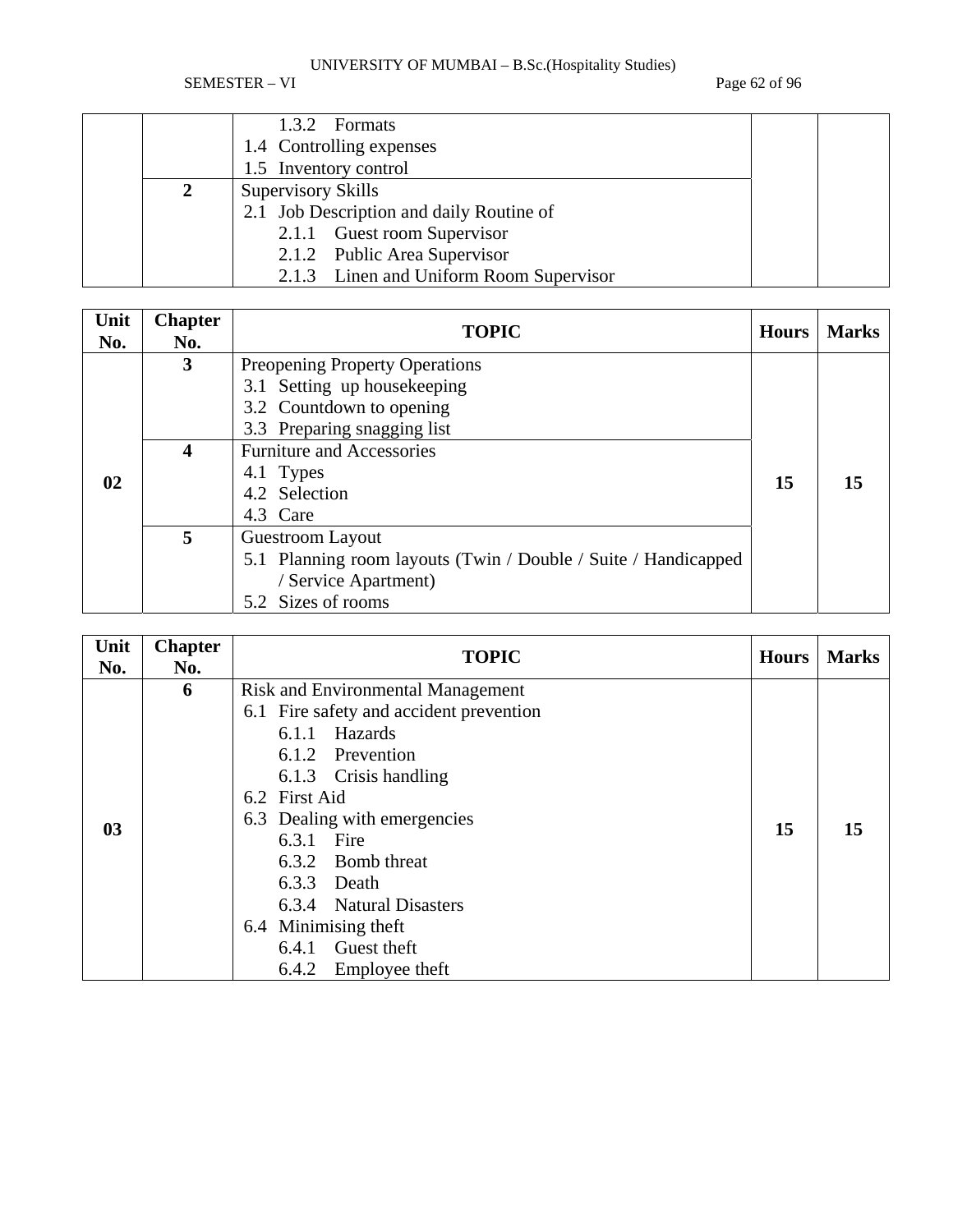SEMESTER – VI Page 63 of 96

| Unit           |                                             | <b>Practical</b>                                         | <b>Hours</b> |  |  |
|----------------|---------------------------------------------|----------------------------------------------------------|--------------|--|--|
| 1              | $\mathbf{1}$                                | Layouts                                                  |              |  |  |
|                |                                             | 1.1 Guest room layouts and application of colour schemes |              |  |  |
|                | 1.1.1 Twin Room                             |                                                          |              |  |  |
|                | 1.1.2 Double Room                           |                                                          |              |  |  |
|                | 1.1.3 Suite                                 |                                                          |              |  |  |
|                |                                             | 1.1.4 For the physically challenged                      | 40           |  |  |
|                |                                             | 1.2 Floor Pantry                                         |              |  |  |
|                |                                             | 1.3 Linen and Uniform Room                               |              |  |  |
|                |                                             | 1.4 HK Department                                        |              |  |  |
|                | <b>Interior Designing</b><br>$\overline{2}$ |                                                          |              |  |  |
|                |                                             | 2.1 Guest room                                           |              |  |  |
|                |                                             | 2.2 Bathroom                                             |              |  |  |
| $\overline{2}$ | 3                                           | Case study and Role play                                 |              |  |  |
|                | $\overline{4}$                              | Dealing with situations requiring First Aid              |              |  |  |
|                |                                             | 4.1 Burns                                                |              |  |  |
|                |                                             | 4.2 Cuts                                                 |              |  |  |
|                |                                             | 4.3 Scalds                                               | 40           |  |  |
|                |                                             | 4.4 Falls                                                |              |  |  |
|                |                                             | 4.5 Electric Shocks                                      |              |  |  |
|                |                                             | 4.6 Bandages                                             |              |  |  |
|                | 5                                           | Fire fighting                                            |              |  |  |
| 3              | 6                                           | Advanced techniques of Flower Arrangements               |              |  |  |
|                | 7                                           | Linen Origami                                            | 40           |  |  |
|                | 8                                           | Housekeeping Supervisors' Daily Routine                  |              |  |  |

# **ADVANCED HOUSEKEEPING (Practical)**

### **ASSIGNMENTS**

| Sr. No. | <b>Topic for Assignments</b>                                        | <b>Marks</b> |
|---------|---------------------------------------------------------------------|--------------|
|         | Suppliers in Mumbai for interiors –                                 |              |
|         | Furniture                                                           | 10           |
|         | Soft furnishings etc.                                               |              |
| 2.      | Samples / brochures / pictures and information for Soft Furnishings |              |
| 3.      | Preparing the HK budget for small/medium size hotels.               |              |

### **Scheme of Examination (Theory)**

### **(a) Internal assessment- 40 marks**

| Sr. | <b>Evaluation type</b>                                                                          |  |  |  |  |
|-----|-------------------------------------------------------------------------------------------------|--|--|--|--|
|     | <b>ONE</b> class test/ case study / online examination to be conducted in the given<br>semester |  |  |  |  |
|     | <b>ONE</b> assignment based on curriculum to be assessed by the teacher concerned               |  |  |  |  |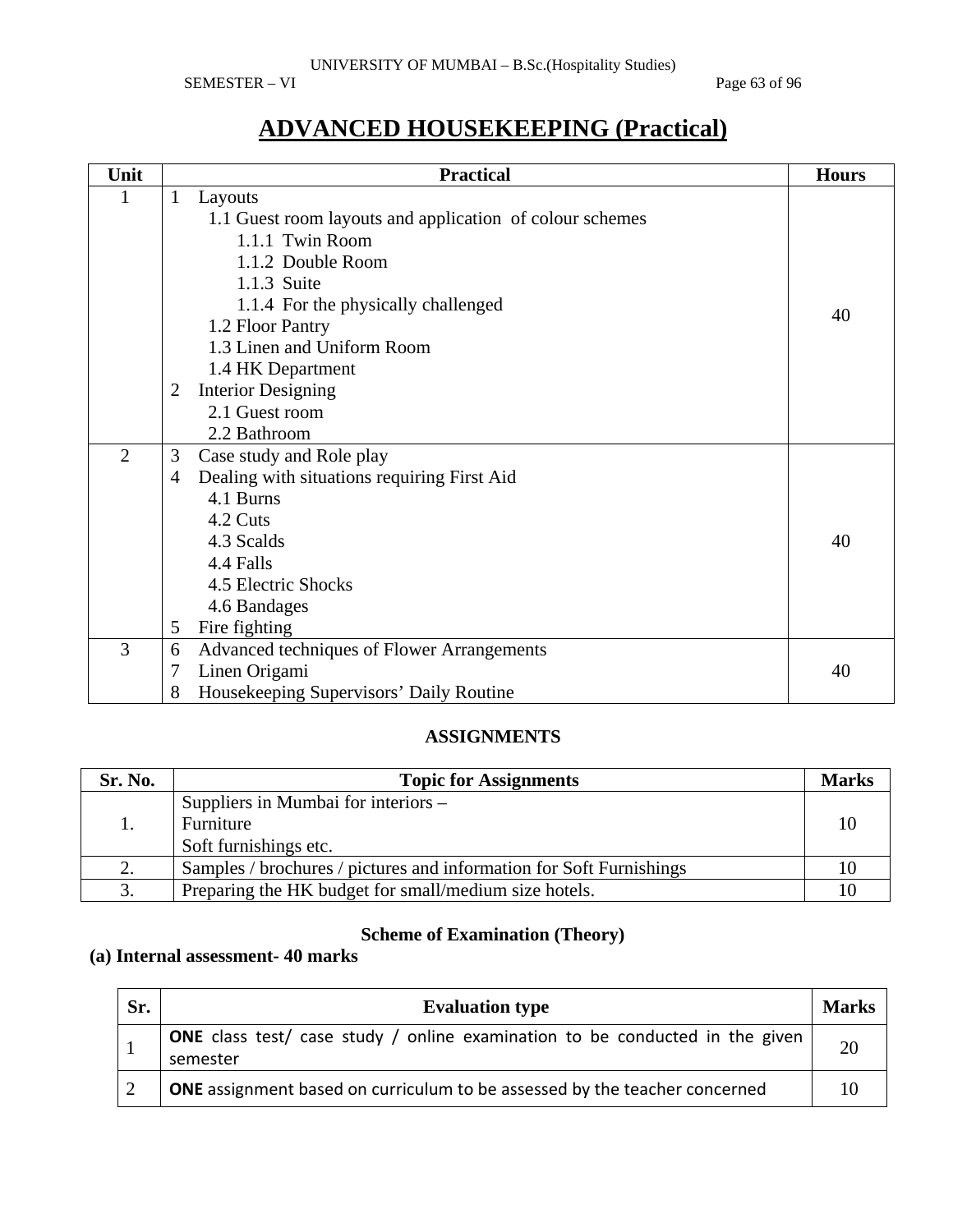SEMESTER – VI Page 64 of 96

|                | Active participation in routine class instructional deliveries                                                             |  |
|----------------|----------------------------------------------------------------------------------------------------------------------------|--|
| $\overline{4}$ | Overall conduct as a responsible learner, communication and Leadership qualities<br>in organizing related academic actives |  |
|                | Total                                                                                                                      |  |

### **(b) Semester end examination (Pattern of Question Paper):- 60 Marks**

#### **Theory**

| First Semester (Duration 2 hrs.)      |       |                      |  |  |  |
|---------------------------------------|-------|----------------------|--|--|--|
| <b>Questions in Examination Paper</b> | Units | <b>Maximum Marks</b> |  |  |  |
|                                       |       |                      |  |  |  |
|                                       |       |                      |  |  |  |
|                                       |       |                      |  |  |  |
|                                       | 2,    |                      |  |  |  |
| <b>Total</b>                          |       | 60                   |  |  |  |

- Question 1, 2  $\&$  3 should be from topics mentioned in the table total 3 sub questions to be attempted of 5 marks each out of the choice of 4 sub questions.
- Question no. 4 should be of short answer type questions having six sub questions (2 from each unit) of 3 marks each. Total 5 questions are to be attempted.

### **Conduct of Practical Examination**

| Sr.            | <b>Particulars for External Practical Examination</b> |     |  |
|----------------|-------------------------------------------------------|-----|--|
|                | Semester End Practical Examination                    |     |  |
| $\overline{2}$ | Laboratory Work (Continuous Assessment)               |     |  |
| 3              | Journal                                               | 10  |  |
| 4              | Viva                                                  |     |  |
|                | <b>Total</b>                                          | 200 |  |

- 1 Raghubalan G., Raghubalan Smritee, 2007 2009, *Hotel Housekeeping Operations and Management,* second edition, Oxford University Press.
- 2 Singh Malini & George Jaya B., 2008, *Housekeeping Operations, Design and Management*, first edition, Jaico Publications.
- 3 Schneider Madelin, Tucker Georgina, Scoviak Mary, 1999, *The Professional Housekeeper,* 4th edition, John Wiley & Sons.
- 4 Kasu Ahmed A., 1992, *An introduction to Art, craft, science, technique and profession of interior design* , third edition, Ashish Book Centre, Delhi.
- 5 Jones Thomas J.A., 2005, *Professional Management of Housekeeping Operations*, 4<sup>th</sup> edition, John Wiley & Sons.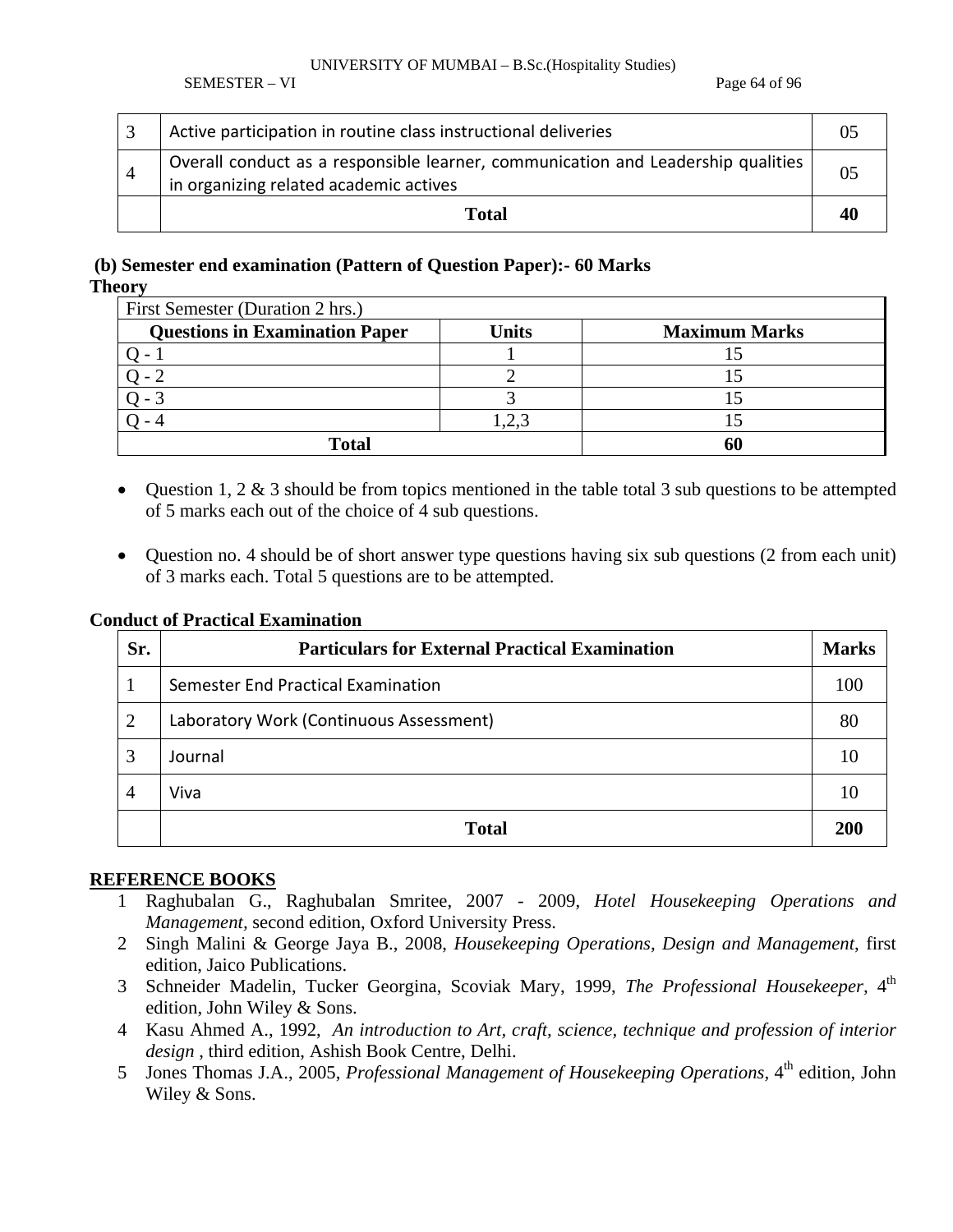SEMESTER – VI Page 65 of 96

# **ADVANCED FRONT OFFICE (Theory)**

| Name of the<br><b>Programme</b>        | <b>Duration</b>              | <b>Semester</b> | <b>Course/Course Code</b>                   |  |  |
|----------------------------------------|------------------------------|-----------------|---------------------------------------------|--|--|
| B.Sc. in Hospitality<br><b>Studies</b> | Six Semester                 | VI              | <b>Advanced Front Office -</b><br>(USHO644) |  |  |
| <b>Course Code</b>                     | <b>Title</b>                 | <b>Credits</b>  |                                             |  |  |
| <b>USHO644</b>                         | <b>Advanced Front Office</b> | $2 + 4$         |                                             |  |  |

|         | duration | For Course Per week 1 lecture/period is 60 minutes | For Subject per week<br>1 lecture/period is 60 minutes duration |  |  |  |  |
|---------|----------|----------------------------------------------------|-----------------------------------------------------------------|--|--|--|--|
|         | Theory   | Practical                                          |                                                                 |  |  |  |  |
| Actual  |          |                                                    |                                                                 |  |  |  |  |
| Contact |          |                                                    |                                                                 |  |  |  |  |
| Credit  |          |                                                    |                                                                 |  |  |  |  |

|                    |                                 | <b>Class Room Instruction</b> |    |                          |    |                                      |                          |           |                              |   |                |           |       |    |    |   |    |
|--------------------|---------------------------------|-------------------------------|----|--------------------------|----|--------------------------------------|--------------------------|-----------|------------------------------|---|----------------|-----------|-------|----|----|---|----|
| Course<br>Code     | <b>Subject</b>                  | Per Week                      |    | Per<br><b>Semester</b>   |    | Per<br><b>Semester</b><br><b>Hrs</b> |                          | otal<br>Ĥ | <b>Total</b><br><b>Marks</b> |   | <b>Credits</b> |           | Total |    |    |   |    |
|                    |                                 | L                             | D  |                          |    | P                                    | m                        |           | P                            | Т |                | <b>TH</b> | PR    |    | P  | m |    |
| <b>USHO</b><br>644 | <b>Advanced Front</b><br>Office | 03                            | 08 | $\overline{\phantom{a}}$ | 45 | 120                                  | $\overline{\phantom{a}}$ | 45        | 120                          | ٠ | 165            | 100       | 200   | 02 | 04 |   | 06 |

### **OBJECTIVES:**

Students will be able to understand:

- Yield management and its application in the Hotel Industry.
- Measurement of Yield for Management Decision Making.
- Passport & Visa regulations.

| <b>Yield Management</b>                                                                                                                                                                                                                                         | Unit<br>No. |
|-----------------------------------------------------------------------------------------------------------------------------------------------------------------------------------------------------------------------------------------------------------------|-------------|
| Introduction<br>1.2 Concept of Yield Management<br><b>Applications</b> (Hospitality Industry)<br>1.2.1<br>01<br>15<br>1.3 Various strategies to maximise yield<br>Capacity Management, Discount Allocation, Duration<br>1.3.1<br>Control<br>1.4 Measuring Yield |             |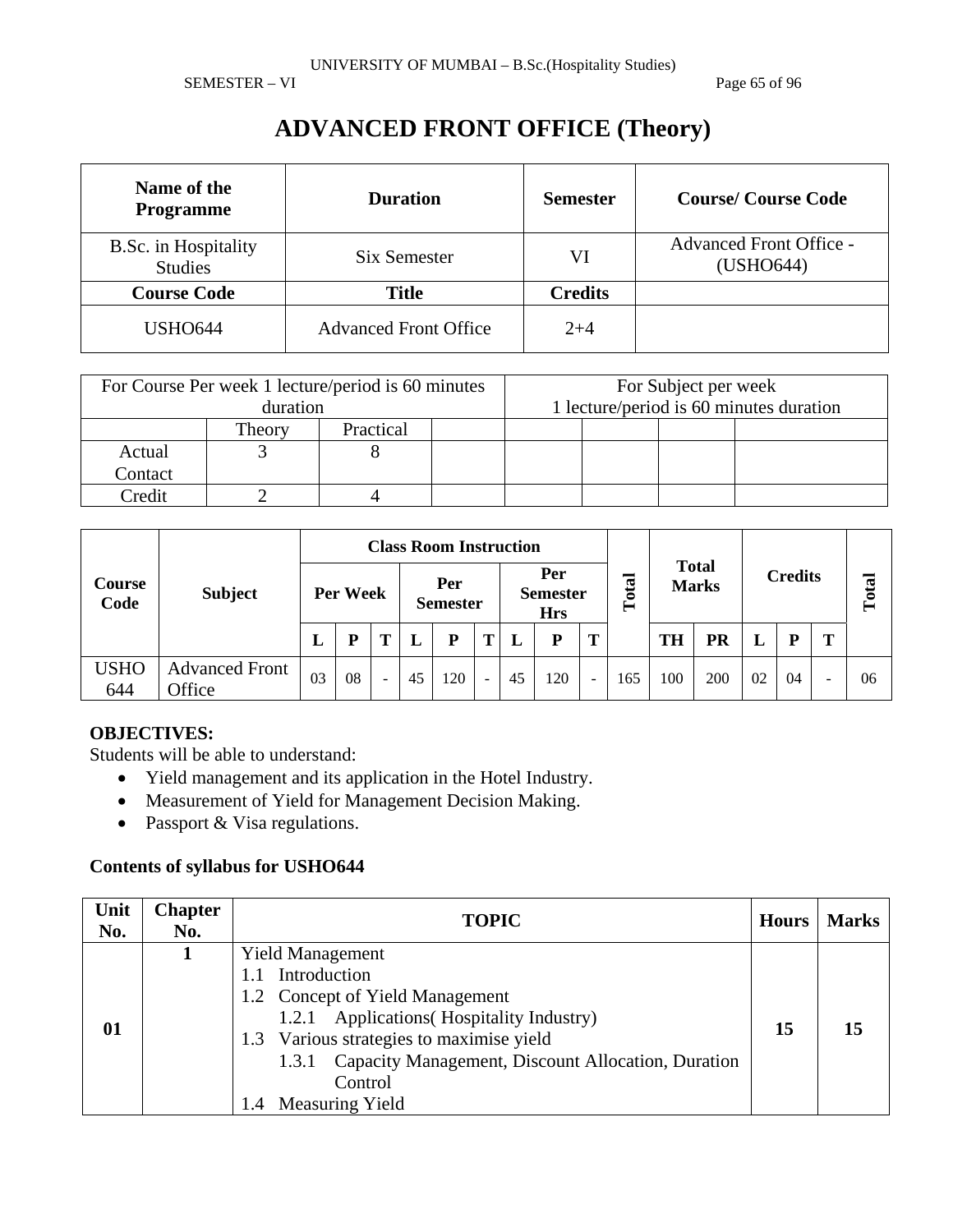SEMESTER – VI Page 66 of 96

| Potential Average Single Rate<br>1.4.1              |
|-----------------------------------------------------|
| <b>Potential Average Double Rate</b><br>1.4.2       |
| Multiple Occupancy Percentage<br>1.4.3              |
| 1.4.4 Rate Spread/Rate Differential                 |
| 1.4.5 Potential Average Rate                        |
| 1.4.6 Room Rate Achievement Factor                  |
| 1.4.7 Revenue Per Available Room (RevPAR)           |
| 1.4.8 Equivalent Occupancy                          |
| <b>Elements of Yield Management</b><br>1.5          |
| Group Room Sale (Group Booking Data, Group<br>1.5.1 |
| booking pace, Anticipated Group Business, Lead      |
| Time, Displacement of Transient Business)           |
| 1.5.1.1 Transient/ FIT Room Sales                   |
| 1.5.1.2 Food and Beverage Activity                  |
| 1.5.1.3 Local and Area-wide activities              |
| 1.5.1.4 Special Events                              |
| 1.6 Using Yield Management                          |
| 1.6.1 Potential High and Low Demand Tactics         |
| 1.7 Implementing Yield Strategies                   |
| Hurdle rate<br>1.7.1                                |
| 1.7.2 Minimum length of stay                        |
| 1.7.3 Close to arrival                              |
| 1.7.4<br>Sell-through                               |
| 1.8 Key Terms                                       |

| Unit<br>No. | <b>Chapter</b><br>No. | <b>TOPIC</b>                                    | <b>Hours</b> | <b>Marks</b> |
|-------------|-----------------------|-------------------------------------------------|--------------|--------------|
|             | $\overline{2}$        | Passport and Visa                               |              |              |
|             |                       | 2.1 Passport                                    |              |              |
|             |                       | Definition and Types of Passport<br>2.1.1       |              |              |
|             |                       | Guidelines for Indian Passport Holders<br>2.1.2 |              |              |
|             |                       | 2.1.3 Issue of New Passport                     |              |              |
|             |                       | 2.1.4 Renewal Of Passport                       |              |              |
|             |                       | 2.1.5 Passport for Minor                        |              |              |
|             |                       | Replacement of Lost/ Damaged Passport<br>2.1.6  |              |              |
|             |                       | (Duplicate)                                     |              |              |
| 02          |                       | Extension of short validity passport<br>2.1.7   | 15           | 15           |
|             |                       | Change of Name/ Surname after marriage<br>2.1.8 |              |              |
|             |                       | Change of appearance<br>2.1.9                   |              |              |
|             |                       | 2.1.10 Change in Date of Birth/Place of Birth   |              |              |
|             |                       | 2.1.11 Emergency Travel Document                |              |              |
|             |                       | 2.1.12 Fee Structure                            |              |              |
|             |                       | 2.2 Visa                                        |              |              |
|             |                       | 2.2.1<br>Definition and types of visas          |              |              |
|             |                       | Requirement for visa,<br>2.2.2                  |              |              |
|             |                       | 2.2.3<br>Tourist visa,                          |              |              |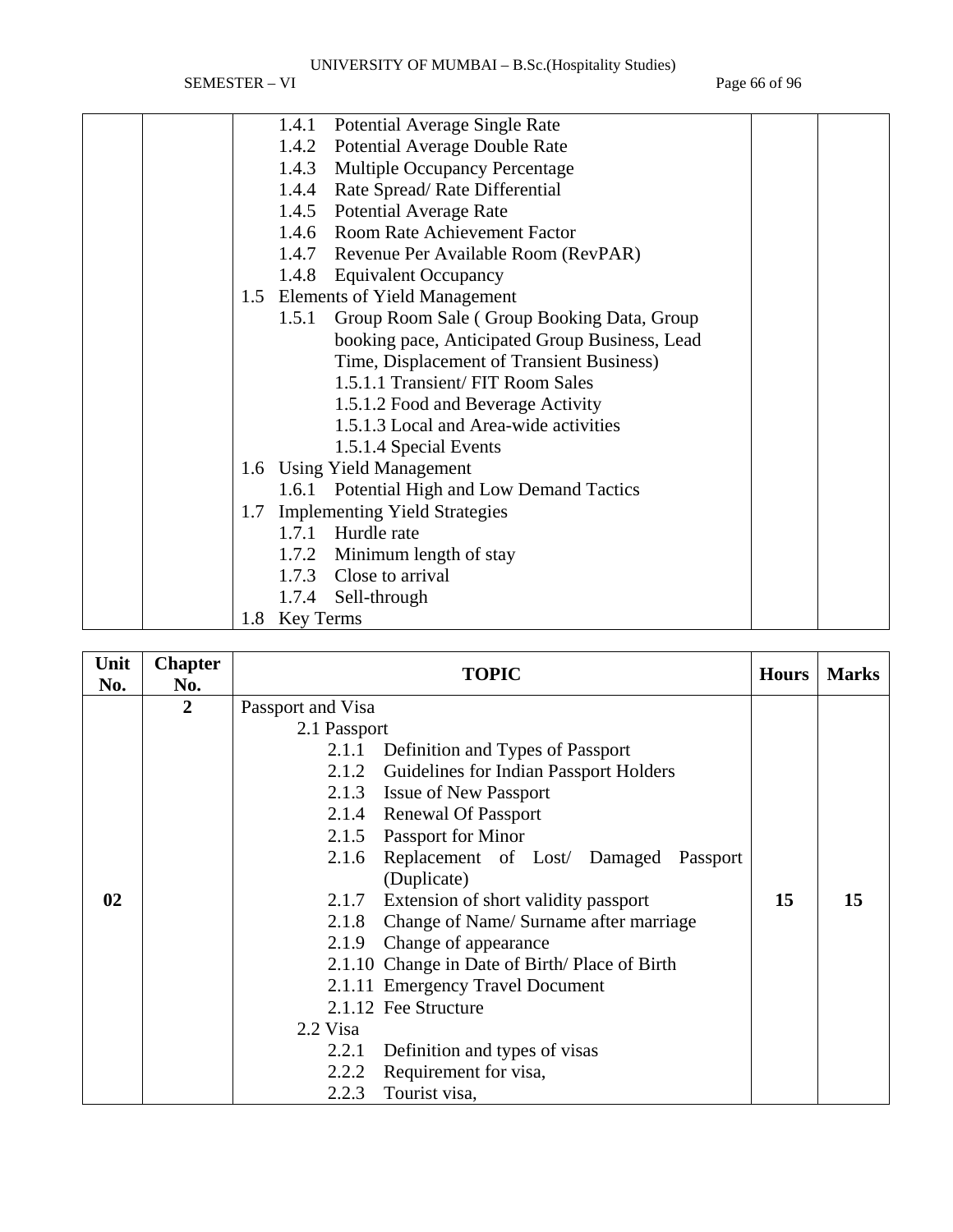SEMESTER – VI Page 67 of 96

|  | 2.2.4 Collective visa,<br>2.2.5 Transient visa $&$ exemption from registration<br>2.2.6 Other types of Visas<br>2.2.7 Business visa,<br>2.2.8 Student visa,<br>2.2.9 Conference visa,<br>2.2.10 Employment visa,<br>2.2.11 Recreation visa,<br>2.2.12 Research visa,<br>2.2.13 Missionary visa,<br>2.2.14 Landing Permit Facilities,<br>2.2.15 PIO card(Person of Indian Origin) |  |
|--|----------------------------------------------------------------------------------------------------------------------------------------------------------------------------------------------------------------------------------------------------------------------------------------------------------------------------------------------------------------------------------|--|

| Unit           | <b>Chapter</b>          |                                                               |                                                                             |              |              |
|----------------|-------------------------|---------------------------------------------------------------|-----------------------------------------------------------------------------|--------------|--------------|
| No.            | No.                     |                                                               | <b>TOPIC</b>                                                                | <b>Hours</b> | <b>Marks</b> |
|                | $\overline{\mathbf{3}}$ |                                                               |                                                                             |              |              |
|                |                         | Revenue Management Terms (100 Terms)<br>90-Day Forecast<br>1. | <b>Action Plan</b><br>2.<br>Average Daily<br>3.<br>Rate (ADR).              |              |              |
|                |                         | <b>Best Available</b><br>4.<br>Rate                           | <b>Best-Rate</b><br><b>Booking Pace</b><br>5.<br>6.<br>Guarantee<br>Program |              |              |
|                |                         | <b>Brand Equity</b><br>7.                                     | 8.<br><b>Branding</b><br><b>Bundling</b><br>9.                              |              |              |
|                |                         | 10. Cannibalization                                           | 12. Central<br>11. Capacity<br>Reservation<br>Office (CRO).                 |              |              |
|                |                         | 13. Central<br>Reservation<br>System                          | 14. Channel<br>15. Channel<br>Contribution<br>Percentage                    |              |              |
|                |                         | 16. Closed Or Closed<br>Out                                   | 17. Closed To Arrival<br>18. Competitive<br>Advantage                       |              |              |
| 0 <sub>3</sub> |                         | 19. Competitive<br>Intelligence                               | 20. Competitive Set<br>21. Customer-Centric<br>Approach                     | 15           | 15           |
|                |                         | 22. Customer<br>Relationship<br>Management                    | 23. Cut-Off Date<br>24. Data Mining                                         |              |              |
|                |                         | 25. Decline Stage                                             | 26. Demand<br>27. Demand Drainer                                            |              |              |
|                |                         | 28. Demand                                                    | 30. Denial<br>29. Demand                                                    |              |              |
|                |                         | Forecasting                                                   | Generator                                                                   |              |              |
|                |                         | 31. Discounting                                               | 32. Distressed<br>33. Dynamic<br>Packaging                                  |              |              |
|                |                         | 34. Elastic                                                   | Inventory<br>35. Electronic<br>36. Environmental                            |              |              |
|                |                         |                                                               | Distribution<br>Scanning                                                    |              |              |
|                |                         | 37. Extended Stay                                             | 38. Fair Price<br>39. Fixed Costs                                           |              |              |
|                |                         | <b>Business</b>                                               |                                                                             |              |              |
|                |                         | 40. Flash Report                                              | 41. Forecasting<br>42. Forecasts                                            |              |              |
|                |                         | 43. Full Pattern                                              | 44. Global<br>45. Group Business                                            |              |              |
|                |                         | Length Of Stay                                                | Distribution                                                                |              |              |
|                |                         | Restriction                                                   | Systems                                                                     |              |              |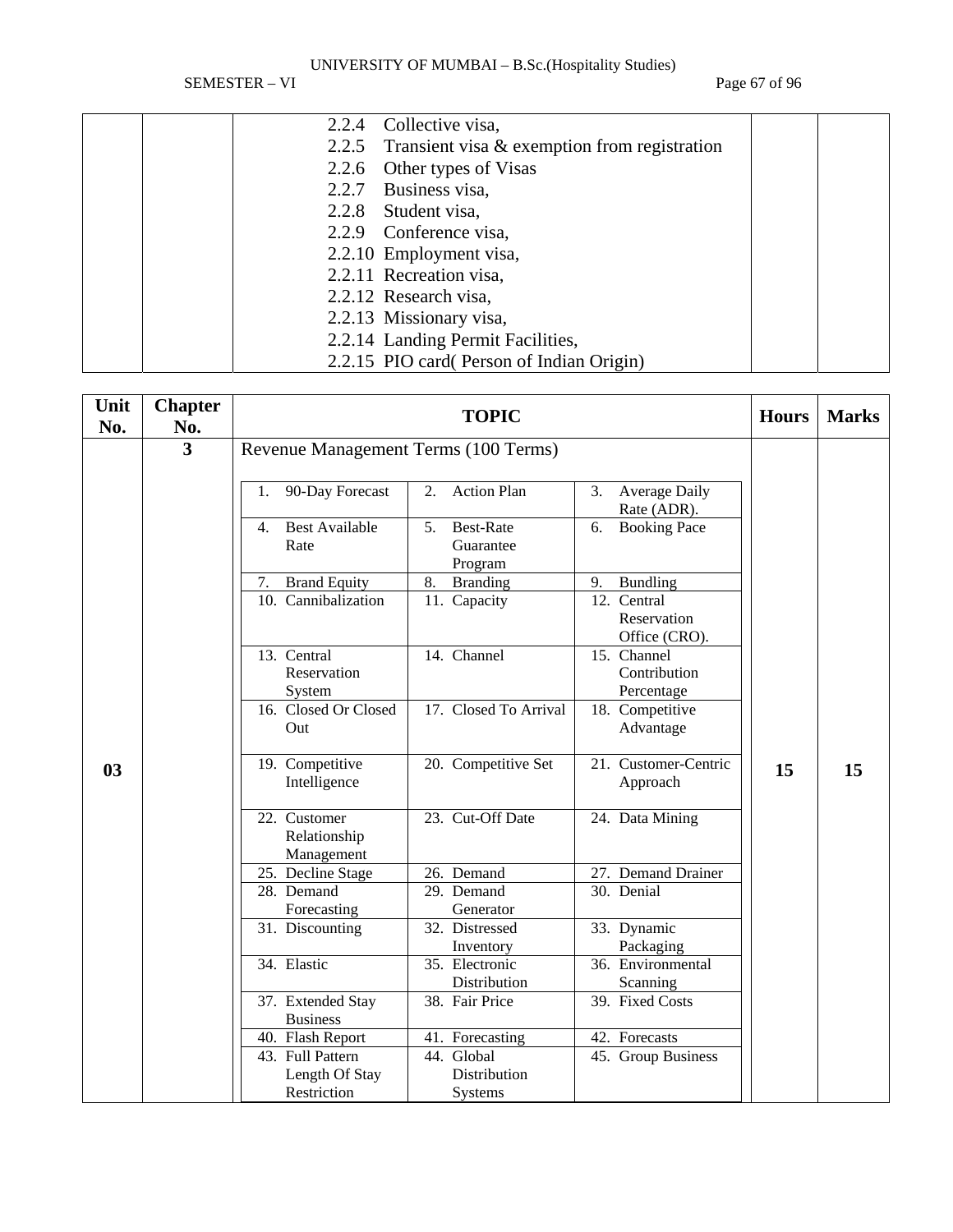SEMESTER – VI Page 68 of 96

| 46. Induce Trial        |                       |                       |
|-------------------------|-----------------------|-----------------------|
|                         | 47. Inelastic         | 48. Internet          |
|                         |                       | Distribution          |
|                         |                       | System (IDS)          |
| 49. Introductory        | 50. Inventory         | 51. Inventory         |
| Stage                   |                       | Management            |
| 52. Law Of Demand       | 53. Law Of Supply     | 54. Long-Term Goals   |
|                         |                       | And Objectives        |
| 55. Long-Term           | 56. Lost Business     | 57. Loyalty Program   |
| Strategies              |                       |                       |
| 58. Managing            | 59. Market            | 60. Market Share      |
| Demand                  | Segmentation          |                       |
| 61. Market Skimming     | 62. Maximum Length    | 63. Minimum Length    |
|                         | Of Stay               | Of Stay               |
|                         | Restriction           | Restriction           |
| 64. Must-Stay           | 65. Net Rate          | 66. Off-Season        |
| Restriction             |                       |                       |
| 67. Pace                | 68. Peak Season       | 69. Perfectly Elastic |
| 70. Perfectly Inelastic | 71. Perishable        | 72. Pick-Up           |
| 73. Prestige Pricing    | 74. Price Elasticity  | 75. Price Elasticity  |
|                         | Of Demand             | Of Supply             |
| 76. Price Leader        | 77. Promotional       | 78. Property          |
|                         | Pricing               | Management            |
|                         |                       | System                |
| 79. Rack Rate           | 80. Rate Integrity    | 81. Regret.           |
| 82. Reservation         | 83. Run Of House      | 84. Short-Term 3 To   |
| Conversion              |                       | 5-Day Forecast        |
| Percentage              |                       |                       |
| 85. Shortage            | 86. Shoulder Season   | 87. Stay Controls     |
| 88. Stay Pattern        | 89. Strategic Revenue | 90. Strategy          |
|                         | Management<br>Process |                       |
|                         | 92. Tactics           | 93. Transient         |
| 91. SWOT Analysis       | 95. Value-Based       | 96. Values            |
| 94. Valley Season       | Pricing               |                       |
| 97. Wash Factor         | 98. Weak Season       | 99. Wholesale Rate    |
| 100.Yield               |                       |                       |
| Management              |                       |                       |
|                         |                       |                       |

# **ADVANCED FRONT OFFICE (Practical)**

| Unit | <b>Practical</b>                                   | <b>Hours</b> |  |  |  |
|------|----------------------------------------------------|--------------|--|--|--|
|      | Role Play                                          |              |  |  |  |
|      | Activities:                                        |              |  |  |  |
|      | (Transient FIT's, Groups & Special Category Guest) |              |  |  |  |
|      | Pre-arrival stage<br>$\bullet$                     | 40           |  |  |  |
|      | <b>Arrival Stage</b><br>$\bullet$                  |              |  |  |  |
|      | Occupancy<br>$\bullet$                             |              |  |  |  |
|      | Departure<br>$\bullet$                             |              |  |  |  |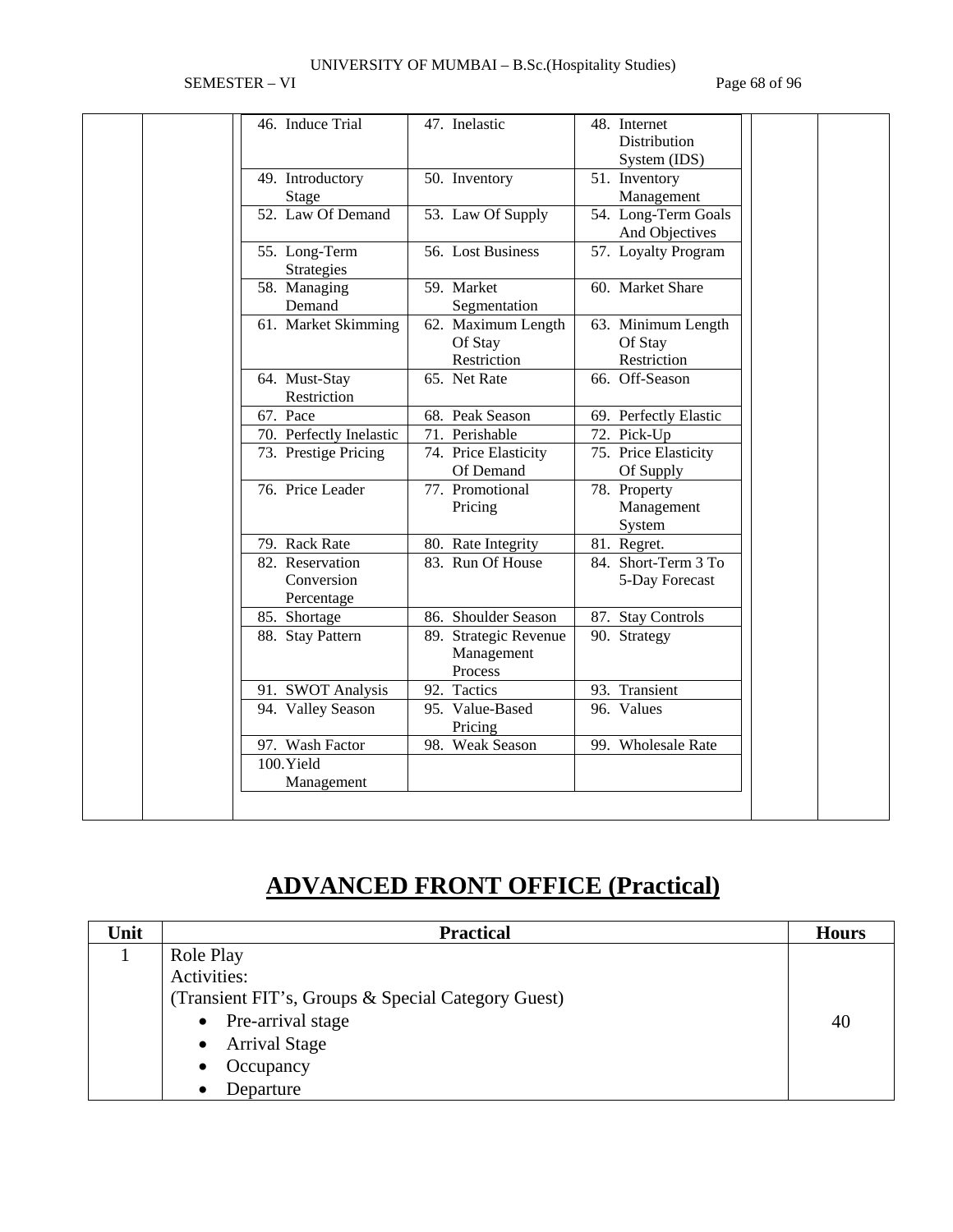SEMESTER – VI Page 69 of 96

| <b>Handling Guest Complaints &amp; Situations</b>                             |    |
|-------------------------------------------------------------------------------|----|
| Theft, Drunken guest & Difficult guest, Bomb Threat, Fire, Death, Guest with  |    |
| Health Problems, Service related complaint, Black Listed Guest, Wake up call, | 40 |
| Discrepancy in charges, Pet Policy.                                           |    |
| Case Study (10 Case Studies)                                                  | 40 |

### **ASSIGNMENTS**

| Sr.<br><b>NO.</b> | <b>Topic for Assignments</b>                       |  |
|-------------------|----------------------------------------------------|--|
|                   | Planning<br>' Indian<br>International<br>Itinerary |  |

### **Scheme of Examination (Theory)**

### **(a) Internal assessment- 40 marks**

| Sr.            | <b>Evaluation type</b>                                                                                                     | <b>Marks</b> |
|----------------|----------------------------------------------------------------------------------------------------------------------------|--------------|
|                | <b>ONE</b> class test/ case study / online examination to be conducted in the given<br>semester                            | 20           |
| 2              | <b>ONE</b> assignment based on curriculum to be assessed by the teacher concerned                                          | 10           |
| 3              | Active participation in routine class instructional deliveries                                                             | 0.5          |
| $\overline{4}$ | Overall conduct as a responsible learner, communication and Leadership qualities<br>in organizing related academic actives | 05           |
|                | <b>Total</b>                                                                                                               |              |

### **(b) Semester end examination (Pattern of Question Paper):- 60 Marks**

#### **Theory**

| First Semester (Duration 2 hrs.)      |              |                      |  |  |  |  |  |  |
|---------------------------------------|--------------|----------------------|--|--|--|--|--|--|
| <b>Questions in Examination Paper</b> | <b>Units</b> | <b>Maximum Marks</b> |  |  |  |  |  |  |
|                                       |              |                      |  |  |  |  |  |  |
|                                       |              |                      |  |  |  |  |  |  |
|                                       |              |                      |  |  |  |  |  |  |
|                                       |              |                      |  |  |  |  |  |  |
| Total                                 |              |                      |  |  |  |  |  |  |

- Question 1, 2 & 3 should be from topics mentioned in the table total 3 sub questions to be attempted of 5 marks each out of the choice of 4 sub questions.
- Question no. 4 should be of short answer type questions having six sub questions (2 from each unit) of 3 marks each. Total 5 questions are to be attempted.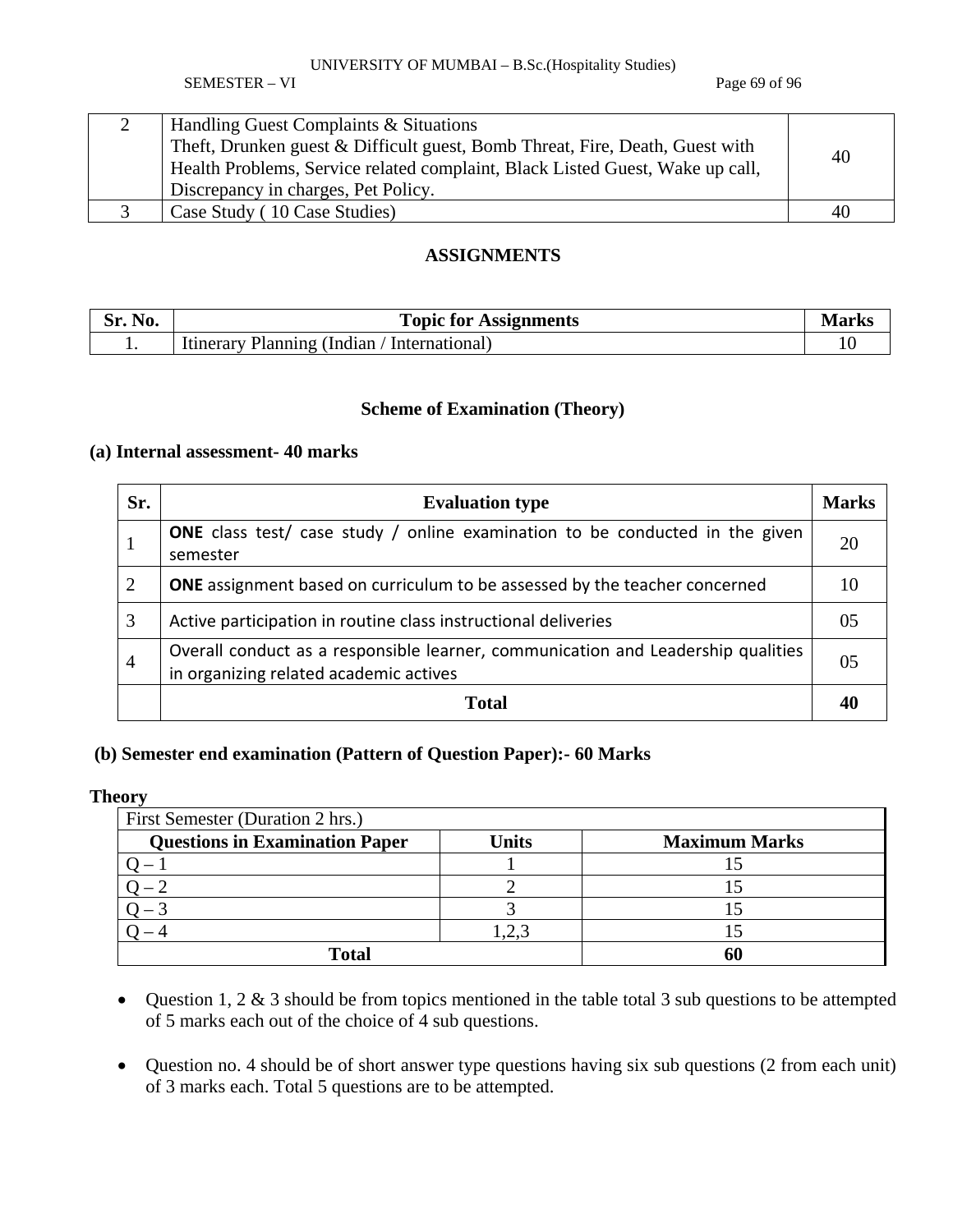SEMESTER – VI Page 70 of 96

### **Conduct of Practical Examination**

| Sr.            | <b>Particulars for External Practical Examination</b> | <b>Marks</b> |
|----------------|-------------------------------------------------------|--------------|
|                | Semester End Practical Examination                    | 100          |
| $\overline{2}$ | Laboratory Work (Continuous Assessment)               | 80           |
| 3              | Journal                                               | 10           |
| 4              | Viva                                                  | 10           |
|                | <b>Total</b>                                          | <b>200</b>   |

- 9. Andrews, Sudhir. (1995), *Hotel Front Office Training Manual*, The Tata M'cGraw Hill, New Delhi.
- 10. Andrews, Sudhir. (2007), *Front Office Management & Operations*, The Tata M'cGraw Hill, New Delhi.
- 11. Aggarwal Ravi, (2002), *Hotel Front Office*, Sublime Publications, Jaipur.
- 12. Bhatnagar S.K, (2002), *Front office Management*, Frank Bros & Co., New Delhi.
- 13. Chakravarti B.K.(1999), *Front Office Management in Hotel*, CBS Publisher, New Delhi.
- 14. Chakrawarti B.K., (2006), *Concept of Front Office Management*, APH Publishing, New Delhi.
- 15. Huyton Jeremy & Baker Sue, (2001), *Case Studies in Rooms Operations and Management*, Hospitality Press, Melbourne, Australia.
- 16. Singh R.K., (2006), *Front Office Management*, Aman Publication, New Delhi.
- 17. Tewari Jatashankar R., (2009), *Hotel Front Office Operations & Mgmt*, Oxford University Press, New Delhi.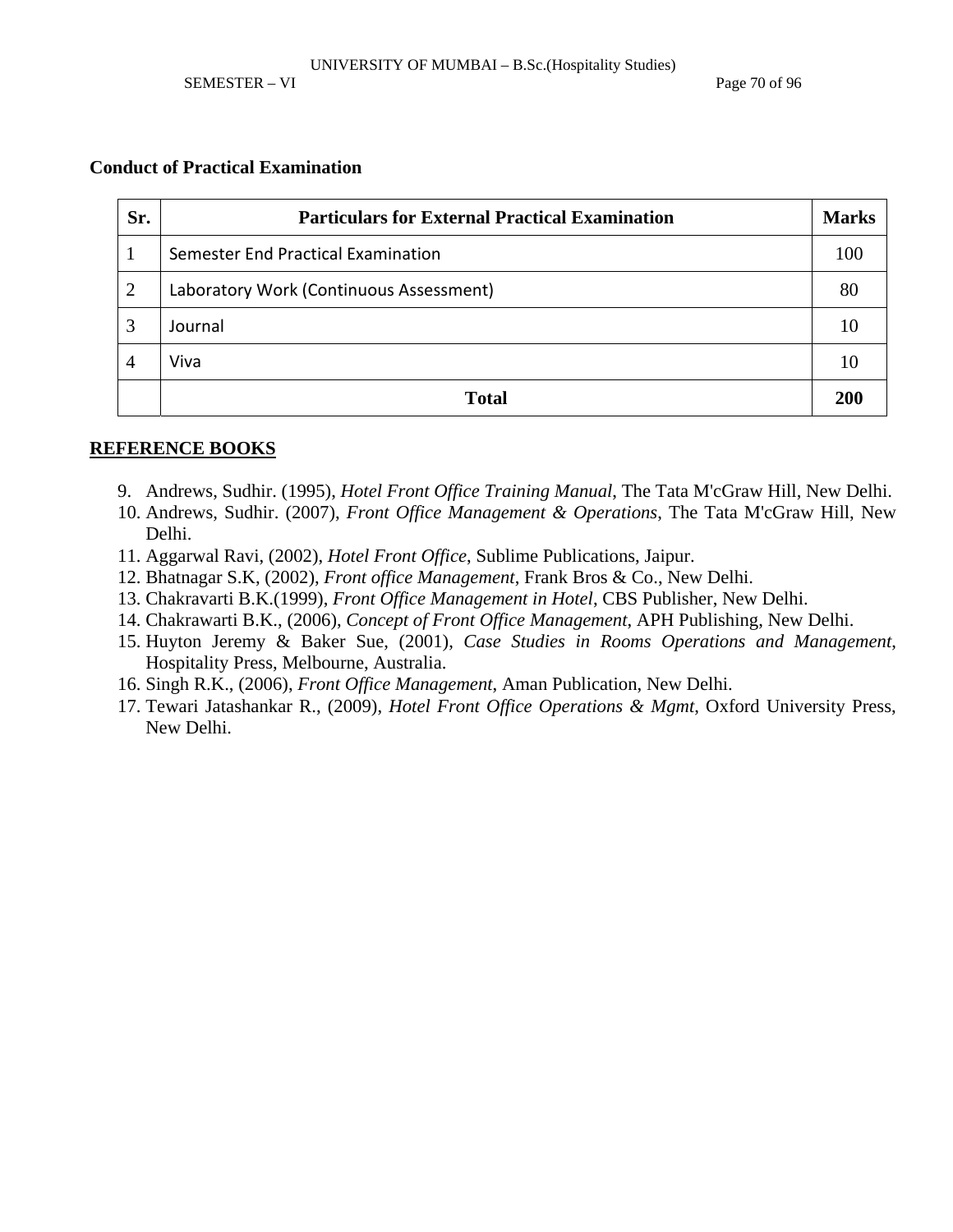SEMESTER – VI Page 71 of 96

# **ADVANCED BAKERY & CONFECTIONERY (Theory)**

| Name of the<br><b>Programme</b>        | <b>Duration</b>                    | <b>Semester</b> | <b>Course/Course Code</b>                      |
|----------------------------------------|------------------------------------|-----------------|------------------------------------------------|
| B.Sc. in Hospitality<br><b>Studies</b> | Six Semester                       | VI              | Advanced Bakery &<br>Confectionery - (USHO654) |
| <b>Course Code</b>                     | Title                              | <b>Credits</b>  |                                                |
| <b>USHO654</b>                         | Advanced Bakery &<br>Confectionery | $2 + 4$         |                                                |

|         | duration            | For Course Per week 1 lecture/period is 60 minutes |  |  | For Subject per week | 1 lecture/period is 60 minutes duration |  |
|---------|---------------------|----------------------------------------------------|--|--|----------------------|-----------------------------------------|--|
|         | Practical<br>Theory |                                                    |  |  |                      |                                         |  |
| Actual  |                     |                                                    |  |  |                      |                                         |  |
| Contact |                     |                                                    |  |  |                      |                                         |  |
| Credit  |                     |                                                    |  |  |                      |                                         |  |

| Course<br>Code     |                                           | <b>Class Room Instruction</b> |    |                        |    |                                      |                          |    |           |                              |     |                |     |       |    |   |    |
|--------------------|-------------------------------------------|-------------------------------|----|------------------------|----|--------------------------------------|--------------------------|----|-----------|------------------------------|-----|----------------|-----|-------|----|---|----|
|                    | <b>Subject</b>                            | Per Week                      |    | Per<br><b>Semester</b> |    | Per<br><b>Semester</b><br><b>Hrs</b> |                          |    | otal<br>Ĥ | <b>Total</b><br><b>Marks</b> |     | <b>Credits</b> |     | Total |    |   |    |
|                    |                                           | L                             |    |                        |    | P                                    | m                        |    | P         | T                            |     | <b>TH</b>      | PR  |       | D  | т |    |
| <b>USHO</b><br>654 | <b>Advanced Bakery</b><br>& Confectionery | 03                            | 08 | $\sim$                 | 45 | 120                                  | $\overline{\phantom{a}}$ | 45 | 120       | $\sim$                       | 165 | 100            | 200 | 02    | 04 |   | 06 |

### **OBJECTIVES:**

- To familiarize students on various aspects of bakery and confectionery management.
- To develop skilled professionals in bakery and confectionery for the hospitality industry.
- To develop students to become independent entrepreneurs.

| Unit<br>No. | <b>Chapter</b><br>No. | <b>TOPIC</b>                                                                                                                                        | <b>Hours</b> | <b>Marks</b> |
|-------------|-----------------------|-----------------------------------------------------------------------------------------------------------------------------------------------------|--------------|--------------|
| 01          |                       | Basic Of Bakery and Patisserie Revision<br>1.1 Flour<br>1.2 Sugar<br>1.3 Leavening Agents<br>1.4 Fats & oils<br>1.5 Bread terms<br>1.6 Bread making | 15           | 15           |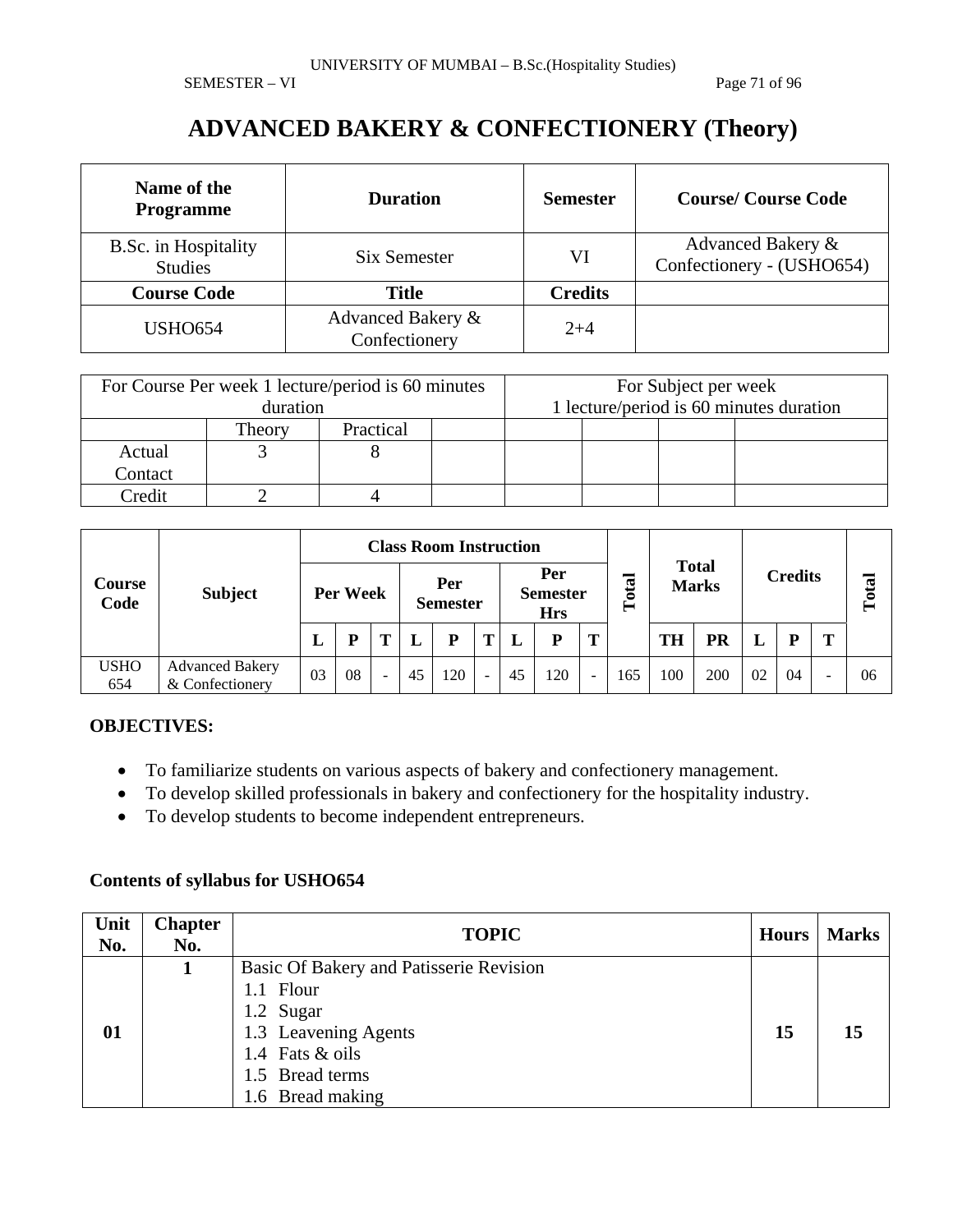SEMESTER – VI Page 72 of 96

| 2 | Cake Making                                                 |  |
|---|-------------------------------------------------------------|--|
|   | 2.1 Formula Balancing                                       |  |
|   | 2.2 08 golden rules of cake making                          |  |
|   | 2.3 Methods of cake making                                  |  |
|   | 2.4 Physical & chemical changes                             |  |
|   | 2.5 Cake faults & Precautionary methods                     |  |
|   | <b>Frozen Desserts</b>                                      |  |
|   | 3.1 Introduction and History                                |  |
|   | 3.2 Types (Ices, Ice Milk and Ice Cream) Spuma, Granita,    |  |
|   | Sorbet, Parfait, Casatta, semi-fredo, Gelato, Bombe, Frozen |  |
|   | Yogurt.                                                     |  |
|   | 3.3 Manufacturing & processing of ice-cream                 |  |

| Unit<br>No. | <b>Chapter</b><br>No.   | <b>TOPIC</b>                                                          | <b>Hours</b> | <b>Marks</b> |
|-------------|-------------------------|-----------------------------------------------------------------------|--------------|--------------|
|             | $\overline{\mathbf{4}}$ | Meringues<br>4.1 Introduction                                         |              |              |
|             |                         | 4.2 Types and methods                                                 |              |              |
|             |                         | 4.3 Precautions<br>4.4 Use and Storage                                |              |              |
|             | 5                       | <b>Sugar Craft</b>                                                    |              |              |
|             |                         | 5.1 Tools & Equipment<br>5.2 Sugar Craft Techniques                   |              |              |
| 02          |                         | 5.3 Flower making                                                     | 15           | 15           |
|             |                         | 5.4 Sugar garnishes<br>5.5 3D gum paste modelling<br>5.6 Wedding cake |              |              |
|             | 6                       | Chocolate                                                             |              |              |
|             |                         | 6.1 History                                                           |              |              |
|             |                         | 6.2 Manufacturing process of chocolate & cocoa powder.                |              |              |
|             |                         | 6.3 Types                                                             |              |              |
|             |                         | 6.4 Tempering                                                         |              |              |
|             |                         | 6.5 Use and storage                                                   |              |              |

| Unit<br>No. | <b>Chapter</b><br>No. | <b>TOPIC</b>                                                                                                  | <b>Hours</b> | <b>Marks</b> |
|-------------|-----------------------|---------------------------------------------------------------------------------------------------------------|--------------|--------------|
|             | 7                     | Icings and Toppings<br>7.1 Classification with advantages & disadvantages<br>7.2 Shelf life                   |              |              |
| 03          | 8                     | 7.3 Types<br>Colours & Flavours<br>8.1 Types – (Normal & Artificial)<br>8.2 Rules given by FDA                | 15           |              |
|             | 9                     | <b>International Desserts</b><br>9.1 Names & Country of Origin<br>9.2 Glossary terms (bakery & confectionery) |              |              |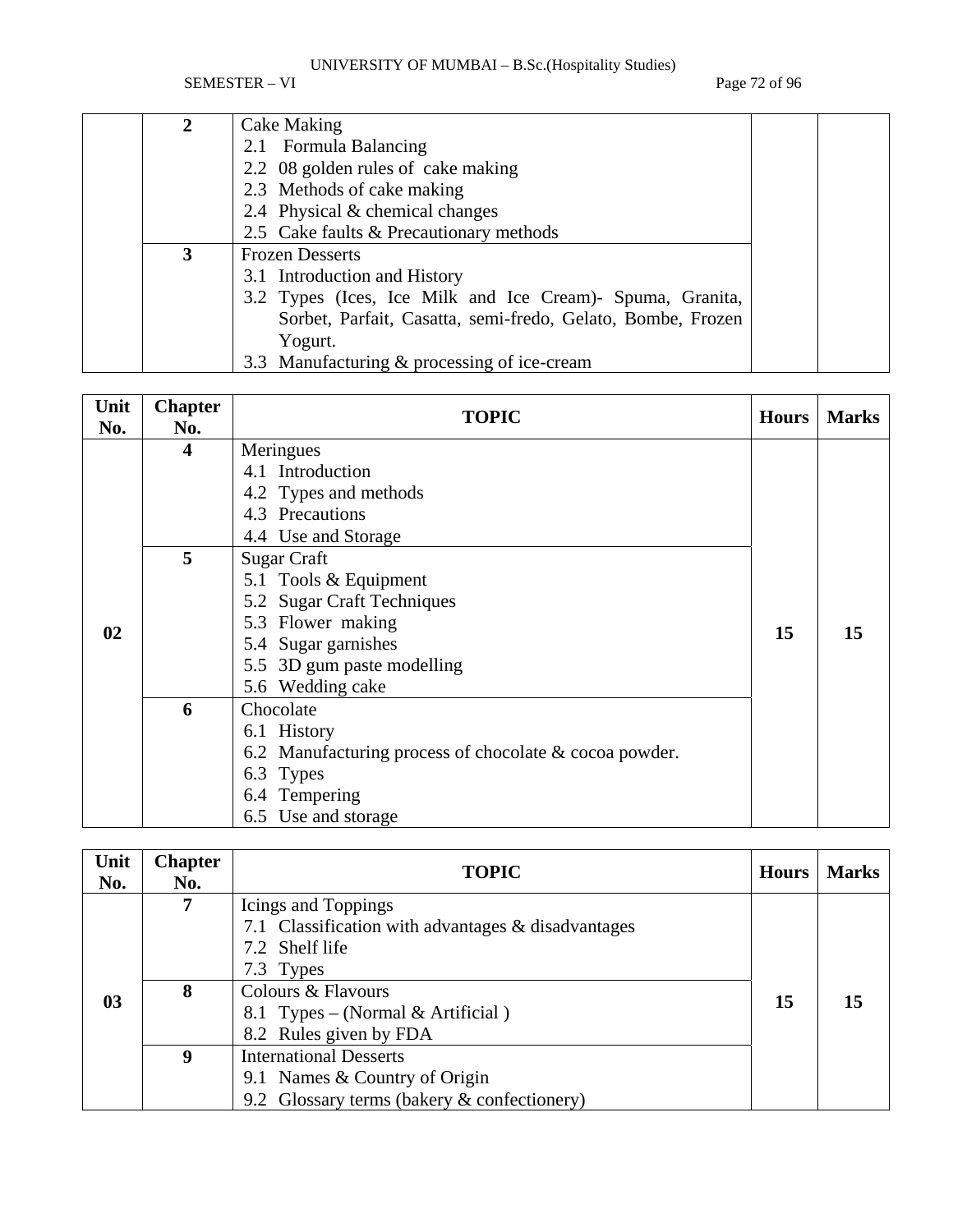SEMESTER – VI Page 73 of 96

## **List of Glossary Terms:**

| 1.  | Angel Food Cake             | 34. | Devil's Food Cake                   | 67. | Pate A Bombe         |
|-----|-----------------------------|-----|-------------------------------------|-----|----------------------|
| 2.  | Baba                        | 35. | Dobos Torte                         | 68. | Pate brisee          |
| 3.  | Bagel                       | 36. | Docking                             | 69. | Pate Feuillete       |
| 4.  | <b>Bagged</b>               | 37. | <b>English Muffin</b>               | 70. | Pate Sablee          |
| 5.  | <b>Baked Alaska</b>         | 38. | Focaccia                            | 71. | Pate Sucree          |
| 6.  | <b>Baklava</b>              | 39. | Fougasse                            | 72. | Patisserie           |
| 7.  | <b>Bloom</b>                | 40. | Frangipane                          | 73. | Petit Four           |
| 8.  | <b>Buche De Noel</b>        | 41. | Frozen Mousse                       | 74. | Phyllo               |
| 9.  | Careme                      | 42. | Fruit Cobbler                       | 75. | Pithiviers           |
| 10. | Ceme Patisserie             | 43. | Galette                             | 76. | Pre – Ferment        |
| 11. | Challah                     | 44. | Gateau St - Honore                  | 77. | Pullman Loaf         |
| 12. | Charlotte                   | 45. | Gaufre                              | 78. | Quark                |
| 13. | Charlotte                   | 46. | Gelato                              | 79. | Retarding            |
| 14. | <b>Charlotte Ring</b>       | 47. | Ice Cream                           | 80. | Sabayon              |
| 15. | <b>Chiffon Cake</b>         | 48. | Icebox                              | 81. | <b>Sacher Torte</b>  |
| 16. | <b>Chiffon Pie</b>          | 49. | Itilian Meringue                    | 82. | Sacristian           |
| 17. | <b>Chocolate Couverture</b> | 50. | Kirschtorte                         | 83. | Savarin              |
| 18. | Ciabatta                    | 51. | Kungelhopf                          | 84. | Scones               |
| 19. | Cobbler                     | 52. | Langue De Chat                      | 85. | Short cakes          |
| 20. | Compote                     | 53. | Lattice                             | 86. | <b>Short Dough</b>   |
| 21. | Conching                    | 54. | <b>Lattice Crust</b>                | 87. | Shortbread           |
| 22. | Confectionery               | 55. | Leavening                           | 88. | Sorbet               |
| 23. | Coulis                      | 56. | Linzertorte                         | 89. | Sorbetto             |
| 24. | Coupe                       | 57. | <b>Liqueurs And Fruit Alchohols</b> | 90. | $St - Honor$         |
| 25. | Couverture                  | 58. | Marshmallow                         | 91. | <b>Stencil Paste</b> |
| 26. | Cream of tartar             | 59. | Mimosa                              | 92. | Strudel              |
| 27. | Crème Anglaise              | 60. | Mousseline                          | 93. | Tablage              |
| 28. | Crème Bavarois              | 61. | Naploen                             | 94. | <b>Tarte Tatin</b>   |
| 29. | Crème Brulee                | 62. | Nougatine                           | 95. | Tirami-su            |
| 30. | Crème Chantilly             | 63. | Opera Cake                          | 96. | Torte                |
| 31. | Crème Chiboust              | 64. | Panna Cotta                         | 97. | Trifle               |
| 32. | Crème Fraiche               | 65. | Pannetone                           | 98. | Tunneling            |
| 33. | Dacquoise                   | 66. | Paris Brest                         | 99. | Vacherin             |
|     |                             |     |                                     |     | 100. Zabaglion       |
|     |                             |     |                                     |     |                      |

# **ADVANCED BAKERY & CONFECTIONERY (Practical)**

| Unit | <b>Practical</b>                          | <b>Hours</b> |
|------|-------------------------------------------|--------------|
|      | <b>International Bread and Cakes</b>      |              |
|      | Foccacia, Grissini, Zuccoto               |              |
|      | Panettone, Lavash, Mousse Cake            | 40           |
|      | 3. Pita, Epi, Cheese Cake (baked/chilled) |              |
|      | Stollen, Pretzels, Gateau Creole<br>4.    |              |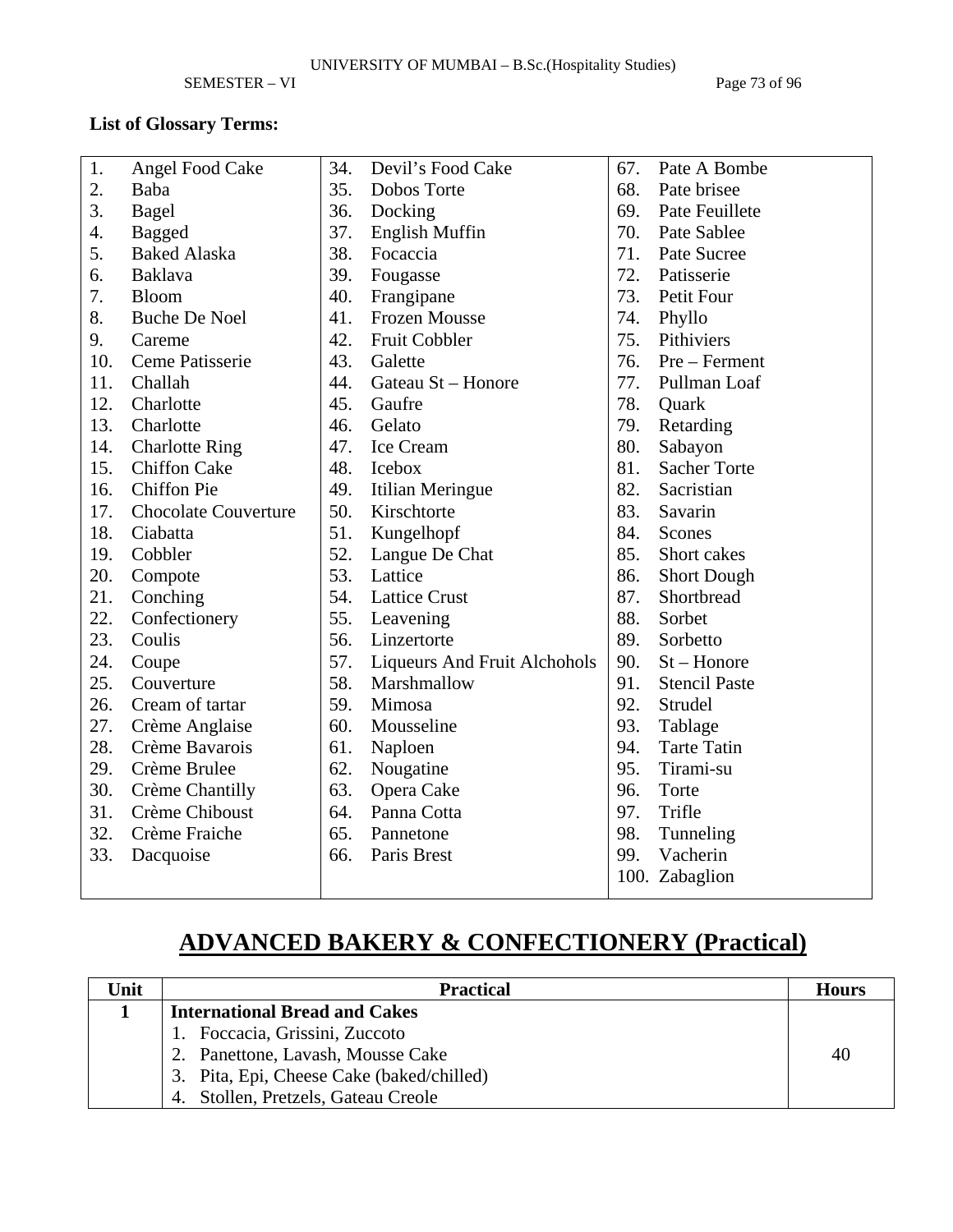SEMESTER – VI Page 74 of 96

|                         | Brioche, Ciabatta, Zebra Torte<br>5.                                     |                                  |                           |    |  |  |  |  |  |
|-------------------------|--------------------------------------------------------------------------|----------------------------------|---------------------------|----|--|--|--|--|--|
|                         | Kugelhopf, Bagels, Red Velvet with cream cheese frosting<br>6.           |                                  |                           |    |  |  |  |  |  |
|                         | 7. Cottage Loaf, Monkey Bread, Truffle cake                              |                                  |                           |    |  |  |  |  |  |
|                         | 8. Zopf, Fougasse, Opera cake                                            |                                  |                           |    |  |  |  |  |  |
|                         | 9. Mystery Basket                                                        |                                  |                           |    |  |  |  |  |  |
|                         | 10. Mystery Basket                                                       |                                  |                           |    |  |  |  |  |  |
| $\overline{2}$          | Pastries and Cookies – (One pastry and cookie per practical)             |                                  |                           |    |  |  |  |  |  |
|                         | <b>Pastry</b>                                                            |                                  |                           |    |  |  |  |  |  |
|                         |                                                                          |                                  |                           |    |  |  |  |  |  |
|                         | Quiche Lorraine<br>1.                                                    | 4. Crumble                       | Strudel<br>7.             |    |  |  |  |  |  |
|                         | Mud pie<br>2.                                                            | 5. Key lime pie                  | 8. Brandy snap            |    |  |  |  |  |  |
|                         | Mississipi Mud pie<br>3.                                                 | 6. Baklava                       | 9. Tulip                  |    |  |  |  |  |  |
|                         |                                                                          |                                  | 10. Danish/Croissant      |    |  |  |  |  |  |
|                         |                                                                          |                                  |                           | 40 |  |  |  |  |  |
|                         | <b>Cookies</b>                                                           |                                  |                           |    |  |  |  |  |  |
|                         |                                                                          |                                  |                           |    |  |  |  |  |  |
|                         | Ginger bread<br>1.                                                       | 4. Ice box                       | Sheet<br>7.               |    |  |  |  |  |  |
|                         | Stamped<br>2.                                                            | Rolled<br>5.                     | 8. Foam                   |    |  |  |  |  |  |
|                         | 3. Piped                                                                 | 6. Dropped                       | 9. Biscotti               |    |  |  |  |  |  |
|                         |                                                                          |                                  | 10. Florentine            |    |  |  |  |  |  |
| $\overline{\mathbf{3}}$ |                                                                          |                                  |                           |    |  |  |  |  |  |
|                         | Desserts with plate presentation and garnishes                           |                                  |                           |    |  |  |  |  |  |
|                         | Parfait/Granita<br>1.                                                    | 4. Pavlova/Vacherin              | <b>Wedding Cake</b><br>8. |    |  |  |  |  |  |
|                         | Chocolate lava<br>2.                                                     | 5. Croque-em-bouche              | (Modeling,                |    |  |  |  |  |  |
|                         | 3. Bombe/Baked                                                           | <b>Wedding Cake (fruit</b><br>6. | Moulding and              |    |  |  |  |  |  |
|                         | Alaska                                                                   | cake and Marzipan)               | flowers)                  |    |  |  |  |  |  |
|                         |                                                                          | 7. Wedding Cake                  | <b>Wedding Cake</b><br>9. |    |  |  |  |  |  |
|                         |                                                                          | (Fondant, pastillage)            |                           |    |  |  |  |  |  |
|                         |                                                                          |                                  | (royal icing)             |    |  |  |  |  |  |
|                         |                                                                          |                                  | 10. Wedding Cake          |    |  |  |  |  |  |
|                         |                                                                          |                                  | (assembling)              |    |  |  |  |  |  |
|                         | <b>Plate Presentation &amp; Artistry</b>                                 |                                  |                           |    |  |  |  |  |  |
|                         | Sauces                                                                   |                                  | 5. Caramel sauce          |    |  |  |  |  |  |
|                         | 2. Coulis                                                                | 3. Compotes                      |                           | 40 |  |  |  |  |  |
|                         |                                                                          | 4. Fudge sauce                   | 6. Crème anglais          |    |  |  |  |  |  |
|                         |                                                                          |                                  | 7. Glaze                  |    |  |  |  |  |  |
|                         |                                                                          |                                  |                           |    |  |  |  |  |  |
|                         | <b>Garnishes</b>                                                         |                                  |                           |    |  |  |  |  |  |
|                         | Carved fruits & fruit basket<br>Choux pastry<br>3.<br><b>Snaps</b><br>5. |                                  |                           |    |  |  |  |  |  |
|                         | Chocolate<br>Tuille<br>Caramel<br>2.<br>4.<br>6.                         |                                  |                           |    |  |  |  |  |  |
|                         |                                                                          |                                  |                           |    |  |  |  |  |  |
|                         | <b>Wedding Cakes-Thematic-(Formal/Informal)</b>                          |                                  |                           |    |  |  |  |  |  |
|                         | Fruit cake<br>1.                                                         | Royal Icing<br>4.                | 6. Piping / Royal Icing   |    |  |  |  |  |  |
|                         | Marzipane<br>2.                                                          | 5. Pastillage (modeling          | Techniques                |    |  |  |  |  |  |
|                         |                                                                          |                                  |                           |    |  |  |  |  |  |
|                         | 3. Fondant                                                               | & Moulding)                      | Flowers<br>7.             |    |  |  |  |  |  |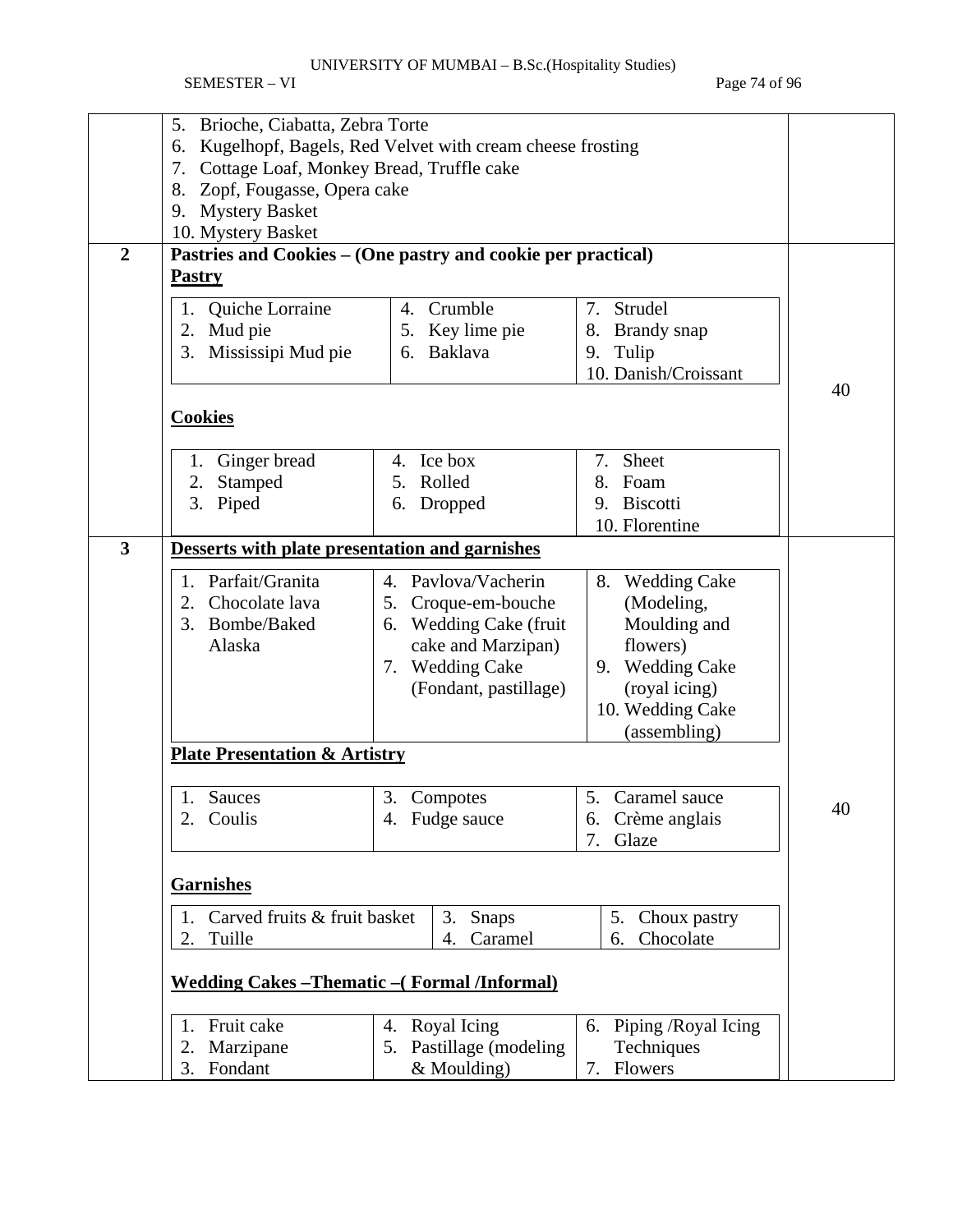SEMESTER – VI Page 75 of 96

### **Scheme of Examination (Theory)**

#### **(a) Internal assessment- 40 marks**

| Sr.            | <b>Evaluation type</b>                                                                                                     | <b>Marks</b> |
|----------------|----------------------------------------------------------------------------------------------------------------------------|--------------|
|                | <b>ONE</b> class test/ case study / online examination to be conducted in the given<br>semester                            | 20           |
| 2              | <b>ONE</b> assignment based on curriculum to be assessed by the teacher concerned                                          | 10           |
| 3              | Active participation in routine class instructional deliveries                                                             | 05           |
| $\overline{4}$ | Overall conduct as a responsible learner, communication and Leadership qualities<br>in organizing related academic actives | 05           |
|                | <b>Total</b>                                                                                                               |              |

#### **(b) Semester end examination (Pattern of Question Paper):- 60 Marks**

#### **Theory**

| First Semester (Duration 2 hrs.)      |              |                      |  |  |  |  |  |
|---------------------------------------|--------------|----------------------|--|--|--|--|--|
| <b>Questions in Examination Paper</b> | <b>Units</b> | <b>Maximum Marks</b> |  |  |  |  |  |
|                                       |              |                      |  |  |  |  |  |
|                                       |              |                      |  |  |  |  |  |
|                                       |              |                      |  |  |  |  |  |
|                                       | $2^{3}$      |                      |  |  |  |  |  |
| <b>Total</b>                          |              |                      |  |  |  |  |  |

- Question 1, 2 & 3 should be from topics mentioned in the table total 3 sub questions to be attempted of 5 marks each out of the choice of 4 sub questions.
- Question no. 4 should be of short answer type questions having six sub questions (2 from each unit) of 3 marks each. Total 5 questions are to be attempted.

#### **Conduct of Practical Examination**

| Sr.            | <b>Particulars for External Practical Examination</b> | <b>Marks</b> |
|----------------|-------------------------------------------------------|--------------|
|                | Semester End Practical Examination                    | 100          |
| $\overline{2}$ | Laboratory Work (Continuous Assessment)               | 80           |
| 3              | Journal                                               |              |
| 4              | Viva                                                  |              |
|                | <b>Total</b>                                          | 200          |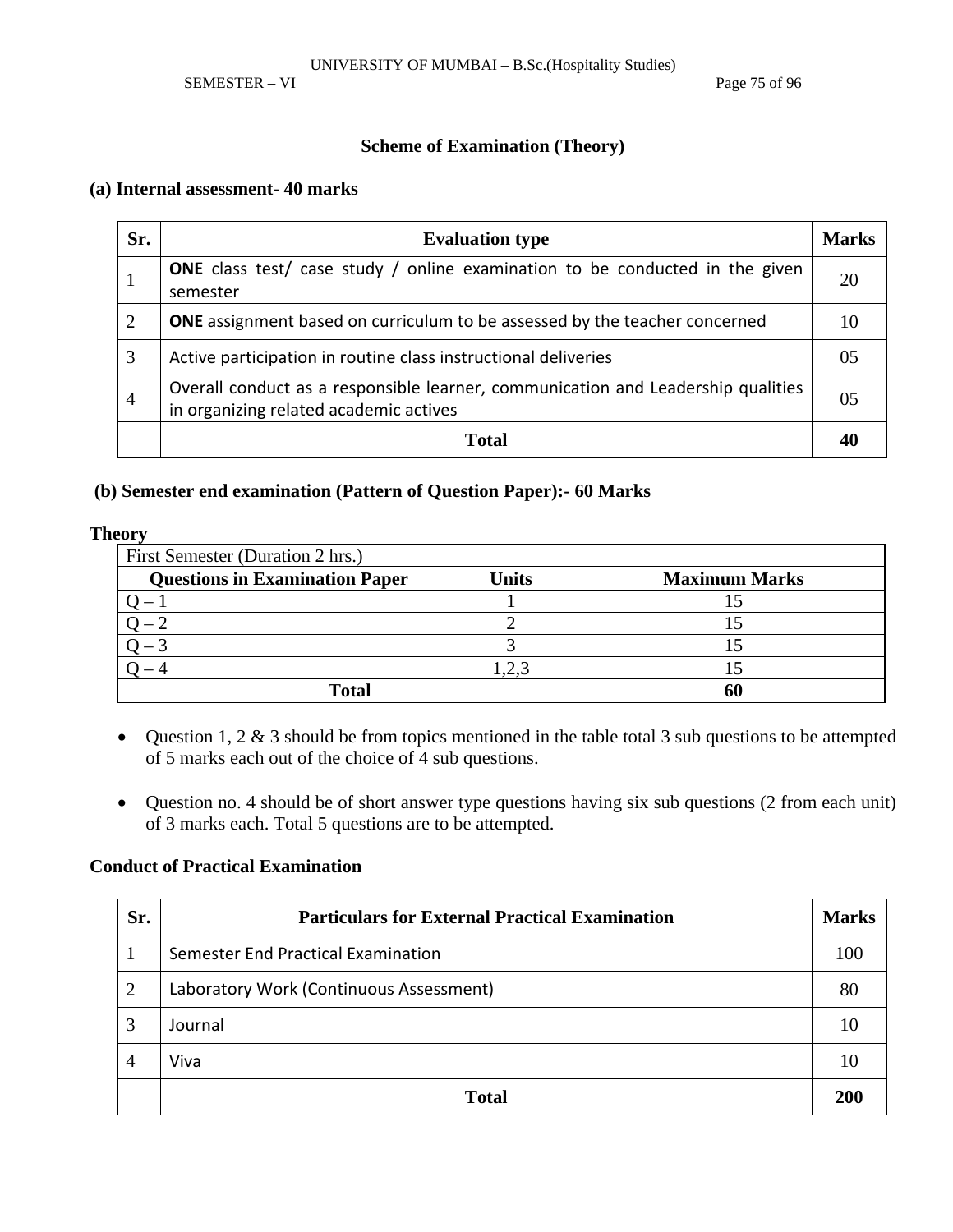- 1. Nicollelo, L. G. Dinsdale, J., (1991), *Basic Pastry Technique*, Hoddr & Stoughton, London
- 2. Russell, Joan, (1964), *Creative Cake Decoration*, Leonard Hill, London
- 3. Clements, Carole, (1994), *Beautiful Baking*, Richard Blady Pub., London
- 4. Gisslen, Wayne, (1997), *Professional Baking* , 2nd Ed., John Wiley & Sons, New York
- 5. Day, Martha, (1999), *The Practical Encyclopedia of Baking*, Lorenz Books, London
- 6. Berry, Mary, , *Favourite Cakes*, Weidenfeld & Nicolson , London
- 7. Nilsen Angela, (1994), *Complete Cake Decorating*, Lorenz Books, New York
- 8. Laver, Norma, (1996), *The Art of Sugar craft Piping*, Chancellor Press , London
- 9. Nilsen Angela & Maxwell, Sarah, (1998), *Cakes & Cake Decorating*, Hermes House , London
- 10. Lodge, Nichelas, (1996), *The Art of Sugar Craft Lace and Filigree*, Chancellor Press , singapore
- 11. Smith, Anne, (1996), *The Art of Sugar Craft Sugar Paste*, Chancellor Press , London
- 12. Purton, Bbrenda, (1996), *The Art of Sugar Craft Royal Icing*, Chancellor Press , London
- 13. Purton, Brenda & Lodge, Nicholas, (1996), *The Art of Sugar Craft Royal Icing Lace & Filigree*, London
- 14. Jenne, Gerhard, (1998), *Decorating Cakes and Cookies*, Ryland Peters & Small , London
- 15. Treuille Eric & Ferigno, Ursula, (1998), *Bread*, Dorling Kindersley, London
- 16. Carluccio, Antonio Carluccio, Prisulla, , *Desserts*, Quadrille Publishing Ltd., New York
- 17. Nilsen Angela & Maxwell, Sarah, (1998), *Cakes & Cake Decorating*, Hermes House , London
- 18. Wadey, Rosemary, (1996), *Cake Decorating*, Sebastian Kelly, Great Britain
- 19. Spencer Churchill, (1994), *Classic Decorating Details*, Paragon, London
- 20. Maxwell Sarah & Nilsen Angela, (1996), The complete cake Decorator, Lorenz Books, London
- 21. Ford Mary, (1994), *New Book of Cake Decorating*, Mary ford Publication, England
- 22. Stogo, Makolm, (1998), *Ice cream & Frozen Desserts*, John Wiley & Sons, New York
- 23. Marshall, Robert T & Arbuckle, W.S., (1996), *Ice-Cream*, (Vth ed), ITP International Chapman & Hall, New York
- 24. Sutherring, Jane, (1996), *Ice Creams Sorbets and Other Cool Delights*, JG press, USA
- 25. Day,Martha, *The Complete Book of Desserts*, Konemann,
- 26. Global Media, *Hot Puddings & & Frozen Desserts*-7
- 27. Global Media, *Pastry, Pies & Pastry Desserts-8*,
- 28. Lonsada, Patricia, (1997), *Ultimate Chocolate*, Metro Books, London
- 29. Roussel Chole, (2005), *The Chocolate Connoisseur*, Piatkus, Great Britain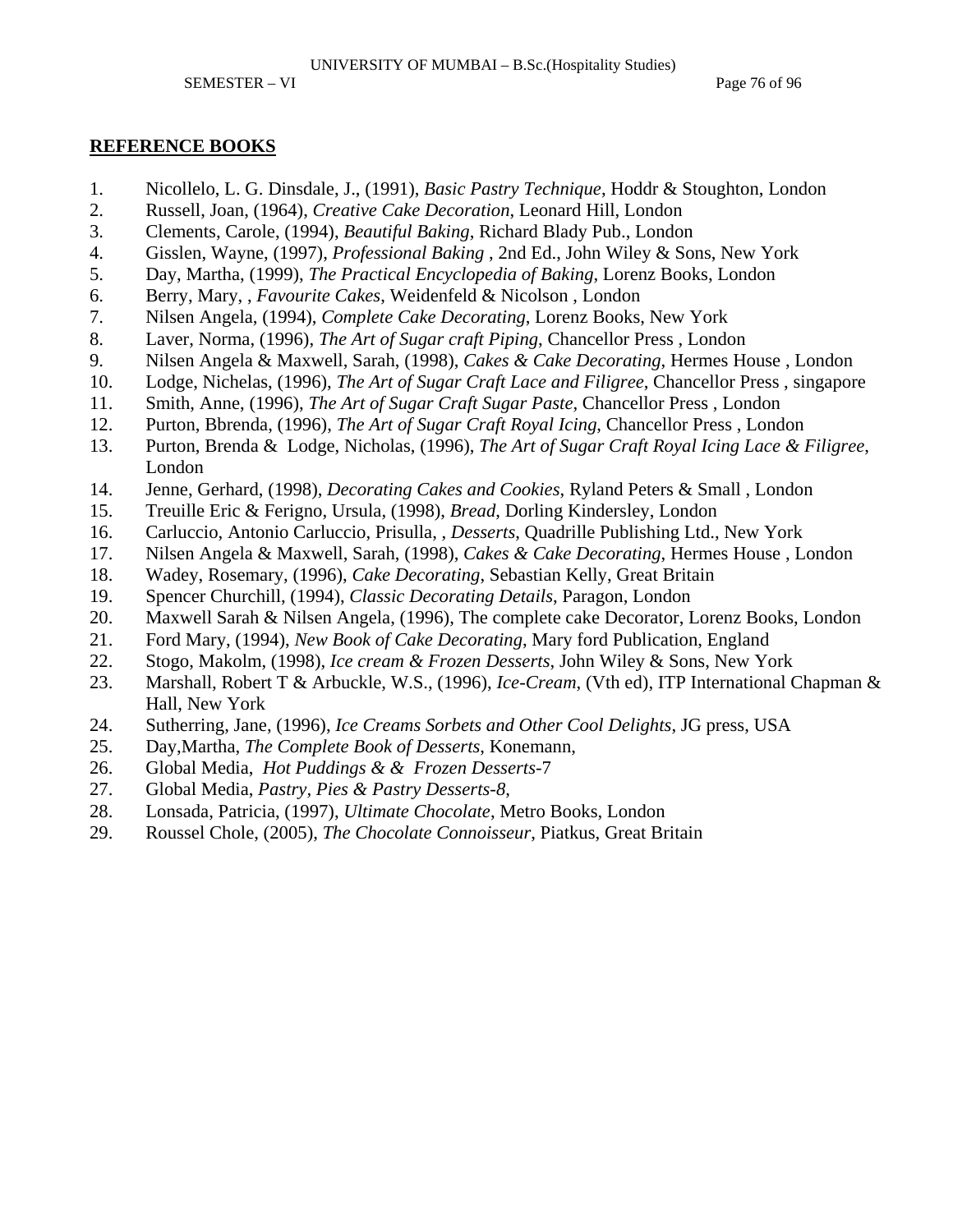SEMESTER – VI Page 77 of 96

## **REVENUE MANAGEMENT (Theory)**

| Name of the<br><b>Programme</b>        | <b>Duration</b>    | <b>Semester</b> | <b>Course/Course Code</b>              |
|----------------------------------------|--------------------|-----------------|----------------------------------------|
| B.Sc. in Hospitality<br><b>Studies</b> | Six Semester       | VI              | <b>Revenue Management</b><br>(USHO615) |
| <b>Course Code</b>                     | <b>Title</b>       | <b>Credits</b>  |                                        |
| <b>USHO615</b>                         | Revenue Management |                 |                                        |

|         | For Course Per week 1 lecture/period is 60 minutes<br>duration |           | For Subject per week<br>1 lecture/period is 60 minutes duration |  |  |  |  |
|---------|----------------------------------------------------------------|-----------|-----------------------------------------------------------------|--|--|--|--|
|         |                                                                |           |                                                                 |  |  |  |  |
|         | Theory                                                         | Practical |                                                                 |  |  |  |  |
| Actual  |                                                                |           |                                                                 |  |  |  |  |
| Contact |                                                                |           |                                                                 |  |  |  |  |
| Credit  |                                                                |           |                                                                 |  |  |  |  |

| Course<br>Code |                       |          | <b>Class Room Instruction</b> |                          |    |                          |                                      |    |                          |                          |                              |           |                |    |       |   |    |
|----------------|-----------------------|----------|-------------------------------|--------------------------|----|--------------------------|--------------------------------------|----|--------------------------|--------------------------|------------------------------|-----------|----------------|----|-------|---|----|
|                | <b>Subject</b>        | Per Week |                               | Per<br><b>Semester</b>   |    |                          | Per<br><b>Semester</b><br><b>Hrs</b> |    |                          | Total                    | <b>Total</b><br><b>Marks</b> |           | <b>Credits</b> |    | Total |   |    |
|                |                       | L        | D                             | m                        |    | p                        | т                                    |    | P                        | T                        |                              | <b>TH</b> | PR             |    | D     | т |    |
| USHO<br>615    | Revenue<br>Management | 03       | ۰                             | $\overline{\phantom{a}}$ | 45 | $\overline{\phantom{0}}$ | $\overline{\phantom{0}}$             | 45 | $\overline{\phantom{a}}$ | $\overline{\phantom{a}}$ | 45                           | 100       | -              | 02 | -     |   | 02 |

### **OBJECTIVES:**

- To sensitize hospitality students on the concept of Hospitality Revenue Management.
- Strategically think to increase occupancy levels, maximize yield and revenues in the Service Industry.

| Unit<br>No. | <b>Chapter</b><br>No. | <b>TOPIC</b>                                                                                                                                                                                                                                                          | <b>Hours</b> | <b>Marks</b> |
|-------------|-----------------------|-----------------------------------------------------------------------------------------------------------------------------------------------------------------------------------------------------------------------------------------------------------------------|--------------|--------------|
|             |                       | History, Definitions, Meaning, Benefits and Prospects of Revenue<br>Management                                                                                                                                                                                        |              |              |
| 01          | $\mathbf{2}$          | The Purpose of Business and Fallacies of the Concept of Profit<br>and Return on Investment<br>2.1 The 10 principles of Revenue Management<br>2.2 The Revenue Manager in the Hospitality Industry –<br>Challenges of managing Hard Constraints and Soft<br>constraints | 15           |              |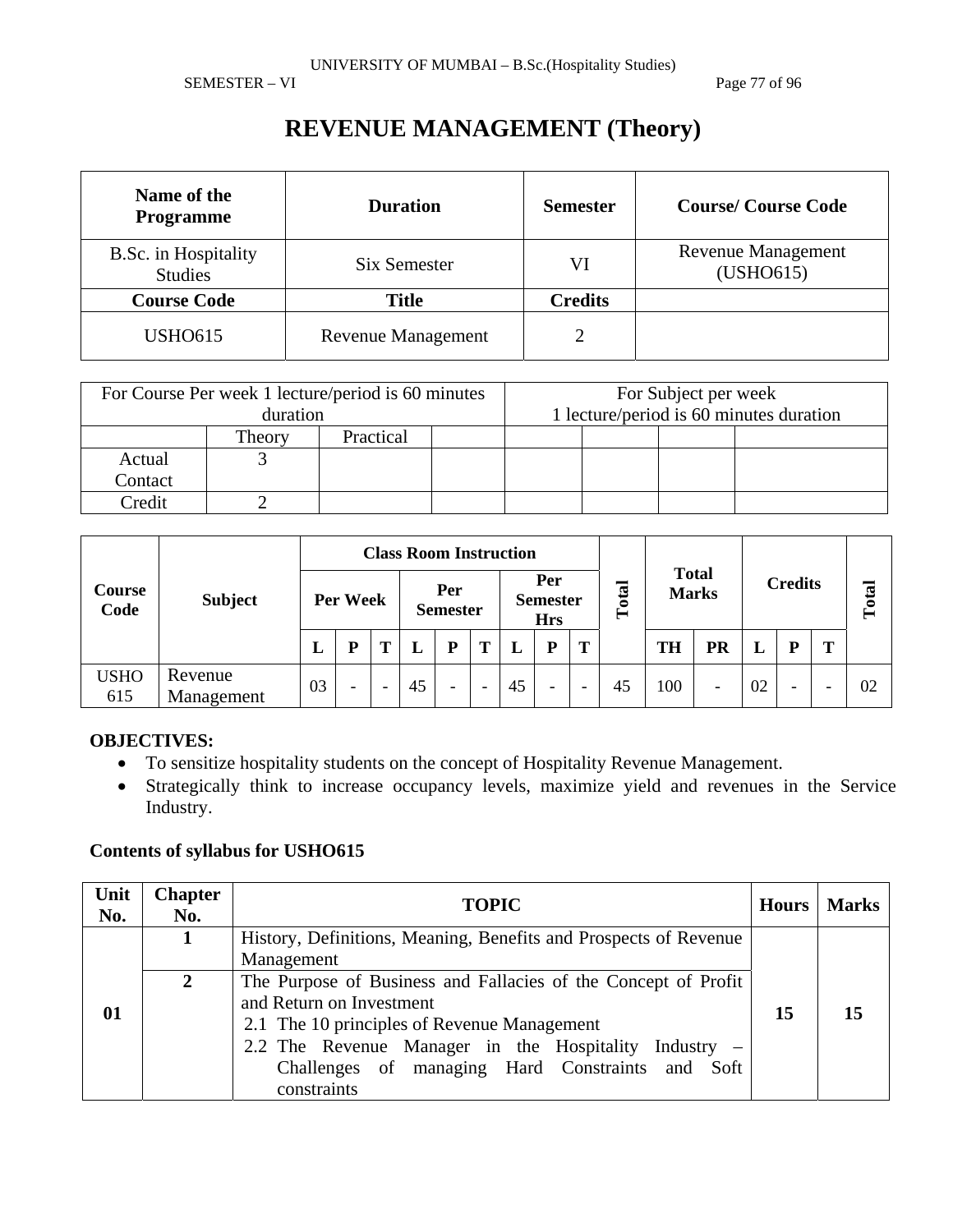SEMESTER – VI Page 78 of 96

|      |                | 2.3 The Revenue Manager Position                                                                                  |              |              |  |  |  |  |  |
|------|----------------|-------------------------------------------------------------------------------------------------------------------|--------------|--------------|--|--|--|--|--|
|      |                |                                                                                                                   |              |              |  |  |  |  |  |
|      |                | 2.4 The Revenue Management Team                                                                                   |              |              |  |  |  |  |  |
|      |                | 2.5 Ethical Aspects of Revenue Management                                                                         |              |              |  |  |  |  |  |
|      |                | 2.6 Role of Costs in Pricing                                                                                      |              |              |  |  |  |  |  |
|      |                | 2.7 Role of value and its link with Quality and Service                                                           |              |              |  |  |  |  |  |
| Unit | <b>Chapter</b> | <b>TOPIC</b>                                                                                                      | <b>Hours</b> | <b>Marks</b> |  |  |  |  |  |
| No.  | No.            |                                                                                                                   |              |              |  |  |  |  |  |
|      | 3              | <b>Market Segmentation</b>                                                                                        |              |              |  |  |  |  |  |
|      |                | 3.1 What is Market Segmentation and its importance in Revenue                                                     |              |              |  |  |  |  |  |
|      |                | Management                                                                                                        |              |              |  |  |  |  |  |
|      |                | 3.2 Yieldable and Non Yieldable segments                                                                          |              |              |  |  |  |  |  |
|      |                | 3.3 Meaning of Differential Pricing                                                                               |              |              |  |  |  |  |  |
|      |                | 3.4 Limits to Differential Pricing                                                                                |              |              |  |  |  |  |  |
|      |                | 3.5 Application of Differential Pricing                                                                           |              |              |  |  |  |  |  |
|      | $\overline{4}$ | Forecasting                                                                                                       |              |              |  |  |  |  |  |
|      |                |                                                                                                                   |              |              |  |  |  |  |  |
|      |                | 4.1 The Importance/Benefits of Forecasting Demand<br>4.2 Past Data, Current data and Future Data (including Group |              |              |  |  |  |  |  |
|      |                | Room sales Trends and the concept of Unconstrained<br>Demand and Last Room value)                                 |              |              |  |  |  |  |  |
|      |                |                                                                                                                   |              |              |  |  |  |  |  |
| 02   |                | 4.3 Demand Forecasts and Strategic Pricing                                                                        | 15           | 15           |  |  |  |  |  |
|      |                | 4.4 Displacement Calculation                                                                                      |              |              |  |  |  |  |  |
|      |                | 4.5 What is (Rooms) Inventory Management?                                                                         |              |              |  |  |  |  |  |
|      |                | 4.6 Characterizing rooms for optimum inventory management                                                         |              |              |  |  |  |  |  |
|      |                | 4.7 Discounting Rack Rates                                                                                        |              |              |  |  |  |  |  |
|      |                | 4.8 Stay Restrictions (Duration Controls)                                                                         |              |              |  |  |  |  |  |
|      |                |                                                                                                                   |              |              |  |  |  |  |  |
|      |                | 4.9 Selective Overbooking (capacity management)<br>as<br>an                                                       |              |              |  |  |  |  |  |
|      |                | <b>Inventory Control strategy</b>                                                                                 |              |              |  |  |  |  |  |
|      |                | 4.10Binomial Distribution, Cumulative Binomial Distribution,                                                      |              |              |  |  |  |  |  |
|      |                | The Painless Binomial                                                                                             |              |              |  |  |  |  |  |
|      |                | 4.11 Marginal Analysis-Critical Fractile Method                                                                   |              |              |  |  |  |  |  |
|      |                | 4.12The Twelve Principles of Inventory and Price Management                                                       |              |              |  |  |  |  |  |

| Unit<br>No. | <b>Chapter</b><br>No. | <b>TOPIC</b>                                                                                                                                                                                                                                | <b>Hours</b> | <b>Marks</b> |
|-------------|-----------------------|---------------------------------------------------------------------------------------------------------------------------------------------------------------------------------------------------------------------------------------------|--------------|--------------|
| 03          | 5                     | Distribution Channel Management<br>5.1 Electronic channels<br>5.2 Non electronic channels<br>5.3 Principles of Distribution Channel Management<br>5.4 Competitive Set Analysis, Benchmarking and Rate Shopping<br>5.5 Market Share Analysis | 15           | 15           |
|             | 6                     | Formulae and Calculations<br>6.1 The classical measures revisited – Occupancy, Multiple<br>Occupancy and ADR -<br>6.2 Hotel Key Performance Index (KPI) - REVPAR,<br>TREVPAR, TREVPEC, GOPPAR, REVPAM<br>and<br><b>REVPASH</b>              |              |              |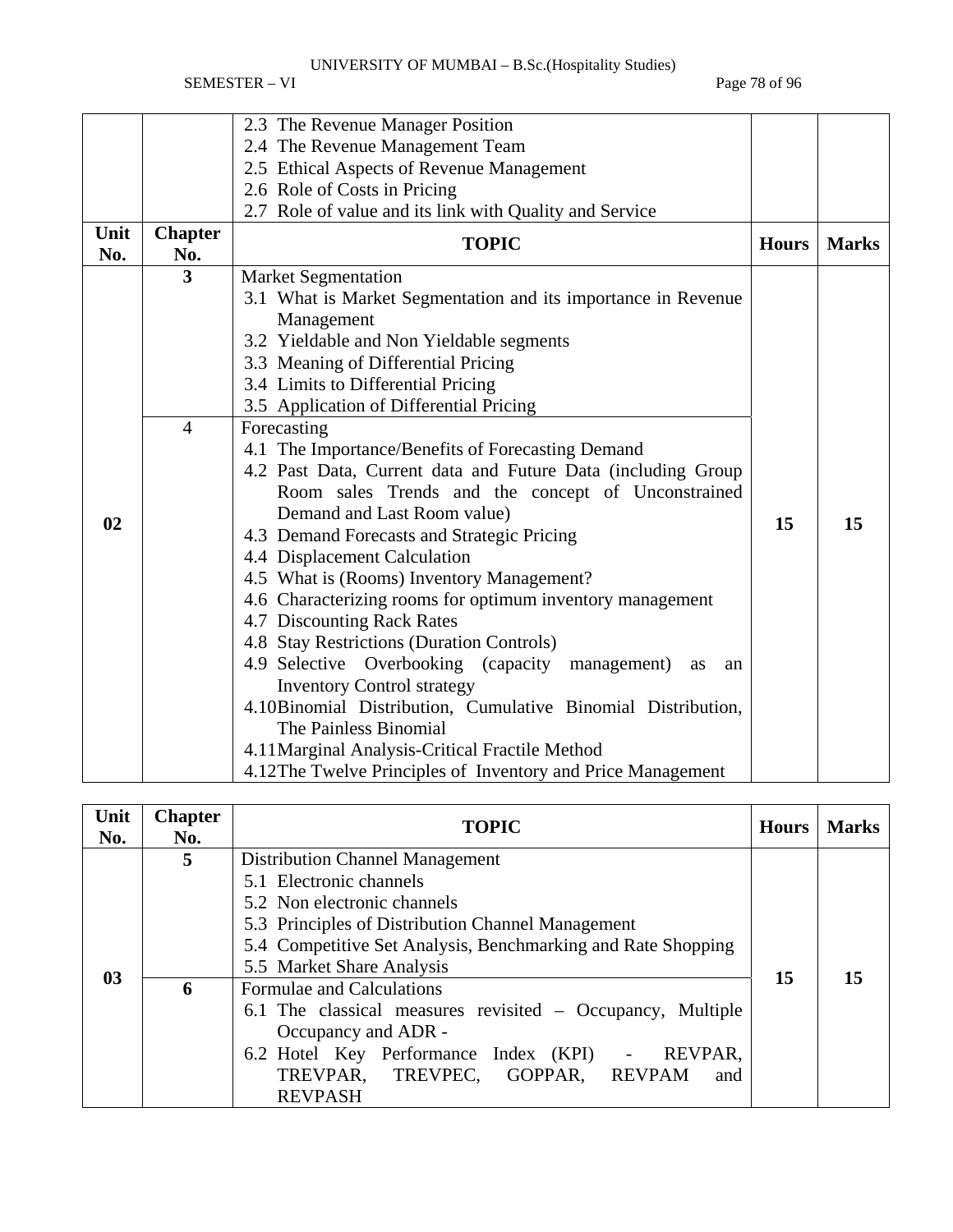SEMESTER – VI Page 79 of 96

|  | 6.3 Forecasting Calculation Aids: Percentage of walk-ins,  |  |
|--|------------------------------------------------------------|--|
|  | Percentage of Under stays, Percentage of No-Shows,         |  |
|  | Percentage of overstays.                                   |  |
|  | 6.4 Measuring Yield and Evaluating RM Efforts: Potential   |  |
|  | Average Single Rate, Potential Average Double Rate, Rate   |  |
|  | Spread, Potential Average rate, Room Rate Achiever Factor, |  |
|  | Yield Percentage, Occupancy Index Analysis, ADR Index      |  |
|  | Analysis, REVPAR Index Analysis and Market Share           |  |
|  | Analysis (these calculations are not a separate topic but  |  |
|  | involved with the content of the above mentioned topics.   |  |
|  | They may however be used fruitfully while setting question |  |
|  | papers)                                                    |  |

#### **Scheme of Examination (Theory)**

#### **(a) Internal assessment- 40 marks**

| Sr.            | <b>Evaluation type</b>                                                                                                     | <b>Marks</b> |
|----------------|----------------------------------------------------------------------------------------------------------------------------|--------------|
|                | <b>ONE</b> class test/ case study / online examination to be conducted in the given<br>semester                            | 20           |
| $\overline{2}$ | <b>ONE</b> assignment based on curriculum to be assessed by the teacher concerned                                          | 10           |
| 3              | Active participation in routine class instructional deliveries                                                             | 05           |
| 4              | Overall conduct as a responsible learner, communication and Leadership qualities<br>in organizing related academic actives | 05           |
|                | <b>Total</b>                                                                                                               |              |

### **(b) Semester end examination (Pattern of Question Paper):- 60 Marks**

| <b>Theory</b>                         |              |                      |
|---------------------------------------|--------------|----------------------|
| First Semester (Duration 2 hrs.)      |              |                      |
| <b>Questions in Examination Paper</b> | <b>Units</b> | <b>Maximum Marks</b> |
|                                       |              |                      |
|                                       |              |                      |
|                                       |              |                      |
|                                       | ,2,3         |                      |
| <b>Total</b>                          |              | 61                   |

- Question 1, 2 & 3 should be from topics mentioned in the table total 3 sub questions to be attempted of 5 marks each out of the choice of 4 sub questions.
- Question no. 4 should be of short answer type questions having six sub questions (2 from each unit) of 3 marks each. Total 5 questions are to be attempted.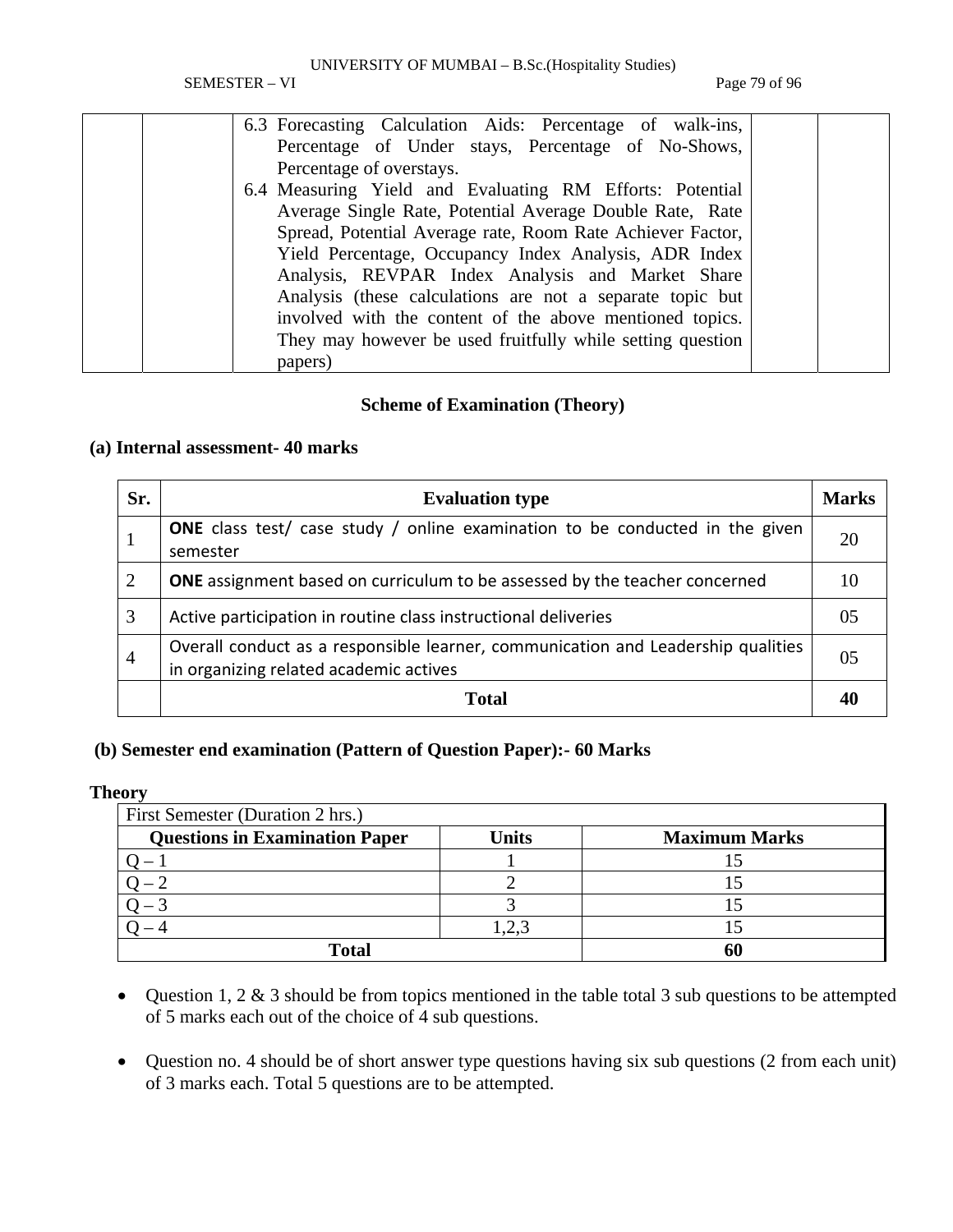SEMESTER – VI Page 80 of 96

- 1. Jatashankar Tewari , *Hotel Front Office Operations and Management*, Oxford
- 2. Hayes and Miller, *Revenue Management of the Hospitality Industry*, John Wiley
- 3. e-book located at http://www.xotels.com/en/revenue-management-solution
- 4. Kimberly A. Tranter, Trevor Stuart-Hill, Juston Parker, (2009), *An Introduction to Revenue Management for the Hospitality Industry*, Pearson Prentice Hall
- 5. Robert G. Cross, (1998), *Revenue Management*, Broadway Books, New York.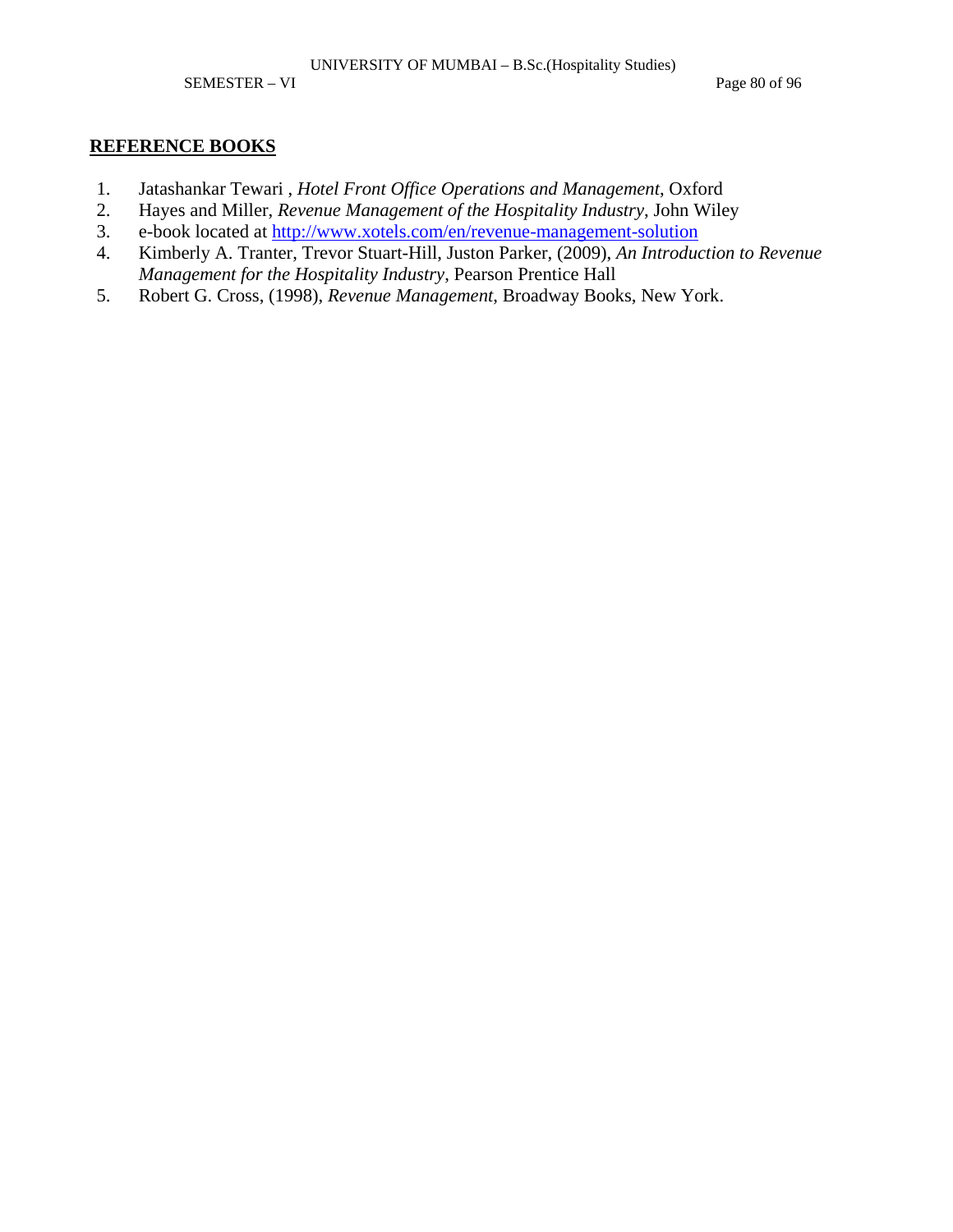SEMESTER – VI Page 81 of 96

## **FOREIGN LANGUAGE (FRENCH) (Theory)**

| Name of the<br><b>Programme</b>        | <b>Duration</b>           | <b>Semester</b> | <b>Course/Course Code</b>              |
|----------------------------------------|---------------------------|-----------------|----------------------------------------|
| B.Sc. in Hospitality<br><b>Studies</b> | Six Semester              | VI              | Foreign Language (French)<br>(USHO625) |
| <b>Course Code</b>                     | <b>Title</b>              | <b>Credits</b>  |                                        |
| <b>USHO625</b>                         | Foreign Language (French) |                 |                                        |

| For Course Per week 1 lecture/period is 60 minutes<br>duration |        |           |  |  | For Subject per week<br>1 lecture/period is 60 minutes duration |  |  |  |
|----------------------------------------------------------------|--------|-----------|--|--|-----------------------------------------------------------------|--|--|--|
|                                                                | Theory | Practical |  |  |                                                                 |  |  |  |
| Actual                                                         |        |           |  |  |                                                                 |  |  |  |
| Contact                                                        |        |           |  |  |                                                                 |  |  |  |
| ∩redit                                                         |        |           |  |  |                                                                 |  |  |  |

|                    |                                 | <b>Class Room Instruction</b> |   |                        |    |                                      |                          |           |                              |                          |                |     |           |    |   |   |    |
|--------------------|---------------------------------|-------------------------------|---|------------------------|----|--------------------------------------|--------------------------|-----------|------------------------------|--------------------------|----------------|-----|-----------|----|---|---|----|
| Course<br>Code     | <b>Subject</b>                  | Per Week                      |   | Per<br><b>Semester</b> |    | Per<br><b>Semester</b><br><b>Hrs</b> |                          | otal<br>⊨ | <b>Total</b><br><b>Marks</b> |                          | <b>Credits</b> |     | Total     |    |   |   |    |
|                    |                                 | L                             | D |                        |    | P                                    | T                        |           | P                            | Т                        |                | TH  | <b>PR</b> |    | D | Т |    |
| <b>USHO</b><br>625 | Foreign<br>Language<br>(French) | 03                            | - | ۰                      | 45 | $\overline{\phantom{a}}$             | $\overline{\phantom{0}}$ | 45        | $\overline{\phantom{0}}$     | $\overline{\phantom{0}}$ | 45             | 100 | -         | 02 | - |   | 02 |

### **OBJECTIVES:**

- The objective of this course is to enable the students to read, write, comprehend and converse in basic French.
- To develop communication skills in various departments of Hospitality Industry.
- To enhance the French Vocabulary of the students in various domains such as culinary, front office, accommodations as well as food and beverage service.
- To increase the knowledge of the culinary terms and recipes in French.

| Unit<br>No. | <b>Chapter</b><br>No. | <b>TOPIC</b>                                             | Hours | <b>Marks</b> |
|-------------|-----------------------|----------------------------------------------------------|-------|--------------|
|             |                       | Introduction to French                                   |       |              |
|             |                       | Les Alphabets - Majuscules, minuscules                   |       |              |
| 01          |                       | 1.2 Pronunciation du français (Les signs de Ponctuation) | 15    | 15           |
|             |                       | Salutation- (introduction)<br>1.3                        |       |              |
|             |                       | Formal and informal greeting<br>1.4                      |       |              |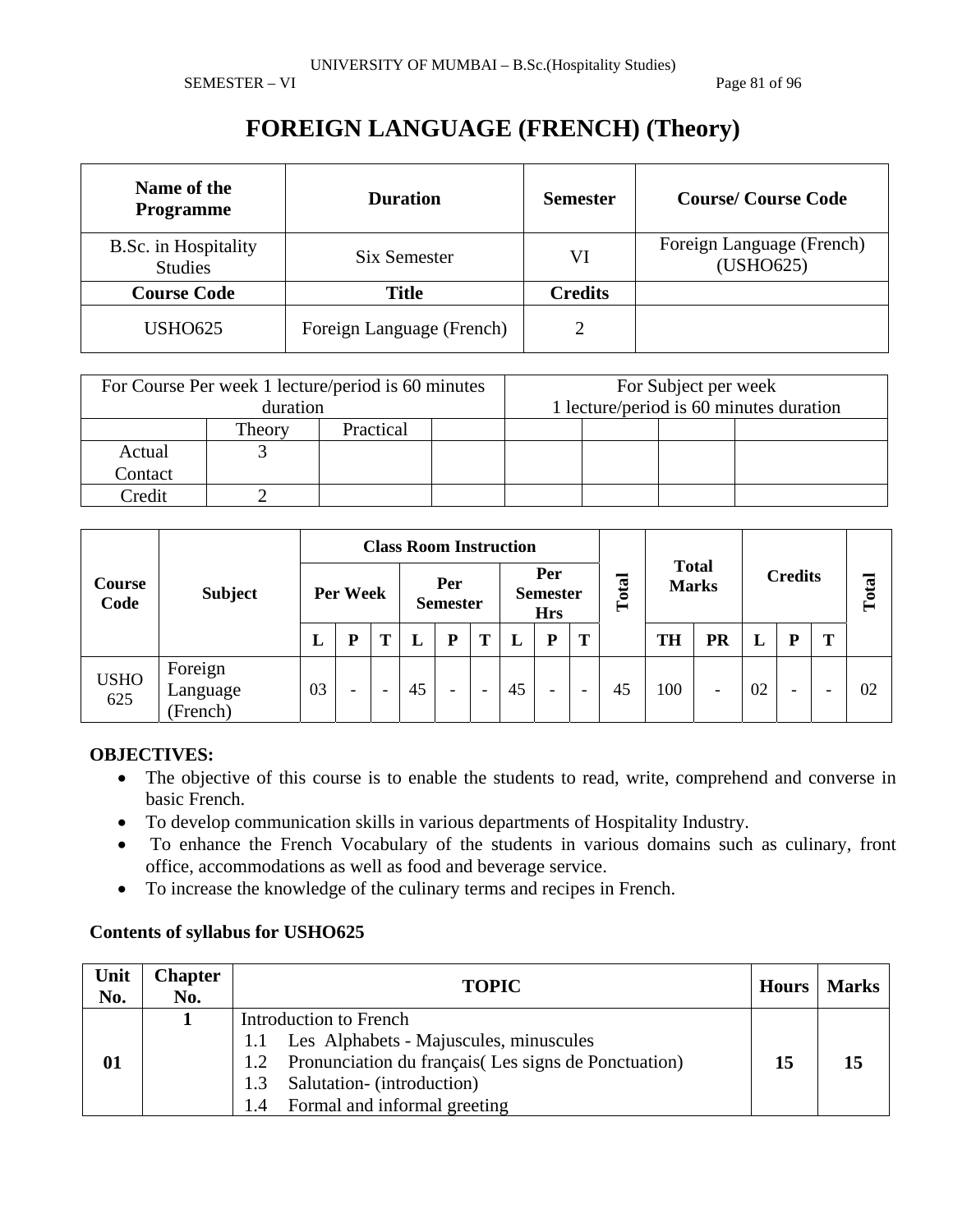SEMESTER – VI Page 82 of 96

|     | 1.5 Basic conversations          |  |
|-----|----------------------------------|--|
| 1.6 | Les jours de la semaine          |  |
| 1.7 | Les mois de l'année              |  |
| 1.8 | Les saisons                      |  |
| 1.9 | L'heure                          |  |
|     | $1.10$ La date                   |  |
|     | 1.11 Le nom, le pluriel des noms |  |
|     | 1.12 Articles définis/indéfinis  |  |
|     | 1.13 Les professions             |  |
|     | 1.14 Les couleurs                |  |
|     | 1.15 Les vêtements               |  |
|     | 1.16 Le visage                   |  |
|     | 1.17 Le corps                    |  |
|     | 1.18 La famille                  |  |

1.19 Les pays avec leur nationalité

| Unit<br>No. | <b>Chapter</b><br>No. | <b>TOPIC</b>                                                                                                                                                                                                                                                                                                                                                                                                                                                                                                                                                                                                                                                                                                                                                  | <b>Hours</b> | <b>Marks</b> |
|-------------|-----------------------|---------------------------------------------------------------------------------------------------------------------------------------------------------------------------------------------------------------------------------------------------------------------------------------------------------------------------------------------------------------------------------------------------------------------------------------------------------------------------------------------------------------------------------------------------------------------------------------------------------------------------------------------------------------------------------------------------------------------------------------------------------------|--------------|--------------|
| 02          | $\overline{2}$        | Les Pronoms Sujets<br>Les verbes $-\hat{\text{etc}}$ , avoir, I,II,III Groups: ending with 'er, ir,<br>2.1<br>re' and irregular (acheter, aller, servir, savoir, pouvoir,<br>venir, sortir, partir, vouloir, prendre, dire. (le present, le<br>passé composé et le future)<br>2.2 Les verbes pronominaux: se lever, se laver, se doucher,<br>s'habiller, se coucher, s'appeler (seulement au present)<br>Les adjectifs<br>2.3<br>Les adjectifs démonstratifs<br>2.4<br>Les adjectifs possessifs<br>2.5<br>Les prepositions<br>2.6<br>Les articles partitifs<br>2.7<br>2.8<br>Le négatif<br>Le vocabulaire de la cuisine et d'hôtel<br>2.9<br>2.10 Le menu (17 course-names only)<br>2.11 La cuisine française, les vins français et les fromages<br>français. | 15           | 15           |

| Unit<br>No. | <b>Chapter</b><br>No. | <b>TOPIC</b>                                                                                                                                                                                                   | <b>Hours</b> | <b>Marks</b> |
|-------------|-----------------------|----------------------------------------------------------------------------------------------------------------------------------------------------------------------------------------------------------------|--------------|--------------|
| 03          | 3                     | Les dialogues français.<br>Au restaurant<br>3.1<br>3.2 Réserver une chambre<br>3.3 Demander la direction<br>3.4 A la banque<br>3.5 A l'aéroport(à la douane)<br>3.6 Les Recettes<br>La Soupe à l'oignon<br>3.7 | 15           | 15           |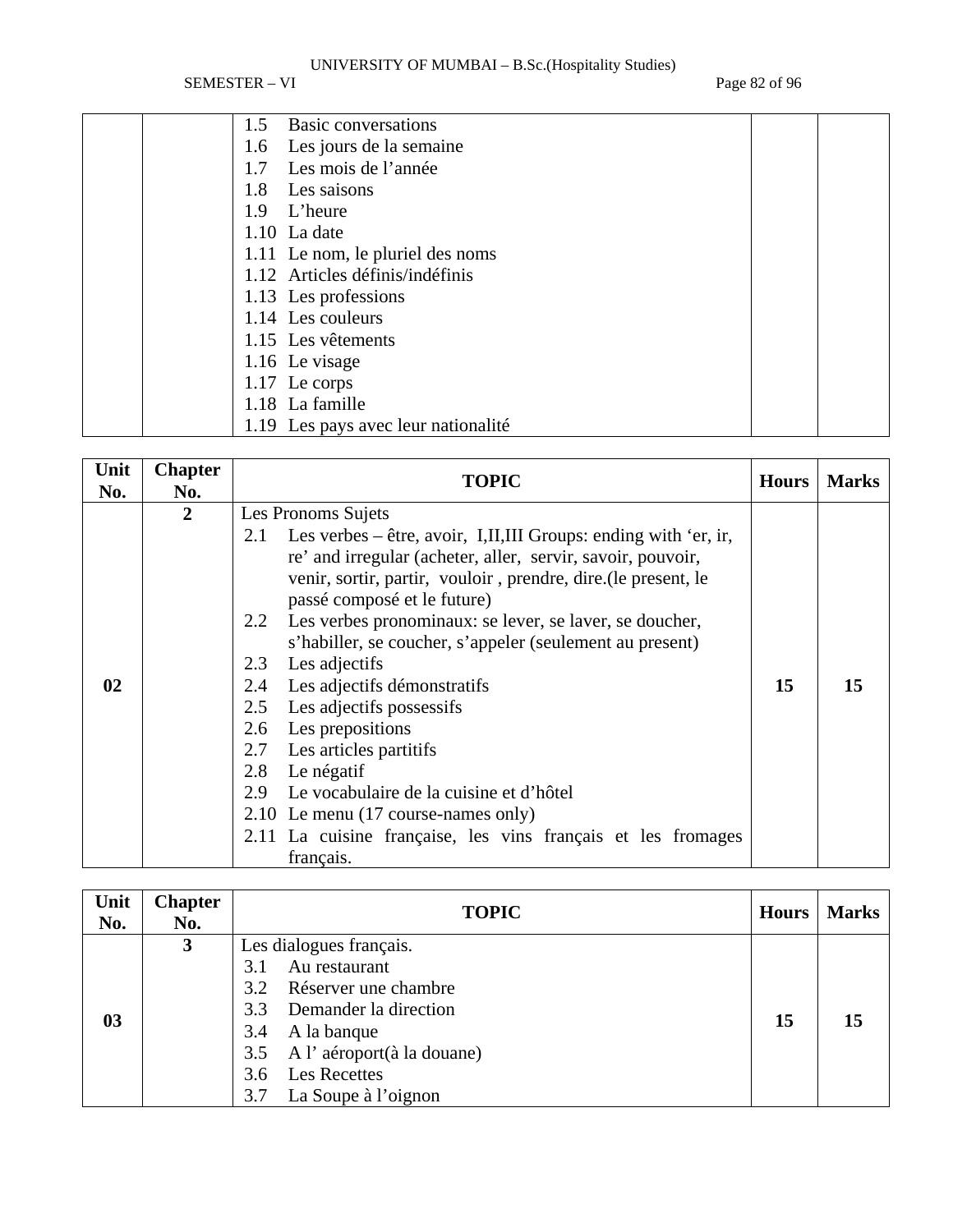SEMESTER – VI Page 83 of 96

| 3.8 Quiche Lorraine<br>3.9 L'omelette du jambon / du fromage |  |
|--------------------------------------------------------------|--|
| 3.10 Baguette<br>3.11 Mousse au chocolat                     |  |

## **ASSIGNMENTS**

| Sr. No. | <b>Topic for Assignments</b> | <b>Marks</b> |
|---------|------------------------------|--------------|
| 1.      | Role play                    | 10           |
|         | Presentations: (Any TWO)     |              |
|         | Les vins français            |              |
|         | Les monuments français       |              |
|         | Le tourisme en France        |              |
|         | Les fromages français        |              |
|         | Les fetes françaises         |              |
| 2.      | Les regions en France        | 10           |
|         | Degustation                  |              |
|         | Les saisons                  |              |
|         | Haute couture : la mode      |              |
|         | Les sports                   |              |
|         | La gastronomie en France     |              |

## **Scheme of Examination (Theory)**

## **(a) Internal assessment- 40 marks**

| Sr.            | <b>Evaluation type</b>                                                                                                     | <b>Marks</b> |
|----------------|----------------------------------------------------------------------------------------------------------------------------|--------------|
|                | <b>ONE</b> class test/ case study / online examination to be conducted in the given<br>semester                            | 20           |
| 2              | <b>ONE</b> assignment based on curriculum to be assessed by the teacher concerned                                          | 10           |
| 3              | Active participation in routine class instructional deliveries                                                             | 05           |
| $\overline{4}$ | Overall conduct as a responsible learner, communication and Leadership qualities<br>in organizing related academic actives | 05           |
|                | Total                                                                                                                      |              |

## **(b) Semester end examination (Pattern of Question Paper):- 60 Marks**

## **Theory**

| <b>First Semester (Duration 2 hrs.)</b> |       |                      |
|-----------------------------------------|-------|----------------------|
| <b>Questions in Examination Paper</b>   | Jnits | <b>Maximum Marks</b> |
|                                         |       |                      |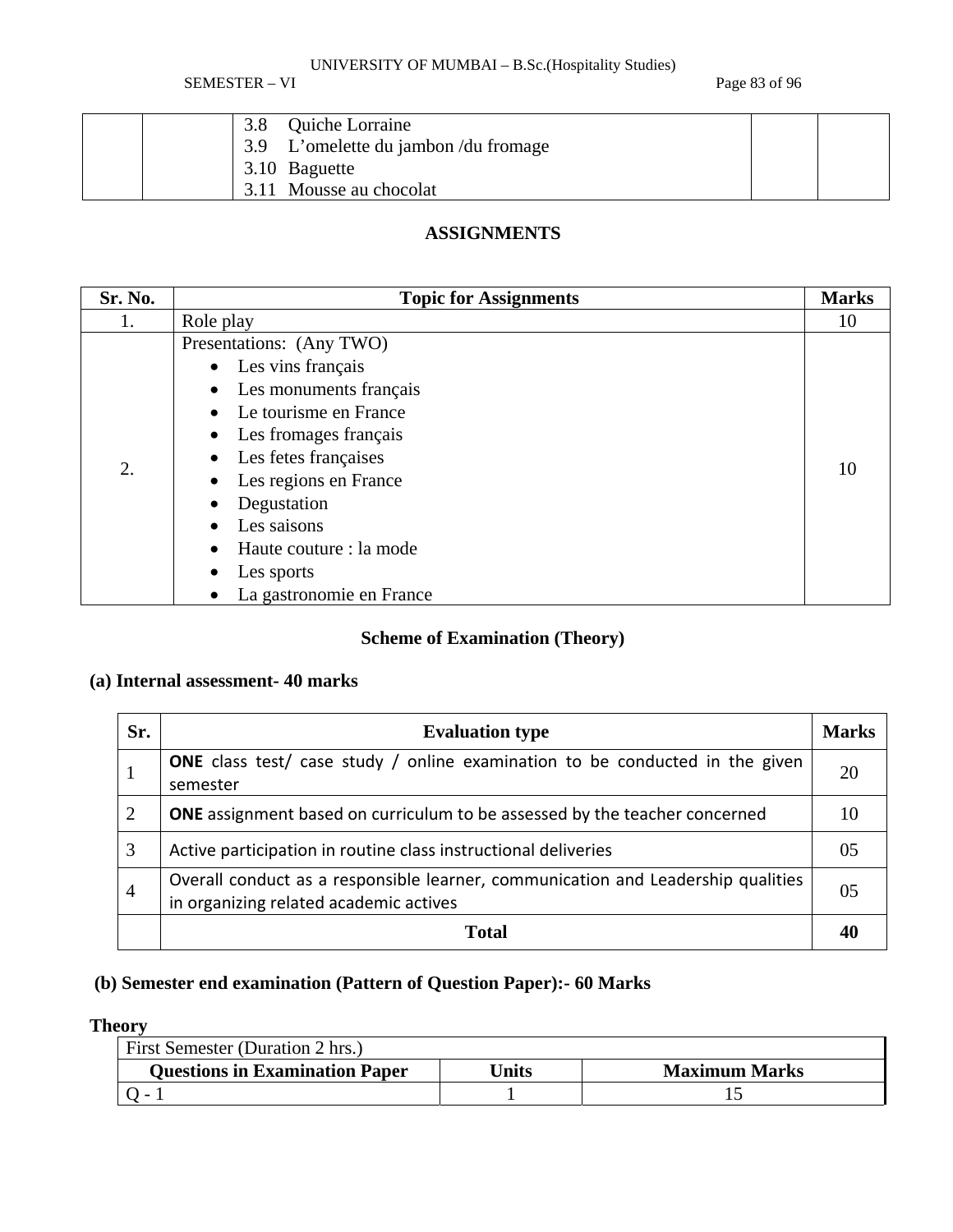SEMESTER – VI Page 84 of 96

| $\overline{\phantom{0}}$ |                   |  |
|--------------------------|-------------------|--|
| $\overline{\phantom{0}}$ |                   |  |
|                          | $\sim$<br>1, 2, 3 |  |
| <b>Total</b>             | 60                |  |

- Question 1, 2 & 3 should be from topics mentioned in the table total 3 sub questions to be attempted of 5 marks each out of the choice of 4 sub questions.
- Question no. 4 should be of short answer type questions having six sub questions (2 from each unit) of 3 marks each. Total 5 questions are to be attempted.

- 1. *Nouvel En Echange,* 2012, 3rd Edition, Oxford University Press
- 2. *Cour de Lanngue*, 6<sup>th</sup> Edition, Paperback
- 3. *Dodo,* 2011, The New Yorker Public
- 4. Claudine Giraud, *A Votre Service* ,GDB Publication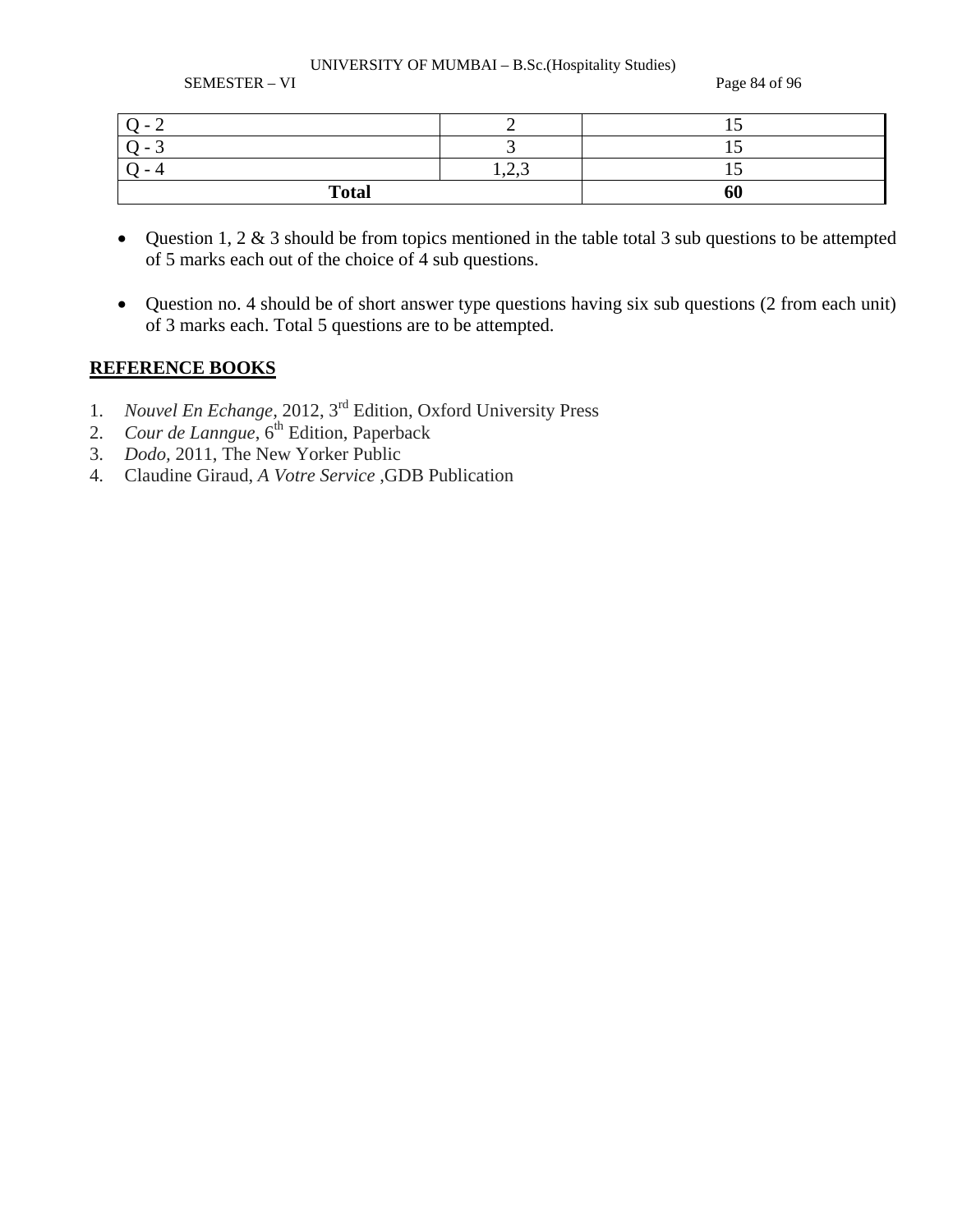SEMESTER – VI Page 85 of 96

## **SERVICES MARKETING (Theory)**

| Name of the<br><b>Programme</b>        | <b>Duration</b>           | <b>Semester</b> | <b>Course/Course Code</b>              |
|----------------------------------------|---------------------------|-----------------|----------------------------------------|
| B.Sc. in Hospitality<br><b>Studies</b> | Six Semester              | VI              | <b>Services Marketing</b><br>(USHO635) |
| <b>Course Code</b>                     | Title                     | <b>Credits</b>  |                                        |
| <b>USHO635</b>                         | <b>Services Marketing</b> |                 |                                        |

|                     | duration | For Course Per week 1 lecture/period is 60 minutes | For Subject per week<br>1 lecture/period is 60 minutes duration |  |  |  |  |
|---------------------|----------|----------------------------------------------------|-----------------------------------------------------------------|--|--|--|--|
| Practical<br>Theory |          |                                                    |                                                                 |  |  |  |  |
| Actual              |          |                                                    |                                                                 |  |  |  |  |
| Contact             |          |                                                    |                                                                 |  |  |  |  |
| Credit              |          |                                                    |                                                                 |  |  |  |  |

| <b>Course</b><br>Code |                       | <b>Class Room Instruction</b> |   |                          |    |                                      |                          |           |                              |                          |                |           |       |    |   |   |    |
|-----------------------|-----------------------|-------------------------------|---|--------------------------|----|--------------------------------------|--------------------------|-----------|------------------------------|--------------------------|----------------|-----------|-------|----|---|---|----|
|                       | <b>Subject</b>        | Per Week                      |   | Per<br><b>Semester</b>   |    | Per<br><b>Semester</b><br><b>Hrs</b> |                          | otal<br>⊨ | <b>Total</b><br><b>Marks</b> |                          | <b>Credits</b> |           | Total |    |   |   |    |
|                       |                       | L                             | D |                          |    | P                                    | т                        |           | P                            | Т                        |                | <b>TH</b> | PR    |    | D | т |    |
| <b>USHO</b><br>635    | Services<br>Marketing | 03                            | ۰ | $\overline{\phantom{a}}$ | 45 | $\overline{\phantom{0}}$             | $\overline{\phantom{0}}$ | 45        | $\overline{\phantom{a}}$     | $\overline{\phantom{a}}$ | 45             | 100       | -     | 02 | - |   | 02 |

### **OBJECTIVES:**

- To familiarize students with marketing fundamentals
- To explain the importance of services marketing to a Hospitality Management student & to fit the subject into his or her understanding of Hospitality.

| Unit<br>No. | <b>Chapter</b><br>No. | <b>TOPIC</b>                                                                                                                                                                                                                                                                                                                                       | <b>Hours</b> | <b>Marks</b> |
|-------------|-----------------------|----------------------------------------------------------------------------------------------------------------------------------------------------------------------------------------------------------------------------------------------------------------------------------------------------------------------------------------------------|--------------|--------------|
| 01          |                       | Introduction to Marketing.<br>1.1 Concise Evolution of Marketing<br>1.2 Definitions – Marketing, Sales, Hospitality Products,<br>Services.<br>1.3 Introduction to Service Marketing<br>1.4 Distinguish between Sales & Marketing.<br>1.5 Distinguish between Goods & Services.<br>1.6 Characteristics of Services Marketing<br>Service gaps<br>1.7 | 15           | 15           |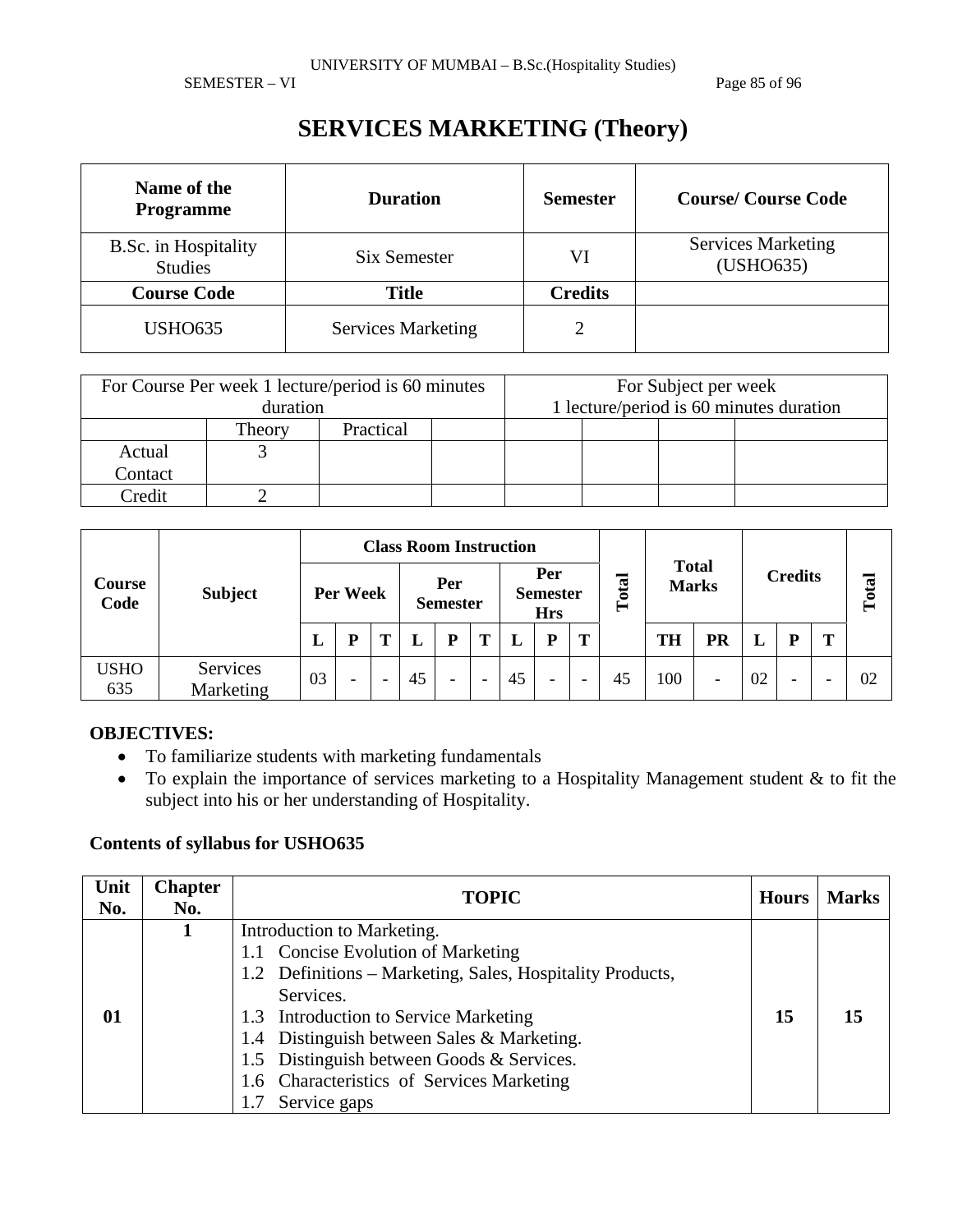SEMESTER – VI Page 86 of 96

|  | 1.8 Service encounter & service chain, Moment of Truth   |  |
|--|----------------------------------------------------------|--|
|  | 1.9 Service encounter Analysis – The "Six S's"           |  |
|  | <b>Services Marketing Concept:</b>                       |  |
|  | 2.1 Segmentation (Target Market, Types of segmentation:- |  |
|  | Demographic, geographic and psychographic).              |  |
|  | Positioning.<br>2.2                                      |  |
|  | 2.3 Components of Marketing Plan.                        |  |

| Unit<br>No. | <b>Chapter</b><br>No. | <b>TOPIC</b>                                                                                                                                                                                                                                                                                                                                                                                                                                                                                                                                                                                                                                                                                                                                                                                                                                                                                                                                  | <b>Hours</b> | <b>Marks</b> |
|-------------|-----------------------|-----------------------------------------------------------------------------------------------------------------------------------------------------------------------------------------------------------------------------------------------------------------------------------------------------------------------------------------------------------------------------------------------------------------------------------------------------------------------------------------------------------------------------------------------------------------------------------------------------------------------------------------------------------------------------------------------------------------------------------------------------------------------------------------------------------------------------------------------------------------------------------------------------------------------------------------------|--------------|--------------|
|             | $\overline{3}$        | P's of Service Marketing.<br>3.1 Product / service mix<br>3.1.1 Levels of a product and new product development.<br>3.1.2 Product life cycle<br>3.1.3 Marketing strategies during the Product Life Cycle<br>3.1.4 Branding.<br>3.2 Price Mix.<br>3.2.1<br>Pricing<br>objectives<br><b>Sales</b><br>(Survival,<br>Profit,<br>Competition, Image – differentiation)                                                                                                                                                                                                                                                                                                                                                                                                                                                                                                                                                                             |              |              |
| 02          |                       | 3.2.2 Factors affecting pricing decision.<br>3.2.3 Skimming and penetration<br>3.2.4 Creative pricing of hotels and restaurants<br>Distribution Mix / Place.<br>3.3<br>Different Distribution network<br>3.3.1<br>3.3.2 Types of distribution channels.<br>3.3.3 Push and pull strategies<br>3.3.4 Need & role of distribution channel.<br>3.4 Promotion / Communication mix<br>3.4.1 Communication process<br>3.4.2 Types of media & importance.<br>3.4.3 Public Relations and publicity<br>3.4.4 Stages and technique of Personal Selling<br>3.4.5 In house Merchandising<br>Sales Promotion types and techniques.<br>3.4.6<br>3.5 People<br>Employees<br>3.5.1<br>3.5.2<br>Customers<br>3.6 Physical Evidence<br>Ambience<br>3.6.1<br>3.6.2 Facility Design<br>3.6.3 Equipment<br>3.6.4<br><b>Employee Dress</b><br>3.6.5<br><b>Other Tangibles</b><br>Process / System<br>3.7<br>3.7.1<br>Service Blueprint/ Service Delivery (Airlines & | 15           | 15           |
|             |                       | Hotels)                                                                                                                                                                                                                                                                                                                                                                                                                                                                                                                                                                                                                                                                                                                                                                                                                                                                                                                                       |              |              |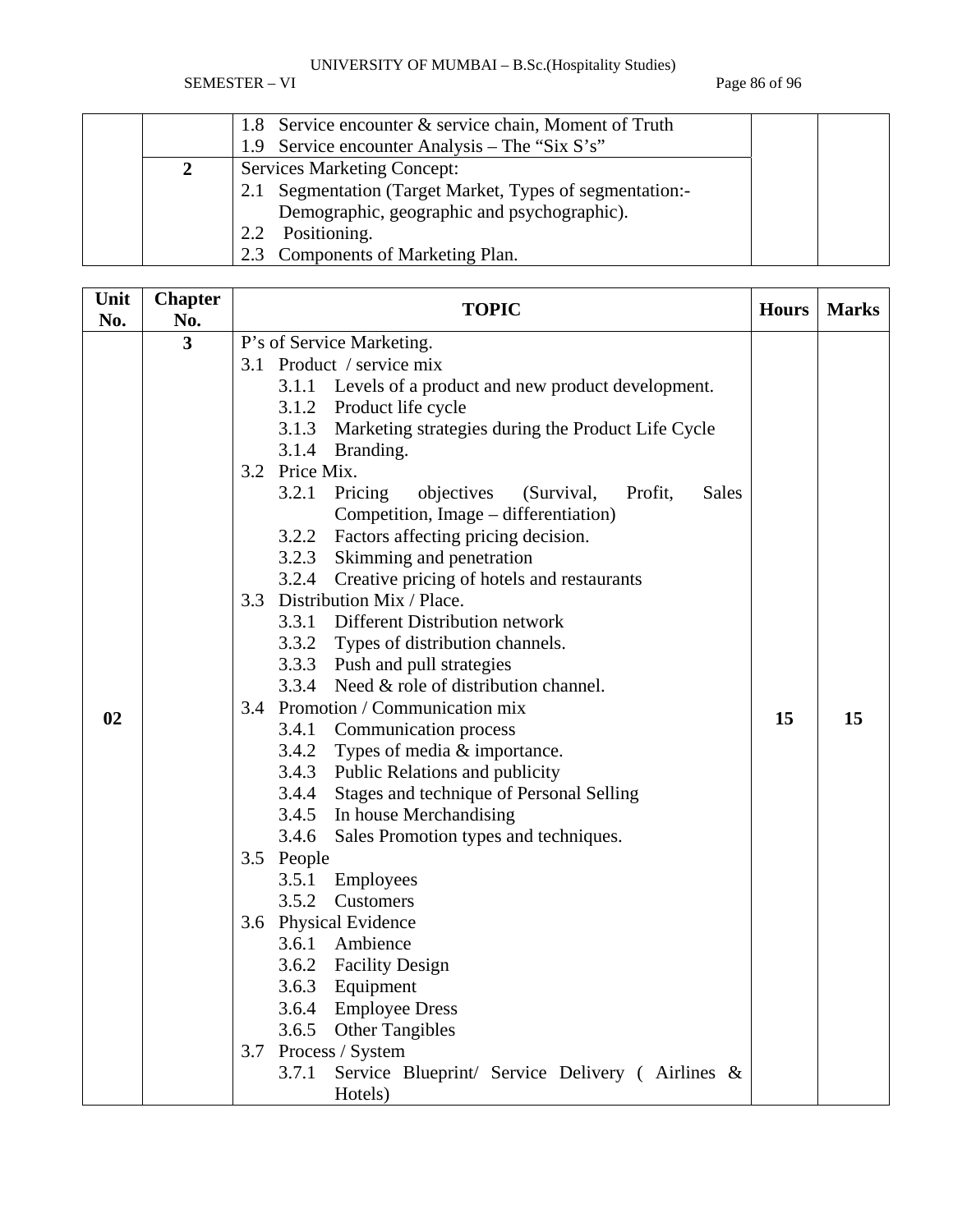SEMESTER – VI Page 87 of 96

| Unit<br>No. | <b>Chapter</b><br>No. | <b>TOPIC</b>                                                                                                                                                                                                                                                                                               | <b>Hours</b> | <b>Marks</b> |
|-------------|-----------------------|------------------------------------------------------------------------------------------------------------------------------------------------------------------------------------------------------------------------------------------------------------------------------------------------------------|--------------|--------------|
|             | 4                     | Consumer behavior:<br>Introduction & definition of consumer behavior<br>4.1<br>4.2 Factors influencing consumer behavior (Social, Cultural,<br>Personal)                                                                                                                                                   |              |              |
| 03          |                       | 4.3 Stages in purchase behavior (5 stage)<br>4.4 Guests of tomorrow & Guest lifestyles                                                                                                                                                                                                                     | 15           | 15           |
|             | 5.                    | E-Marketing for Services:<br>5.1 Introduction E- Marketing & Objectives<br>5.2 Ways to conduct on-line Marketing Activities.<br>5.3 Benefits of E-Marketing [customers stay updated, customers<br>can compare online, clear product information, transparent<br>pricing, e-commerce, online virtual tours) |              |              |

### **ASSIGNMENTS**

| Sr. No.        | <b>Topic for Assignments</b>                                                                                                                                                                                                                   | <b>Marks</b> |
|----------------|------------------------------------------------------------------------------------------------------------------------------------------------------------------------------------------------------------------------------------------------|--------------|
| 1.             | <b>Any ONE</b><br>1 a) Organizational duties and responsibilities. (Any ONE)<br>1.1 Sales Executive.<br>1.2 Sales Manager.<br>1.3 Director of Sales.<br>1 b) Organizational structure. (Any ONE)<br>1.4 Large<br>1.5 Medium<br>1.6 Small       | 10           |
| $\overline{2}$ | <b>Any ONE</b><br>Marketing Plan<br>a)<br>Project relating a hotel or restaurant (SWOT)<br>b)<br>Types of Sales call (Good will, damage control, promotion $\&$<br>C)<br>confirmation).<br>Ways to conduct on-line Marketing activities.<br>d) |              |

## **Scheme of Examination (Theory)**

## **(a) Internal assessment- 40 marks**

| Sr. | <b>Evaluation type</b>                                                                          | <b>Marks</b> |
|-----|-------------------------------------------------------------------------------------------------|--------------|
|     | <b>ONE</b> class test/ case study / online examination to be conducted in the given<br>semester |              |
|     | <b>ONE</b> assignment based on curriculum to be assessed by the teacher concerned               |              |
|     | Active participation in routine class instructional deliveries                                  |              |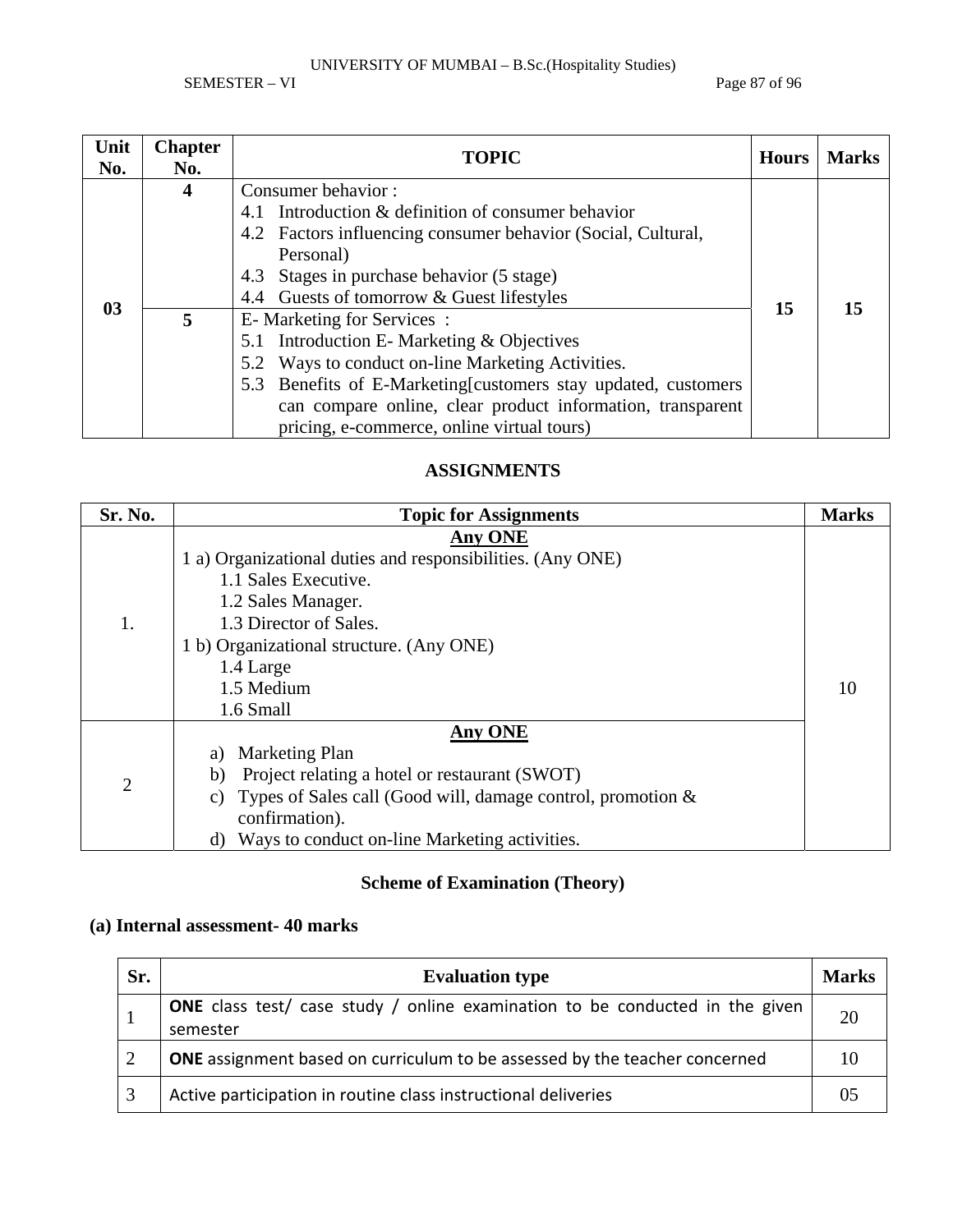SEMESTER – VI Page 88 of 96

|  | Overall conduct as a responsible learner, communication and Leadership qualities<br>I in organizing related academic actives |  |
|--|------------------------------------------------------------------------------------------------------------------------------|--|
|  | Total                                                                                                                        |  |

#### **(b) Semester end examination (Pattern of Question Paper):- 60 Marks**

#### **Theory**

| First Semester (Duration 2 hrs.)      |       |                      |  |  |  |  |
|---------------------------------------|-------|----------------------|--|--|--|--|
| <b>Questions in Examination Paper</b> | Units | <b>Maximum Marks</b> |  |  |  |  |
|                                       |       |                      |  |  |  |  |
|                                       |       |                      |  |  |  |  |
|                                       |       |                      |  |  |  |  |
|                                       |       |                      |  |  |  |  |
| <b>Total</b>                          |       |                      |  |  |  |  |

- Question 1, 2  $\&$  3 should be from topics mentioned in the table total 3 sub questions to be attempted of 5 marks each out of the choice of 4 sub questions.
- Question no. 4 should be of short answer type questions having six sub questions (2 from each unit) of 3 marks each. Total 5 questions are to be attempted.

- 1 Kotler, P. Bowne,J., Makens, J. *Marketing for Hospitality and Tourism* (3rd Edition), Pearson Education
- 2 Vaz, M. , Seta,M ,(2010), *Marketing Management*, Manan Prakashan
- 3 Lewis, Chambers (2008), *Marketing Leadership in Hospitalit*y, 2nd Edition, John Wiley & Sons
- 4 Zeithaml, V., Jobitner, M., Grembler, D., (2008), *Service Marketing*, Mc Graw Hill
- 5 Kotler,P., ( 2009), *Marketing Management*, PH of India Pvt Ltd.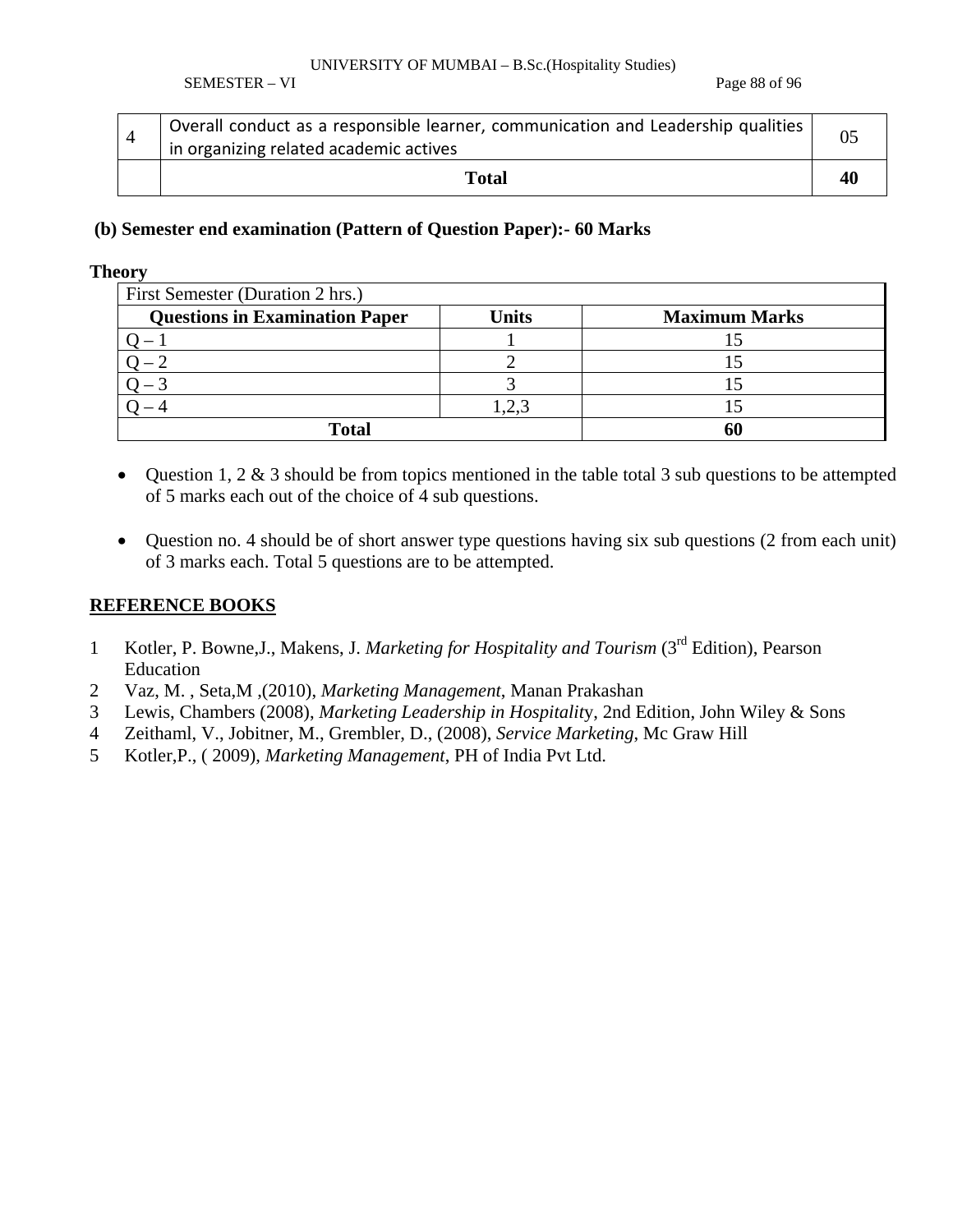SEMESTER – VI Page 89 of 96

## **FINANCIAL MANAGEMENT (Theory)**

| Name of the<br><b>Programme</b>        | <b>Duration</b>             | <b>Semester</b> | <b>Course/Course Code</b>                |
|----------------------------------------|-----------------------------|-----------------|------------------------------------------|
| B.Sc. in Hospitality<br><b>Studies</b> | Six Semester                | VI              | <b>Financial Management</b><br>(USHO645) |
| <b>Course Code</b>                     | <b>Title</b>                | <b>Credits</b>  |                                          |
| <b>USHO645</b>                         | <b>Financial Management</b> |                 |                                          |

|         | duration | For Course Per week 1 lecture/period is 60 minutes | For Subject per week<br>1 lecture/period is 60 minutes duration |  |  |  |  |
|---------|----------|----------------------------------------------------|-----------------------------------------------------------------|--|--|--|--|
|         | Theory   | Practical                                          |                                                                 |  |  |  |  |
| Actual  |          |                                                    |                                                                 |  |  |  |  |
| Contact |          |                                                    |                                                                 |  |  |  |  |
| Credit  |          |                                                    |                                                                 |  |  |  |  |

|                    |                         |          | <b>Class Room Instruction</b> |                        |    |                                      |                          |       |                              |                          |                |           |                          |    |                          |   |    |
|--------------------|-------------------------|----------|-------------------------------|------------------------|----|--------------------------------------|--------------------------|-------|------------------------------|--------------------------|----------------|-----------|--------------------------|----|--------------------------|---|----|
| Course<br>Code     | <b>Subject</b>          | Per Week |                               | Per<br><b>Semester</b> |    | Per<br><b>Semester</b><br><b>Hrs</b> |                          | Total | <b>Total</b><br><b>Marks</b> |                          | <b>Credits</b> |           | Total                    |    |                          |   |    |
|                    |                         | L        | D                             | m                      |    | Þ                                    | т                        |       | P                            | T                        |                | <b>TH</b> | <b>PR</b>                | L  |                          | т |    |
| <b>USHO</b><br>645 | Financial<br>Management | 03       | $\overline{\phantom{0}}$      |                        | 45 | $\overline{\phantom{0}}$             | $\overline{\phantom{0}}$ | 45    | $\overline{\phantom{a}}$     | $\overline{\phantom{a}}$ | 45             | 100       | $\overline{\phantom{a}}$ | 02 | $\overline{\phantom{0}}$ |   | 02 |

### **OBJECTIVES:**

- This subject will enhance the knowledge of financial management of the hospitality students.
- It will emphasize on the students to enhance the uses of finance in various segments in hospitality industry.
- This subject will help the students in establishing their own business and also will help them in their further studies.

| Unit<br>No. | <b>Chapter</b><br>No. | <b>TOPIC</b>                                        | <b>Hours</b> | <b>Marks</b> |
|-------------|-----------------------|-----------------------------------------------------|--------------|--------------|
|             |                       | <b>Financial Management</b>                         |              |              |
|             |                       | 1.1 Meaning                                         |              |              |
|             |                       | 1.2 Scope                                           |              |              |
| 01          |                       | 1.3 Objectives of Financial Management              | 15           | 15           |
|             |                       | <b>Financial Planning</b>                           |              |              |
|             |                       | 2.1 Meaning of Financial Planning                   |              |              |
|             |                       | 2.2 Meaning & Principles Governing a Financial Plan |              |              |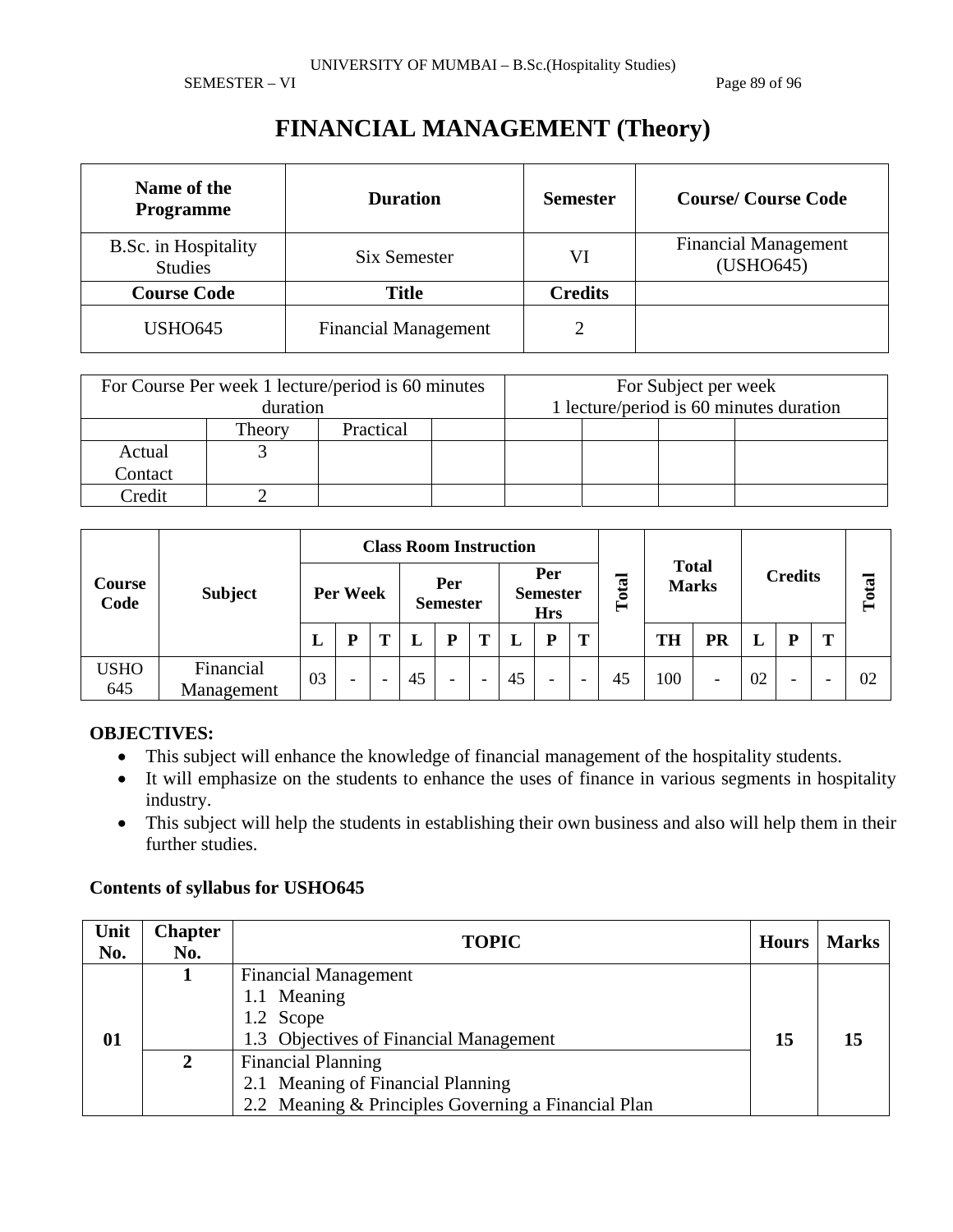SEMESTER – VI Page 90 of 96

|   | 2.3 Capitalization – Introduction & Meaning of Cost & Earnings |  |
|---|----------------------------------------------------------------|--|
|   | Theory                                                         |  |
|   | 2.4 Leasing – Concept And Types of Leasing                     |  |
|   | 2.5 Franchising – Types, Merits and Demerits                   |  |
| 3 | Funds Flow & Cash Flow Analysis                                |  |
|   | 3.1 Nature, Importance and Uses                                |  |
|   | 3.2 Simple, Practical Problems on Funds Flow Statements        |  |
|   | Covering Following Adjustments:                                |  |
|   | 3.2.1 Depreciation                                             |  |
|   | Divided<br>3.2.2                                               |  |
|   | Taxation<br>3.2.3                                              |  |
|   | 3.2.4 Sale /Purchase of Assets                                 |  |

| Unit | <b>Chapter</b>          | <b>Hours</b>                                                 | <b>Marks</b> |    |
|------|-------------------------|--------------------------------------------------------------|--------------|----|
| No.  | No.                     |                                                              |              |    |
|      | $\overline{\mathbf{4}}$ | Verticalization and Ratio Analysis                           |              |    |
|      |                         | 4.1 Verticalization of Income Statement and Balance Sheet    |              |    |
|      |                         | 4.2 Meaning and Importance of Ratio Analysis, Limitation and |              |    |
|      |                         | Uses of Ratios.                                              |              |    |
|      |                         | 4.3 Numerical Problems Covering the following Ratios:        |              |    |
|      |                         | <b>Income Statement Ratios:-</b><br>4.3.1                    |              |    |
|      |                         | 4.3.1.1 Gross Profit Ratio                                   |              |    |
|      |                         | 4.3.1.2 Net Profit Ratio                                     |              |    |
|      |                         | 4.3.1.3 (Pre-Tax $&$ After Tax)                              |              |    |
|      |                         | 4.3.1.4 Operating Ratio                                      |              |    |
|      |                         | 4.3.1.5 Operating Expenses Ratio                             |              |    |
|      |                         | 4.3.1.6 Stock Turnover Ratio                                 |              |    |
|      |                         | <b>Balance Sheet Ratios:-</b><br>4.3.2                       |              |    |
|      |                         | 4.3.2.1 Current Ratio                                        |              |    |
| 02   |                         | 4.3.2.2 Liquid Ratio                                         | 15           | 15 |
|      |                         | 4.3.2.3 Proprietary Ratio                                    |              |    |
|      |                         | 4.3.2.4 Solvency Ratio                                       |              |    |
|      |                         | <b>Combined Ratios:-</b><br>4.3.3                            |              |    |
|      |                         | 4.3.3.1 Debtors Turnover Ratio                               |              |    |
|      |                         | 4.3.3.2 Creditors Turnover Ratio                             |              |    |
|      |                         | 4.3.3.3 Stock Working Capital Ratio                          |              |    |
|      |                         | 4.3.3.4 Return on Investment Ratio                           |              |    |
|      | 5                       | <b>Capital Budgeting</b>                                     |              |    |
|      |                         | 5.1 Importance of Capital Budgeting                          |              |    |
|      |                         | 5.2 Capital Budgeting Appraising Methods.                    |              |    |
|      |                         | 5.2.1 Payback Period and Post Payback Profitability          |              |    |
|      |                         | 5.2.2 Average Rate of Return                                 |              |    |
|      |                         | 5.2.3 Net Present Value                                      |              |    |
|      |                         | 5.3 Merits and Demerits of Each Method                       |              |    |
|      |                         | 5.4 Practical Problems on the above Four Methods.            |              |    |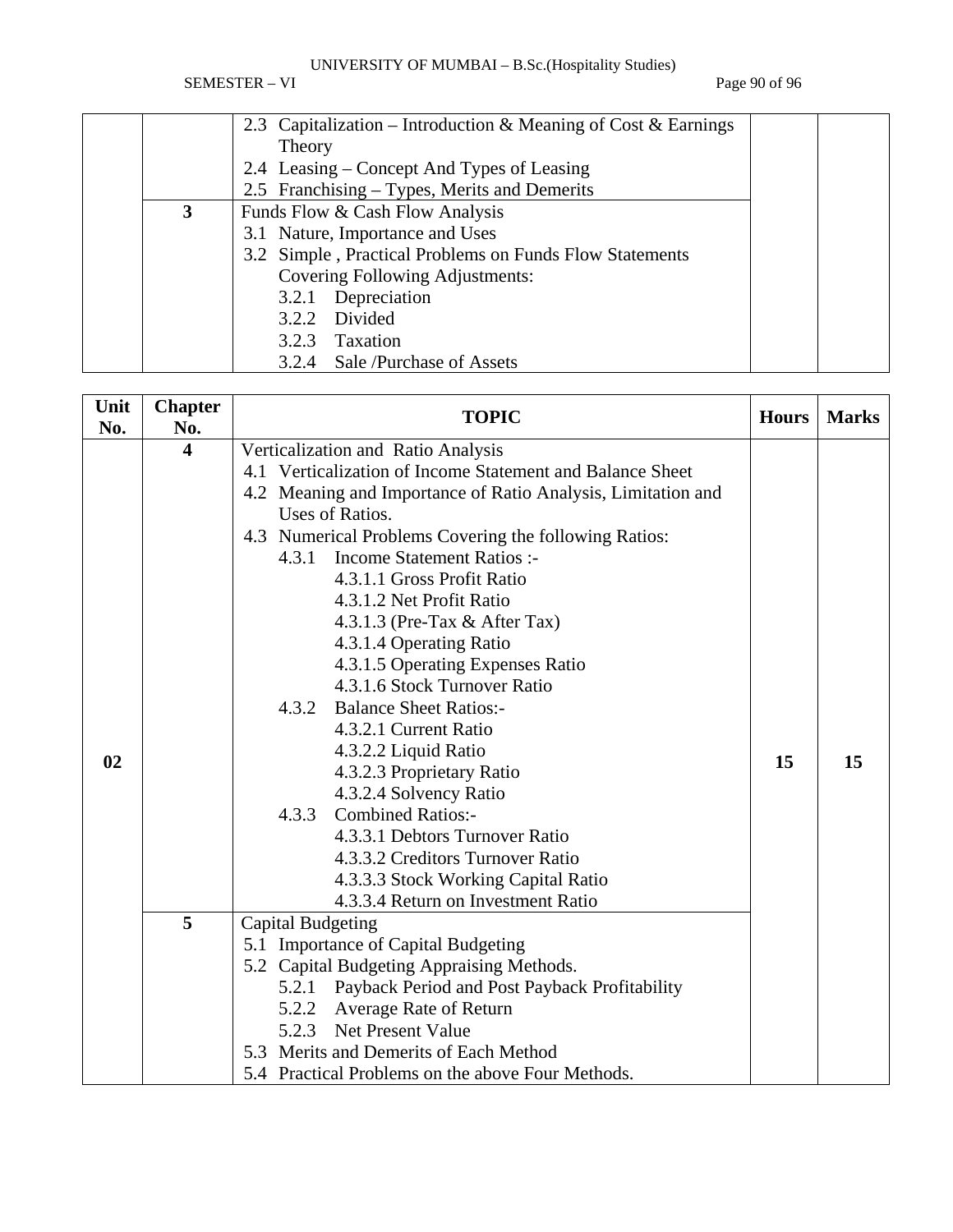SEMESTER – VI Page 91 of 96

| Unit<br>No.    | <b>Chapter</b><br>No. | <b>TOPIC</b>                                                                                                           | <b>Hours</b> | <b>Marks</b> |
|----------------|-----------------------|------------------------------------------------------------------------------------------------------------------------|--------------|--------------|
|                | 6                     | Cash Budget                                                                                                            |              |              |
|                |                       | 6.1 Definition, Characteristics of Budgets & Types of budget<br>6.2 Practical Problems on Preparation of a Cash Budget |              |              |
|                |                       | <b>Working Capital Management</b>                                                                                      |              |              |
| 0 <sub>3</sub> |                       | 7.1 Concept of Working Capital                                                                                         | 15           | 15           |
|                |                       | 7.2 Factors Determining Working Capital                                                                                |              |              |
|                |                       | 7.3 Simple Practical Problems on Statement of Estimated                                                                |              |              |
|                |                       | Working Capital (No. of days working capital / operational                                                             |              |              |
|                |                       | cycle)                                                                                                                 |              |              |

#### **Scheme of Examination (Theory)**

#### **(a) Internal assessment- 40 marks**

| Sr.            | <b>Evaluation type</b>                                                                                                     | <b>Marks</b>   |
|----------------|----------------------------------------------------------------------------------------------------------------------------|----------------|
|                | <b>ONE</b> class test/ case study / online examination to be conducted in the given<br>semester                            | 20             |
| 2              | <b>ONE</b> assignment based on curriculum to be assessed by the teacher concerned                                          | 10             |
| 3              | Active participation in routine class instructional deliveries                                                             | 05             |
| $\overline{4}$ | Overall conduct as a responsible learner, communication and Leadership qualities<br>in organizing related academic actives | 0 <sub>5</sub> |
|                | Total                                                                                                                      |                |

## **(b) Semester end examination (Pattern of Question Paper):- 60 Marks**

| <b>Theory</b>                         |              |                      |
|---------------------------------------|--------------|----------------------|
| First Semester (Duration 2 hrs.)      |              |                      |
| <b>Questions in Examination Paper</b> | <b>Units</b> | <b>Maximum Marks</b> |
|                                       |              |                      |
|                                       |              |                      |
|                                       |              |                      |
|                                       | 2,3          |                      |
| <b>Total</b>                          |              |                      |

- Question 1, 2 & 3 should be from topics mentioned in the table total 3 sub questions to be attempted of 5 marks each out of the choice of 4 sub questions.
- Question no. 4 should be of short answer type questions having six sub questions (2 from each unit) of 3 marks each. Total 5 questions are to be attempted.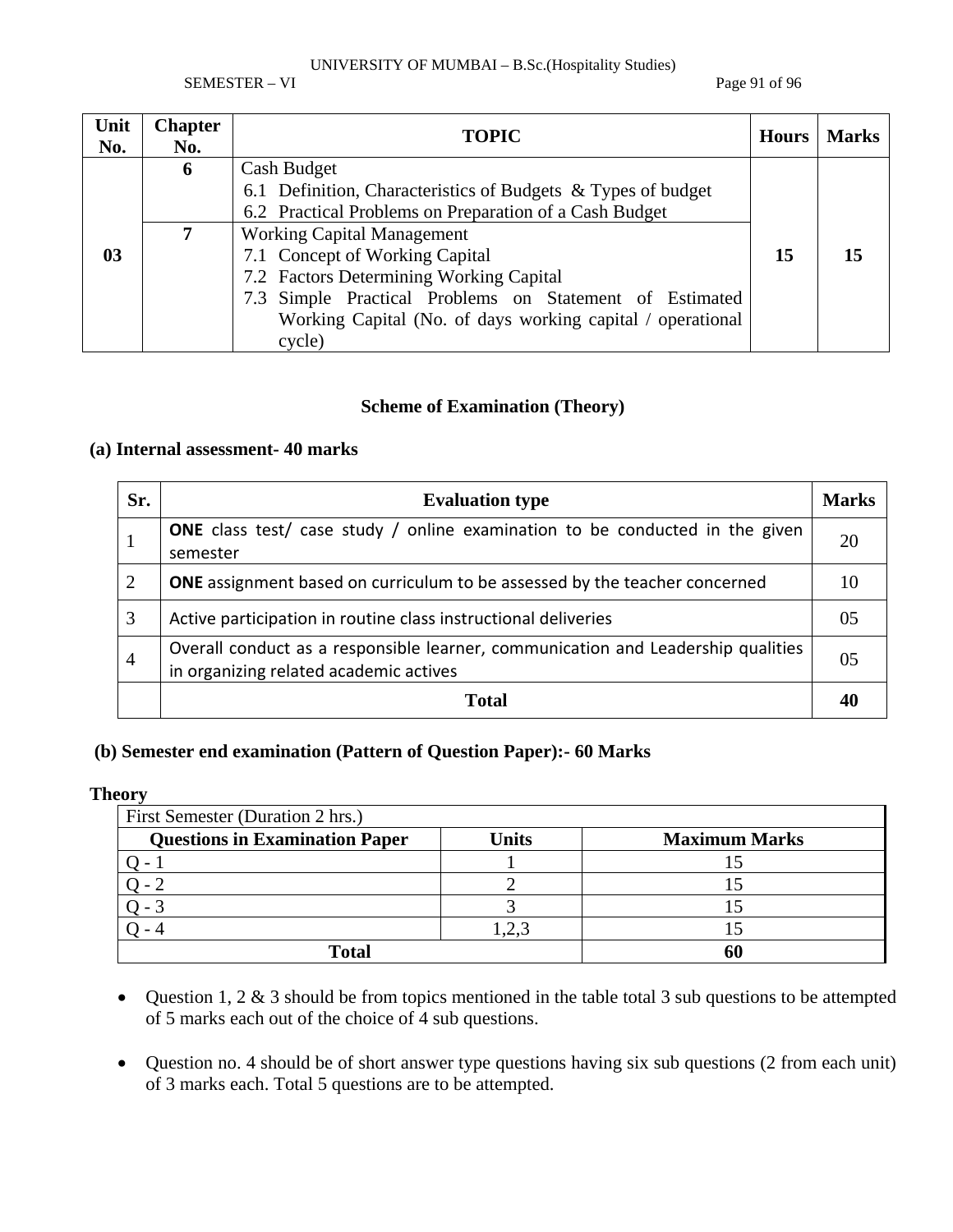SEMESTER – VI Page 92 of 96

- 1. Varsha Ainapure, (2009), *Management Accounting*, 1st Edition, Manan Prakashan
- 2. I. M. Pandey, (2005), *Financial Management*, 9<sup>th</sup> Edition, Vikas Publication
- 3. Anand Iyengar, (2008), *Hotel Finance*, 1st Edition, Oxford
- 4. M.Y. Khan & P. K. Jain, (2008), *Financial Management*, 5<sup>th</sup> Edition, Tata McGraw Hill
- 5. Prasanna Chandra, (2004), *Financial Management*, 6<sup>th</sup> Edition, Tata McGraw Hill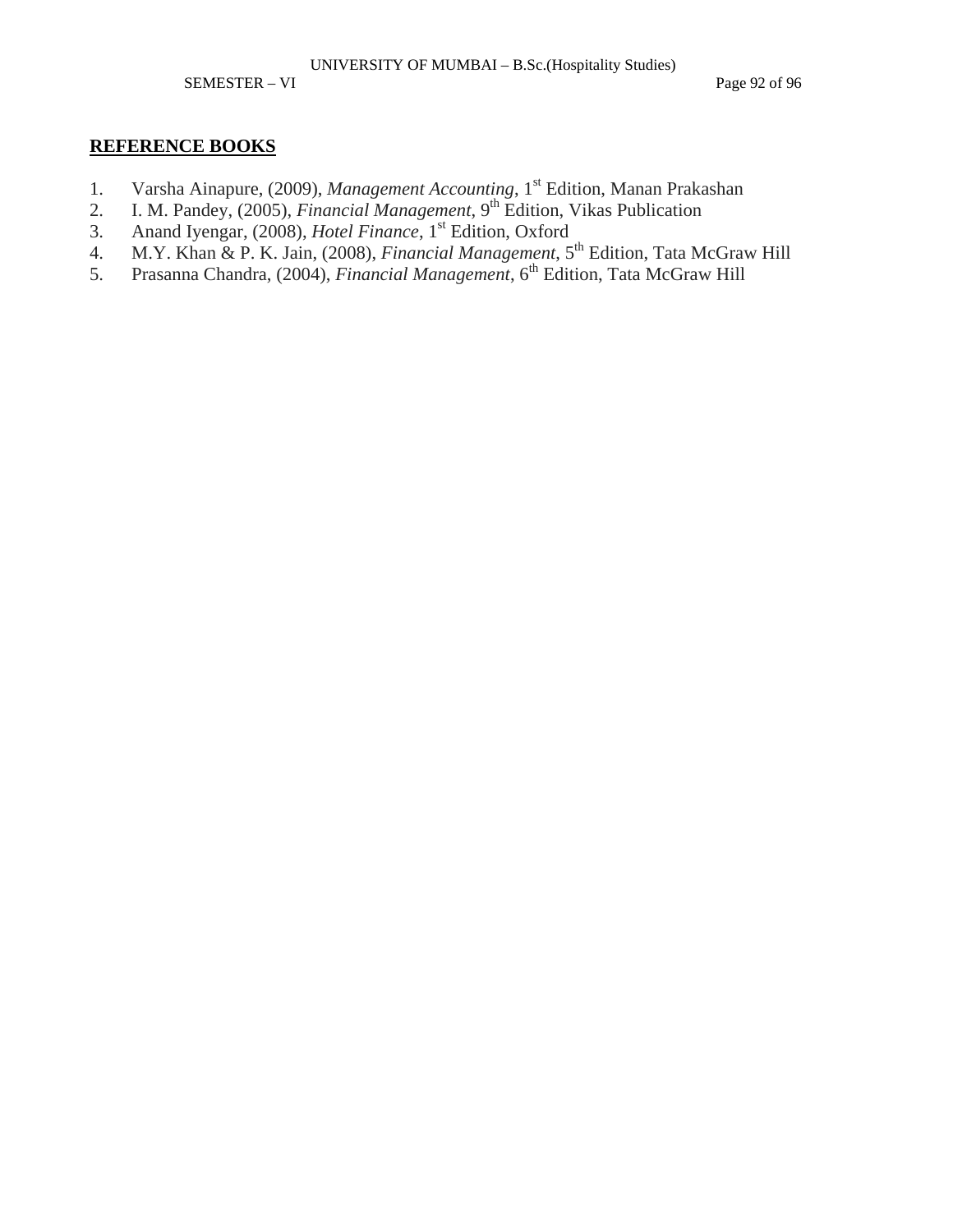SEMESTER – VI Page 93 of 96

## **STRATEGIC HUMAN RESOURCE MANAGEMENT (Theory)**

| Name of the<br><b>Programme</b>        | <b>Duration</b>                               | <b>Semester</b> | <b>Course/Course Code</b>                               |
|----------------------------------------|-----------------------------------------------|-----------------|---------------------------------------------------------|
| B.Sc. in Hospitality<br><b>Studies</b> | Six Semester                                  | VI              | <b>Strategic Human Resource</b><br>Management (USHO655) |
| <b>Course Code</b>                     | Title                                         | <b>Credits</b>  |                                                         |
| <b>USHO655</b>                         | <b>Strategic Human Resource</b><br>Management | っ               |                                                         |

| For Course Per week 1 lecture/period is 60 minutes<br>duration |        |           |  |  | For Subject per week<br>1 lecture/period is 60 minutes duration |  |  |  |
|----------------------------------------------------------------|--------|-----------|--|--|-----------------------------------------------------------------|--|--|--|
|                                                                | Theory | Practical |  |  |                                                                 |  |  |  |
| Actual                                                         |        |           |  |  |                                                                 |  |  |  |
| Contact                                                        |        |           |  |  |                                                                 |  |  |  |
| Credit                                                         |        |           |  |  |                                                                 |  |  |  |

|                |                                              | <b>Class Room Instruction</b> |                          |                          |                        |                          |                                      |    |                          |                          |                              |           |                |    |       |   |    |
|----------------|----------------------------------------------|-------------------------------|--------------------------|--------------------------|------------------------|--------------------------|--------------------------------------|----|--------------------------|--------------------------|------------------------------|-----------|----------------|----|-------|---|----|
| Course<br>Code | <b>Subject</b>                               | Per Week                      |                          |                          | Per<br><b>Semester</b> |                          | Per<br><b>Semester</b><br><b>Hrs</b> |    | Total                    |                          | <b>Total</b><br><b>Marks</b> |           | <b>Credits</b> |    | Total |   |    |
|                |                                              | L                             | D                        |                          | L                      | P                        | Т                                    | L  | ${\bf P}$                | T                        |                              | <b>TH</b> | PR             | L  | Þ     | T |    |
| USHO<br>655    | Strategic<br>Human<br>Resource<br>Management | 03                            | $\overline{\phantom{a}}$ | $\overline{\phantom{0}}$ | 45                     | $\overline{\phantom{0}}$ | $\overline{\phantom{a}}$             | 45 | $\overline{\phantom{a}}$ | $\overline{\phantom{a}}$ | 45                           | 100       | -              | 02 | -     |   | 02 |

#### **OBJECTIVES:**

• To make the students aware of human resource functions in coordination with the strategic objectives of the organizations so as to enhance performance & service quality.

| Unit<br>No. | <b>Chapter</b><br>No. | <b>TOPIC</b>                                                                                                                                                                                                                                                                                                                                      | <b>Hours</b> | <b>Marks</b> |
|-------------|-----------------------|---------------------------------------------------------------------------------------------------------------------------------------------------------------------------------------------------------------------------------------------------------------------------------------------------------------------------------------------------|--------------|--------------|
| 01          |                       | Introduction to Strategic Human Resource Management<br>1.1 Linking Human Resource Management (HRM) & Strategic<br>Human Resource Management (SHRM)<br>1.2 Evolution of Strategic Human Resource Management<br>(SHRM)<br>1.3 Strategic Fit: A conceptual framework<br>1.4 Theoretical prospective of Strategic Human Resource<br>Management (SHRM) | 15           |              |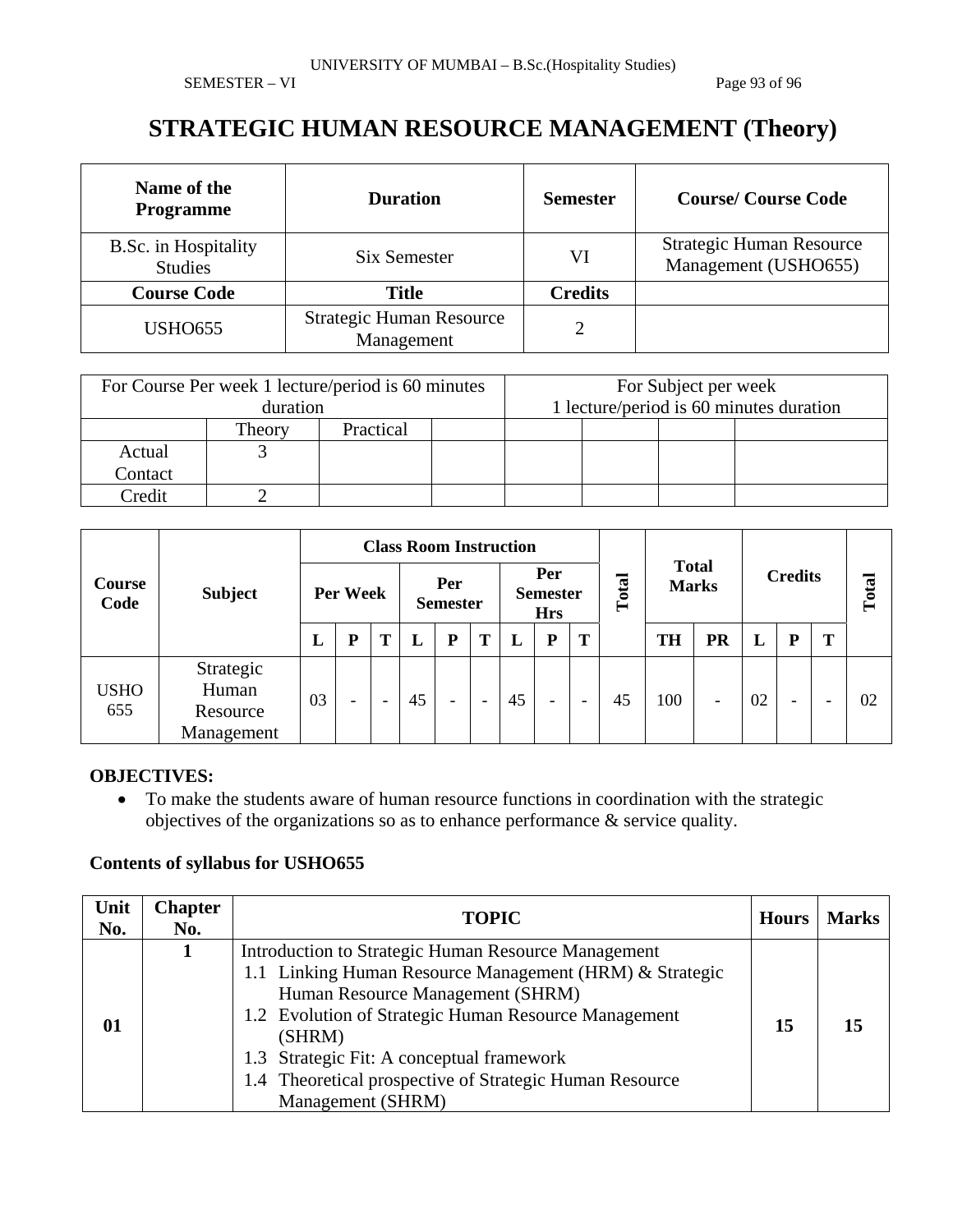SEMESTER – VI Page 94 of 96

|                                                             | 1.5 Human Resource Management Approaches: The Indian        |  |  |
|-------------------------------------------------------------|-------------------------------------------------------------|--|--|
|                                                             | Context                                                     |  |  |
| 1.6 Human Resource Challenges faced by the Indian Companies |                                                             |  |  |
| & Human Resource Strategies to be followed by Indian        |                                                             |  |  |
|                                                             | companies to overcome the challenges they face.             |  |  |
| 2                                                           | <b>Functional Human Resource Strategies</b>                 |  |  |
|                                                             | 2.1 Human Resource Outsourcing                              |  |  |
|                                                             | 2.2 Technology & Strategic Human Resource Management        |  |  |
|                                                             | (SHRM)                                                      |  |  |
|                                                             | 2.3 Resourcing Strategy                                     |  |  |
| 2.4 The Strategic Human Resource Management approach &      |                                                             |  |  |
|                                                             | Integration of Business & resourcing Strategy.              |  |  |
| 3                                                           | Employee Recruitment & Development                          |  |  |
|                                                             | 3.1 New approaches to Recruitment (viz head hunting, online |  |  |
|                                                             | portals, moonlighting etc) & Selection.                     |  |  |
|                                                             | 3.2 Coaching & Mentoring Relationship.                      |  |  |
|                                                             | 3.3 Work- life Integration.                                 |  |  |
|                                                             | 3.4 Self management & Emotional Intelligence.               |  |  |

| Unit<br>No. | <b>Chapter</b><br>No.   | <b>TOPIC</b>                                            | <b>Hours</b> | <b>Marks</b> |
|-------------|-------------------------|---------------------------------------------------------|--------------|--------------|
|             | $\overline{\mathbf{4}}$ | Development & Implementation of Human Resource Strategy |              |              |
|             |                         | 4.1 Formulation of Strategy.                            |              |              |
|             |                         | 4.2 Alignment to Business Strategy.                     |              |              |
|             |                         | 4.3 Implementing Human Resource strategies              |              |              |
|             |                         | 4.4 Barriers to Strategic Human Resource.               |              |              |
|             | 5                       | Strategic Global Human Resource Management              |              |              |
| 02          |                         | 5.1 Cross Cultural education & training programme       |              |              |
|             |                         | 5.2 Hiring a Diverse Workforce.                         | 15           | 15           |
|             |                         | 5.3 Flexible working.                                   |              |              |
|             |                         | 5.4 Strategies for Managing the Global Workforce        |              |              |
|             | 6                       | Performance Management                                  |              |              |
|             |                         | 6.1 Effective Performance Management Systems            |              |              |
|             |                         | 6.2 Technology & Performance Management                 |              |              |
|             |                         | 6.3 Strategic Linkage of Performance Management         |              |              |

| Unit<br>No. | <b>Chapter</b><br>No. | <b>TOPIC</b>                                                                                                                                                 | <b>Hours</b> | <b>Marks</b> |  |
|-------------|-----------------------|--------------------------------------------------------------------------------------------------------------------------------------------------------------|--------------|--------------|--|
| 03          | 7                     | <b>Employee Welfare</b><br>7.1 Employee Empowerment<br>7.2 Employee engagement<br>7.3 Motivation & The Glass Ceiling<br>7.4 Employee Health & Welfare        | 15           |              |  |
|             | 8                     | Human Resource Strategies & Customer satisfaction<br>8.1 Service Quality Module (SERVQUAL) In Service Sector<br>8.2 Human Resource Management Good Practices |              |              |  |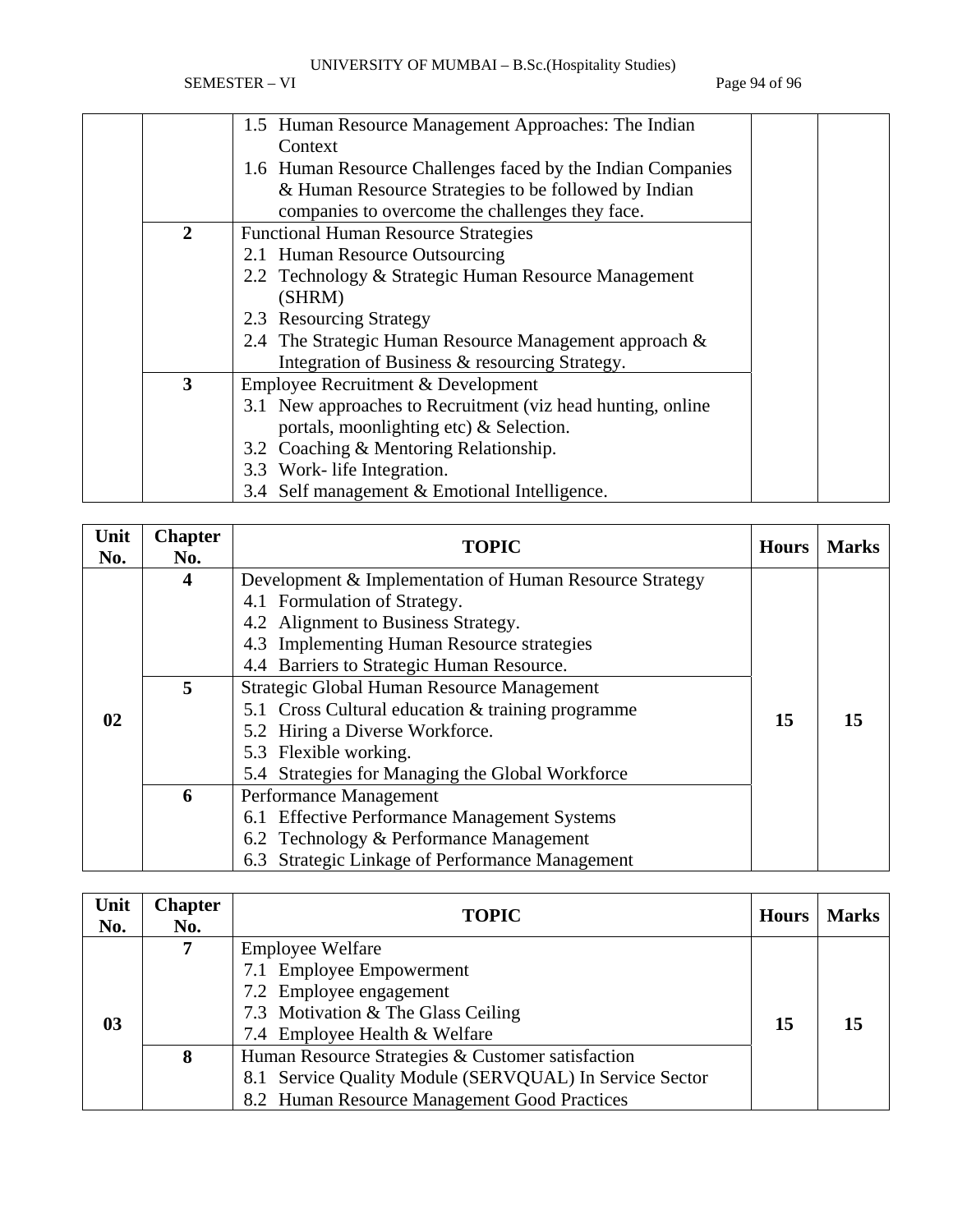SEMESTER – VI Page 95 of 96

|  | Career Planning, Development & management |  |
|--|-------------------------------------------|--|
|  | 9.1 Career Planning Methods & Practices   |  |
|  | 9.2 Career Stages                         |  |
|  | 9.3 Career Development $&$ Stages         |  |
|  | 9.4 Career Management System              |  |

### **ASSIGNMENTS**

| Sr. No. | <b>Topic for Assignments (Any Two)</b>                                                             |  |  |  |
|---------|----------------------------------------------------------------------------------------------------|--|--|--|
|         | Designing a training programme. (quick service restaurant, 5 star hotel, soft<br>skills)           |  |  |  |
|         | Project on Online Recruitment (hospitality sector)                                                 |  |  |  |
| 3       | Project on Career Mapping or Succession Planning                                                   |  |  |  |
| 4       | Report on a visit to a Human Resource Firm - understanding various functions of<br>Human Resource. |  |  |  |

## **Scheme of Examination (Theory)**

#### **(a) Internal assessment- 40 marks**

| Sr.            | <b>Evaluation type</b>                                                                                                     |                |  |
|----------------|----------------------------------------------------------------------------------------------------------------------------|----------------|--|
|                | <b>ONE</b> class test/ case study / online examination to be conducted in the given<br>semester                            | 20             |  |
| 2              | <b>ONE</b> assignment based on curriculum to be assessed by the teacher concerned                                          | 10             |  |
| 3              | Active participation in routine class instructional deliveries                                                             | 05             |  |
| $\overline{4}$ | Overall conduct as a responsible learner, communication and Leadership qualities<br>in organizing related academic actives | 0 <sub>5</sub> |  |
|                | Total                                                                                                                      | 40             |  |

#### **(b) Semester end examination (Pattern of Question Paper):- 60 Marks**

#### **Theory**

| First Semester (Duration 2 hrs.)                                       |      |  |  |  |  |  |
|------------------------------------------------------------------------|------|--|--|--|--|--|
| <b>Questions in Examination Paper</b><br>Units<br><b>Maximum Marks</b> |      |  |  |  |  |  |
|                                                                        |      |  |  |  |  |  |
|                                                                        |      |  |  |  |  |  |
|                                                                        |      |  |  |  |  |  |
|                                                                        | .2.3 |  |  |  |  |  |
| Total                                                                  |      |  |  |  |  |  |

• Question 1, 2 & 3 should be from topics mentioned in the table total 3 sub questions to be attempted of 5 marks each out of the choice of 4 sub questions.